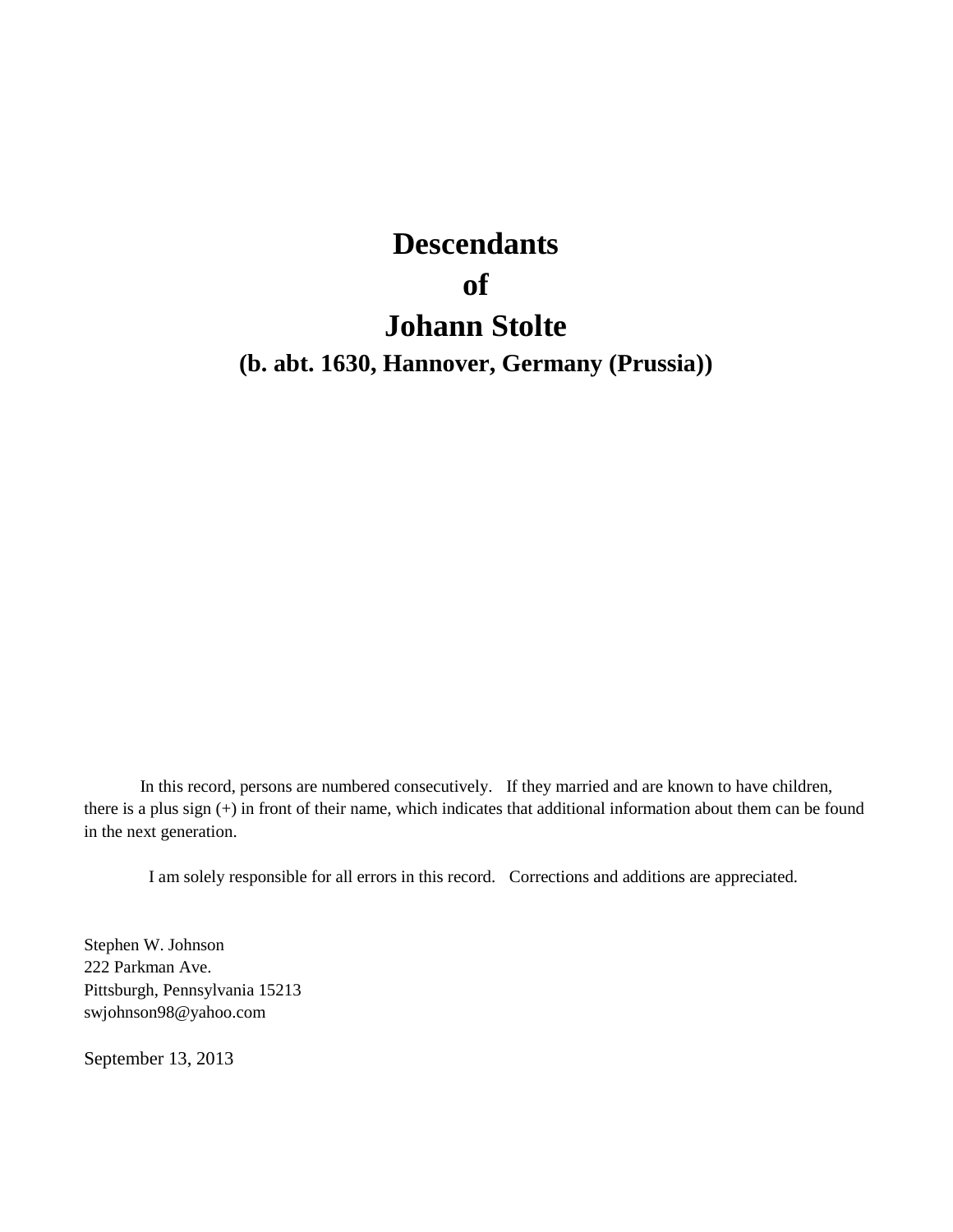## **First Generation**

1. **Johann STOLTE** was born (date unknown). [NOTE: VIRTUALLY ALL OF THE INFORMATION ON THE STOLTE FAMILY WAS PAINSTAKINGLY RESEARCHED AND GRACIOUSLY MADE AVAILABLE BY MARY JEAN STOLTE JAWORSKI.]

The Stolte Family lived in Ehlen, Germany (just west of Hannover) until 1829. They then moved to the nearby town of Wendthagen, before immigrating to America.

Johann STOLTE and Anneke GRUNMER were married on July 4, 1650 in Suelbeck, Hannover, Germany (Prussia). **Anneke GRUNMER** was born (date unknown).

Johann STOLTE and Anneke GRUNMER had the following children:

- +2 i. **Johann STOLTE**, born 1653, Suelbeck, Hannover, Germany (Prussia); married Anna Catherine (Sophie) Lisabeth BOCK, November 6, 1690, Suelbeck, Hannover, Germany (Prussia).
- 3 ii. **Engel STOLTE** was born on September 9, 1660 in Suelbeck, Hannover, Germany (Prussia).
- 4 iii. **Heinrich STOLTE** was born on June 11, 1663 in Suelbeck, Hannover, Germany (Prussia). He died on June 15, 1663 at the age of 0 in Suelbeck, Hannover, Germany (Prussia).
- +5 iv. **Liesebeth STOLTE**, born May 19, 1665, Suelbeck, Hannover, Germany (Prussia); married Lulff PICHT, October 29, 1688.

## **Second Generation**

2. **Johann STOLTE** was born in 1653 in Suelbeck, Hannover, Germany (Prussia). He was baptized on December 18, 1653 in Suelbeck, Hannover, Germany (Prussia). He was buried on June 15, 1714.

Johann STOLTE and Anna Catherine (Sophie) Lisabeth BOCK were married on November 6, 1690 in Suelbeck, Hannover, Germany (Prussia). **Anna Catherine (Sophie) Lisabeth BOCK** was born in 1655. She was buried on January 2, 1729.

Johann STOLTE and Anna Catherine (Sophie) Lisabeth BOCK had the following children:

- +6 i. **Johann Henrich STOLTE**, born 1704, Ehlen, Schaumberg-Lippe, Prussia (Germany); married Anna Maria Dorothea KNAKE, September 21, 1730, Suelbeck, Hannover, Germany (Prussia).
- 7 ii. **Cord Heinrich STOLTE** was born on August 16, 1691 in Ehlen, Schaumberg-Lippe, Prussia (Germany). He died on June 14, 1716 at the age of 24.
- 8 iii. **Heinrich STOLTE** was born on April 10, 1694 in Ehlen, Schaumberg-Lippe, Prussia (Germany). He died on May 7, 1694 at the age of 0 in Ehlen, Schaumberg-Lippe, Prussia (Germany).
- 9 iv. **Ilsabe STOLTE** was born on January 20, 1697 in Ehlen, Schaumberg-Lippe, Prussia (Germany).
- 10 v. **Johann Toennis STOLTE** was born on March 3, 1699 in Ehlen, Schaumberg-Lippe, Prussia (Germany).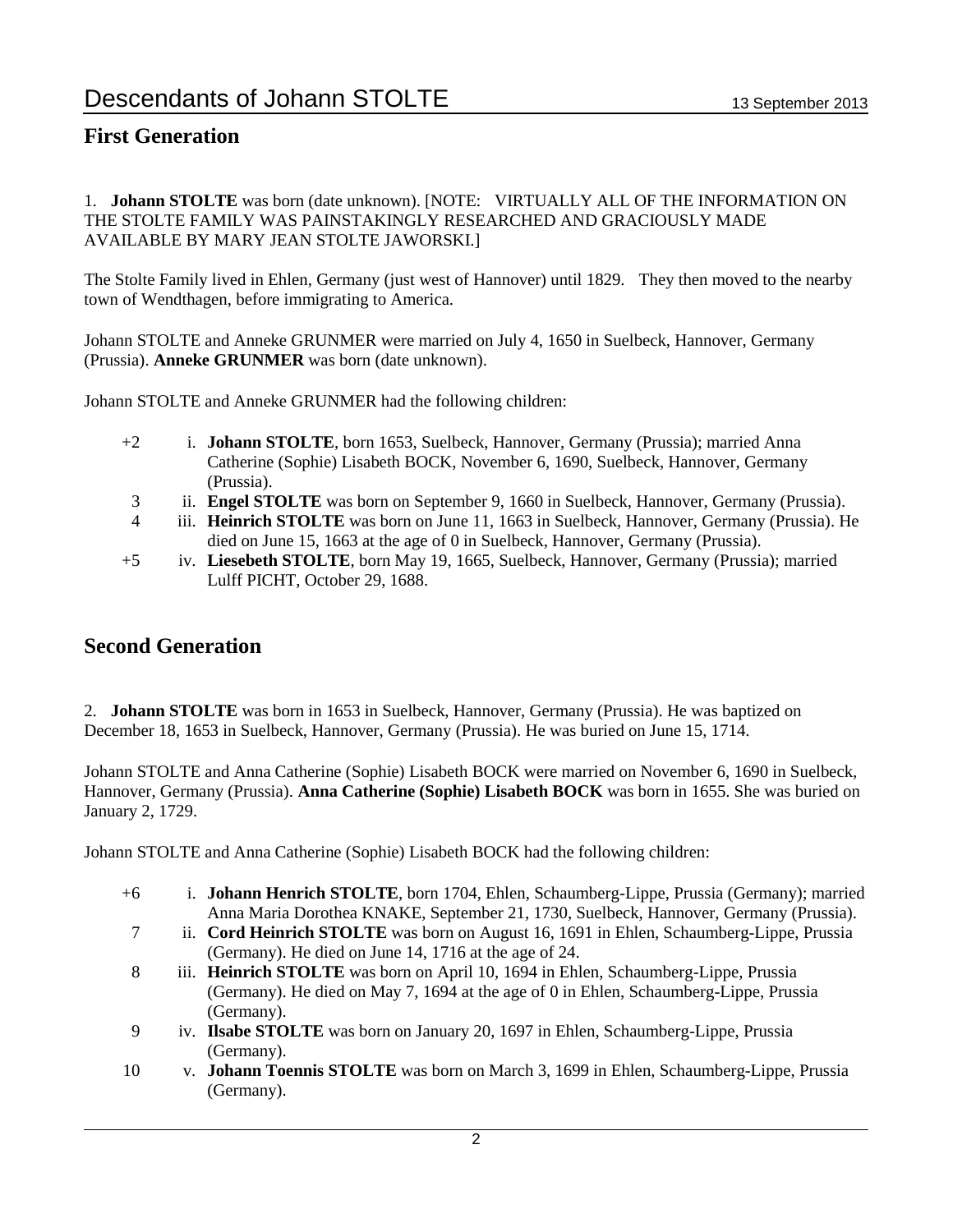5. **Liesebeth STOLTE** was born on May 19, 1665 in Suelbeck, Hannover, Germany (Prussia).

Liesebeth STOLTE and Lulff PICHT were married on October 29, 1688. **Lulff PICHT** was born (date unknown).

## **Third Generation**

6. **Johann Henrich STOLTE** was born in 1704 in Ehlen, Schaumberg-Lippe, Prussia (Germany). He was baptized on July 6, 1704 in Suelbeck, Hannover, Germany (Prussia). He was buried on February 20, 1757.

Johann Henrich STOLTE and Anna Maria Dorothea KNAKE were married on September 21, 1730 in Suelbeck, Hannover, Germany (Prussia). **Anna Maria Dorothea KNAKE** was born in 1710 in Volksdorf, Schaumberg-Lippe, Germany (Prussia). She was baptized on July 4, 1710 in Meerbeck, Schaumberg-Lippe, Germany (Prussia). She was buried on April 26, 1763. Anna died in 1763 at the age of 53.

Johann Henrich STOLTE and Anna Maria Dorothea KNAKE had the following children:

| $+11$ | i. <b>Johann Herman STOLTE</b> , born 1733, Ehlen, Schaumberg-Lippe, Prussia (Germany); married<br>Dorothea Hedewig SCHMOYE, July 24, 1760, Suelbeck, Hannover, Germany (Prussia). |
|-------|------------------------------------------------------------------------------------------------------------------------------------------------------------------------------------|
| $+12$ | ii. Elisabeth Margarete STOLTE, born September 8, 1734, Ehlen, Schaumberg-Lippe, Prussia<br>(Germany); married Johann Anton MOELLER, November 11, 1756; died April 22, 1807.       |
| 13    | iii. Anna Engel Marie STOLTE was born on July 19, 1742 in Ehlen, Schaumberg-Lippe, Prussia<br>(Germany).                                                                           |
| 14    | iv. Friedrich Christian STOLTE was born on April 4, 1745 in Ehlen, Schaumberg-Lippe, Prussia<br>(Germany).                                                                         |
| 15    | v. Anton Henrich STOLTE was born on March 17, 1747 in Ehlen, Schaumberg-Lippe, Prussia<br>(Germany).                                                                               |
| 16    | vi. Ernst Wilhelm STOLTE was born on April 15, 1749 in Ehlen, Schaumberg-Lippe, Prussia<br>(Germany).                                                                              |
| 17    | vii. Johann Toennis STOLTE was born on June 11, 1754 in Ehlen, Schaumberg-Lippe, Prussia<br>(Germany).                                                                             |

## **Fourth Generation**

11. **Johann Herman STOLTE** was baptized on March 18, 1733 in Suelbeck, Hannover, Germany (Prussia). He was born in 1733 in Ehlen, Schaumberg-Lippe, Prussia (Germany). He was buried on January 1, 1786. Johann was the owner of the house at No. 2 Ehlen, Schaumberg-Lippe, Prussia.

Johann Herman STOLTE and Dorothea Hedewig SCHMOYE were married on July 24, 1760 in Suelbeck, Hannover, Germany (Prussia). **Dorothea Hedewig SCHMOYE** was baptized on July 25, 1742. She was born in Kirchhorsten, Schaumberg-Lippe, Germany (Prussia).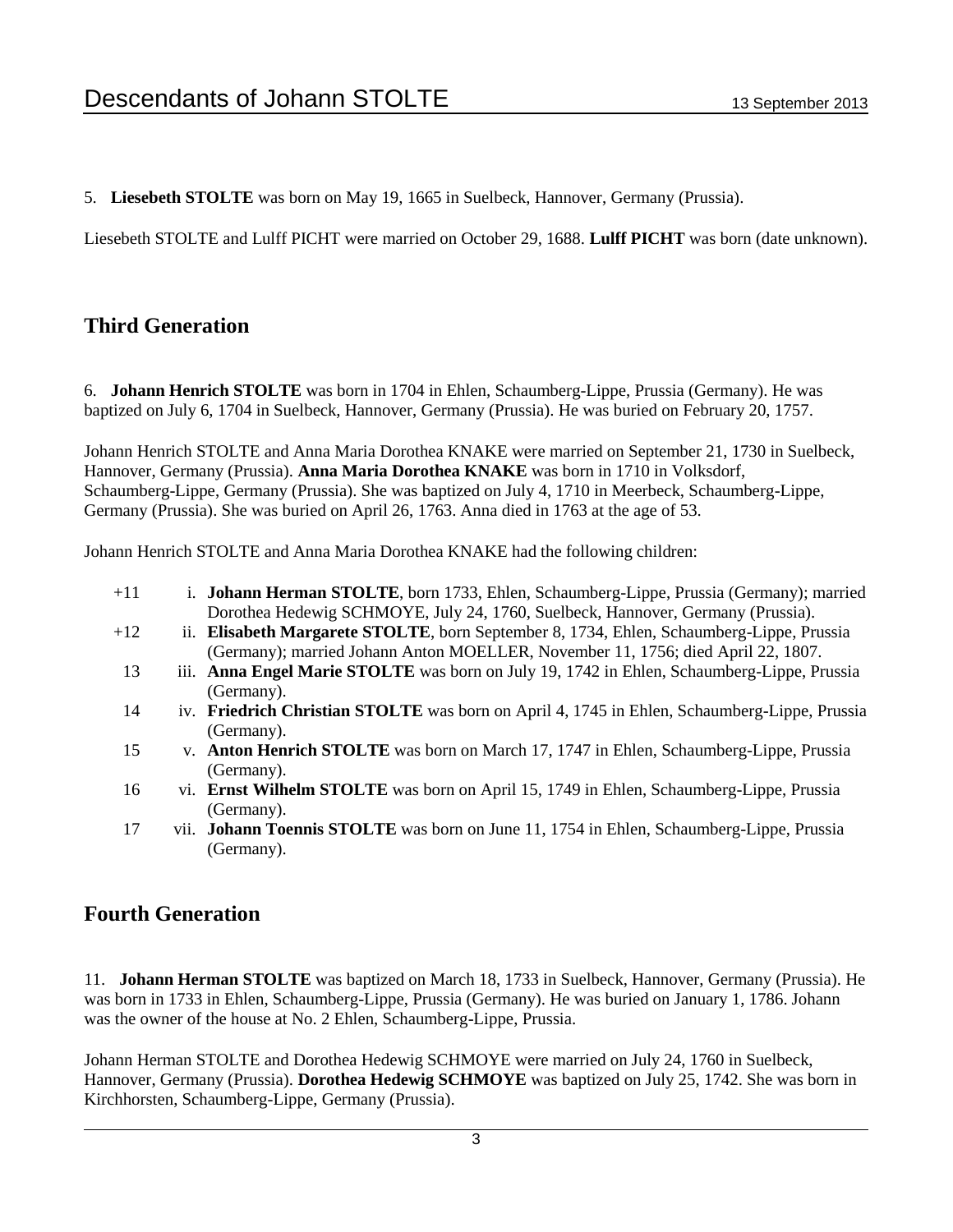Johann Herman STOLTE and Dorothea Hedewig SCHMOYE had the following child:

+18 i. **Johann Friedrich STOLTE**, born Ehlen, Schaumberg-Lippe, Prussia (Germany); married Anne Marie Eleanor PICHT, July 26, 1804, Suelbeck, Hannover, Germany (Prussia); died September 12, 1829.

12. **Elisabeth Margarete STOLTE** was born on September 8, 1734 in Ehlen, Schaumberg-Lippe, Prussia (Germany). She died on April 22, 1807 at the age of 72.

Elisabeth Margarete STOLTE and Johann Anton MOELLER were married on November 11, 1756. **Johann Anton MOELLER** was born (date unknown).

## **Fifth Generation**

18. **Johann Friedrich STOLTE** was baptized on January 14, 1781 in Suelbeck, Hannover, Germany (Prussia). He died on September 12, 1829. He was born in Ehlen, Schaumberg-Lippe, Prussia (Germany).

**Anne Sophie Dorothea SCHÖTTELNDREYER**, daughter of Johann Heinrich SCHÖTTELNDREYER, was baptized on October 12, 1777 in Suelbeck, Hannover, Germany (Prussia). Anne Sophie Dorothea apparently never married Johann Friedrich Stolte. Son Johann Heinrich was apparently born to Anne Sophie and Johann Friedrich out of wedlock. Anne's surname is also spelled "Schotteledreyer".

The following is an entry from the Suelbeck No. 3 church register of baptized children in 1801: "An illegitimate son of the unmarried mother Sophie Dorothea Schottelndreyer of Wendthagen, born the 11th of January 1801 and baptized 17th January. The child is named Johann Heinrich. The supposed father is Johann Friedrich Stolte, No. 2 in Ehlen and the godfather is Johann Heinrich Schottelndreyer of No. 32 in Wendthagen. He is also the child's grandfather."

Johann Friedrich STOLTE and Anne Sophie Dorothea SCHÖTTELNDREYER had the following child:

+19 i. **Johann Heinrich ("Friedrich") STOLTE**, born January 11, 1801, Wendthagen, Shaumberg-Lippe, Germany; married Dorothea Maria WULF, December 12, 1824, Sulbeck No. 3, Germany; died December 17, 1843, Wendthagen, Germany.

Johann Friedrich STOLTE and Anne Marie Eleanor PICHT were married on July 26, 1804 in Suelbeck, Hannover, Germany (Prussia). **Anne Marie Eleanor PICHT** was born (date unknown). Johann Friedrich and Anne Marie Eleanor had five sons and six daughters.

Johann Friedrich STOLTE and Anne Marie Eleanor PICHT had the following children:

+20 i. **Caroline STOLTE**, married Heinrich Christian Ludig DIEKMANN, August 10, 1848,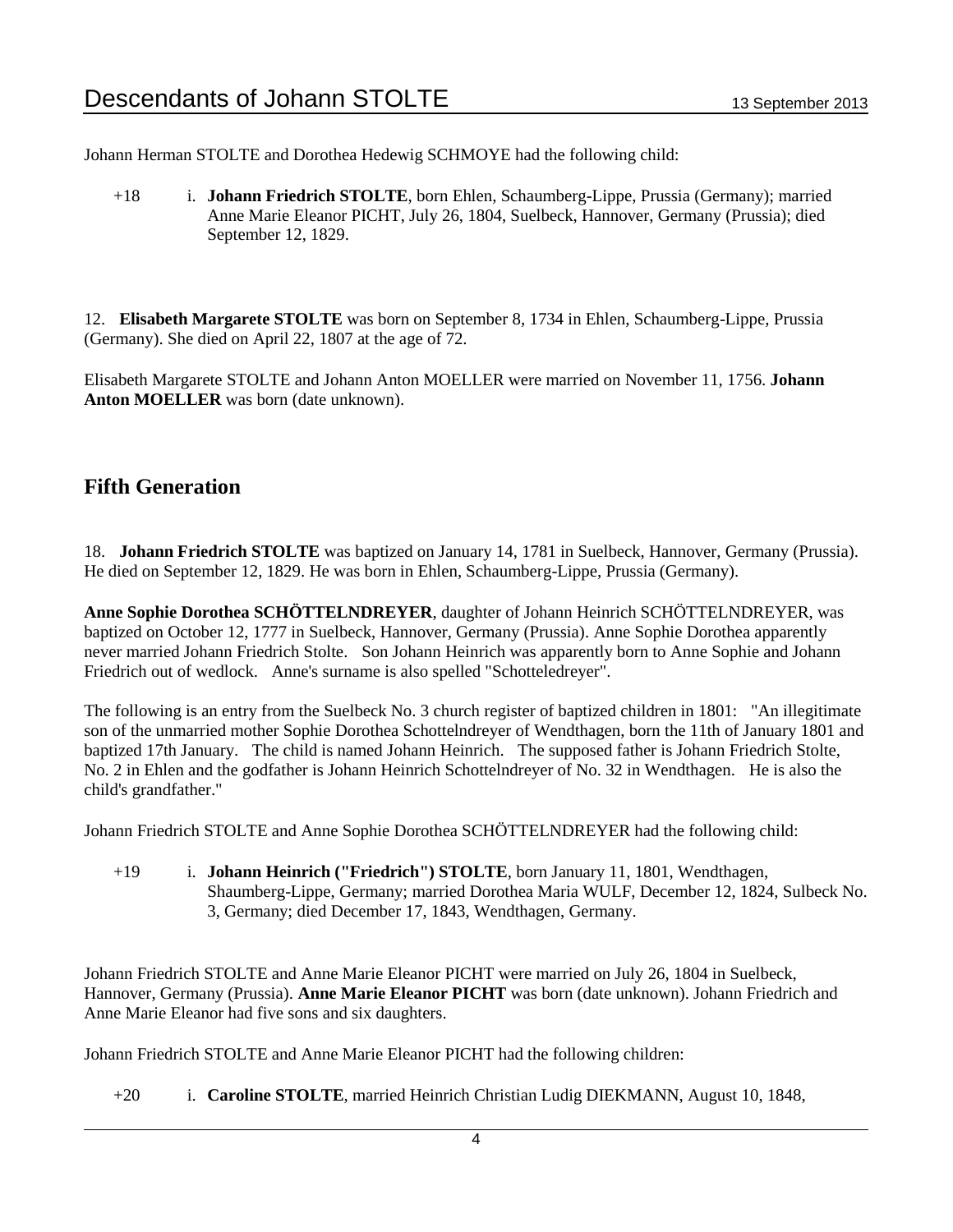Wendthagen, Schaumburg-Lippe, Germany.

21 ii. **Ernst Heinrich STOLTE** was born on September 10, 1812.

## **Sixth Generation**

19. **Johann Heinrich ("Friedrich") STOLTE** was born on January 11, 1801 in Wendthagen, Shaumberg-Lippe, Germany. He was baptized on January 17, 1801 in Sulbeck No. 3, Germany. He died on December 17, 1843 at the age of 42 in Wendthagen, Germany. According to the Suelbeck, Schaumberg-Lippe church marriage register, Johann Heinrich Stolte, a bachelor and shoemaker, of No. 31, Wendthagen, the illegitimate son of Johann Frederich Stolte, No. 2, Ehlen, and Anne Sophie Dorothea Scholtteledreyer of Wendthangen, and 23 years old; and Marie Dorothea Wulf, daughter of Johann Heinrich Christian Wolf of Probsthagen and Engel Marie Glade, of Orhndorf No. 28, now citizens of Stadthagen, 23 years, 1 month old. Banns read 21st and 28th of November and 5th of December. Married December 12, 1824.

Shaumberg-Lippe was a former principality founded in 1613 and is now part of Lower Saxony. It undoubtedly included the towns of Probsthagen and Stadthagen (where Frederich's wife, Dorothea, was born and baptized) due to their proximity. Johann was a shoemaker.

Johann Heinrich ("Friedrich") STOLTE and Dorothea Maria WULF were married on December 12, 1824 in Sulbeck No. 3, Germany. **Dorothea Maria WULF**, daughter of Johann Heinrich Christian WULFF and Engel Marie GLADE, was born on July 25, 1801 in Probsthagen, Germany. She was baptized on July 26, 1801 in Stadthagen, Germany. She died on June 9, 1886 at the age of 84 in Southside, Pittsburgh, Allegheny Co., Pennsylvania. Dorothea was buried on June 11, 1886 in St. Paul's Cem., Mt. Oliver, Pittsburgh, Allegheny Co., Penn.. Dorothea's surname is also spelled "Wulff" and "Wolf(e)".

Dorothea came to the United States 1856, departing Bremen on the bark "Suwa" on September 12, 1856 and arriving in Baltimore, Maryland on November 19, 1856. She is listed on the ship manifest as "Ernestine" (age 54). Also on the ship are: Adolph (age 13), August (age 16), Caroline (age 19) and Wilhelm (age 24). Mrs. Jaworski's review of the passenger list shows that a Fritz (age 21) was also on the ship. According to a letter dated February 16, 1988, from Niedersaechsisches Staatsarchiv in Bueckeburg to Mary Jean Stolte Jaworski, at the time of her departure, Dorothea was a widow, peasant woman living at Wendthagen, No. 55, near Stadthagen in Schaumberg-Lippe. She traveled with three sons: Friedrich Wilhelm (age 21), a second son (age 15) and a third son (age 12), and two daughers. (Mrs. Jaworski believes that Friedrich Wilhelm was not Dorothea's son and that the second daughter did not survive the trip.)

Dorothea was preceded to America in 1848 by her daughter Sophia and one other daughter.

According to Jordan, John W., "A Century and a Half of Pittsburg and Her People," v. III, Lewis Publishing Company (1908), Dorothea and her children arrived in Baltimore, Maryland after a voyage of six weeks and three days. They proceeded immediately to the home of Dorothea's brother in Pittsburg, Pennsylvania. They settled in what is now the Southside of Pittsburgh. Dorothea lived with Sophia at 2300 Carson St., South Side, Pittsburgh, Pennsylvania, and she died there.

The obituary published in the Pittsburgh Post-Gazette on June 11, 1886 reads as follows:

Stolte--On Wednesday June 9, 1886, Dorethea Stolte, mother of Mrs. Ernst Rohrkaste in her 85th year. Funeral from her residence, Twenty-third and Carson sts., South Side this afternoon at two o'clock. Friends of the family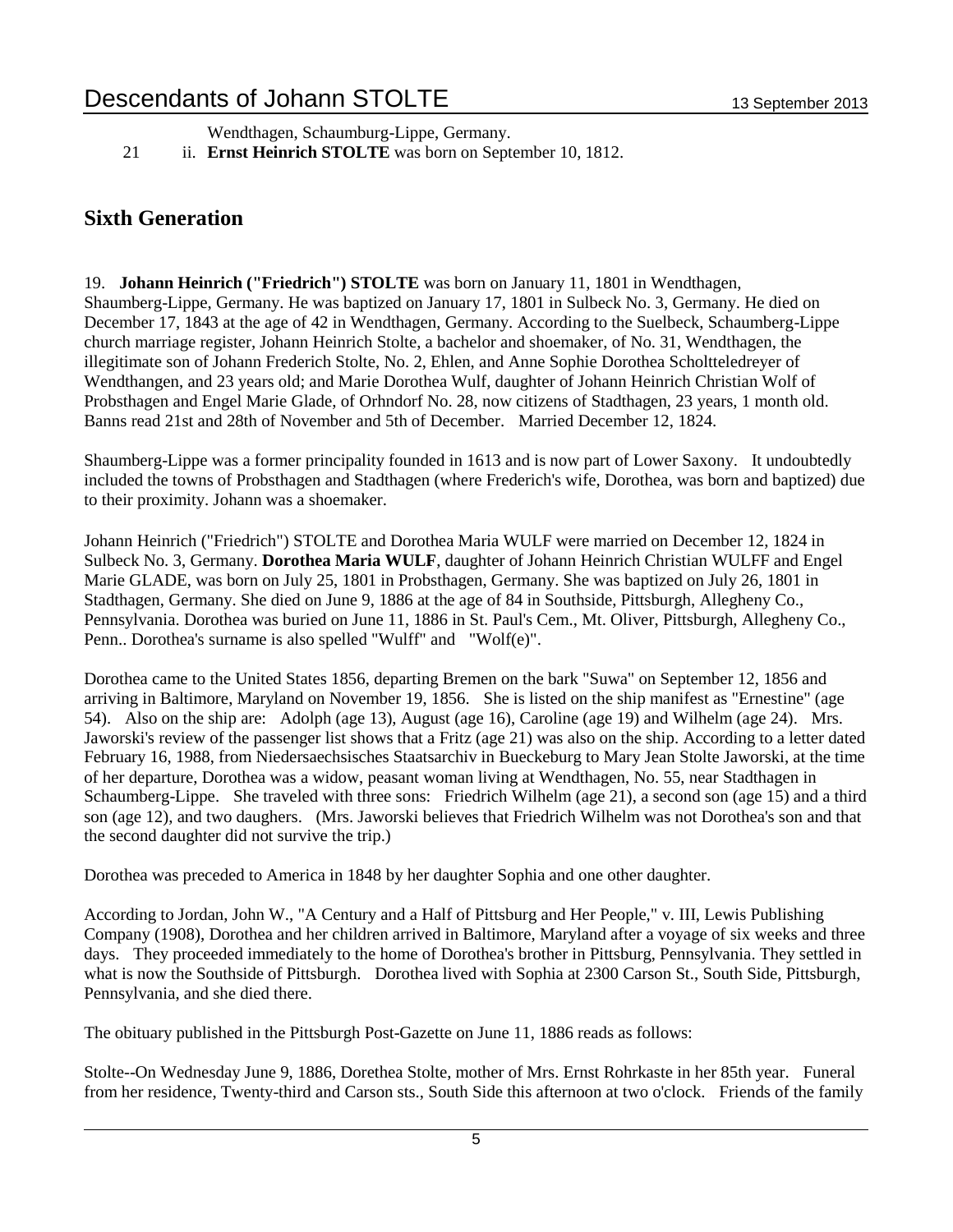respectfullly invited.

Johann Heinrich ("Friedrich") STOLTE and Dorothea Maria WULF had the following children:

- +22 i. **Sophia Dorothea STOLTE**, born January 31, 1825, Wendthagen, Schaumburg-Lippe, Germany; married Ernst (Ernest) ROHRKASTE, July 27, 1850, Pittsburgh, Allegheny Co., Pennsylvania; died June 13, 1915, Mt. Washington, Pittsburgh, Allegheny Co., Pennsylvania.
- 23 ii. **Friedrich Wilhelm STOLTE** was born on August 2, 1827 in Wendthagen, Germany. He died on November 23, 1829 at the age of 2.
- 24 iii. **Wilhemine Dorothea STOLTE** was born on May 24, 1830 in Wendthagen, Germany.
- 25 iv. **Marie Eleanor Julianne STOLTE** was born on October 23, 1832 in Wendthagen, Germany.
- +26 v. **Friedrich Wilhelm (Frederick) STOLTE**, born March 4, 1835, Wendthagen, Schaumburgh-Lippe, Germany; married Caroline(a) LOHMEIER (LOHMEYER), December 15, 1859; married Anna Martha RUDOLPH, September 7, 1884, St. Pauls Church, Pittsburgh, Allegheny Co., Pennsylvania; married Barbara BAUER, November 28, 1888, Hazelwood, Pittsburgh, Allegheny Co., Pennsylvania; died January 7, 1895, Marion Station, Pittsburgh (23rd Ward), PA.
- 27 vi. **Caroline Dorothea Philippine STOLTE** was born on October 21, 1837 in Wendthagen, Germany.
- +28 vii. **Friedrich Wilhelm August STOLTE**, born October, 1840, Wendthagen, Schaumburg-Lippe, Germany; married Dorothea Louise KUHLMANN, about 1863; died December 6, 1904, Allegheny Co., Pennsylvania.
- +29 viii. **Adolf (Adolph) STOLTE**, born June 18, 1843, Wendthagen, Schaumburg-Lippe, Germany; married Wilhelmine ("Minnie" or "Minna") SCHWER, January 12, 1865, First St. Paul's Lutheran Church, Pittsburgh; died December 25, 1918, Carrick (Pittsburgh), PA.

20. **Caroline STOLTE** was born (date unknown). All information regarding Caroline, her spouses and descendants was obtained from Jerry Hughes (jg-hughs@worldnett.att.net) in September, 2002, at http://worldconnect.rootsweb.com/cgi-bin/igm.cgi?db=:1886155

Caroline STOLTE and Heinrich Christian Ludig DIEKMANN were married on August 10, 1848 in Wendthagen, Schaumburg-Lippe, Germany. **Heinrich Christian Ludig DIEKMANN**, son of Heinrich Chrisoph DIEKMANN and Sophie Eleonore KOLLER, was born on February 26, 1820 in Wendthagen, Schaumburg-Lippe, Germany. He died on May 26, 1871 at the age of 51 in St. Paul, Minnesota. He was buried in Klinger, Howard Co., Iowa. Heinrich's date of death may have been September 8, 1891.

Heinrich Christian Ludig DIEKMANN and Caroline STOLTE had the following children:

- 30 i. **Sophie Caroline DIEKMANN** was born on June 2, 1848 in Wendthagen, Schaumburg-Lippe, Germany. She died on November 13, 1852 at the age of 4 in Wendthagen, Schaumburg-Lippe, Germany.
- 31 ii. **Carl Henrich DIEKMANN** was born on November 21, 1850 in Wendthagen, Schaumburg-Lippe, Germany. He died about 1864 at the age of 14.

## **Seventh Generation**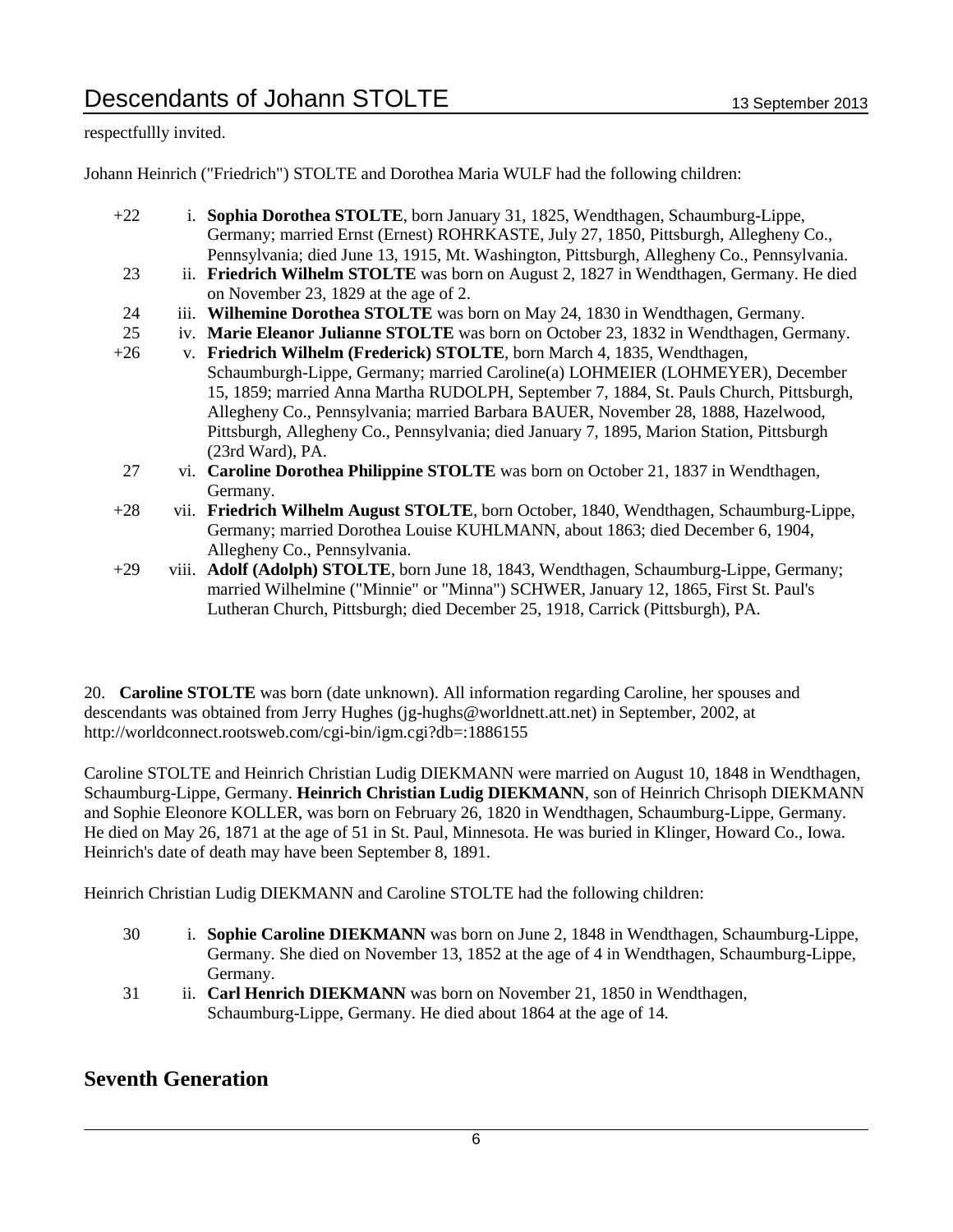22. **Sophia Dorothea STOLTE** was born on January 31, 1825 in Wendthagen, Schaumburg-Lippe, Germany. She died on June 13, 1915 at the age of 90 in Mt. Washington, Pittsburgh, Allegheny Co., Pennsylvania. She was buried on June 15, 1915 in St. Paul's Cem., Mt. Oliver, Pittsburgh, Allegheny Co., Penn.. Sophia came to the United States in 1848 with one of her sisters. She was apparently betrothed to Ernst Rohrkaste before Ernst left Germany in 1846; he then sent for her.

The following obituary appeared in the June 14, 1915 of The Pittsburgh Press:

Mrs. Sophis Stolte Rohrkaste.

Mrs. Sophia Stolte Rohrkaste, aged 91, died at her home, 157 Boggs ave., yesterday. Mrs. Rohrkaste was born in Germany and came to America about 68 years ago. She had lived in Pittsburgh every since. She was the widow of Ernst Rohrkaste, a well-known grocer of the Southside. She was a member of St. Paul's German Lutheran church, and the Ladies' Aid society of the church. She is survived by two sons, Fred G. and Christian C.; 18 grandchildren and two great-grandchildren.

[The death notice is accompanied by a photograph of Sophia.]

Sophia Dorothea STOLTE and Ernst (Ernest) ROHRKASTE were married on July 27, 1850 in Pittsburgh, Allegheny Co., Pennsylvania. **Ernst (Ernest) ROHRKASTE**, son of Frederick Christian Gottlieb ROHRKASTE and Eleanora WIGGRAVIER, was born on March 28, 1823 in Hanover Province, Germany. Ernst may have been born on March 23, 1823. He died on May 3, 1904 at the age of 81 in Mt. Washington, Pittsburgh, Allegheny Co., Pennsylvania. He was buried on May 6, 1904 in St. Paul's Cem., Mt. Oliver, Allegheny Co., Pittsburgh, Penn.. Ernst received a common school education in Germany. He left school at 24 years old, emigrating in 1846. He sailed from Bremen to New York

According to Jordan, John W., "A Century and a Half of Pittsburg and Her People, v. III, Lewis Publishing Company (1908), Ernest sailed from Bremen to New York, the voyage taking ten weeks. He then went to Fort Wayne, Indiana, where he knew some friends, but moved to Pittsburgh, Pennsylvania after one year. For four years he worked in a foundry.

In 1850, he was employed in the Bennette Soda works in Brownstown, but later moved to Fourteenth Street, Southside, Pittsburgh, Pennsylvania, where he operated a grocery business. In 1859, he built a house and store on Thirteenth Street, where he conducted business until 1869, when he moved to the corner of Twenty-third and Carson Streets. In addition to his grocery business, he was for a time interested in the Empire Laundry, which was later operated by his son Frederick G. Rohrkaste. In 1891, Ernest retired from business and was succeed by his sons. At that time, he moved to Boggs Avenue on Mt. Washington, where he later died. He was an astute businessman and a man of strict integrity. Politically, he was a lifelong Republican. He and his wife were members of St. Paul's Evangelical Lutheran Church on Eighteenth Street, Southside, Pittsburgh, Pennsylvania.

The following obituary was published in the May 4, 1904 edition of The PIttsburgh Press:

#### Ernest Stolte

After a residence of over 60 years on the South Side, during which he saw the borough of Biringham grow into an important section of Pittsburg, Ernest Rohrkaste, aged 82, died last night at the family residence [unreadable] Boggs avenue, Mr. Washington. During the holidays he contracted a cold which resulted in a general breakdown. During the years that followed the annexation of Birmingham to the city Mr. Rohrkaste took an active part in its affairs and represented the Twenty-fifth ward in councils for a number of terms. Mr. Rohrkaste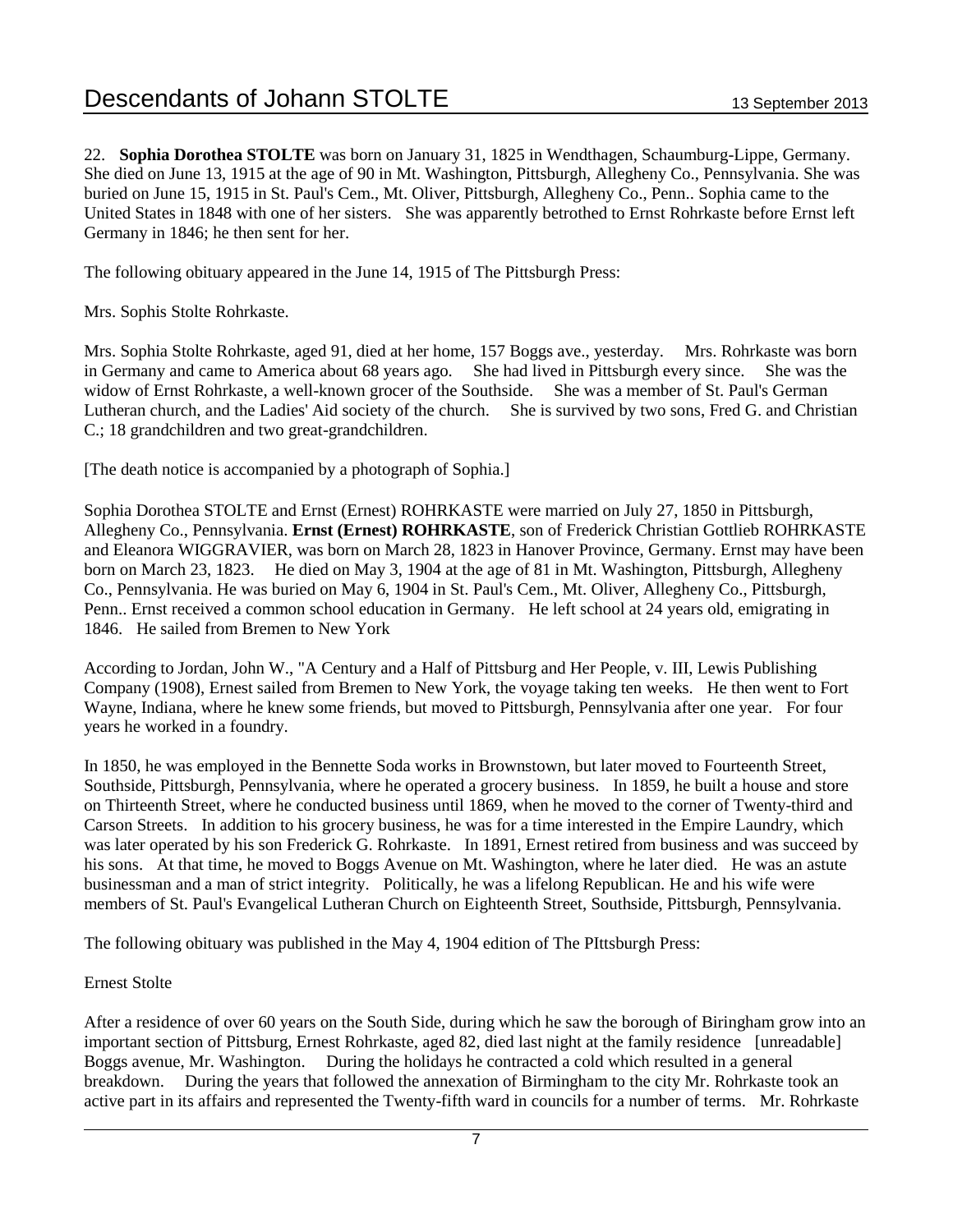was born in Hanover province, Germany in 1822, and came to this country when a young man. He settled on the South Side, where he entered the grocery business. For 40 consecutive years he continued the business and was well known throughout that part of the city. Mr. Rohrkaste retired 14 year ago. He son, Christ Rohrkaste, continues the store opened by his father. Shortly after coming to Pittsburg he married Miss Sophia Stolte, a South Side girl, who survives at the age of 80 years. Five children, William, retired; Herman, in the restaurant business on Carson street; Louis H., bookkeeper for the Pittsburg Brewing Co.; Frederick G., in the laundry business, and Christ, survive. Mr. Rohrkaste was a member of the Lutheran Church.

He was living at 157 Boggs Ave. when he died.

Ernst (Ernest) ROHRKASTE and Sophia Dorothea STOLTE had the following children:

- +32 i. **Carolina Louise Sophia ROHRKASTE**, born November 19, 1852, South Side, Pittsburgh, Allegheny Co., Pennsylvania; married Christian HITZEMANN, May 9, 1876, Pittsburgh, Allegheny Co., Pennsylvania; died 1877, Pittsburgh, Allegheny County, Pennsylvania.
- +33 ii. **F. William ROHRKASTE**, born November 8, 1854, South Side, Pittsburgh, Allegheny Co., Pennsylvania; married Anna KOHLMEYER (KOHLMEIER), January 20, 1880; died April 20, 1906.
- +34 iii. **August Edward ROHRKASTE**, born May 26, 1857, South Side, Pittsburgh, Allegheny Co., Pennsylvania; married Marie (Mary) Ann KOHLMEIER, October 15, 1884; died July 1, 1896, South Side, Pittsburgh, Allegheny Co., Pennsylvania.
- 35 iv. **Herman Adolph ROHRKASTE** was born on May 11, 1860 in South Side, Pittsburgh, Allegheny Co., Pennsylvania. He died on January 21, 1904 at the age of 43 in Pittsburgh, Allegheny Co., Pennsylvania. According to Jordan, John W., "A Century and a Half of Pittsburg and Her People, v. III, Lewis Publishing Company (1908), Herman died on January 21, 1905. According to Jordan, John W., "A Century and a Half of Pittsburg and Her People," v.

III, Lewis Publishing Company (1908), Herman was educated in German and public schools. Together with his brother, he succeeded his father in the mercantile business.

- +36 v. **Louis Herman ROHRKASTE**, born November 5, 1862, South Side, Pittsburgh, Allegheny Co., Pennsylvania; died June 11, 1904.
- +37 vi. **Johann Friedrich ROHRKASTE**, born May 28, 1865, South Side, Pittsburgh, Allegheny Co., Pennsylvania; married Clara Auguste RUNK, March 20, 1890; died March 22, 1904.
- +38 vii. **Frederick G. ROHRKASTE**, born March 5, 1868, South Side, Pittsburgh, Allegheny Co., Pennsylvania; married Marie (Mary) Ann KOHLMEIER, December 28, 1899; married Alma Ethel PFEIL, January 31, 1900; died September 22, 1955.
- +39 viii. **Christian Carl ROHRKASTE**, born April 4, 1873, South Side, Pittsburgh, Allegheny Co., Pennsylvania; married Pearl Spray LARIMER, November 15, 1905, Pittsburgh, Allegheny Co., Pennsylvania; died February 25, 1955.
- 40 ix. **Ernest Frederick ROHRKASTE** was born in June, 1851 in Pittsburgh, Allegheny County, Pennsylvania. Ernest Frederick died in infancy.

#### 26. **Friedrich Wilhelm (Frederick) STOLTE** was born on March 4, 1835 in Wendthagen,

Schaumburgh-Lippe, Germany. He was baptized on March 15, 1835 in Sulbeck, Germany. He died on January 7, 1895 at the age of 59 in Marion Station, Pittsburgh (23rd Ward), PA. Friedrich was buried on January 9, 1895 in St. Paul's Cemetery, Mt. Oliver Pittsburgh), PA. Frederick came to the U.S. on September 12, 1856 with his mother, Dorothea, brother August and two sisters. Frederick served as a private in the Union Army during the Civil War. Later he was a saloon keeper and a florist.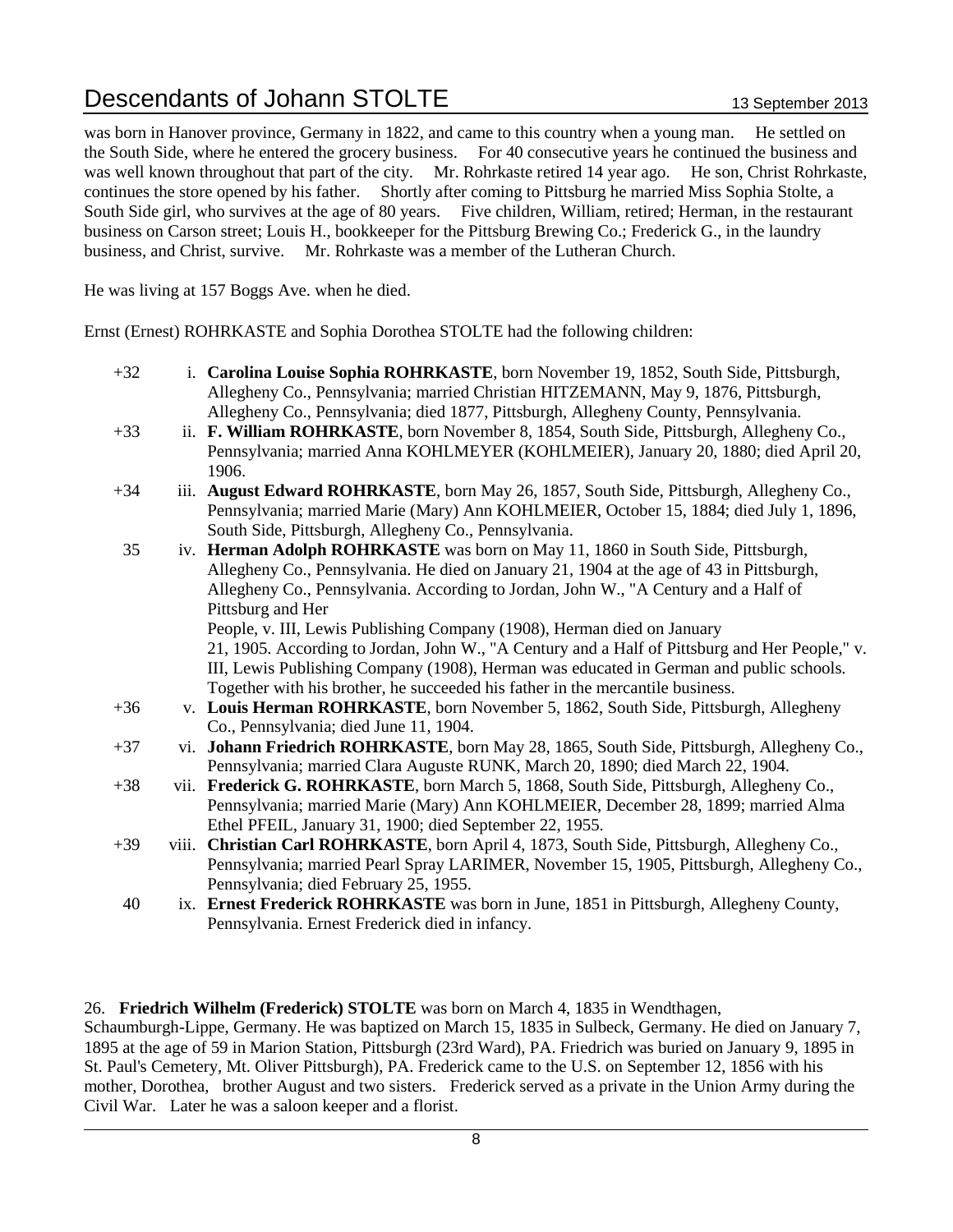Friedrich Wilhelm (Frederick) STOLTE and Caroline(a) LOHMEIER (LOHMEYER) were married on December 15, 1859. **Caroline(a) LOHMEIER (LOHMEYER)**, daughter of Franz Heinrich LOHMEIER (LOHMEYER) and Anne Marie SCHLECHTE, was born on February 8, 1837. She died on June 27, 1884 at the age of 47. Carolina may have died on June 28, 1884. She was buried on June 28, 1884 in St. Paul's Cemetery, Mt. Oliver (Pittsburgh), PA. Carolina may have been buried on June 29, 1884.

Friedrich Wilhelm (Frederick) STOLTE and Caroline(a) LOHMEIER (LOHMEYER) had the following children:

- 41 i. **Augusta STOLTE** was born about 1861.
- +42 ii. **Caroline Wilhelmine (Minnie) STOLTE**, born November 28, 1866, East Birmingham (South Side), Pittsburgh, PA; married Henry Andrew GRABE, August 23, 1885, Pittsburgh, Allegheny Co., Pennsylvania; died July 30, 1950, Ginger Hills, Washington, Pennsylvania,.
- 43 iii. **Ludwig Friedrich STOLTE** was born on June 21, 1868 in East Birmingham (South Side), Pittsburgh, PA. He died on August 12, 1869 at the age of 1 in Pittsburgh, Allegheny Co., Pennsylvania.
- +44 iv. **Friedrich Karl (Frederick) STOLTE**, born May 20, 1870, East Birmingham (South Side), Pittsburgh, PA; married Elizabeth M. DINGLEDINE, June 23, 1892; died December 6, 1929.
- +45 v. **Emma Carloine STOLTE**, born March 25, 1872; married Fred CARNELL, January 27, 1897.
- 46 vi. **Eduard Ernst STOLTE** was born on June 1, 1878.
- 47 vii. **Ada STOLTE** was born about 1879.

Friedrich Wilhelm (Frederick) STOLTE and Anna Martha RUDOLPH were married on September 7, 1884 in St. Pauls Church, Pittsburgh, Allegheny Co., Pennsylvania. **Anna Martha RUDOLPH**, daughter of Unknown RUDOLPH, was born on September 29, 1847. She died on August 3, 1888 at the age of 40. She was buried on August 5, 1888 in St. Paul's Cemetery, Mt. Oliver (Pittsburgh), PA.

Friedrich Wilhelm (Frederick) STOLTE and Anna Martha RUDOLPH had the following child:

48 i. **Heinrich Carl "Harry" STOLTE** was born on June 17, 1885 in Pittsburgh (23rd Ward), PA. He died on March 29, 1909 at the age of 23 in Wheeling, Ohio County, West Virginia. According to his death record available at the West Virginia Department of Culture and History (http://www.wvculture.org/vrr/va\_dcdetail.aspx?Id=5638670), Harry was a stogie maker in Homestead, Pennsylvania, but he died in Wheeling, West Virginia after begin there about five months. He was single at the time of his death.

Friedrich Wilhelm (Frederick) STOLTE and Barbara BAUER were married on November 28, 1888 in Hazelwood, Pittsburgh, Allegheny Co., Pennsylvania. **Barbara BAUER**, daughter of Henry WEASER, was born on February 17, 1837 in Germany. She died on March 27, 1896 at the age of 59. She was buried on March 29, 1896 in St. Paul's Cemetery, Mt. Oliver (Pittsburgh), PA.

28. **Friedrich Wilhelm August STOLTE** was born in October, 1840 in Wendthagen, Schaumburg-Lippe, Germany. He died on December 6, 1904 at the age of 64 in Allegheny Co., Pennsylvania. He was buried on December 8, 1904 in Zion Cemetery, Whitehall, Pennsylvania. August arrived in America on September 12, 1856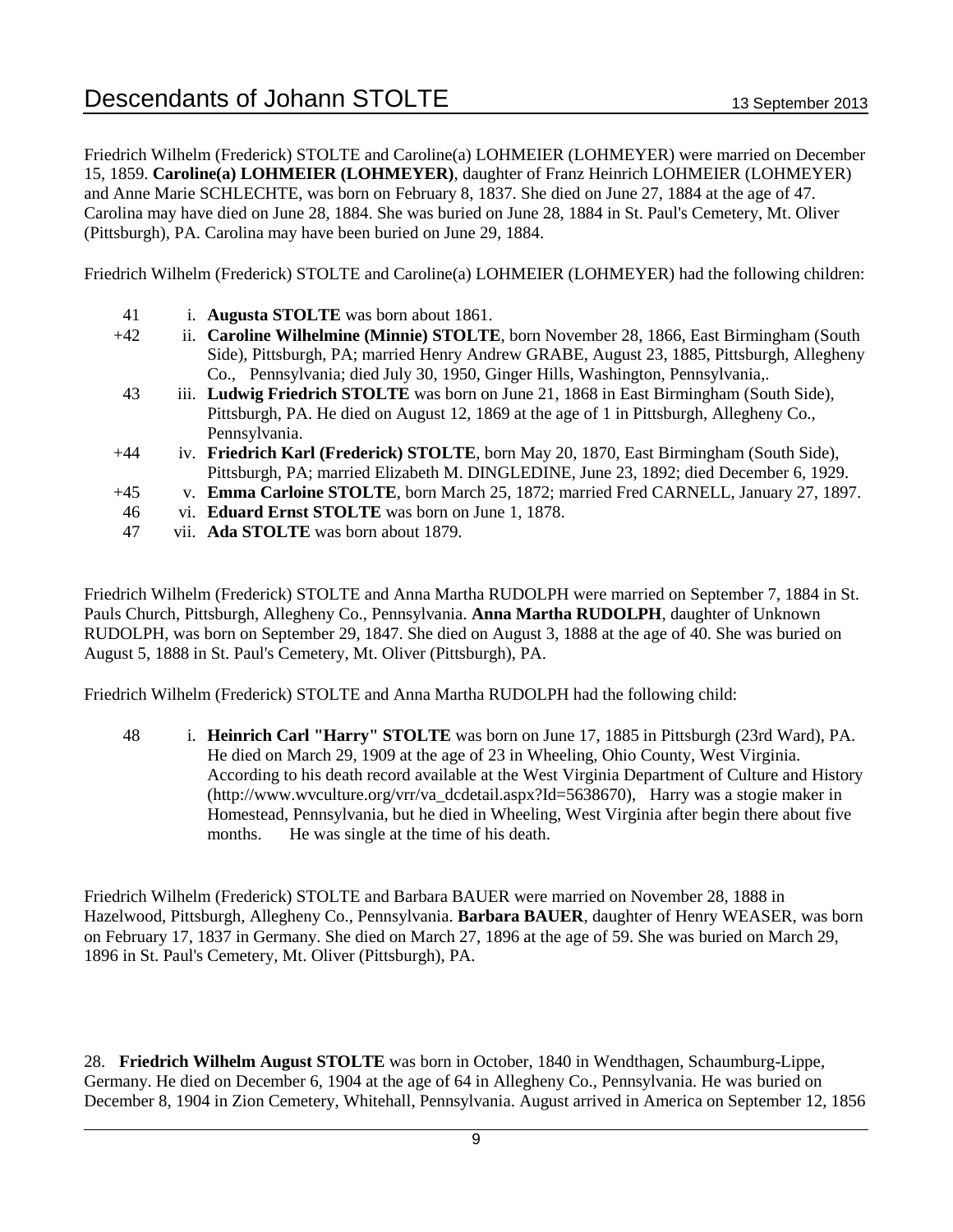with his mother and brothers, Friedrich and Adolph, and two sisters. He and his wife Dorothea eventually owned a farm on Willet Road in Baldwin Twp., Pennsylvania.

The following death notice was published in the Pittsburgh Post-Gazette on December 7, 1904:

Stolte- On Tuesday, December 6, 1904, at 4:19 a.m., AUGUST STOLTE, husband of Dorthea Stolte (Kuhlman), aged 64 years 2 months and 6 days.

Funeral service Thursday at 2 p.m., at his late residence, Willett Road, Carrick bourough. Friends of the family are respectfully invited to attend. Interment in German North Zion Cemetary. Carriages will depart from Semmelrock Bros. office, 1720 Carson Street at 12:30 p.m.

Friedrich Wilhelm August STOLTE and Dorothea Louise KUHLMANN were married about 1863. **Dorothea Louise KUHLMANN** was born on July 29, 1841 in Germany. She died on June 23, 1913 at the age of 71 in Carrick, Pittsburgh, Allegheny Co., Pennsylvania. She was buried on June 26, 1913 in Zion Cemetery, Whitehall, Allegheny Co., Pennsylvania. Dorothea arrived in United States in 1860.

The following death notice was published in the Pittsburgh Post-Gazette on June 24, 1913:

Stolte - On Monday, June 23, 1913, at 11:10 a.m., Dorothea Stolte (Kuhlman), widow of August Stolte, aged 72 years 10 months, and 24 days.

Funeral service Wednesday at 2:30 p.m. at her late residence, 117 Kirk ave., Carrick, via Carrick Car to Church ave. Friends of the family are respectfully invited to attend. Interment in German North Zion Cemetery.

Friedrich Wilhelm August STOLTE and Dorothea Louise KUHLMANN had the following children:

- 49 i. **Dorothea Marie STOLTE** was born on July 4, 1865. She died on August 28, 1865 at the age of 0.
- +50 ii. **Wilhelmine Caroline STOLTE**, born August 13, 1867, Baldwin Twp., Allegheny Co., Pennsylvania; married Charles GANG, March 2, 1892.
- 51 iii. **Caroline Sophia "Lena" STOLTE** was born on December 6, 1869 in Baldwin Twp., Allegheny Co., Pennsylvania. She died on March 26, 1949 at the age of 79. She was buried in Zion Cemetery, Whitehall, Allegheny County, Pennsylvania. Known to the family as Aunt Leenie, she never married. She was a seamstress who was an old maid in a prudish, but in a nice way. She lived all the way up Brentwood Ave., in Brentwood, Pennsylvania.
- +52 iv. **Louisa Sophia STOLTE**, born October 21, 1872, Baldwin Township, Pennsylvania; married Jacob George GREEN, July 21, 1896; died May 23, 1941, Brentwood, Pennsylvania.
- +53 v. **Sophia STOLTE**, born March 5, 1875, Carrick (Pittsburgh), Pennsylvania; married Albert F. ZUSE, July 20, 1903; died January 16, 1949.
- 54 vi. **Frederick STOLTE** was born on March 5, 1875 in Carrick (Pittsburgh), Pennsylvania.
- +55 vii. **Ludwig E. "Louis" STOLTE**, born June 29, 1877, Pittsburgh, Pennsylvania; married Carolina SCHMIDT, May 1, 1907, Good Shepherd Lutheran Church, Whitehall, Pennsylvania; died May 22, 1948.
- 56 viii. **Heinrich Wilhelm STOLTE** was born on June 16, 1879. He was baptized on October 1, 1879.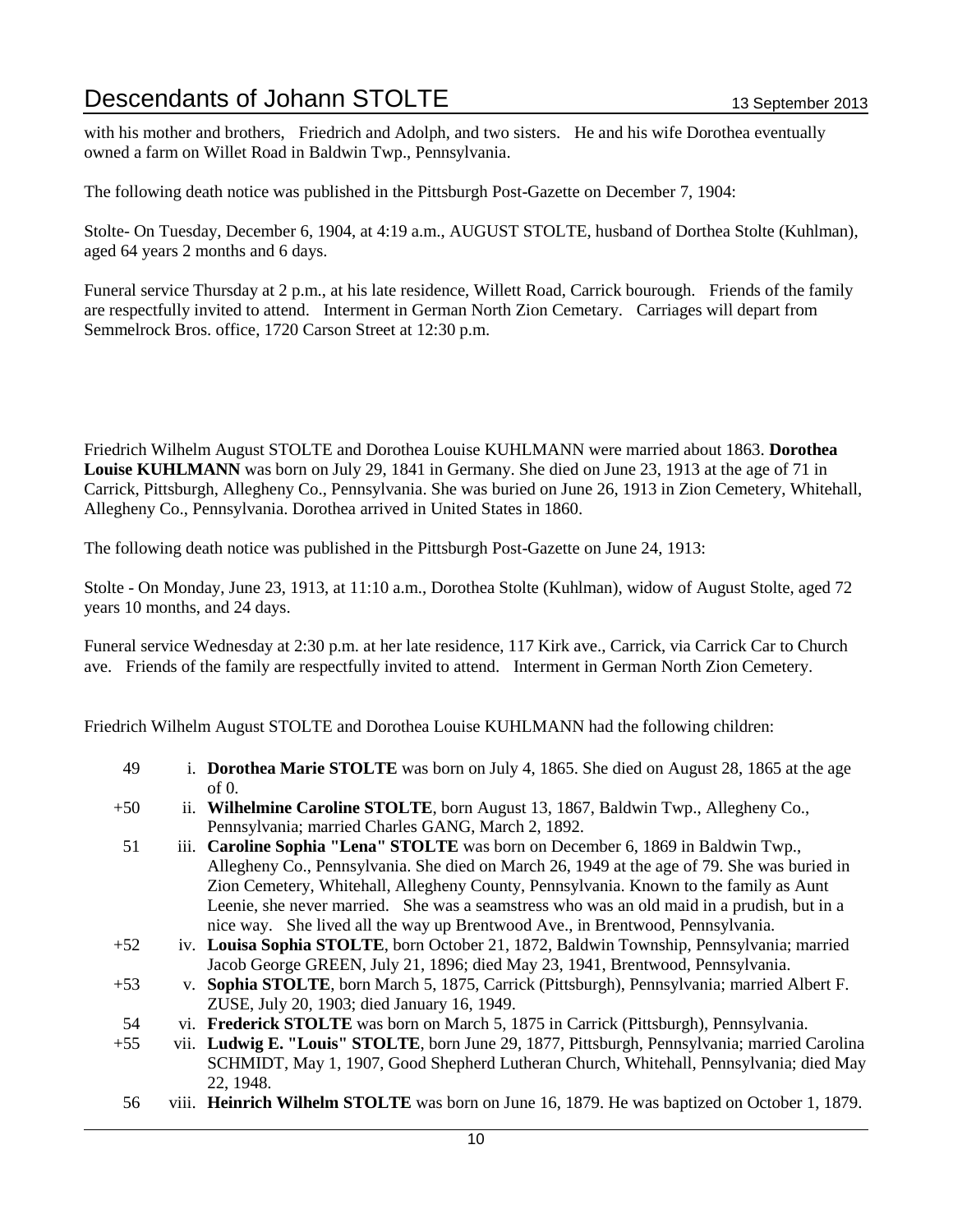He died on June 19, 1917 at the age of 38. Heinrich was buried in Zion Cemetery in Whitehall, Allegheny County, Pennsylvania.

29. **Adolf (Adolph) STOLTE** was born on June 18, 1843 in Wendthagen, Schaumburg-Lippe, Germany. He died on December 25, 1918 at the age of 75 in Carrick (Pittsburgh), PA. He was buried on December 28, 1918 in South Side Cemetery, Southside (Pittsburgh), PA. Schaumburg-Lippe was a former principality founded in 1613 and is now part of Lower Saxony. Adolph came to the United States on Sept. 12, 1856 with his mother, two brothers and two sisters. Adoph and his wife Minnie moved to 1809 Brownsville Rd., Carrick (Pittsburgh), PA, about 1903 and eventually owned a considerable amount of property, which was bordered by Crailo St. and Brownsville Rd. Adolph was a shoemaker, laborer and, later, a landlord.

Adolf (Adolph) STOLTE and Wilhelmine ("Minnie" or "Minna") SCHWER were married on January 12, 1865 in First St. Paul's Lutheran Church, Pittsburgh. **Wilhelmine ("Minnie" or "Minna") SCHWER** was born on December 14, 1842 in Westphalia, Germany. She died on December 3, 1921 at the age of 78. She was buried on December 6, 1921 in South Side Cemetery, Southside (Pittsburgh), PA. Minnie's surname is also spelled Schwier. Minnie came to the USA between 1855 and 1857.

Adolf (Adolph) STOLTE and Wilhelmine ("Minnie" or "Minna") SCHWER had the following children:

| $+57$ | i. Louise Wilhelmine STOLTE, born January 31, 1866, Birmingham (South Side), Pittsburgh,    |
|-------|---------------------------------------------------------------------------------------------|
|       | PA; married Frederick KAECHELE, March 22, 1888; died October 25, 1931, Carnegie, PA.        |
| $+58$ | ii. Karl Friedrich (Frederick) STOLTE, born August 20, 1867, Lower St. Clair Twp. (South    |
|       | Side, Pittsburgh), PA; married Hedwig ("Hattie") RESS, February 10, 1891; died January 9,   |
|       | 1935, Los Angeles, California.                                                              |
| $+59$ | iii. Karl Heinrich (Charles F.) STOLTE, born June 28, 1869, Ormsby Borough (now Southside), |
|       | Pittsburgh, PA; married Mary Ellen MURTAUGH, June 3, 1896; died October 23, 1940,           |
|       | Beaver Falls, PA.                                                                           |
| $+60$ | iv. Louisa Emma "Emma" STOLTE, born September 5, 1871, East Birmingham (South Side),        |

- Pittsburgh, PA; married Frederick J. BONNER, 1892; died December 24, 1952, Pittsburgh, Pennsylvania.
- +61 v. **Mary STOLTE**, born December 9, 1874, Pittsburgh, Pennsylvania; married William D. REA, April 16, 1894; married Burley Atwood EMERICK, 1902; died May 15, 1945, Uniontown, PA.
- +62 vi. **Anna (Annie) STOLTE**, born July 26, 1876, Southside (Pittsburgh), Pennsylvania; died August 13, 1947, Carrick (Pittsburgh), Pennsylvania.
- +63 vii. **Mena (Minnie) STOLTE**, born September 21, 1878, Pittsburgh; married William Lawrence BLANSETT, February 19, 1907, Grace Lutheran Parsonage, Pittsburgh, PA; died April 11, 1958, Brentwood, Pennsylvania.
- +64 viii. **William (Bill) J. STOLTE**, born August 28, 1880, Pittsburgh, Pennsylvania; married Irene R. DOWNEY, May 10, 1906, Epiphany Church Rectory, Pittsburgh, PA; died August 28, 1909, South Side (Pittsburgh), PA.

## **Eighth Generation**

32. **Carolina Louise Sophia ROHRKASTE** was born on November 19, 1852 in South Side, Pittsburgh, Allegheny Co., Pennsylvania. She died in 1877 at the age of 25 in Pittsburgh, Allegheny County, Pennsylvania.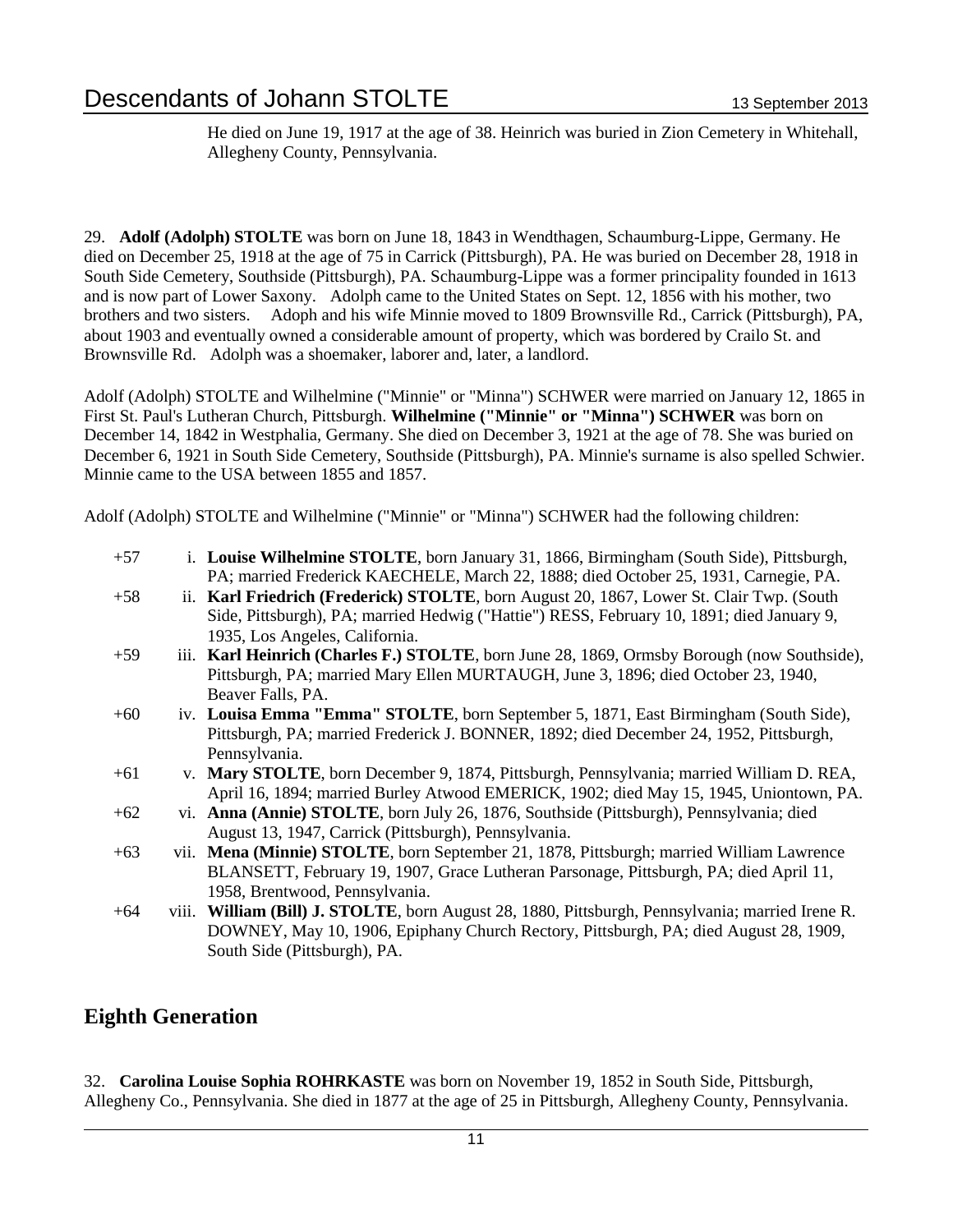Carolina Louise Sophia ROHRKASTE and Christian HITZEMANN were married on May 9, 1876 in Pittsburgh, Allegheny Co., Pennsylvania. **Christian HITZEMANN** was born on April 19, 1847 in Allen Co., Indiana. He was born in Fort Wayne, Indiana. According to Jordan, John W., "A Century and a Half of Pittsburg and Her People, v. III, Lewis Publishing Company (1908), Christian was from Ft. Wayne, Indiana.

33. **F. William ROHRKASTE** was born on November 8, 1854 in South Side, Pittsburgh, Allegheny Co., Pennsylvania. William may have been born on Nov 8 1855, although according to Jordan, John W., "A Century and a Half of Pittsburg and Her People, v. III, Lewis Publishing Company (1908), 1854 is the correct date. He died on April 20, 1906 at the age of 51. According to Jordan, John W., "A Century and a Half of Pittsburg and Her People, v. III, Lewis Publishing Company (1908), William Frederick died on March 20, 1906. According to Jordan, John W., "A Century and a Half of Pittsburg and Her People, v. III, Lewis Publishing Company (1908), Frederick William (or William Frederick) was educated in German and in the public schools. He took over the store operated by his brother when his brother moved to Carson Street.

F. William ROHRKASTE and Anna "Annie" KOHLMEYER (KOHLMEIER) were married on January 20, 1880. **Anna "Annie" KOHLMEYER (KOHLMEIER)** was born on March 17, 1860 in Bayern. She died on November 21, 1946 at the age of 86 in Pittsburgh, Allegheny Co., Pennsylvania. She was buried in First St Paul's Ev. Lutheran Cemetery, Mt. Oliver, Allegheny Co., Pennsylvania.

F. William ROHRKASTE and Anna KOHLMEYER (KOHLMEIER) had the following children:

- +65 i. **Nellie ROHRKASTE**, born about 1882, Pennsylvania; married George A. SMITH.
- +66 ii. **Walter Carl ROHRKASTE**, born June 28, 1890, Pennsylvania; married Pauline UNKNOWN; died July, 1956, Sarasota, Florida.

34. **August Edward ROHRKASTE** was born on May 26, 1857 in South Side, Pittsburgh, Allegheny Co., Pennsylvania. He died on July 1, 1896 at the age of 39 in South Side, Pittsburgh, Allegheny Co., Pennsylvania. August may have died on Jul 2, 1896, although according to Jordan, John

W., "A Century and a Half of Pittsburg and Her People, v. III, Lewis

Publishing Company (1908), July 1 1896 is the correct date. According to Jordan, John W., "A Century and a Half of Pittsburg and Her People, v. III, Lewis Publishing Company (1908), August Edward (or Edward August) was educated in German and in English. For many years in was engaged in the insurance business in Pittsburg, Pennsylvania.

August Edward ROHRKASTE and Marie (Mary) Ann KOHLMEIER were married on October 15, 1884. **Marie (Mary) Ann KOHLMEIER** was born (date unknown).

August Edward ROHRKASTE and Marie (Mary) Ann KOHLMEIER had the following child:

+67 i. **Ernest Frederick ROHRKASTE**, born June 3, 1887, Pittsburgh, Allegheny Co., Pennsylvania; married Kathryn Laura CLARK, October 26, 1916, Clark Co., Ohio.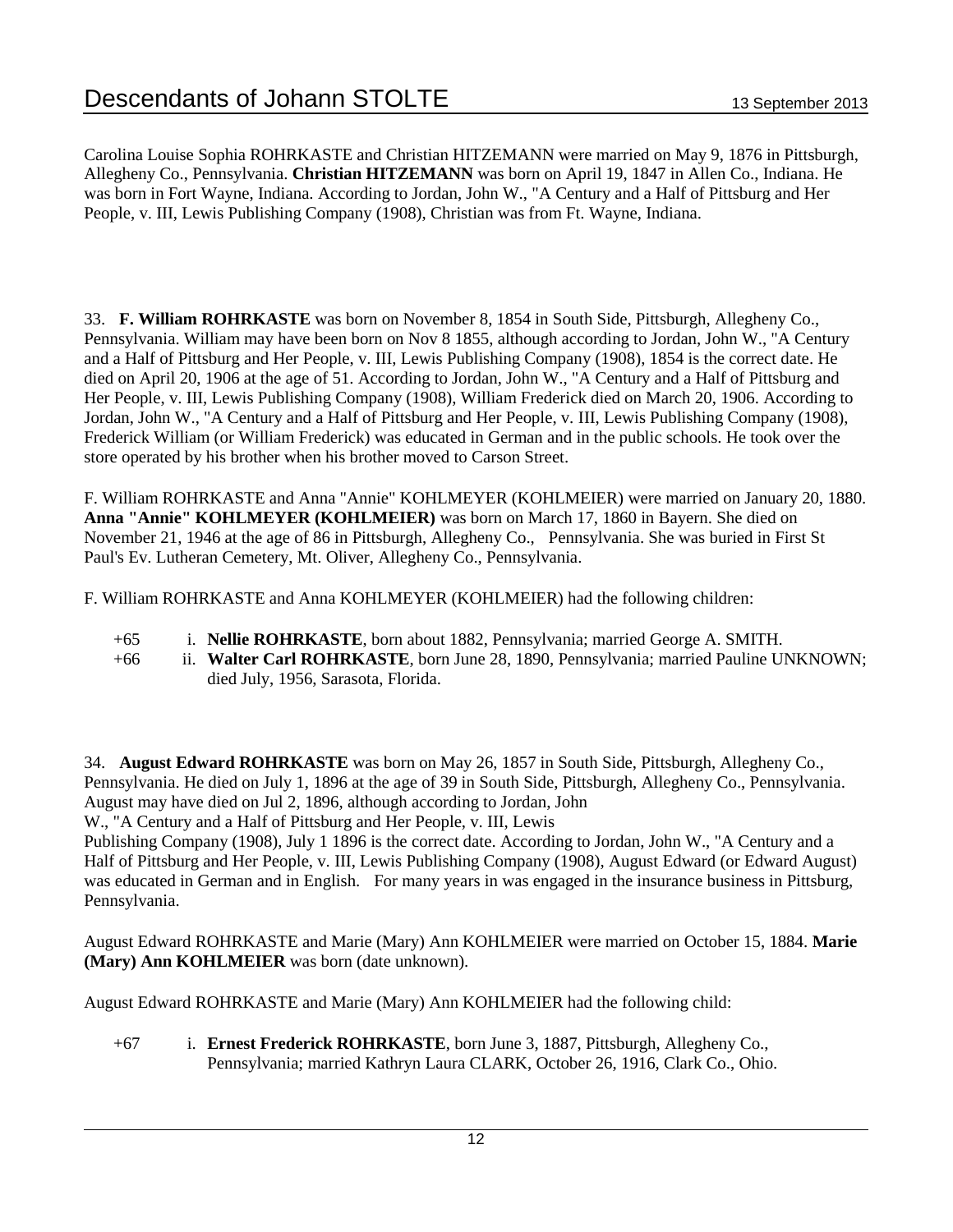36. **Louis Herman ROHRKASTE** was born on November 5, 1862 in South Side, Pittsburgh, Allegheny Co., Pennsylvania. He died on June 11, 1904 at the age of 41. According to Jordan, John W., "A Century and a Half of Pittsburg and Her

People," v. III, Lewis Publishing Company (1908), Louis died in June 1903. According to Jordan, John W., "A Century and a Half of Pittsburg and Her People, v. III, Lewis Publishing Company (1908), Louis was educated in both German and English, including the public schools and a three years' course at Fort Wayne College. For a time he was engaged in the insurance business, but later was a clerk at Keystone Brewing Company and later at Pittsburg Brewery.

**Agnes Hoover BOYLE** was born in September, 1866 in New Brighton, Beaver Co., Pennsylvania. In 1930, Agnes was living with her daughter, Kathryn, and her family, in Mt. Lebanon, Pennsylvania. In 1940, she was living with Kathryn and her family on Boggs Ave., Mt. Washington, Pittsburgh, Pennsylvania.

Louis Herman ROHRKASTE and Agnes Hoover BOYLE had the following children:

- +68 i. **Lucille Sophia ROHRKASTE**, born December 7, 1891, Pittsburgh, Allegheny Co., Pennsylvania; married John F. STEPHENS, June 21, 1911, Pittsburgh, Allegheny Co., Pennsylvania; died July, 1979.
- +69 ii. **Norman Frederick ROHRKASTE**, born March 28, 1894, Pittsburgh, Allegheny Co., Pennsylvania; married Florence Elizabeth ASHFORD; died September 9, 1975, Pittsburgh, Allegheny Co., Pennsylvania.
- 70 iii. **Elizabeth Marie ROHRKASTE** was born on November 27, 1897 in Pittsburgh, Allegheny Co., Pennsylvania.
- +71 iv. **Kathryn Lucinda ROHRKASTE**, born December 7, 1899, Pittsburgh, Allegheny Co., Pennsylvania; married Paul Edmund ZUERNER, about 1923.
- +72 v. **Ernst Theodore ROHRKASTE**, born July 26, 1903, Pittsburgh, Allegheny Co., Pennsylvania; married Ruby A. UNKNOWN; died December 1, 1980, Tulsa, Tulsa Co., Oklahoma.

37. **Johann Friedrich ROHRKASTE** was born on May 28, 1865 in South Side, Pittsburgh, Allegheny Co., Pennsylvania. According to Jordan, John W., "A Century and a Half of Pittsburg and Her People, v. III, Lewis Publishing Company (1908), Johann (John) was born on May 29, 1866. He died on March 22, 1904 at the age of 38. According to Jordan, John W., "A Century and a Half of Pittsburg and Her People," v. III, Lewis Publishing Company (1908), Johann served for a time as a clerk in his father's store. After he was married, he engaged in the resturant business on Carson Street, Southside, Pittsburgh, Pennsylvania.

All information regarding Johann and his wife and family is according to Jordan, John W., "A Century and a Half of Pittsburg and Her People," v. III, Lewis Publishing Company (1908),

Johann Friedrich ROHRKASTE and Clara Auguste RUNK were married on March 20, 1890. According to Jordan, John W., "A Century and a Half of Pittsburg and Her

People," v. III, Lewis Publishing Company (1908), Johann and Clara were

married on March 20, 1889. **Clara Auguste RUNK** was born on January 2, 1868 in South Side, Pittsburgh, Allegheny Co., Pennsylvania. She died on July 31, 1955 at the age of 87 in Dormont, Allegheny Co., Pennsylvania. The following obituary appeared in the Pittsburgh Post-Gazette on August 1, 1955: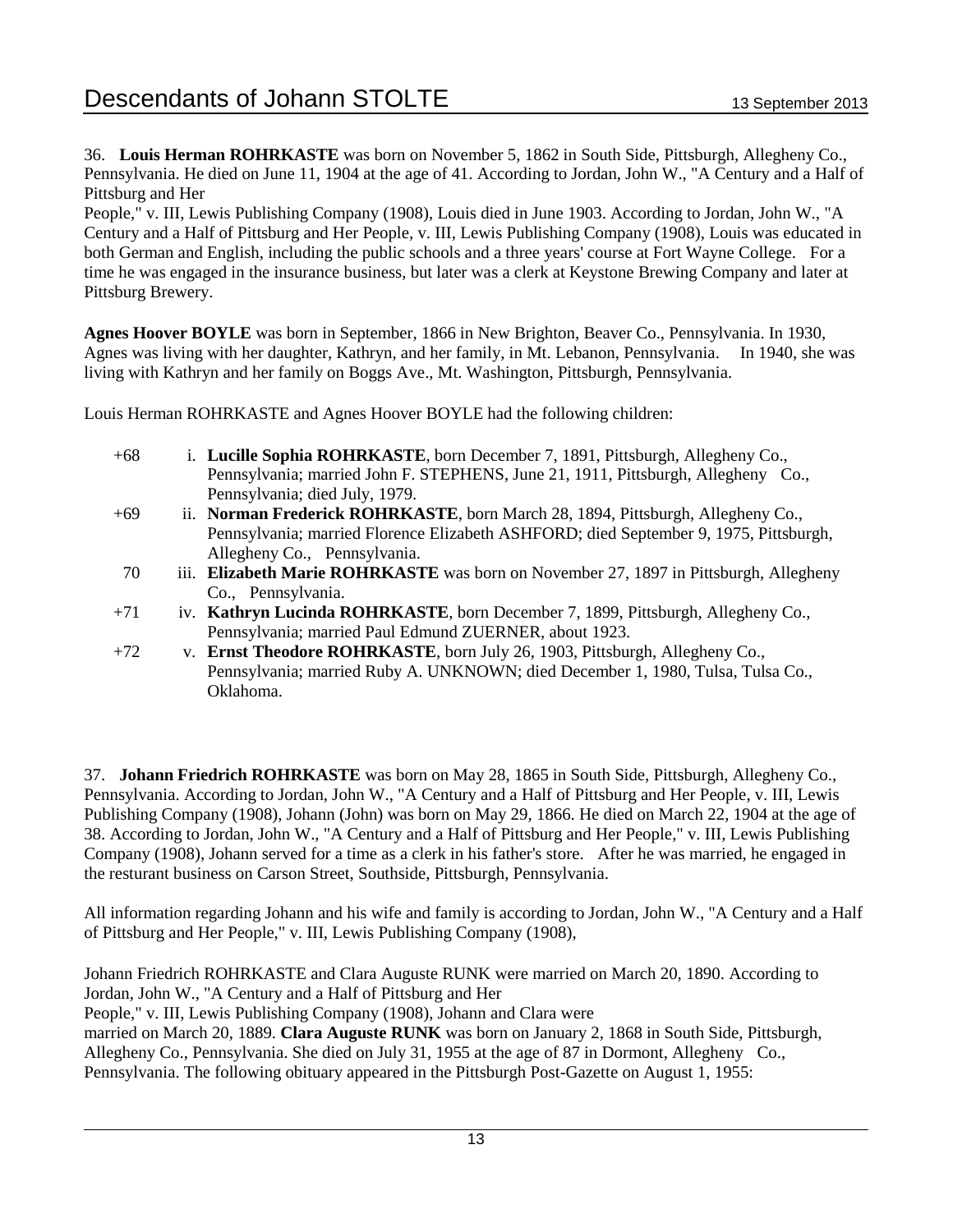#### MRS. CLARA R. ROHRKASTE

Mrs. Clara Runk Rohrkaste, 89, widow of John F. Rohrkaste, died yetereday at her home, 3064 Texas Avenue, Dormont. A native of the Southside, Mrs. Rohrkaste was a member of Bethany Lutheran Church and lived in Dormont since 1917. She is survived by two daughters, Mrs. Aurelia Bornscheuer and Mrs. W. Frank Brown, six grandchildren and ten great grandchildren. Friends are received at teh E. B. Laughlin Funeral HOme, 3302 West Libert Avenue, South Hills, where services will be held at 2 p.m. tomorrow.

Johann Friedrich ROHRKASTE and Clara Auguste RUNK had the following children:

- +73 i. **Aurelia Augusta ROHRKASTE**, born November 4, 1892; married Edward Frederick BORNSCHEUER.
- +74 ii. **Zora Louisa ROHRKASTE**, born January 7, 1893; married William Franklin BROWN, February 16, 1920, Washington.
- 75 iii. **Alberta Ursula ROHRKASTE** was born on September 22, 1895. She died about January, 1897 at the age of 1.
- 76 iv. **Ernest Rudolph David ROHRKASTE** was born on May 4, 1898.

38. **Frederick G. ROHRKASTE** was born on March 5, 1868 in South Side, Pittsburgh, Allegheny Co., Pennsylvania. He died on September 22, 1955 at the age of 87.

Frederick G. ROHRKASTE and Marie (Mary) Ann KOHLMEIER were married on December 28, 1899. **Marie (Mary) Ann KOHLMEIER** was born (date unknown).

Frederick G. ROHRKASTE and Alma Ethel PFEIL were married on January 31, 1900. **Alma Ethel PFEIL** was born (date unknown).

Frederick G. ROHRKASTE and Alma Ethel PFEIL had the following children:

- 77 i. **Henrietta M. ROHRKASTE** was born (date unknown).
- 78 ii. **Hunter R. ROHRKASTE** was born (date unknown).

39. **Christian Carl ROHRKASTE** was born on April 4, 1873 in South Side, Pittsburgh, Allegheny Co., Pennsylvania. He died on February 25, 1955 at the age of 81. According to Jordan, John W., "A Century and a Half of Pittsburg and Her People," v. III, Lewis Publishing Company (1908), Christian was born in the family's homestead in the 25th ward of Pittsburgh, Pennsylvania. He first attended German schools and then for six years attended the Morris public school. He finished his education in the public schools after a second course in the German schools. At the age of fourteen, he became a clerk in his father's store. He continued to work for his father and then his brother until 1905, when he bought out his brother Herman. In 1908 he as the proprietor of the business. He was a member of the Masonic fraternity and the I.O.O.F. He was a Republican and a strict Lutheran.

Christian Carl ROHRKASTE and Pearl Spray LARIMER were married on November 15, 1905 in Pittsburgh,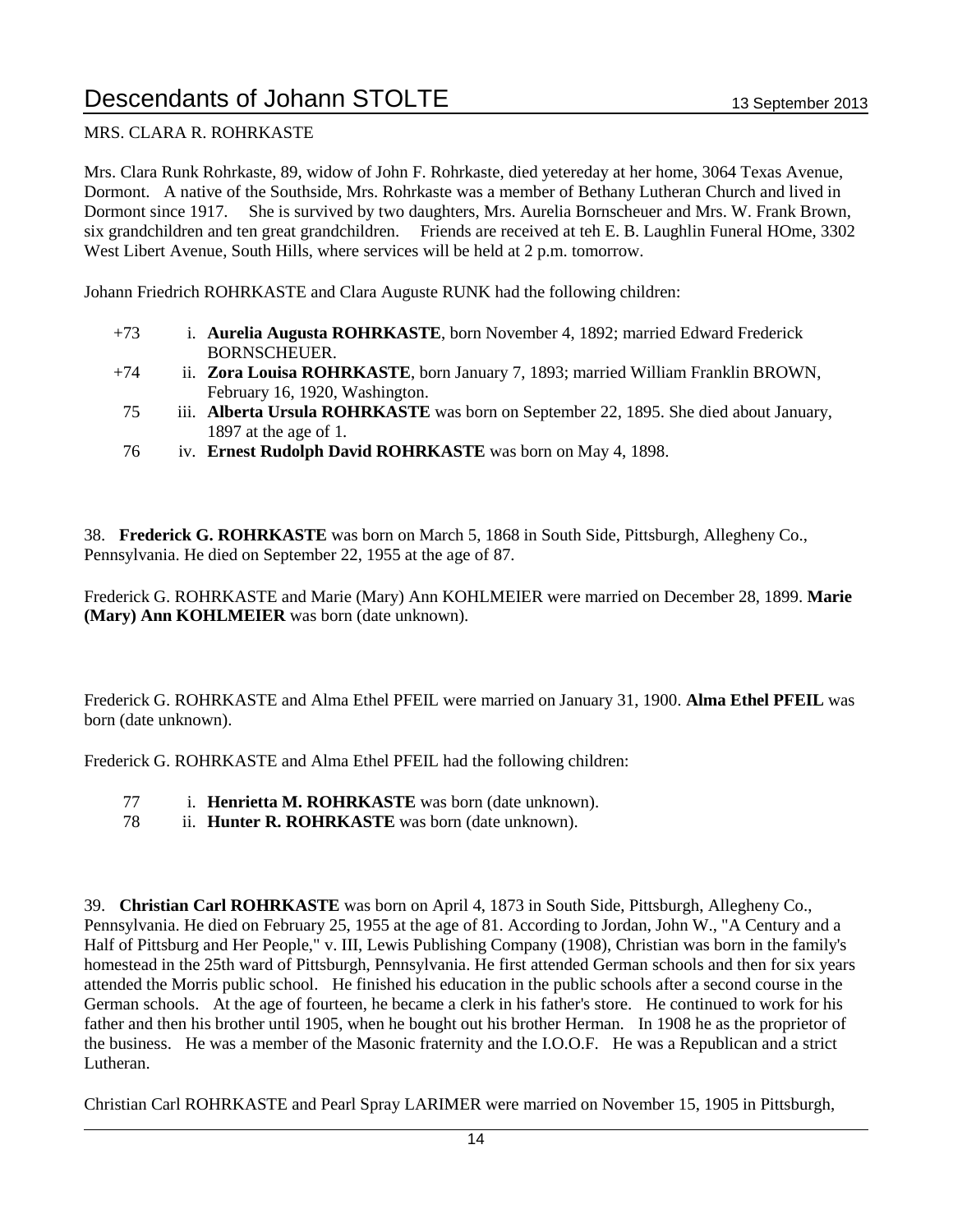Allegheny Co., Pennsylvania. **Pearl Spray LARIMER** was born (date unknown).

Christian Carl ROHRKASTE and Pearl Spray LARIMER had the following children:

- +79 i. **Herman L. ROHRKASTE**, born July 3, 1909, Pennsylvania; married Thelma BLEIEL; died June 4, 1962, Cleveland, Cuyahoga Co., Ohio.
- 80 ii. **Susan ROHRKASTE** was born on June 26, 1911 in Pennsylvania. She died in September, 1970 at the age of 59 in Allegheny Co., Pennsylvania.
- 81 iii. **James H. ROHRKASTE** was born about 1914 in Pennsylvania.
- +82 iv. **Karl H. ROHRKASTE**, born June 10, 1915, Pennsylvania; married May MCLAREN, September 4, 1943, Pittsburgh, Allegheny Co., Pennsylvania; died July 22, 1976, Pennsylvania.
- +83 v. **Virginia P. ROHRKASTE**, born about 1919, Pennsylvania; married Martin J. O'TOOLE, June 10, 1944, Pittsburgh, Allegheny Co., Pennsylvania; died 2000, Pennsylvania.

42. **Caroline Wilhelmine (Minnie) STOLTE** was born on November 28, 1866 in East Birmingham (South Side), Pittsburgh, PA. She died on July 30, 1950 at the age of 83 in Ginger Hills, Washington, Pennsylvania,.

Caroline Wilhelmine (Minnie) STOLTE and Henry Andrew GRABE were married on August 23, 1885 in Pittsburgh, Allegheny Co., Pennsylvania. **Henry Andrew GRABE** was born on May 4, 1864 in Pittsburgh, Allegheny Co., Pennsylvania. He died on May 20, 1950 at the age of 86 in Ginger Hills, Washington, Pennsylvania. Virtually information regarding Henry and his descendants is taken from ancestry.com's OneWorldTree on December 24, 2007. This source will not be repeated.

Henry Andrew GRABE and Caroline Wilhelmine (Minnie) STOLTE had the following children:

| $+84$    | i. Lillian GRABE, born March 5, 1897; married Frank LEECHFORD, 1913, Brooke Co., West          |
|----------|------------------------------------------------------------------------------------------------|
|          | Virginia; died April 8, 1989, Fayetteville, Cumberland Co., North Carolina.                    |
| 85       | ii. <b>Matilda GRABE</b> was born in 1886. She died in 1900 at the age of 14.                  |
| $+86$    | iii. Clara GRABE, born June, 1887, Pittsburgh, Allegheny Co., Pennsylvania; married Unknown    |
|          | RUHLING; died August, 1916, Pittsburgh, Allegheny Co., Pennsylvania.                           |
| $+87$    | iv. Viola GRABE, born June 9, 1890, Pittsburgh, Allegheny Co., Pennsylvania; married Joe       |
|          | STEELMAN; died April 15, 1977, South Fayette, Allegheny Co., Pennsylvania.                     |
| $+88$    | v. Estella GRABE, born April 26, 1892, Hazelwood, Pittsburgh, Pennsylvania; married George     |
|          | Paul KREBS; died March 11, 1984, Mckees Rocks, Allegheny Co., Pennsylvania.                    |
| 89       | vi. Elsie GRABE was born about 1894.                                                           |
| $\Omega$ | $\sim$ $\sim$ Helen Olive CDADE have Contember 22, 1002 Dittoburgh Allechany Co. Depresivenies |

+90 vii. **Helen Olive GRABE**, born September 23, 1902, Pittsburgh, Allegheny Co., Pennsylvania; married William F. HABERLAND, May 21, 1920, Wellsburg, West Virginia; died August 19, 1970, Orlando, Florida,.

44. **Friedrich Karl (Frederick) STOLTE** was born on May 20, 1870 in East Birmingham (South Side), Pittsburgh, PA. He died on December 6, 1929 at the age of 59.

Friedrich Karl (Frederick) STOLTE and Elizabeth M. DINGLEDINE were married on June 23, 1892. **Elizabeth M. DINGLEDINE** was born in August, 1870.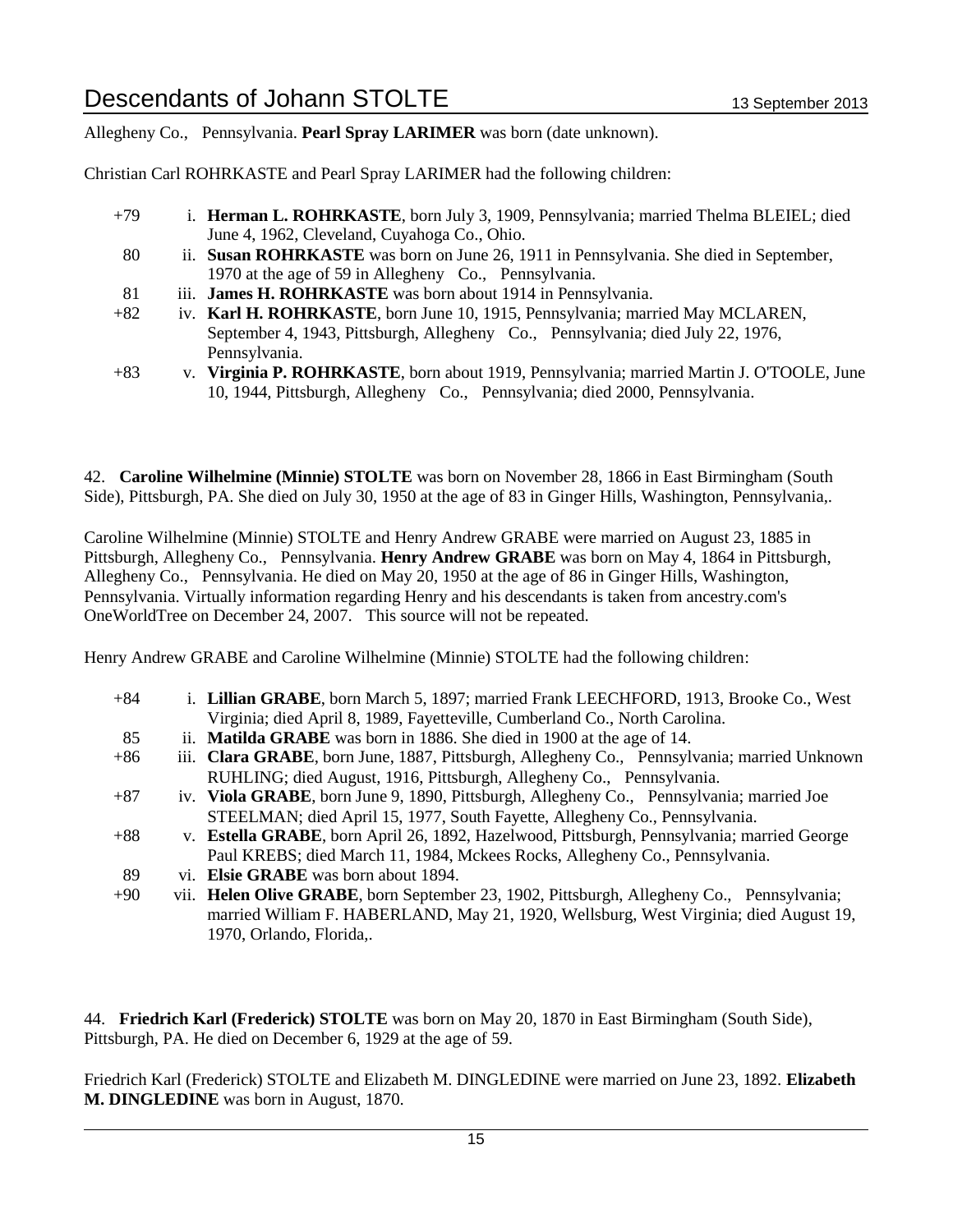Friedrich Karl (Frederick) STOLTE and Elizabeth M. DINGLEDINE had the following children:

- +91 i. **Margaret STOLTE**, married Martin Luther KIDNER, about 1945.
- 92 ii. **Wilfred D. STOLTE** was born on May 7, 1893.
- 93 iii. **Robert W. STOLTE** died on November 15, 1944 in France. He died on November 15, 1944 in European Theater of Operations. He was born in Pittsburgh, Allegheny Co., Pennsylvania. The following obituary appeared in the August 3, 1945 edition of the Pittsburgh Post-Gazette:

Private Robert W. Stolte

Memorial services for Private Robert W. Stolte, 31, who was reported killed in action November 15, 1944, in the European are, will be held Sunday at the Bethany Lutheran Church, North Highland avenue and Kirkwood street. Previously he had been reported missing in action. Private Stolte is the brother of Mrs. Martin L. Kidner of 5532 Hampton street, East End, and Wilfred D. Stolte of Miami, Fla. Private Stolte entered the armed forces in November 1942, and trained with the Thirteenth Armored Division in California before he went overseas in July, 1944. He was a member of Bethany Lutheran Church.

#### 45. **Emma Carloine STOLTE** was born on March 25, 1872.

Emma Carloine STOLTE and Fred CARNELL were married on January 27, 1897. **Fred CARNELL** was born (date unknown).

50. **Wilhelmine Caroline STOLTE** was born on August 13, 1867 in Baldwin Twp., Allegheny Co., Pennsylvania. Wilhimine was known as "Aunt Minnie" to the Fogarty family. She was a big woman. She lived at 3232 Brentwood Ave. until Jacob George Green moved in.

Wilhelmine Caroline STOLTE and Charles GANG were married on March 2, 1892. **Charles GANG** died before 1910.

Charles GANG and Wilhelmine Caroline STOLTE had the following children:

- +94 i. **Blanche C. GANG**, born about 1894, Pennsylvania; died June 28, 1967.
- +95 ii. **Charles Gustav GANG**, born May 16, 1894; married Anna M. UNKNOWN; died 1969, Pittsburgh, Allegheny Co., Pennsylvania.

52. **Louisa Sophia STOLTE** was born on October 21, 1872 in Baldwin Township, Pennsylvania. She died on May 23, 1941 at the age of 68 in Brentwood, Pennsylvania. She was buried in Zion Cemetery, Whitehall, Allegheny County, Pennsylvania. According to her death certificate, Louisa died of a stroke.

Louisa Sophia STOLTE and Jacob George GREEN were married on July 21, 1896. **Jacob George GREEN**, son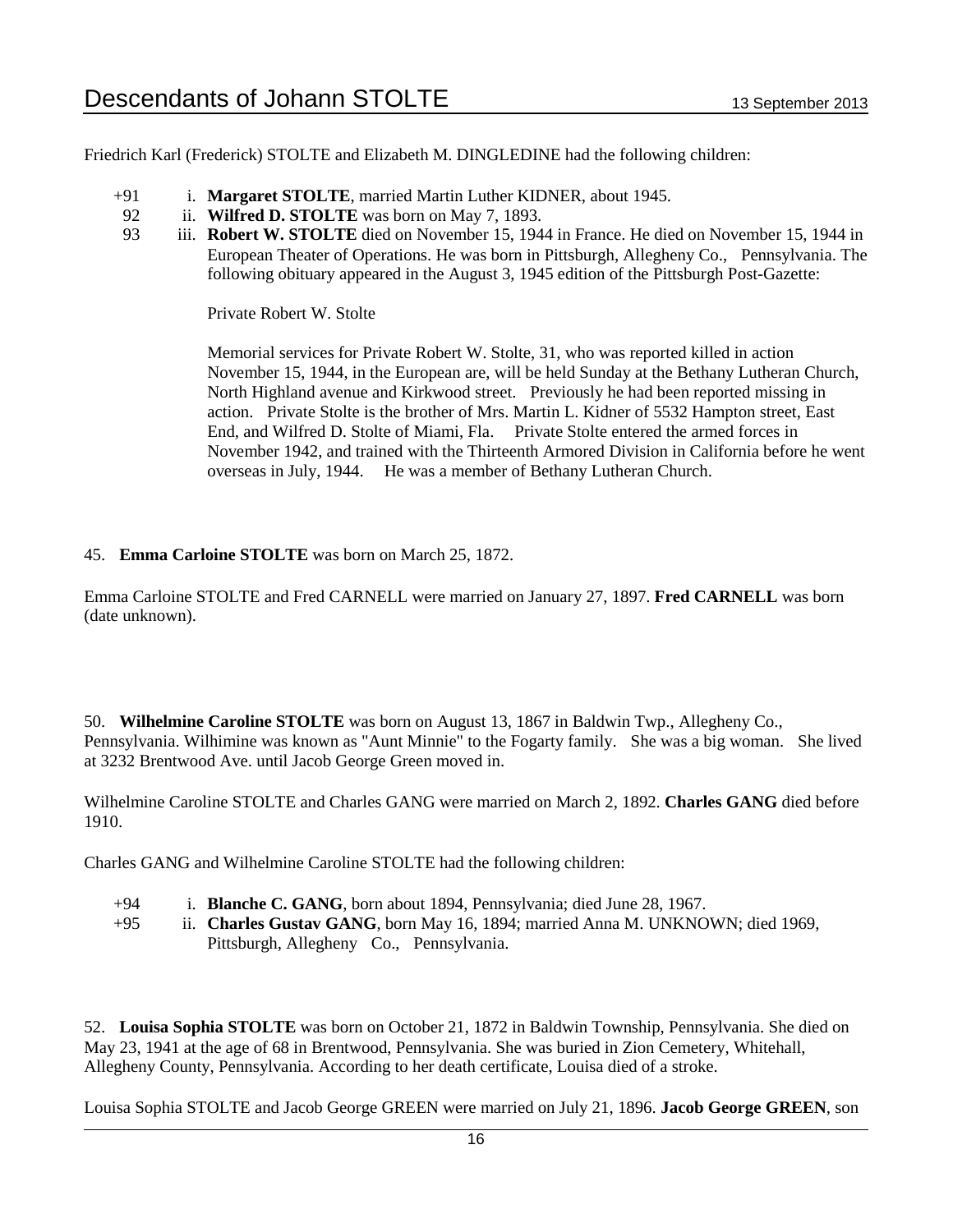of Jacob GREENE and Louisa DAUENHAUER, was born on November 9, 1870 in Baldwin Township, Pennsylvania. He died on January 8, 1943 at the age of 72 in Brentwood, Pennsylvania. He was buried in Zion Cemetery, Whitehall, Pennsylvania. According to his granddaughter, Audrey Fogarty Johnson, Jacob was a very progressive thinker. He would try anything new. He worked for Scott Feed in Hays, Pennsylvania and he was also President of Carrick Building and Loan. He ran for tax collector of Brentwood on the Republican ticket and lost. He owned a lot of property in Brentwood and he also owned a Willy's Knight.

According to the 1920 Census, Jacob worked at the jail as a "dynamo man" in 1920.

Jacob and Louise lived on Willet Road in Whitehall (then Baldwin Township) when they were first married. They then moved to 3232 Brentwood Avenue and lived there until Jacob built a house at 223 Catskill Ave., in Brentwood because his daughters, Bertha in particular, wanted a nicer house. When Jacob's daughter Bertha married, he divided the house into two apartments. Daughter Louise Green Swietzer and Alpha Swietzer and Bertha Green Henrich and George Henrich lived in the apartments and father Jacob moved to 3232 Brentwood Ave., which he owned.

Jacob was very musical: he played accordian and he had a good voice. He believed strongly in education. He was a truant officer. All of his daughters took music lessons and all of them (except Dorathea) went to secretarial school in Pittsburgh. Both he and his wife spoke and wrote German. He attended Zion Lutheran Church, Whitehall, Pennsylvania until approxiamtely 1900, then, when Zion joined the Ohio Synod, he move to St. Paul Lutheran Church, South Side (Pittsburgh), Pennsylvania, a Missouri Synod Church. (The rest of the Green family apparently stayed at Zion.) He attended Trinity Lutheran Church, Mt. Oliver (Pittsburgh), Pennsylvania. He was instrumental in establishing the mission which eventually became Concordia Lutheran Church in Brentwood. He, along with several others, mortgaged their homes to fund the building of that church. There was a time when this mission congregation met at the GBU or German Bund [later called Benefit] Union Hall, located in Carrick. He was President and Honorary President of Concordia Lutheran Church.

He died of pneumonia.

The following obituary was published in The Pittsburgh Press on January 8, 1943:

GREEN--On Friday, Jan. 8, 1943, at 3:35 a.m., Jacob, husband of the late Louisa Green, of 3232 Brentwood ave., and father of Dorothea Fogarty, Mrs. Bertha Henrich, Mrs.Emma Richey and Louisa Sweitzer; also survived by three brothers and three sisters. Friends received at the funeral home of John H. Slater & Son, 4201 Brownsville Rd., Whitehall, Brentwood. Time of funeral later.

Jacob George GREEN and Louisa Sophia STOLTE had the following children:

- +96 i. **Dorothea Louise GREEN**, born February 22, 1897, Whitehall, Allegeheny County, Pennsylvania; married Michael Francis FOGARTY, June 22, 1921; died September 17, 1989, Cabot, Butler Co., Pennsylvania.
- +97 ii. **Freda Amelia GREEN**, born September 4, 1898, Baldwin Townnship, Allegheny Co., Pennsylvania; married Matthew O'KEEFE, June 30, 1920; died December 31, 1945, Brentwood, Alllegheny Co., Pennsylvania.
- +98 iii. **Clara Marie GREEN**, born January 13, 1900, Baldwin Townnship, Allegheny Co., Pennsylvania; married Thomas Mitchell GOULD, January 13, 1921, Trinity Lutheran Church, Mt. Oliver, Pittsburgh, PA; died October 9, 1991, Concordia Home, Cabot, Pennsylvania.
- +99 iv. **Bertha Anna GREEN**, born February 24, 1902; married George William HENRICH, June 3, 1933; died January 31, 1986, St. Margaret's Hosptal, Pittsburgh, Pennsylvania.
- +100 v. **Emma Louise GREEN**, born November 18, 1905; married Norman H. RITCHEY, July 15,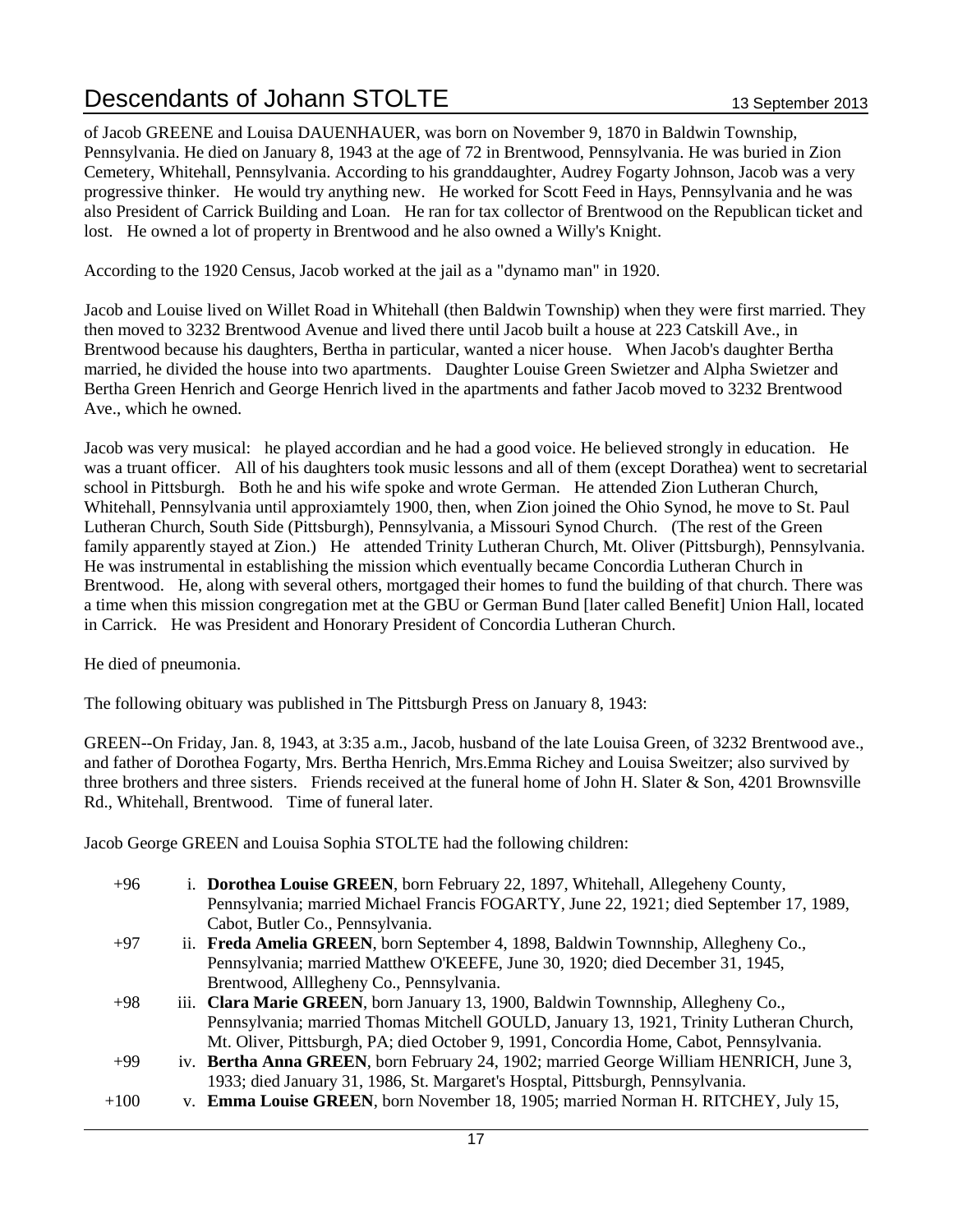|      | 1929; died April 30, 1986.                                                                  |
|------|---------------------------------------------------------------------------------------------|
| +101 | vi. Louise Emma GREEN, born November 18, 1905; married Alpha George SWEITZER, April         |
|      | 19, 1928; died December 17, 1969, Allegheny Memorial Cemetery, Allison Park, Pennsylvania.  |
| 102  | vii. Alfred J. GREEN was born on November 18, 1905. He died on December 11, 1905 at the age |
|      | of 0. He was buried in Zion Cemetery, Whitehall, Allegheny County, Pennsylvania.            |

53. **Sophia STOLTE** was born on March 5, 1875 in Carrick (Pittsburgh), Pennsylvania. She died on January 16, 1949 at the age of 73. She was buried in Zion Cemetery, Whitehall, Allegheny County, Pennsylvania. Known to the Fogarty family as Aunt Sophie. She lived in a little house on Spangler Av. in Brentwood, PA.

Sophia STOLTE and Albert F. ZUSE were married on July 20, 1903. **Albert F. ZUSE** died before 1920.

Albert F. ZUSE and Sophia STOLTE had the following children:

- +103 i. **Henrietta ZUSE**, married Unknown MILLER.
- +104 ii. **Luella ZUSE**, born August 6, 1907, Pennsylvania; married Harry A BROBST Jr., beg 1931; died November, 1981, Pennsylvania.

55. **Ludwig E. "Louis" STOLTE** was born on June 29, 1877 in Pittsburgh, Pennsylvania. He died on May 22, 1948 at the age of 70. He was buried in Zion Cemetery, Whitehall, Allegheny County, Pennsylvania. Louis was a World War I veteran.

Ludwig E. "Louis" STOLTE and Carolina SCHMIDT were married on May 1, 1907 in Good Shepherd Lutheran Church, Whitehall, Pennsylvania. **Carolina SCHMIDT** was born (date unknown).

57. **Louise Wilhelmine STOLTE** was born on January 31, 1866 in Birmingham (South Side), Pittsburgh, PA. She was baptized on March 11, 1866 in First St. Paul's Lutheran Church, Southside (Pittsburgh), PA. She died on October 25, 1931 at the age of 65 in Carnegie, PA. Louise was buried on October 27, 1931 in South Side Cemetery, Carrick (Pittsburgh), PA.

Louise Wilhelmine STOLTE and Frederick KAECHELE were married on March 22, 1888. **Frederick KAECHELE** was born on October 7, 1866 in Germany. He was buried in South Side Cemetery, Carrick (Pittsburgh), PA. Frederick came to the United States in 1882. He resided on the South Side of Pittsburgh where he had a bakery business.

Frederick KAECHELE and Louise Wilhelmine STOLTE had the following children:

- +105 i. **Albert Fred KAECHELE**, born January, 1889, Pittsburgh, Pennsylvania; married Clara Catherine SPRINGFIELD, July 22, 1909, Hancock Co., West Virginia; died October 5, 1936.
- +106 ii. **Alma K. KAECHELE**, born March, 1891, Pittsburgh, Pennsylvania.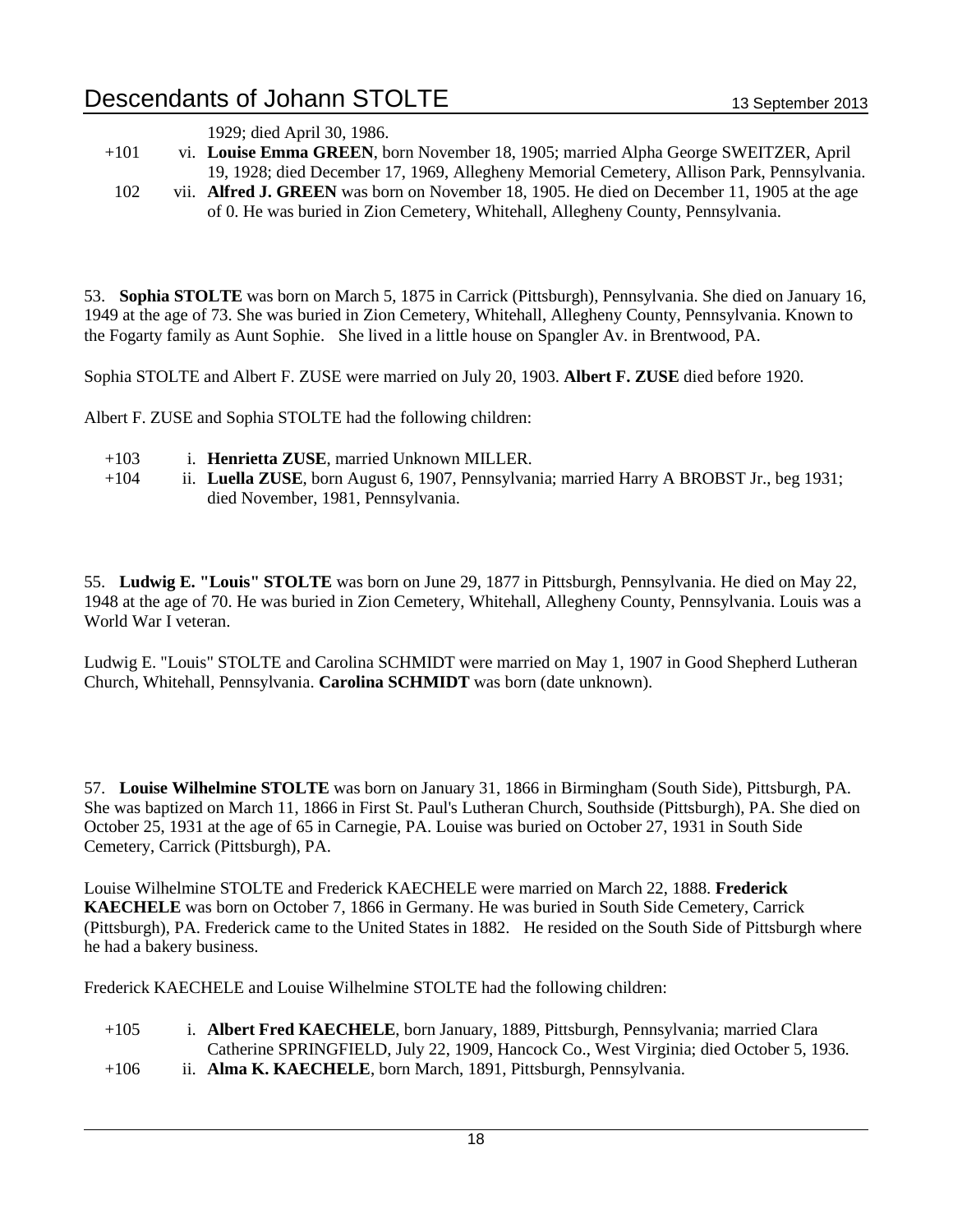58. **Karl Friedrich (Frederick) STOLTE** was born on August 20, 1867 in Lower St. Clair Twp. (South Side, Pittsburgh), PA. He was baptized on September 22, 1867 in First St. Paul's Ev. Luth. Ch., Southside (Pittsburgh), PA. He died on January 9, 1935 at the age of 67 in Los Angeles, California. Karl was buried on January 21, 1935 in Zion Cemetery, Whitehall, Pennsylvania. Frederick and his wife, Hattie were farmers and spent most of their married lives on the farm they rented from R. Cunningham in what is now Whitehall, PA. The renovated farmhouse is located on Dallett Road in Whitehall.

Karl Friedrich (Frederick) STOLTE and Hedwig ("Hattie") RESS were married on February 10, 1891. **Hedwig ("Hattie") RESS**, daughter of Franciscus ("Frank" or "Franz") RESS and Anna ZIMMERHAKEL, was born on February 24, 1871 in Birmingham (now Southside) (Pittsburgh), PA. She was baptized on March 26, 1871 in St. Michael's Church, Birmingham ( Southside, Pittsburgh), PA. She died on January 5, 1918 at the age of 46 in Cresson Sanatarium, Cresson Twp., PA. Hedwig was buried on January 8, 1918 in Zion Cemetery, Whitehall, Pennsylvania. Hattie was raised in St. Joseph's Catholic Orphan's Asylum in Troy Hill, Pittsburgh, PA from age three to an unknown age.

Karl Friedrich (Frederick) STOLTE and Hedwig ("Hattie") RESS had the following children:

| 107    |     | i. Anna M. STOLTE was born on August 14, 1891 in Southside (Pittsburgh), Pennsylvania. She<br>died on January 18, 1913 at the age of 21. |
|--------|-----|------------------------------------------------------------------------------------------------------------------------------------------|
| $+108$ |     | ii. Clara Mae STOLTE, born March 24, 1893, Southside (Pittsburgh), Pennsylvania; married                                                 |
|        |     | Henry SCHLUTZ, June 18, 1918, Zion Lutheran Church, Brentwood, Pennsylvania; died                                                        |
|        |     | February 20, 1973, Canonsburg, Washington Co., Pennsylvania.                                                                             |
| $+109$ |     | iii. Mae (May) STOLTE, born April 9, 1895, Southside (Pittsburgh), Pennsylvania; married Jacob                                           |
|        |     | L. FREED, October 14, 1920, Philadelphia, PA; died December 14, 1989, St. Johns Lutheran                                                 |
|        |     | Home, Mars, PA.                                                                                                                          |
| $+110$ |     | iv. Albert Edward STOLTE, born July 30, 1897, Baldwin Twp., Allegheny Co., Pennsylvania;                                                 |
|        |     | married Anna SCHROEDER, April 14, 1917; died November 2, 1957, St. Joseph Hospital,                                                      |
|        |     | Pittsburgh, PA.                                                                                                                          |
| $+111$ |     | v. Walter STOLTE, born December 23, 1899, Baldwin Twp. (now Whitehall), PA; married                                                      |
|        |     | Mabel WILLIAMS, 1921; died April 22, 1977.                                                                                               |
| $+112$ |     | vi. Margaret STOLTE, born February 8, 1902, Baldwin Twp. (now Whitehall), PA; married                                                    |
|        |     | William Phillip HENKEL, June 20, 1923, Carrick (Pittsburgh), Pennsylvania.                                                               |
| $+113$ |     | vii. Frederick STOLTE, born February 11, 1904, Baldwin Twp., Allegheny Co., Pennsylvania;                                                |
|        |     | married Helen E. BAUER, September 23, 1948, Concordia Lutheran Church, Brentwood,                                                        |
|        |     | Pennsylvania; died March 5, 1984, Allegheny Valley Hospital, Allegheny Co., PA.                                                          |
| $+114$ |     | viii. Elmer STOLTE, born March 3, 1906, Baldwin Twp. (now Whitehall), PA; married Margaret                                               |
|        |     | Griffiths FORD, November 9, 1928; died August 24, 1985, St. Clair Memorial Hospital, Mt.<br>Lebanon, PA.                                 |
| $+115$ |     | ix. Milton Frederick STOLTE, born July 27, 1908, Baldwin Twp. (now Whitehall), PA; married                                               |
|        |     | Mary Margaret HARVEY, July, 1942; died November 25, 1967, Canonsburg, PA.                                                                |
| $+116$ |     | x. Hilda Emma STOLTE, born October 13, 1910, Baldwin Twp. (now Whitehall), PA; married                                                   |
|        |     | Thornton W. VALENTINE, July 20, 1929, Wellsburg, WV; married John LEHNER, September                                                      |
|        |     | 9, 1936, Wellsburg, WV; died March 19, 2011, Georgia.                                                                                    |
| $+117$ | xi. | George Edward STOLTE, born May 5, 1913, Baldwin Twp. (now Whitehall), PA; married                                                        |
|        |     | Mary Margaret HARVEY, December 22, 1934, Bellevue, PA; died July 11, 1942, Pittsburgh,                                                   |
|        |     | Pennsylvania.                                                                                                                            |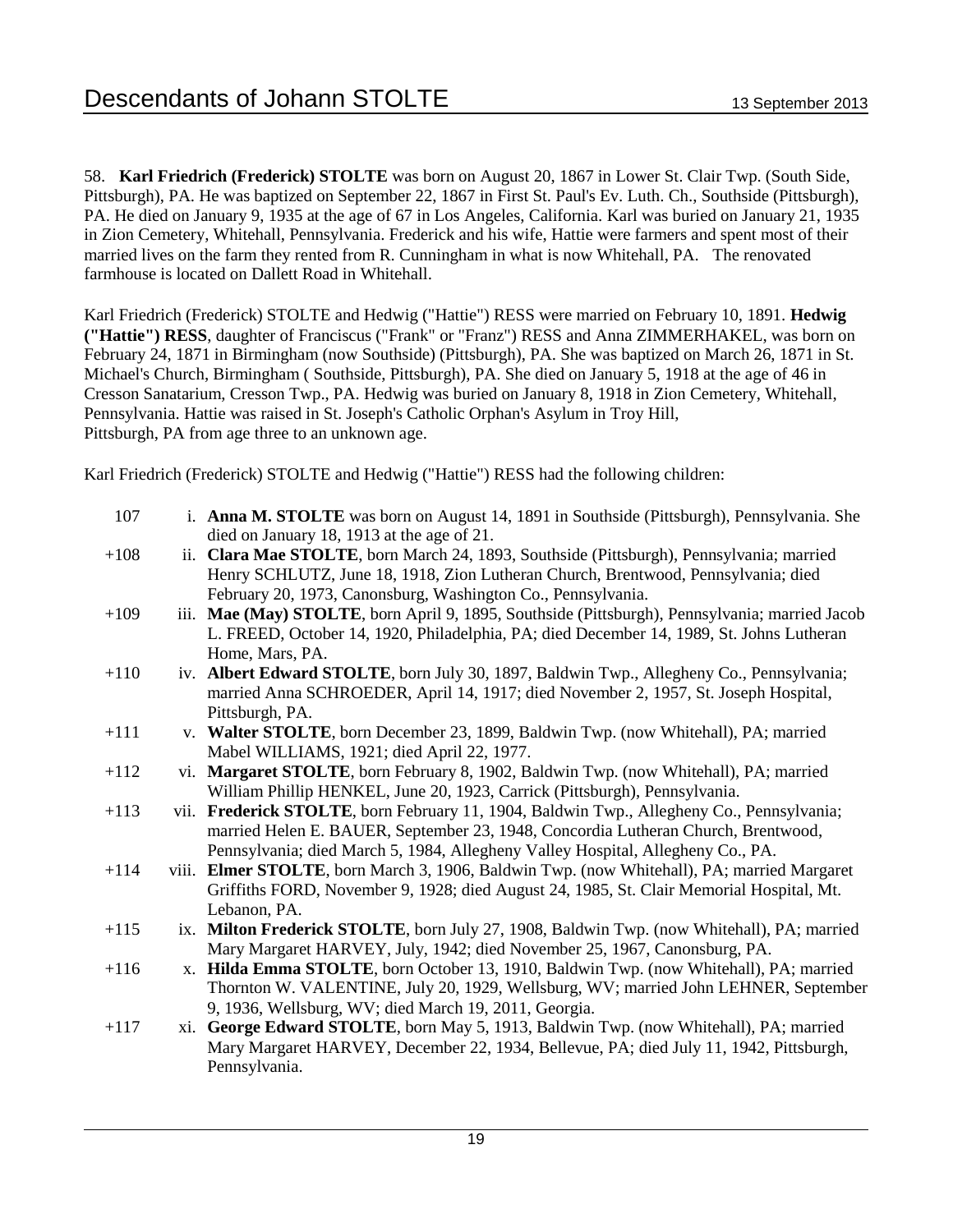59. **Karl Heinrich (Charles F.) STOLTE** was born on June 28, 1869 in Ormsby Borough (now Southside), Pittsburgh, PA. He was baptized on August 8, 1869 in First St Paul's Lutheran Church, Southside (Pittsburgh), PA. He died on October 23, 1940 at the age of 71 in Beaver Falls, PA. Karl was buried on October 26, 1940 in South Side, Carrick (Pittsburgh), PA. Charles was a streetcar repairman and a garage proprieter. He lived in Carrick and then later in New Brighton, PA..

Karl Heinrich (Charles F.) STOLTE and Mary Ellen MURTAUGH were married on June 3, 1896. **Mary Ellen MURTAUGH**, daughter of Harry MURTAUGH and Ellen MURPHY, was born on August 18, 1874 in Pittsburgh, Pennsylvania. She died on July 7, 1907 at the age of 32 in Southside (Pittsburgh), Pennsylvania. She was buried on July 10, 1907 in Calvary Cemetery, Pittsburgh, Pennsylvania.

Karl Heinrich (Charles F.) STOLTE and Mary Ellen MURTAUGH had the following children:

- +118 i. **Harry STOLTE**, born January 21, 1897, Pittsburgh, Pennsylvania; married Elley UNKNOWN; died April 17, 1947, Lynbrook, New York.
- 119 ii. **Charles E. STOLTE** was born on September 14, 1898 in Pittsburgh, Pennsylvania. He died on October 30, 1967 at the age of 69 in East Islip, Suffolk Co., New York.
- +120 iii. **Mildred Anna STOLTE**, born 1900, Pittsburgh, Pennsylvania; married William MANTZ, 1921; died 1954.
- 121 iv. **William STOLTE** was born on April 24, 1904 in Pittsburgh, Pennsylvania. He died on October 29, 1925 at the age of 21.
- 122 v. **Helen Dorothy STOLTE** was born in 1907 in Pittsburgh, Pennsylvania. She died on September 13, 1907 at the age of 0.

**Irene MILLIGAN** was born on September 29, 1870.

60. **Louisa Emma "Emma" STOLTE** was born on September 5, 1871 in East Birmingham (South Side), Pittsburgh, PA. She was baptized on March 31, 1872 in First St. Paul's Lutheran Church, Southside (Pittsburgh), PA. She died on December 24, 1952 at the age of 81 in Pittsburgh, Pennsylvania. Emma was buried on December 27, 1952 in Bethel Cemetery, Bethel Park, PA. According to the 1910, 1920 and 1930 censuses, the given name of Louisa Emma was "Emma D."

Louisa Emma "Emma" STOLTE and Frederick J. "Fred" BONNER were married in 1892. **Frederick J. "Fred" BONNER** was born on May 12, 1865 in Fulton Co., PA. He died on October 13, 1944 at the age of 79 in Mayview State Hospital, So. Fayette Twp., PA. He was buried on October 17, 1944 in Bethel Cemetery, Bethel Park, PA. According to the 1910 census, Mildred Stolte, a niece, age 9, was living with Fred and Emma.

Frederick was a yardmaster for the railroad and a laborer. He resided in Carrick (Pittsburgh), PA.

61. **Mary STOLTE** was born on December 9, 1874 in Pittsburgh, Pennsylvania. She died on May 15, 1945 at the age of 70 in Uniontown, PA. She was buried on May 18, 1945 in Sylvan Heights Cemetery, Uniontown, PA.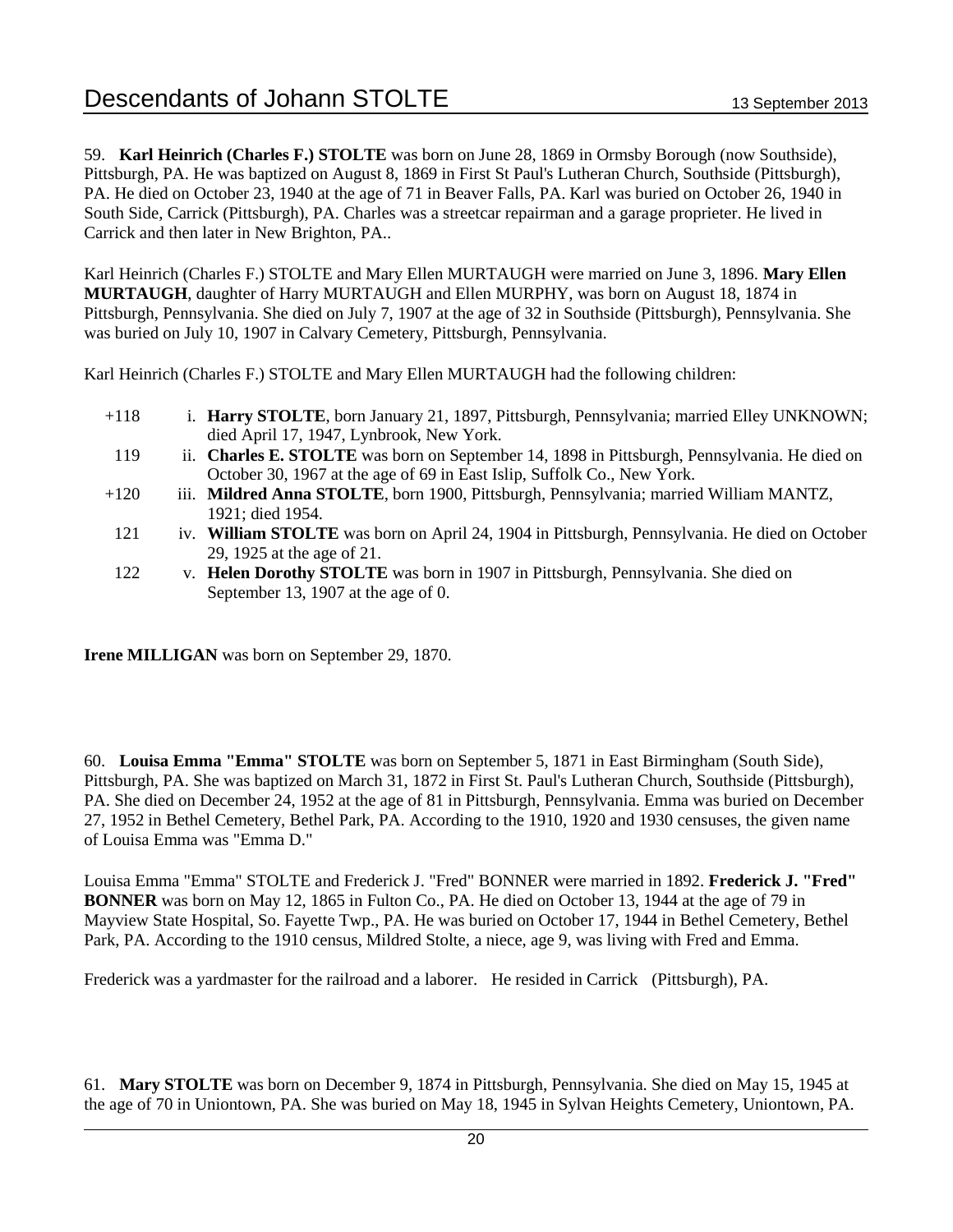Mary STOLTE and William D. REA were married on April 16, 1894. **William D. REA** was born on September 25, 1873 in Pittsburgh, Pennsylvania. He died on March 1, 1899 at the age of 25. He was buried on March 4, 1899 in South Side Cemetery, Carrick (Pittsburgh), PA. William was a brakeman for the railroad. He lived on the Southside of Pittsburgh.

William D. REA and Mary STOLTE had the following children:

- +123 i. **Mary REA**, born 1894, Pennsylvania.
- 124 ii. **William REA** was born in 1896 in Pennsylvania.

Mary STOLTE and Burley Atwood EMERICK were married in 1902. **Burley Atwood EMERICK**, son of Sylvester EMERICK, was born on January 17, 1877. He died on December 20, 1936 at the age of 59 in Uniontown, PA. He was buried on December 23, 1936 in Sylvan Heights Cemetery, Uniontown, PA. Burley was an engineer for the Pennsylvania Railroad. He lived in Uniontown, PA.

Burley Atwood EMERICK and Mary STOLTE had the following child:

125 i. **B. EMERICK** was born in 1905 in Pennsylvania.

62. **Anna (Annie) STOLTE** was born on July 26, 1876 in Southside (Pittsburgh), Pennsylvania. She died on August 13, 1947 at the age of 71 in Carrick (Pittsburgh), Pennsylvania. She was buried on August 16, 1947 in South Side Cemetery, Carrick (Pittsburgh), PA. Annie may have been born in 1878.

**LOLL** was born (date unknown).

**John J. DOWD**, son of John DOWD and Johanna CRONIN, was born on August 28, 1875 in Maryland. He died on November 13, 1958 at the age of 83 in Whitehall, PA. He was buried on November 22, 1958 in South Side Cemetery, Carrick (Pittsburgh), PA. John was a locomotive engineer. He lived in Carrick (Pittsburgh), PA.

John J. DOWD and Anna (Annie) STOLTE had the following children:

- 126 i. **Helen A. DOWD** was born in 1899 in Pittsburgh, Pennsylvania. She died on July 19, 1950 at the age of 51. Helen's estate was the subject of a court case at 176 Pa.Super. 203 (1954). Helen signed a handwritten last will and testament that named four equal distributees but failed to specificy that her estate was to be distributed to them. The lower court, on its own motion, ruled that Helen's will was ineffective and that she died intestate. The Superior Court reversed, holding that the will should not be read in a vacuum and it ordered the lower court to interpret the will in the context of what the decedent intended.
- +127 ii. **John J. DOWD**, born 1906, Pittsburgh, Pennsylvania; died December 29, 1939.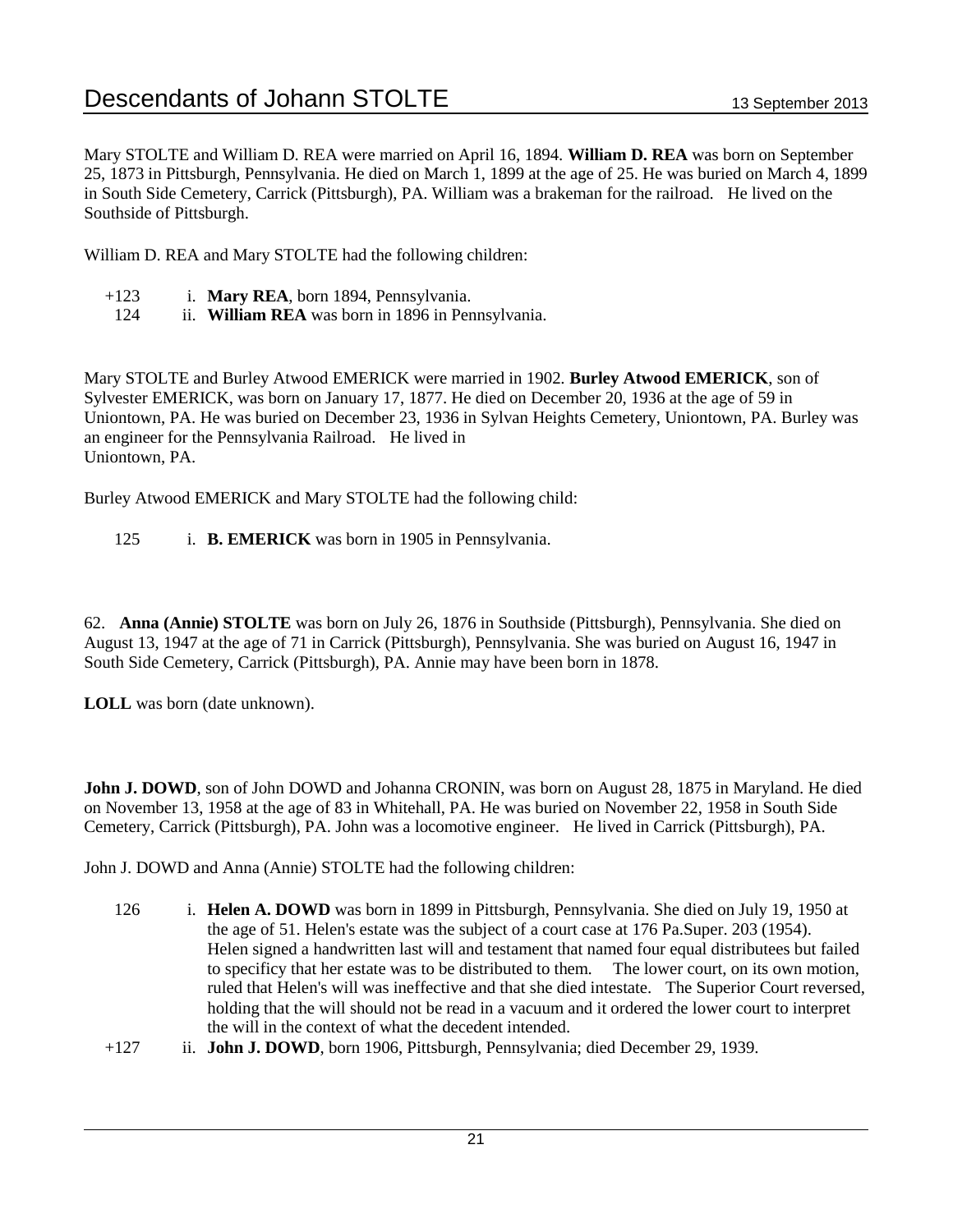63. **Mena (Minnie) STOLTE** was born on September 21, 1878 in Pittsburgh. She died on April 11, 1958 at the age of 79 in Brentwood, Pennsylvania. She was buried on April 14, 1958 in South Side Cemetery, Carrick (Pittsburgh). PA. Minnie may have been born in October 1879.

Mena (Minnie) STOLTE and William Lawrence BLANSETT were married on February 19, 1907 in Grace Lutheran Parsonage, Pittsburgh, PA. **William Lawrence BLANSETT** was born on March 31, 1875 in Laughlintown, PA. He died on October 10, 1961 at the age of 86 in Mt. Lebanon, Pennsylvania. He was buried on October 13, 1961 in South Side Cemetery, Carrick (Pittsburgh), PA. In the 1920 census, William's surname is spelled "Blanset". William was then living in Carrick with his wife Minnie and his children Lillian, age 12, and William, age 7. William later lived in Brentwood, Pennsylvania. He was a locomotive engineer.

William Lawrence BLANSETT and Mena (Minnie) STOLTE had the following children:

- +128 i. **William L. BLANSETT**, born August 17, 1912, Carrick (Pittsburgh), Allegheny Co., Pennsylvania; married Mildred THOMAS; died October 1, 2003, McCandless, Allegheny Co., Pennsylvania.
	- 129 ii. **Lillian BLANSETT** was born about 1908 in Pennsylvania.

64. **William (Bill) J. STOLTE** was born on August 28, 1880 in Pittsburgh, Pennsylvania. He died on August 28, 1909 at the age of 29 in South Side (Pittsburgh), PA. He was buried on August 30, 1909 in South Side Cemetery, Carrick (Pittsburgh), PA. Bill may have been born in 1881. He was a laborer and he lived in Mt. Washington (Pittsburgh), PA.

William (Bill) J. STOLTE and Irene R. DOWNEY were married on May 10, 1906 in Epiphany Church Rectory, Pittsburgh, PA. **Irene R. DOWNEY**, daughter of Robert E. DOWNEY and Mollie BENNETT, was born on July 1, 1882 in Pittsburg, PA. She died on October 7, 1957 at the age of 75 in Pittsburgh, Pennsylvania. She was buried on October 10, 1957 in St. Justin Cemetery, Pittsburgh, PA. Irene may have been born in 1884.

William (Bill) J. STOLTE and Irene R. DOWNEY had the following children:

+130 i. **John W. STOLTE**, born March 16, 1907, Pittsburgh, Pennsylvania; died October 6, 1950.

+131 ii. **Rose Irene STOLTE**, born July 13, 1909, Pittsburgh, Pennsylvania; died December 17, 2000, Bonita, San Diego, California.

## **Ninth Generation**

65. **Nellie ROHRKASTE** was born about 1882 in Pennsylvania.

Nellie ROHRKASTE and George A. SMITH were married. **George A. SMITH** was born about 1880. According to the 1930 and 1940 censuses, George and Nellie were living with Nellie's mother, Anna Rohrkaste, at 440 Boggs Ave., in Dormont, Pennsylvania.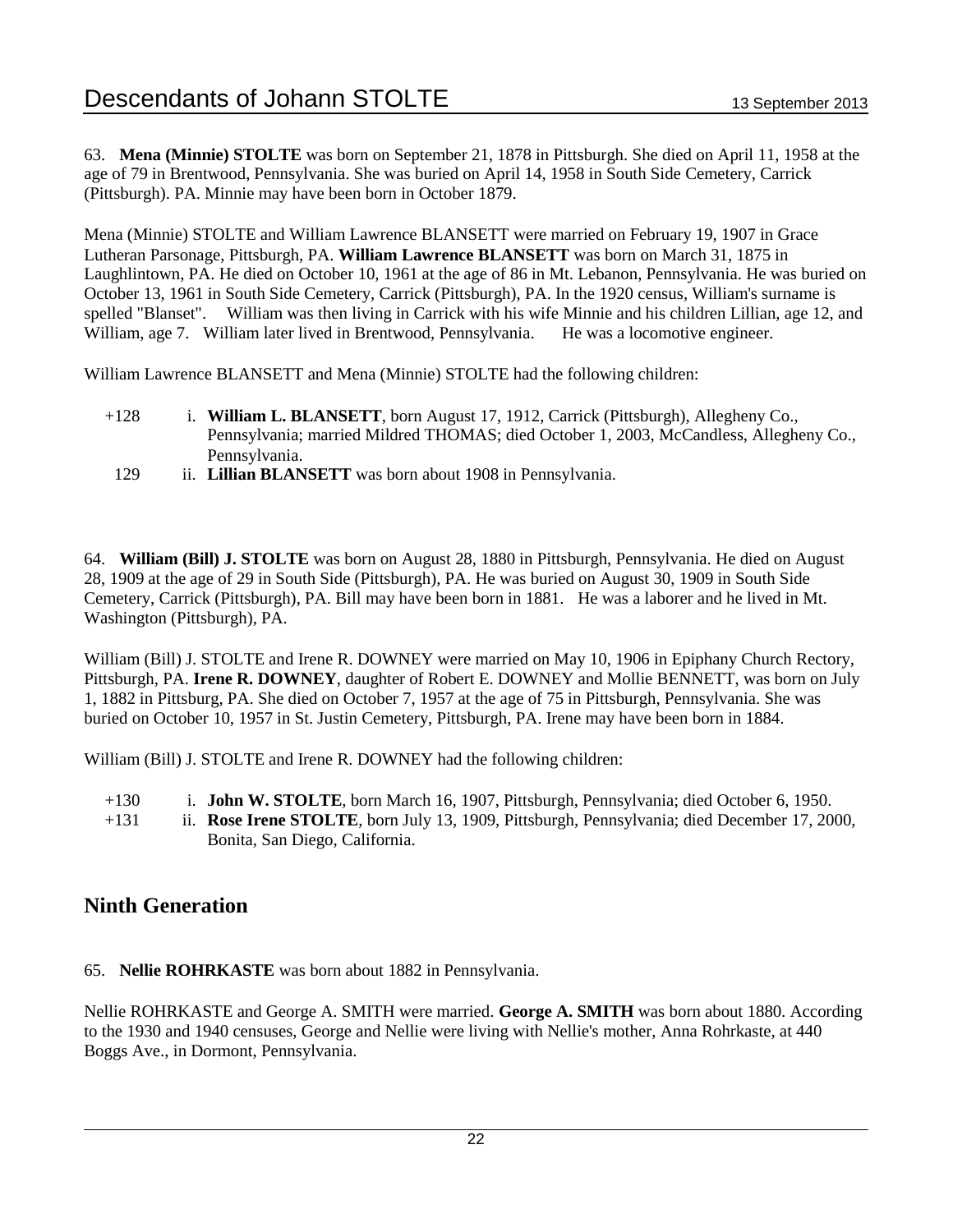66. **Walter Carl ROHRKASTE** was born on June 28, 1890 in Pennsylvania. He died in July, 1956 at the age of 66 in Sarasota, Florida. Walter was a doctor in Dormont (Pittsburgh), Pennsylvania. According to the Journal of the American Medical Association, Volume 130, Dr. Walter C. Rohrkaste, Pittsburgh, pleaded guilty to narcotic violation and on Dec. 4, 1945 sentence was suspended and he was placed on probation for five years.

Walter Carl ROHRKASTE and Pauline UNKNOWN were married. **Pauline UNKNOWN** was born about 1891 in Ohio.

Walter Carl ROHRKASTE and Pauline UNKNOWN had the following child:

+132 i. **Marianne ROHRKASTE**, born May 21, 1913, Pittsburgh, Allegheny Co., Pennsylvania; married Robert Bruce BARNHART Jr..

67. **Ernest Frederick ROHRKASTE** was born on June 3, 1887 in Pittsburgh, Allegheny Co., Pennsylvania. Ernest's marriage license application states that he was born June 3, 1888.

According to the Tulsa City Directories for 1923-1930 and the 1930 census, Ernest and Kathryn lived in Tulsa, Oklahoma. They did not have any children.

Ernest Frederick ROHRKASTE and Kathryn Laura CLARK were married on October 26, 1916 in Clark Co., Ohio. **Kathryn Laura CLARK** was born (date unknown).

68. **Lucille Sophia ROHRKASTE** was born on December 7, 1891 in Pittsburgh, Allegheny Co., Pennsylvania. She died in July, 1979 at the age of 87. According to a wedding annoucement in the June 21, 1911 edition of The Pittsburgh Press, Lucille married John F. Stephens from Hoboken, New Jersey, at her mother's home on Boggs Ave. Mt. Washington, Pittsburgh, Pennsylvania, at 7:45 p.m. on June 21, 1911.

Lucille Sophia ROHRKASTE and John F. STEPHENS were married on June 21, 1911 in Pittsburgh, Allegheny Co., Pennsylvania. **John F. STEPHENS** was born about 1890.

John F. STEPHENS and Lucille Sophia ROHRKASTE had the following children:

- 133 i. **Agnes STEPHENS** was born about 1913 in Pennsylvania.
- 134 ii. **Jack STEPHENS** was born about 1917 in Pennsylvania.

69. **Norman Frederick ROHRKASTE** was born on March 28, 1894 in Pittsburgh, Allegheny Co., Pennsylvania. He died on September 9, 1975 at the age of 81 in Pittsburgh, Allegheny Co., Pennsylvania.

Norman Frederick ROHRKASTE and Florence Elizabeth ASHFORD were married. **Florence Elizabeth**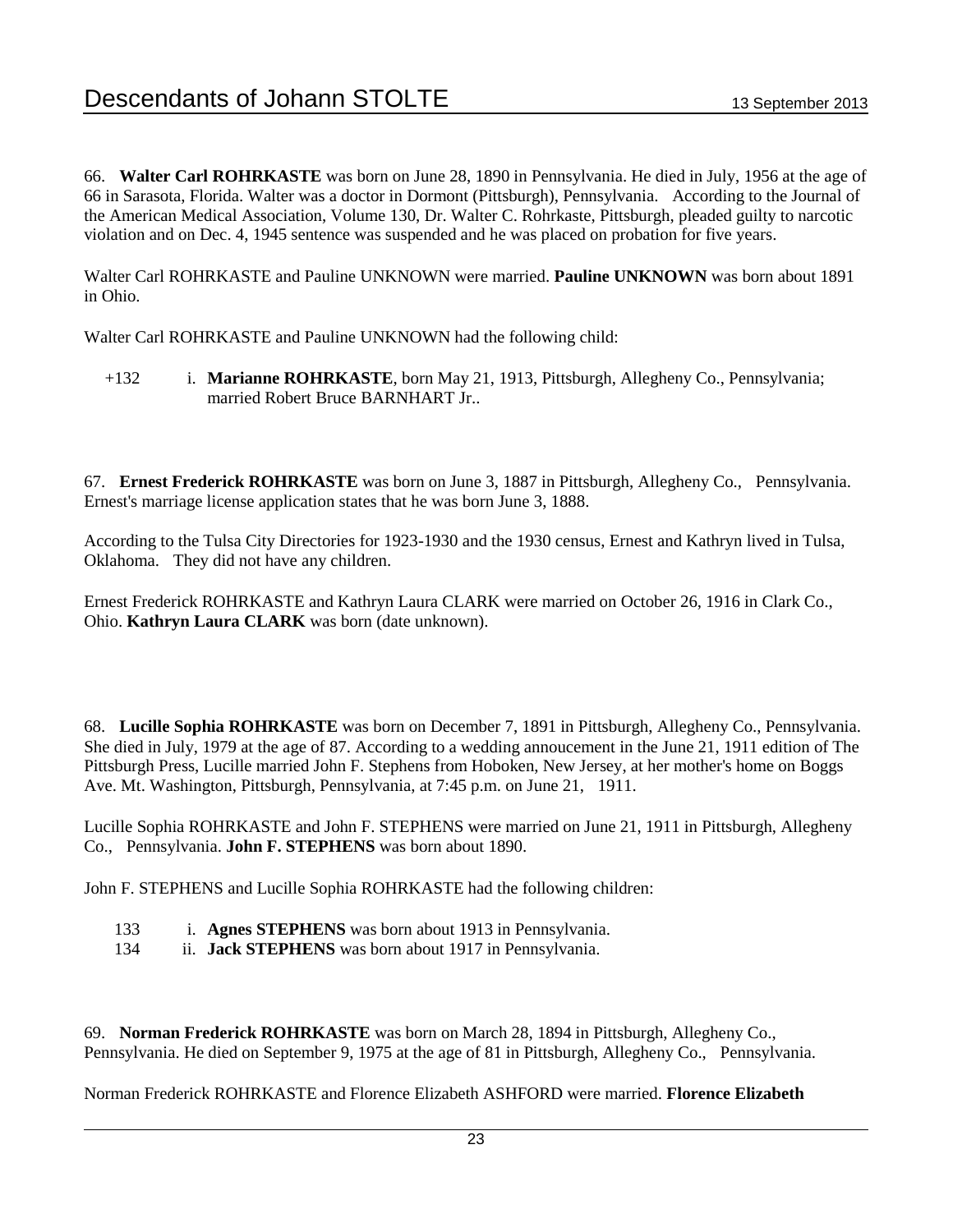**ASHFORD** was born on July 11, 1897. She died on August 21, 1985 at the age of 88.

Norman Frederick ROHRKASTE and Florence Elizabeth ASHFORD had the following children:

- +135 i. **Harriet ROHRKASTE**, born January 15, 1922, Pittsburgh, Allegheny Co., Pennsylvania; married Edwin Richard WASH Jr., October 1, 1949; died October 19, 2007, Upper St. Clair, Allegheny Co., Pennsylvania.
- +136 ii. **Nancy Louise ROHRKASTE**, born February 16, 1927, Pittsburgh, Allegheny Co., Pennsylvania; married John H. KUNKLE.

71. **Kathryn Lucinda ROHRKASTE** was born on December 7, 1899 in Pittsburgh, Allegheny Co., Pennsylvania.

Kathryn Lucinda ROHRKASTE and Paul Edmund ZUERNER were married about 1923. **Paul Edmund ZUERNER** was born on January 22, 1893 in New Castle, Lawrence Co., Pennsylvania. He died in November, 1963 at the age of 70 in Pennsylvania. He was buried in Braddock Cemetery, Braddock, Pennsylvania. In the 1930 census, the spelling of Paul's surname is clearly Zuerner. In the 1940 census, the spelling is not has clear, and could be Zeuner. Ancestry.com indexes it as Runer.

According to FindaGrave.com, Paul's headstone states that Paul died on December 21, 1963. His headstone also states: SGT CO A 39TH ENGRS, WWI.

Paul Edmund ZUERNER and Kathryn Lucinda ROHRKASTE had the following children:

- +137 i. **Paul Edmund ZUERNER Jr.**, born January 12, 1925, Pennsylvania; married Ellen Eloise FIAND, October 10, 1947, Mt. Lebanon, Allegheny Co., Pennsylvania; married Marjorie Anne TAYLOR, June 2, 1951, Mt. Lebanon, Allegheny Co., Pennsylvania; died September 9, 1993, Richland, South Carolina.
- +138 ii. **Norman D. ZUERNER**, born November 29, 1927, Pittsburgh, Allegheny Co., Pennsylvania; married Janet UNKNOWN; died April 22, 2012, Texas.

72. **Ernst Theodore ROHRKASTE** was born on July 26, 1903 in Pittsburgh, Allegheny Co., Pennsylvania. He died on December 1, 1980 at the age of 77 in Tulsa, Tulsa Co., Oklahoma. According to the 1930 census, Ernest was living as a lodger in Pittsburgh. According to the 1940 census, an Ernest T. Rohrkaste, age 37, born in Pennsylvania, was living with his wife, Ruby A., and his sister-in-law and nephew, in Tulsa, Oklahoma.

According to the Social Security Death Index, E. Rohrkaste, born July 26, 1902, died in Tulsa, Oklahoma, on December 1, 1980.

Ernst Theodore ROHRKASTE and Ruby A. UNKNOWN were married. **Ruby A. UNKNOWN** was born on November 5, 1902 in Kansas. She died on February 1, 1990 at the age of 87 in Tulsa, Tulsa Co., Oklahoma.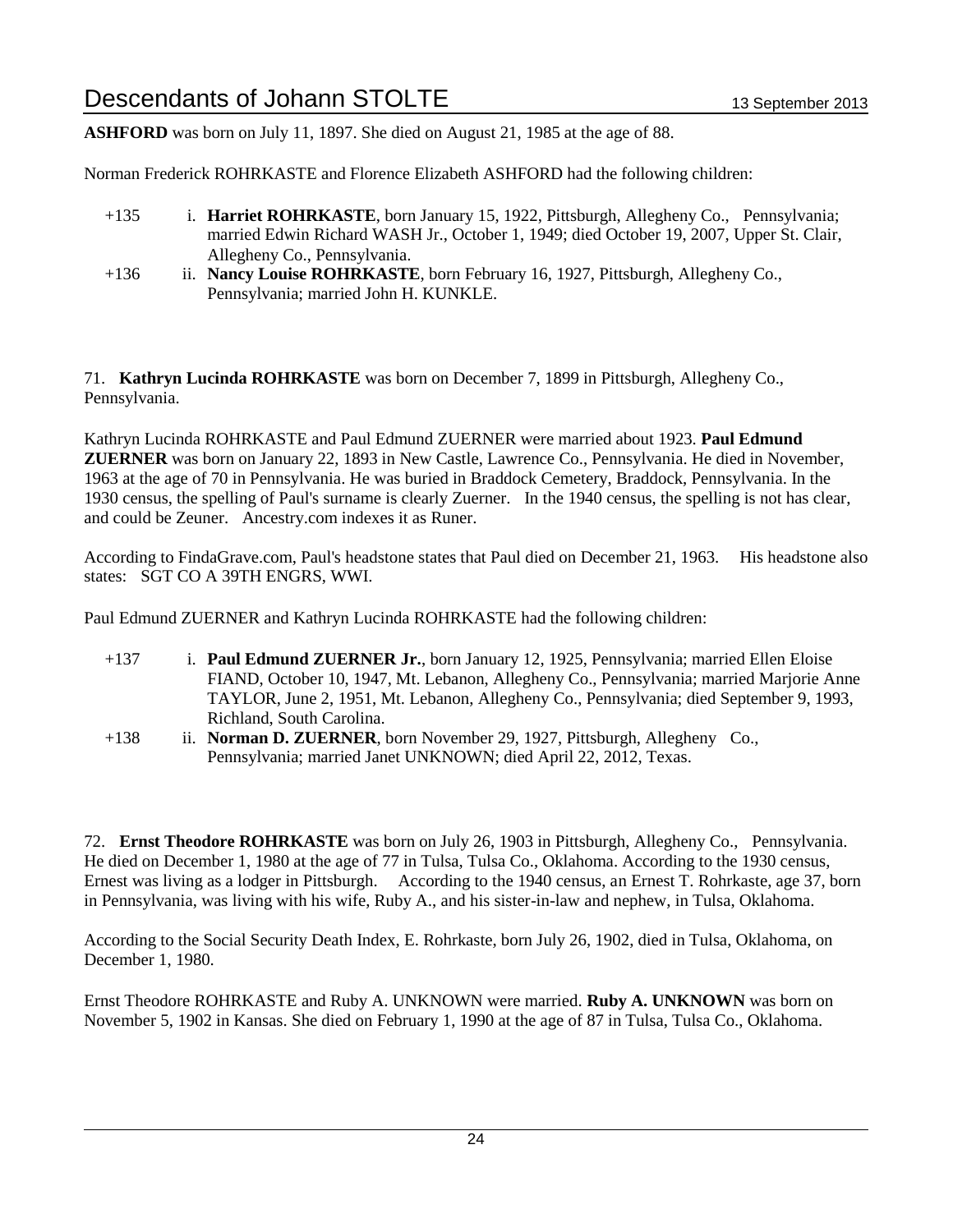#### 73. **Aurelia Augusta ROHRKASTE** was born on November 4, 1892.

Aurelia Augusta ROHRKASTE and Edward Frederick BORNSCHEUER were married. **Edward Frederick BORNSCHEUER** was born on January 6, 1883 in Pennsylvania.

Edward Frederick BORNSCHEUER and Aurelia Augusta ROHRKASTE had the following children:

- +139 i. **Dorothea Aurelia "Dorothy" BORNSCHEUER**, born May 2, 1914, Pennsylvania; married Charles Richard KAVANAUGH; died September 20, 2006, San Marino, Los Angeles Co., California.
	- 140 ii. **Clara Louise BORNSCHEUER** was born on January 30, 1924. She died on July 4, 1999 at the age of 75 in York, York Co., Pennsylvania.

#### 74. **Zora Louisa ROHRKASTE** was born on January 7, 1893.

Zora Louisa ROHRKASTE and William Franklin "Frank" BROWN were married on February 16, 1920 in Washington. **William Franklin "Frank" BROWN** was born (date unknown).

William Franklin BROWN and Zora Louisa ROHRKASTE had the following children:

- +141 i. **Kathryn Zora BROWN**, born 1920; married Thomas B. WALSON.
- +142 ii. **Janet A. BROWN**, born about 1925; married Robert H. MCALLISTER, May 12, 1947, Allegheny Co., Pennsylvania.

79. **Herman L. ROHRKASTE** was born on July 3, 1909 in Pennsylvania. He died on June 4, 1962 at the age of 52 in Cleveland, Cuyahoga Co., Ohio. Herman apparently lived in Dayton, Ohio.

Herman L. ROHRKASTE and Thelma BLEIEL were married. **Thelma BLEIEL** was born on March 10, 1919. She died on October 28, 2005 at the age of 86 in Montgomery Co., Ohio.

Herman L. ROHRKASTE and Thelma BLEIEL had the following child:

+143 i. **Michael Karl ROHRKASTE**, married Deborah Ann VERSHOWSKE, January 11, 1986, Wisconsin.

82. **Karl H. ROHRKASTE** was born on June 10, 1915 in Pennsylvania. He died on July 22, 1976 at the age of 61 in Pennsylvania. He was buried in First St Paul's Ev. Lutheran Cemetery, Mt. Oliver, Allegheny Co., Pennsylvania.

Karl H. ROHRKASTE and May MCLAREN were married on September 4, 1943 in Pittsburgh, Allegheny Co., Pennsylvania. **May MCLAREN** was born (date unknown).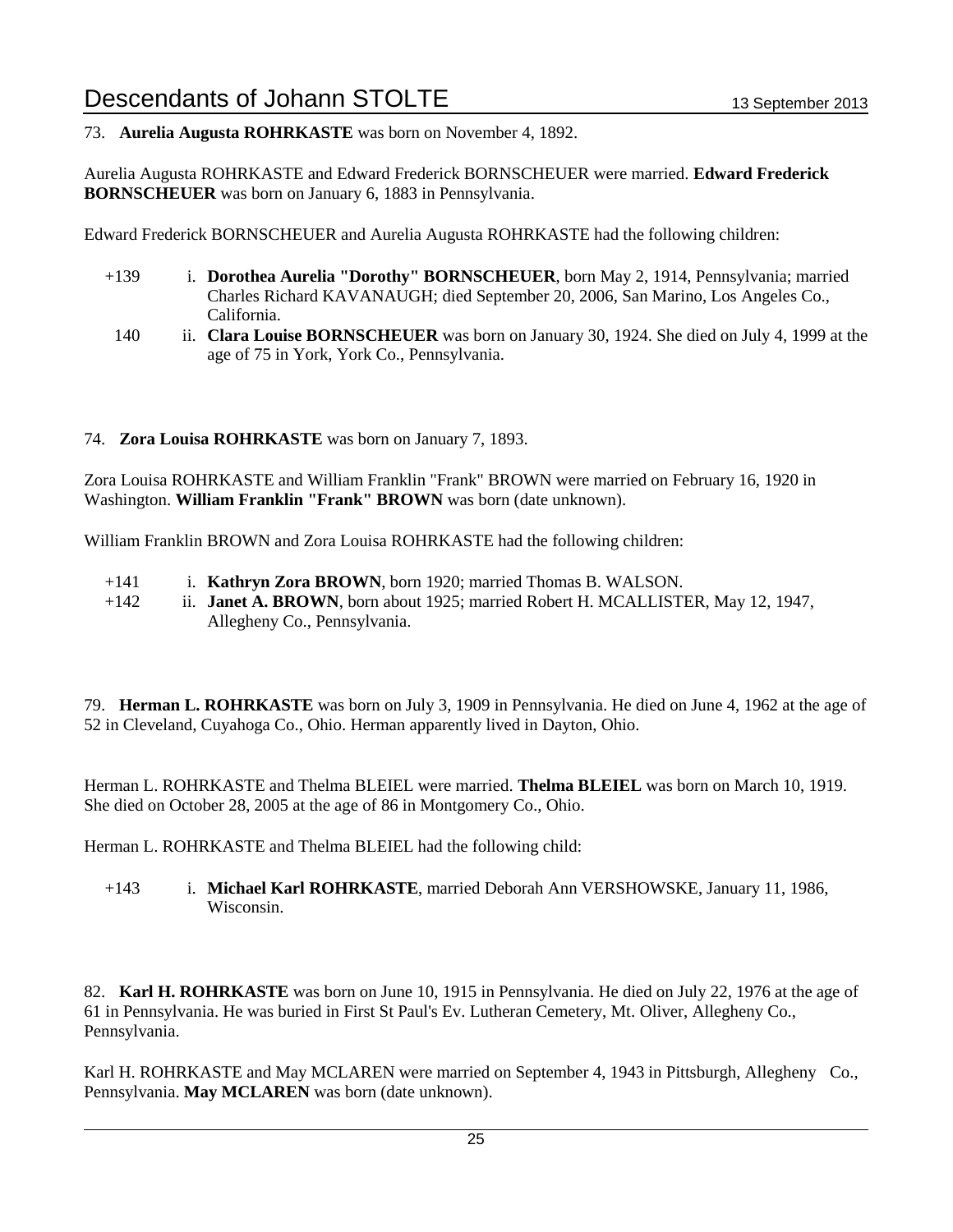83. **Virginia P. ROHRKASTE** was born about 1919 in Pennsylvania. She died in 2000 at the age of 81 in Pennsylvania. She was born in Saint Ann's Cemetery, Castle Shannon, Allegheny Co., Pennsylvania.

Virginia P. ROHRKASTE and Martin J. O'TOOLE were married on June 10, 1944 in Pittsburgh, Allegheny Co., Pennsylvania. **Martin J. O'TOOLE** was born about 1910. He died in 1997 at the age of 87 in Pennsylvania. He was buried in Saint Ann's Cemetery, Castle Shannon, Allegheny Co., Pennsylvania.

Martin J. O'TOOLE and Virginia P. ROHRKASTE had the following child:

144 i. **Margaret O'TOOLE** was born in 1948. She died in 1949 at the age of 1. She was buried in Saint Ann's Cemetery, Castle Shannon, Allegheny Co., Pennsylvania.

84. **Lillian GRABE** was born on March 5, 1897. She died on April 8, 1989 at the age of 92 in Fayetteville, Cumberland Co., North Carolina.

Lillian GRABE and Frank LEECHFORD were married in 1913 in Brooke Co., West Virginia. **Frank LEECHFORD** was born on May 1, 1888 in West Virginia. He died in November, 1962 at the age of 74 in Cumberland, North Carolina. Between 1920 and 1930 the Luxford family apparently changed their name to Leechford.

Frank LEECHFORD and Lillian GRABE had the following children:

- +145 i. **Robert Earl LEECHFORD**, born January 5, 1920, Pennsylvania; married Ruth CONLON, October 4, 1941, Allegheny Co., Pennsylvania; died March 15, 2000, Fayetteville, Cumberland Co., North Carolina.
- 146 ii. **Frances LEECHFORD** was born (date unknown).
- +147 iii. **Olive H. LEECHFORD**, born 1917, Pennsylvania; married Leo PISTELLI; died October 8, 1992, Napa Co., California.
- +148 iv. **Grace Virginia LEECHFORD**, born October 13, 1921; married Irwin Gerard GULLEN, September 19, 1949, Allegheny Co., Pennsylvania; died April, 1987.
- +149 v. **Alice E. LEECHFORD**, born November 14, 1917, Pittsburgh, Allegheny Co., Pennsylvania; married Charles KUBIAK; died July 7, 1951, Pittsburgh, Allegheny Co., Pennsylvania.

86. **Clara GRABE** was born in June, 1887 in Pittsburgh, Allegheny Co., Pennsylvania. She died in August, 1916 at the age of 29 in Pittsburgh, Allegheny Co., Pennsylvania.

Clara GRABE and Unknown RUHLING were married. **Unknown RUHLING** was born (date unknown).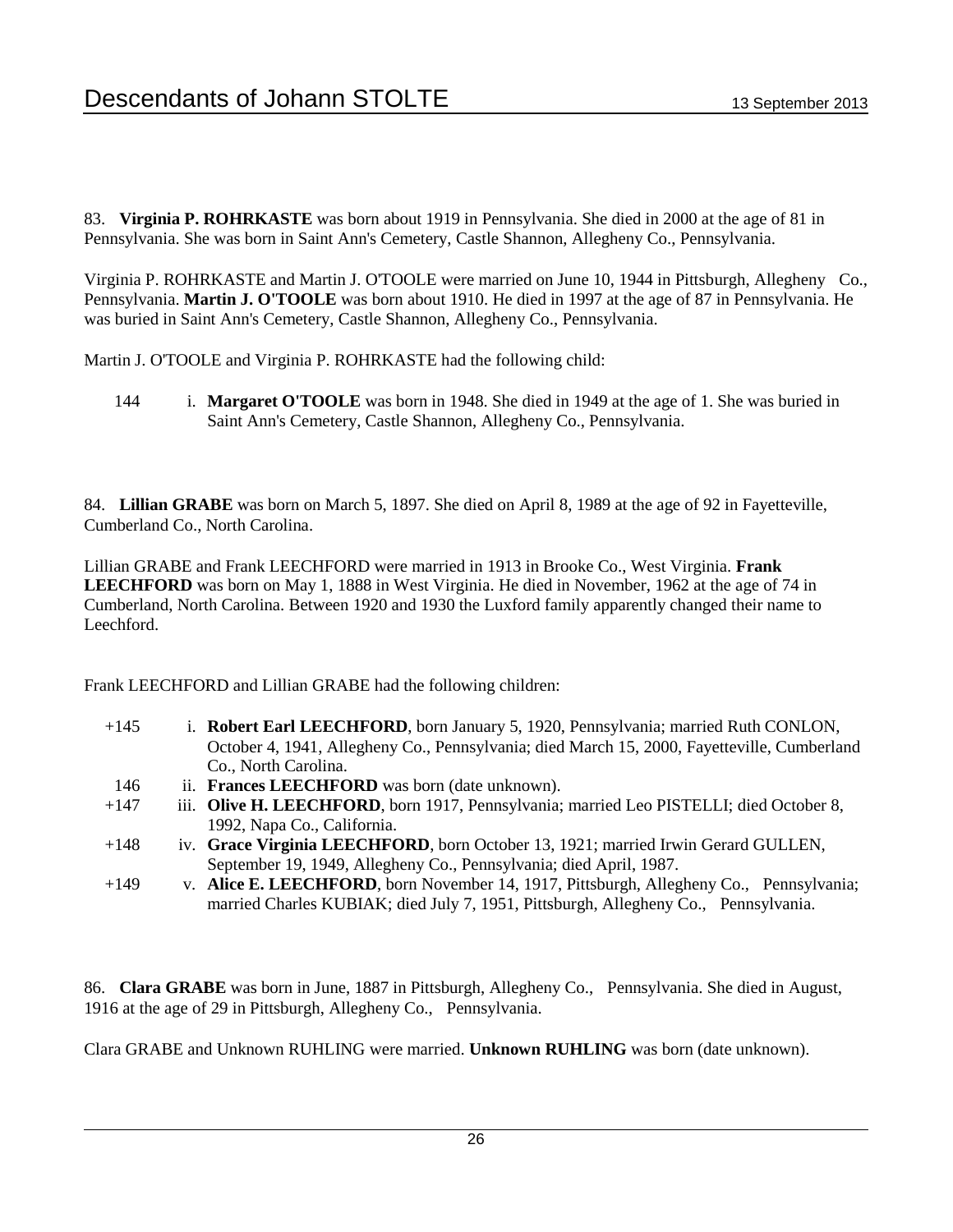87. **Viola GRABE** was born on June 9, 1890 in Pittsburgh, Allegheny Co., Pennsylvania. She died on April 15, 1977 at the age of 86 in South Fayette, Allegheny Co., Pennsylvania.

Viola GRABE and Joe STEELMAN were married. **Joe STEELMAN** was born (date unknown).

88. **Estella GRABE** was born on April 26, 1892 in Hazelwood, Pittsburgh, Pennsylvania. She died on March 11, 1984 at the age of 91 in Mckees Rocks, Allegheny Co., Pennsylvania.

Estella GRABE and George Paul KREBS were married on June 26, 1916 in Wellsburg, West Virginia. They were married. **George Paul KREBS** was born on January 9, 1893 in Pottstown, Pennsylvania. He died on July 19, 1976 at the age of 83 in Mckees Rocks, Allegheny Co., Pennsylvania.

George Paul KREBS and Estella GRABE had the following children:

- +150 i. **Louise Estella KREBS**, married William Garrett JEFFRIES.
- +151 ii. **William Paul KREBS**, married Josephine Ethel MANSLEY.
- +152 iii. **Dorothy Virginia KREBS**, married Ralph Richard TIMMINS.
- +153 iv. **Russell Alfred KREBS**, married June Lucille GORNIC.

90. **Helen Olive GRABE** was born on September 23, 1902 in Pittsburgh, Allegheny Co., Pennsylvania. She died on August 19, 1970 at the age of 67 in Orlando, Florida,.

Helen Olive GRABE and William F. HABERLAND were married on May 21, 1920 in Wellsburg, West Virginia. **William F. HABERLAND** was born on May 21, 1900 in Pittsburgh, Allegheny Co., Pennsylvania. He died on April 17, 1967 at the age of 66 in Orlando, Florida,.

#### 91. **Margaret STOLTE** was born (date unknown).

Margaret STOLTE and Martin Luther KIDNER were married about 1945. **Martin Luther KIDNER** was born on October 15, 1898 in Pittsburgh, Allegheny Co., Pennsylvania. He died on October 27, 1958 at the age of 60 in Pittsburgh, Allegheny Co., Pennsylvania. Information regarding Martin and his descendants was obtained in 2011 from a FamilyTreeMaker family tree entitle The Burridge Watton Family Tree, which was published by chris.watton@ntlworld.com.

Martin Luther KIDNER and Margaret STOLTE had the following children:

- +154 i. **Donald E. KIDNER**, married Susan UNKNOWN.
- 155 ii. **Jean KIDNER** was born on November 18, 1918 in Pittsburgh, Allegheny Co., Pennsylvania.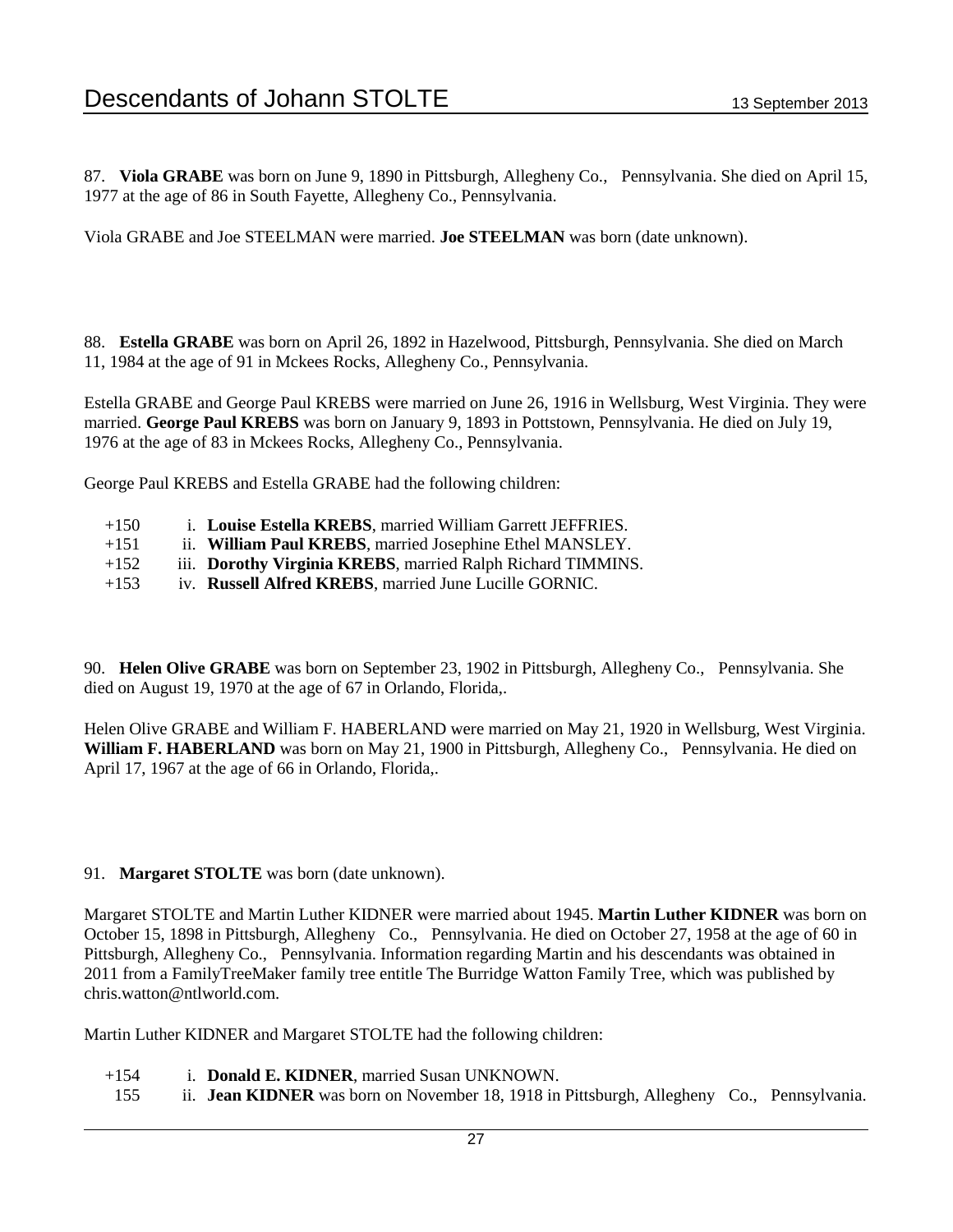Jean apparently never married.

94. **Blanche C. GANG** was born about 1894 in Pennsylvania. She died on June 28, 1967 at the age of 73.

**Harry Michael Lewis THORN** was born on February 14, 1893. He died on September 26, 1979 at the age of 86 in Pittsburgh, Allegheny Co., Pennsylvania. He was buried in Jefferson Memorial Cemetery, Pleasant Hills, Pennsylvania. Harry's full name is according to his WW II Draft Registration Card.

Harry Michael Lewis THORN and Blanche C. GANG had the following children:

- +156 i. **Harry Walter THORN**, born November 21, 1918, Pennsylvania; married Clara L. UNKNOWN; died January 28, 2006, Newark, Delaware.
	- 157 ii. **Charlotte F. THORN** was born about 1917 in Pennsylvania. She died on June 10, 2002 at the age of 85. She was buried in Jefferson Memorial Cemetery, Pleasant Hills, Pennsylvania. According to findagrave.com, a Charlotte F. Thorn is buried in Jefferson Memorial Cemetery. It is assumed that this is the same Charlotte. If so, she apparently never married.
- +158 iii. **Kenneth Norman THORN**, born August 22, 1920, Pittsburgh, Allegheny Co., Pennsylvania; married Marjorie Marie REED, June 26, 1948, Dormont, Allegheny Co., Pennsylvania; died November 28, 1984.

95. **Charles Gustav GANG** was born on May 16, 1894. He died in 1969 at the age of 75 in Pittsburgh, Allegheny Co., Pennsylvania. He was buried in St. Michael's Cemetery, 18th St., Southside, Pittsburgh, Pennsylvania.

Charles Gustav GANG and Anna M. UNKNOWN were married. **Anna M. UNKNOWN** was born in 1898. She died in 1963 at the age of 65 in Pittsburgh, Allegheny Co., Pennsylvania. She was buried in St. Michael's Cemetery, 18th St., Southside, Pittsburgh, Pennsylvania.

Charles Gustav GANG and Anna M. UNKNOWN had the following child:

159 i. **Robert O. GANG** was born about 1921 in Pittsburgh, Allegheny Co., Pennsylvania.

96. **Dorothea Louise GREEN** was born on February 22, 1897 in Whitehall, Allegeheny County, Pennsylvania. She died on September 17, 1989 at the age of 92 in Cabot, Butler Co., Pennsylvania. She was buried in Zion Cemetery, Whitehall, Allegheny County, Pennsylvania. Dorothea was baptized in Zion Lutheran Church, Whitehall, Allegheny County, Pennsylvania. Dorathea's parents lived on Willet Road in Whitehall (then Baldwin Township) when she was born. She attended Lafferty School off Churchview Ave. in then Baldwin Township through the eighth grade. She took piano lessons from Lizzy Bliss on Bliss Drive in now Pleasant Hills, Pennsylvania, which she traveled to by horse and buggy. She was confirmed at Trinity Lutheran Church, Mt. Oliver (Pittsburgh), Pennsylvania.

Dorothea Louise GREEN and Michael Francis FOGARTY were married on June 22, 1921. **Michael Francis FOGARTY**, son of Michael FOGARTY and Mary Ann MURPHY, was born on September 27, 1884. He died on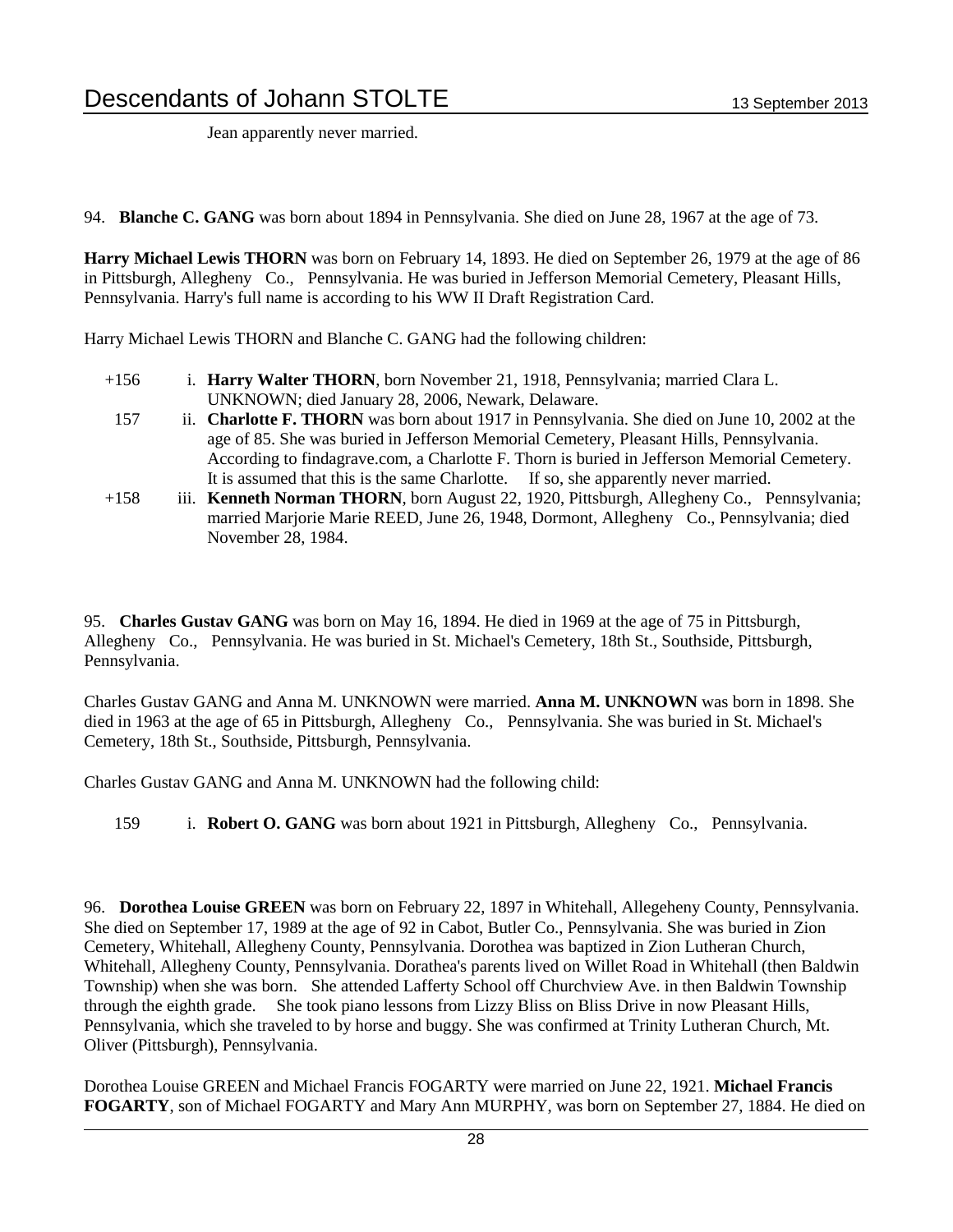June 6, 1953 at the age of 68 in Collier Township, Allegheny Co., Pennsylvania. He was buried in Zion Cemetery, Whitehall, Pennsylvania. According to the Catholic Diocese of Pittsburgh, Archives and Record Center, by letter dated April 9, 2007, a "Michaelem Franciscum" (a Latinized form of Michael Francis) was born September 27, 1884, and was baptized on October 12, 1884 at St. James Catholic Church, West End, Pittsburgh, Pennsyvlania. His father was Michael Fogarty, of County Tipperary, Ireland and his mother was Maria Murphy, County Monahan (Monaghan), Ireland. The sponsors were Eduardus Murphy and Maria Walsh.

He was known throughout his life as "Frank". His mother died when he was 13 and he lived with the Martin Walsh (Audrey Fogarty remembers him as Uncle Martin) family in Sheridan, Pa. He attended St. James Catholic Church School in the West End of Pittsburgh through the sixth (maybe eighth) grade.

According to the 1910 census, Francis Fogarty was living with Mary Walsh, her sister-in-law and three daughters at 829 Stueben Street in 1910. According to the 1920 census too, he was living with Mary Walsh on Stueben Street in 1920. He is shown to be a laborer.

He was a baseball enthusiast and before he was married he played baseball for a semi-pro team on the Northside of Pittsburgh.

Before he was married, Frank worked for Alling & Cory, a paper company at the end of the Sixth Street Bridge on the Northside of Pittsburgh. He retired in 1939 after a progressively debilitating illness left him unable to walk. He apparently had compression of the spine, thought to have been caused by an injury earlier in his life. In addition, he had hardening of the arteries. He eventually was taken to the infirmary at Woodville State Hospital where he died.

Michael Francis FOGARTY and Dorothea Louise GREEN had the following children:

- +160 i. **Emma Louise FOGARTY**, born April 29, 1922, Baldwin Townnship, Allegheny Co., Pennsylvania; married Paul Pranz MCKEETON, June 17, 1949, Brentwood, Pennsylvania; died July 28, 1991, Baldwin, Pennsylvania.
- +161 ii. **Audrey Dorathea FOGARTY**, born Brentwood, Pennsylvania; married John Franklin JOHNSON, June 14, 1947, Concordia Lutheran Church, Brentwood, Allegheny County, Pennsylvania.
- +162 iii. **Lois Francis FOGARTY**, born February 10, 1926, Baldwin Townnship, Allegheny Co., Pennsylvania; married Donald James THOMAS, July 4, 1948; died November 7, 1993, Odessa, TX.
- +163 iv. **Ruth Marie FOGARTY**, born Brentwood, Pennsylvania; married Einair Victor "Buz" ROLLINS, Brentwood, Pennsylvania.

97. **Freda Amelia GREEN** was born on September 4, 1898 in Baldwin Townnship, Allegheny Co., Pennsylvania. She died on December 31, 1945 at the age of 47 in Brentwood, Alllegheny Co., Pennsylvania. She was buried in Zion Cemetery, Whitehall, Allegheny County, Pennsylvania. Freda had sleeping sickness. She married Matthew O'Keefe who left her after she got sick. She couldn't walk well. She and her children, Elmer and Marion, lived with her father and mother, Jacob and Louisa Green, first at 223 Catskill and then at 3232 Brentwood Ave. They were like siblings to Audrey Fogarty and her sisters.

Freda Amelia GREEN and Matthew O'KEEFE were married on June 30, 1920. **Matthew O'KEEFE** was born on October 8, 1892. He died on May 17, 1975 at the age of 82.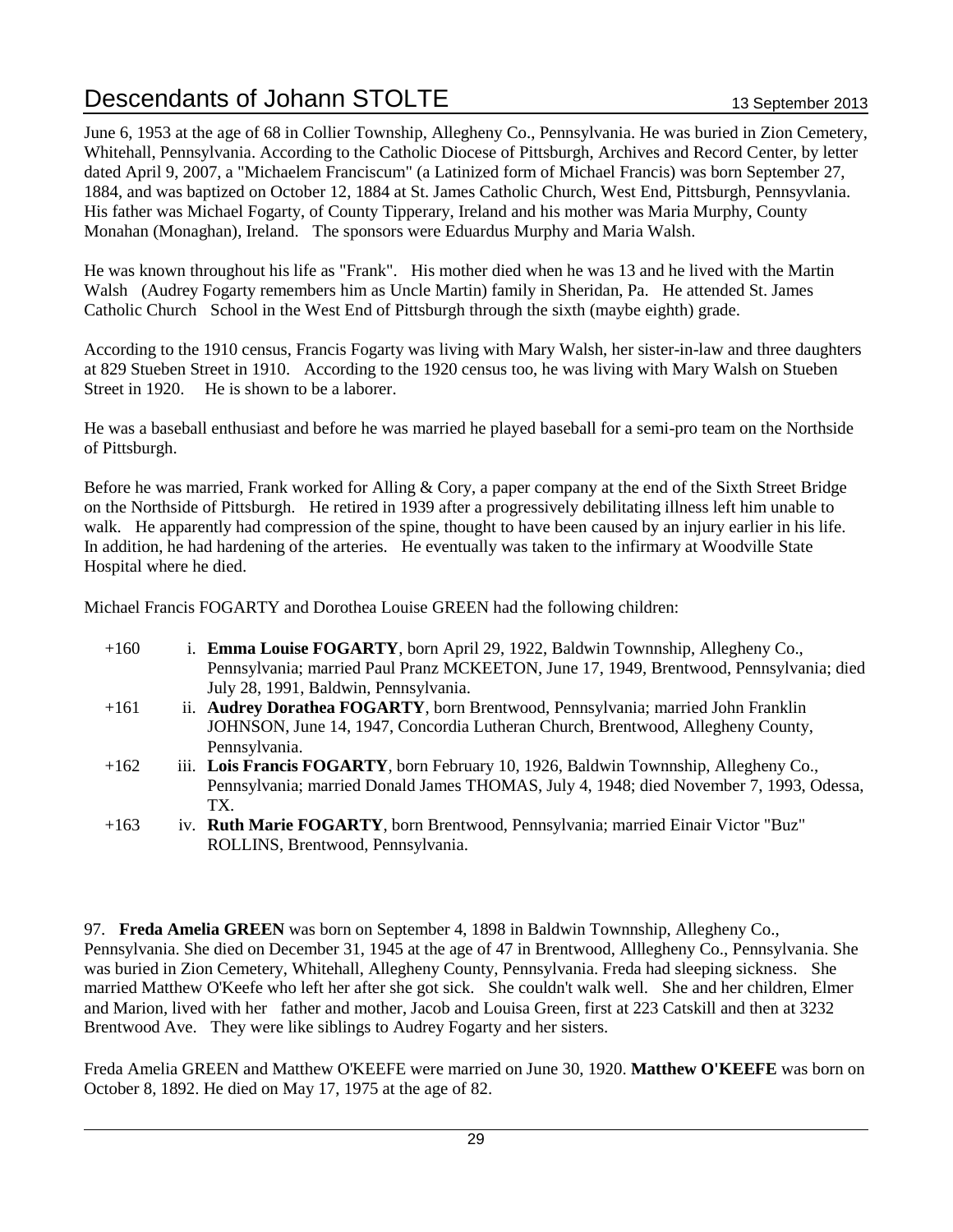Matthew O'KEEFE and Freda Amelia GREEN had the following children:

- +164 i. **Elmer Russell O'KEEFE**, born July 20, 1921; married Emma Christine (Christel) SCHNEIDER, July 25, 1943.
- +165 ii. **Marion Freda O'KEEFE**, born August 29, 1923; married Chester Willard SLOAN, November 15, 1947, Concordia Lutheran Church, Brentwood, Allegheny County, Pennsylvania; died December 31, 2012, Houston, Harris Co., Texas.

98. **Clara Marie GREEN** was born on January 13, 1900 in Baldwin Townnship, Allegheny Co., Pennsylvania. She died on October 9, 1991 at the age of 91 in Concordia Home, Cabot, Pennsylvania. She was buried in Zion Cemetery, Whitehall, Allegheny County, Pennsylvania. Like her sisters, Clara was a very hard worker. She was a seamstress and she loved to read, especially the Bible. She was a Lutheran all her life. She died of a kidney infection.

Clara Marie GREEN and Thomas Mitchell GOULD were married on January 13, 1921 in Trinity Lutheran Church, Mt. Oliver, Pittsburgh, PA. **Thomas Mitchell GOULD**, son of Stanier Lounds GOULD and Sarah Hannah MITCHELL, was born on April 23, 1898 in Hebdon Bridge, England. He died on July 29, 1984 at the age of 86 in Mt. Lebanon, Pennsylvania. He was buried in Zion Cemetery, Whitehall, Allegheny County, Pennsylvania. Thomas was the bugler for General Pershing in WW I. He was a Lutheran. He worked for the U.S. Postal Service and was very patriotic. He died of cancer in Mt. Lebanon Manor in Mt. Lebanon, PA.

Thomas Mitchell GOULD and Clara Marie GREEN had the following children:

- +166 i. **Bernice Clara GOULD**, born November 4, 1922; married Richard Charles LEECH, September 4, 1942, Concordia Lutheran Church, Brentwood, Pennsylvania.
- +167 ii. **Elaine Jean GOULD**, born December 14, 1925; married Clyde Kenneth DEWALT, February 4, 1945, Bethany Lutheran Church.

99. **Bertha Anna GREEN** was born on February 24, 1902. She died on January 31, 1986 at the age of 83 in St. Margaret's Hosptal, Pittsburgh, Pennsylvania. She was buried in Jefferson Memorial Cemetery, Pleasant Hills, Pennsylvania. Bertha lived in Brentwood, Pennsylvania most of her life. She went to Duff's Business School. She loved music and played the organ--serving as a substitute organist for many Pittsburgh area Lutheran churches, including German churches on Pittsburgh's North Side. As a young woman, Bertha enjoyed driving her father's Willy's Knight.

Bertha Anna GREEN and George William HENRICH were married on June 3, 1933. They were divorced in 1956/7. **George William HENRICH** was born on December 30, 1906. He died on September 20, 1974 at the age of 67 in Titusville, Florida.

George William HENRICH and Bertha Anna GREEN had the following child:

+168 i. **Robert Thomas HENRICH**, born May 28, 1943, Mercy Hospital, Pittsburgh, Pennsylvania; married Margaret Irene MAIER, June 5, 1965, St. James Lutheran Church, Emsworth, Pennsylvania.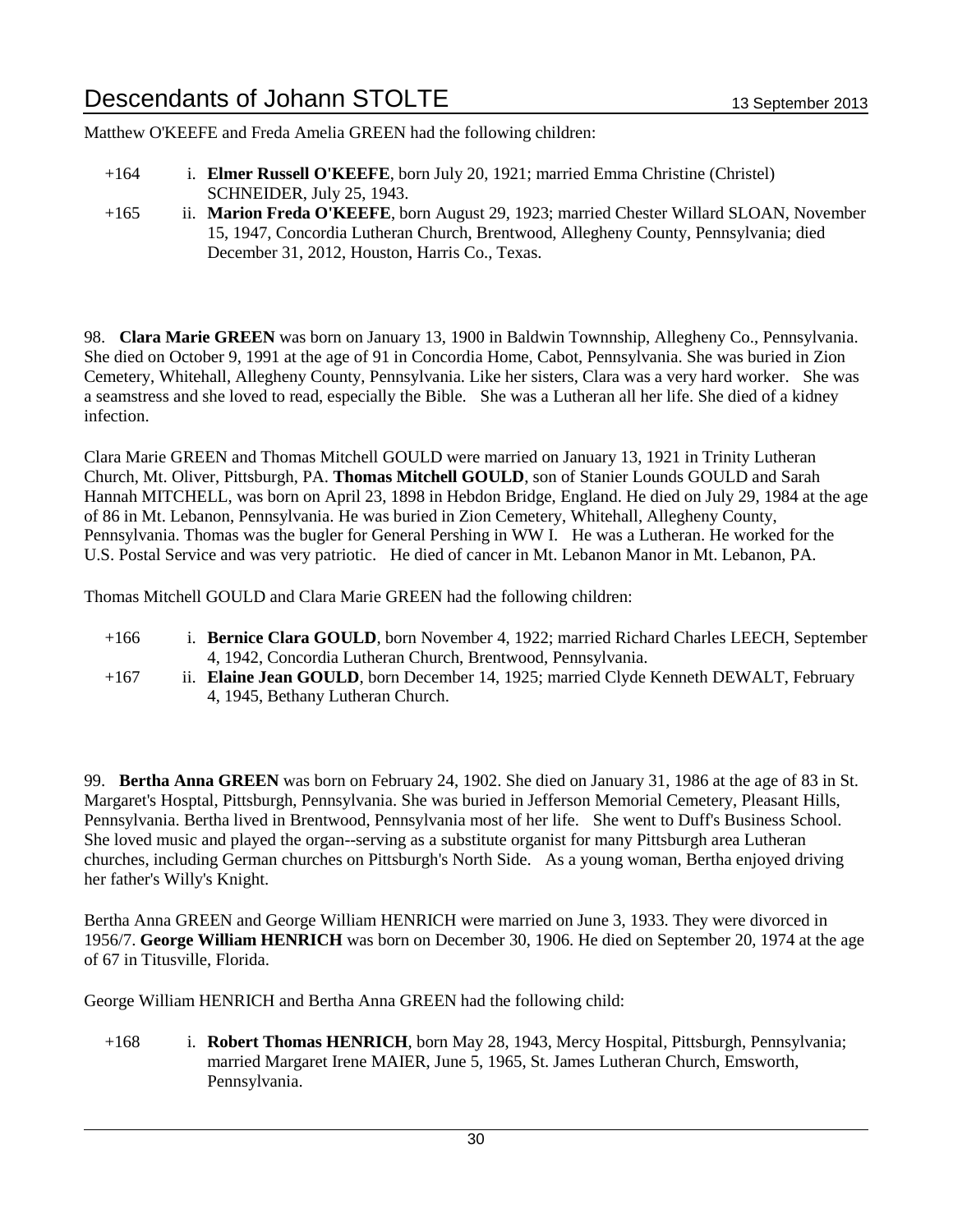100. **Emma Louise GREEN** was born on November 18, 1905. She died on April 30, 1986 at the age of 80.

Emma Louise GREEN and Norman H. RITCHEY were married on July 15, 1929. **Norman H. RITCHEY** was born on February 7, 1908. He died on September 17, 1964 at the age of 56.

Norman H. RITCHEY and Emma Louise GREEN had the following child:

+169 i. **Ronald Norman RITCHEY**, born May 29, 1930; married Janice W. BLOHM, June 17, 1961, Concordia Lutheran Church, Brentwood, Allegheny County, Pennsylvania.

101. **Louise Emma GREEN** was born on November 18, 1905. She died on December 17, 1969 at the age of 64 in Allegheny Memorial Cemetery, Allison Park, Pennsylvania. Louise died after being struck by a car at the corner of Brownsville Road and Route 51 in Whitehall, PA. According to the December 18, 1969 edition of the Pittsburgh Press, she ran in to the side of a car during the evening rush hour. She was taken to South Side Hopital then transferred to Mercy Hopital, where she died at 2:10 p.m.

Louise Emma GREEN and Alpha George SWEITZER were married on April 19, 1928. **Alpha George SWEITZER** was born on August 20, 1905. He died on December 19, 1989 at the age of 84. Alpha was described by one of his nieces as "strange", "queer" and effeminate".

Alpah and Louise did not have any children.

103. **Henrietta ZUSE** was born (date unknown). Henrietta was a Seventh Day Adventist.

Henrietta ZUSE and Unknown MILLER were married. **Unknown MILLER** was born (date unknown).

104. **Luella ZUSE** was born on August 6, 1907 in Pennsylvania. She died in November, 1981 at the age of 74 in Pennsylvania. She was buried in St Peter's Lutheran Cemetery, Pittsburgh, Allegheny Co., Pennsylvania. The following obituary was transcribed on rootsweb.com in the database entitled "Brobst Family Historical Registry" at http://wc.rootsweb.ancestry.com/cgi-bin/igm.cgi?op=SHOW&db=brobst&surname=Zuse%2C+Luella+C%2E"

Pittsburgh Press November 5, 1981 page C-11

Brobst, Luella C, formerly of Swissvale on November 4, 1981, dear mother of Lawrence D of Albany, Ga and Roger A of Eastmont, sister of Henrietta Miller. Friends may call at Van Horn's Swissvale Funeral Home Irvine Street at Monongahela Ave. Services in St John's Lutheran Church Saturday 1 pm. In lieu of the usual remembrances, famiy desires memorials to St John's Lutheran Church.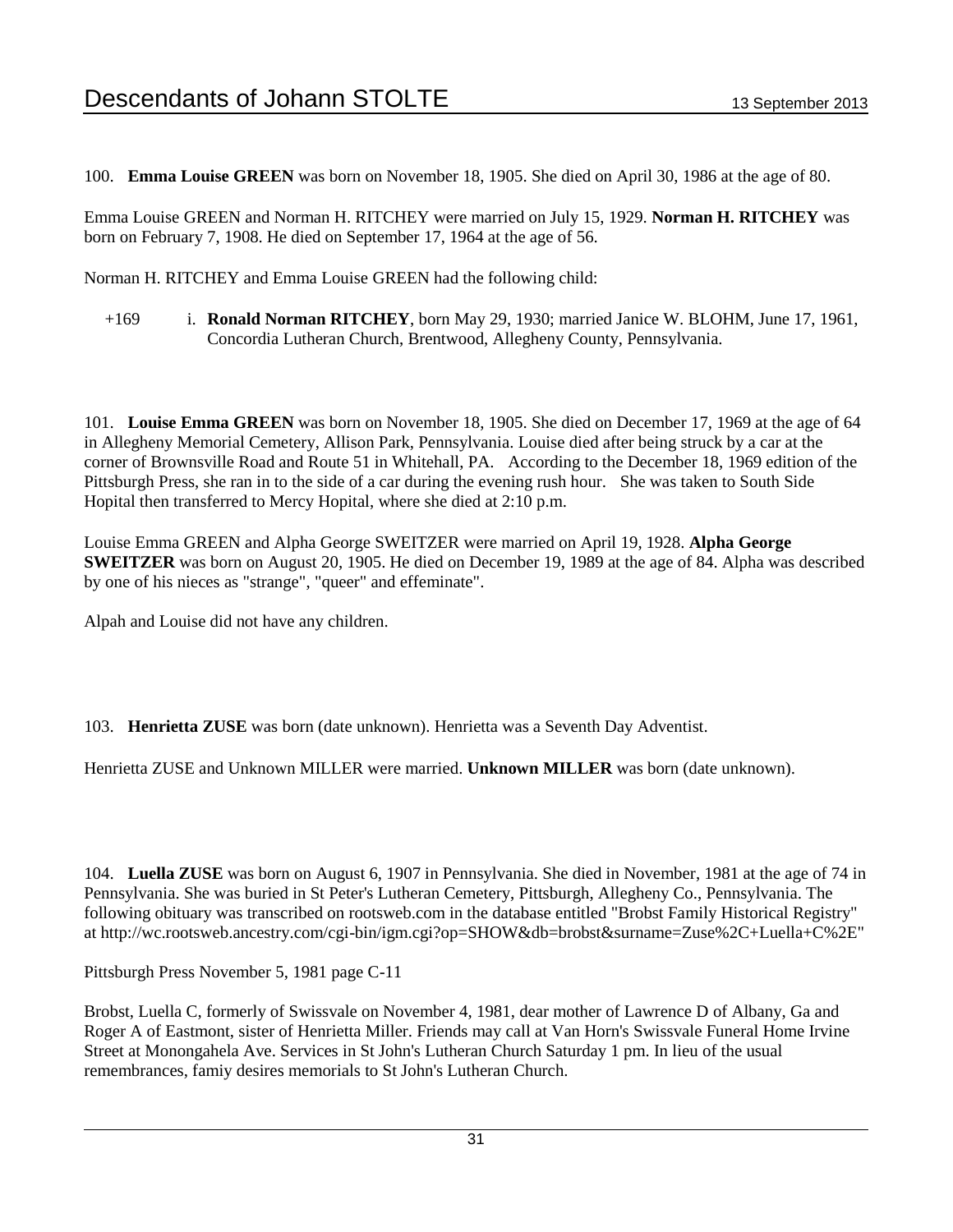Luella ZUSE and Harry A BROBST Jr. were married beg 1931. **Harry A BROBST Jr.** was born on July 19, 1905 in Maryland. He died on March 27, 1969 at the age of 63 in Pittsburgh, Allegheny Co., Pennsylvania. He was buried in Monongahela Cemetery, Allegheny Co., Pennsylvania.

Harry A BROBST and Luella ZUSE had the following children:

- +170 i. **William Arthur BROBST**, born November 25, 1931; married Margaret Jane DIXON; died September 5, 1963, Burlington, Mineral Co., West Virginia.
- +171 ii. **Lawrence David BROBST**, born March 28, 1934, Pittsburgh, Allegheny Co., Pennsylvania; married Martha UNKNOWN; died May 17, 2006, Athens, Athens-Clarke Co., Georgia.
- 172 iii. **Roger Allen BROBST** was born on September 3, 1936 in Pittsburgh, Allegheny Co., Pennsylvania. He died on October 22, 2003 at the age of 67 in Avon Park, Florida. He was buried in St Peter's Cemetery, Pittsburgh, Allegheny Co., Pennsylvania. The following was transcribed on rootsweb.com in the database entitled "Brobst Family Historical Registry" at http://wc.rootsweb.ancestry.com/cgi-bin/igm.cgi?op=SHOW&db=brobst&surname=Zuse%2C+ Luella+C%2E"

Obituary Tampa Tribune Fla Nov 1, 2003

BROBST, Roger A., 67, of Avon Park, Fla., formerly of Pittsburgh, died Oct. 22. (CO)

-- Brobst, Roger A of Avon Park departed this life on Wednesday, October 22, 2003. Born September 3, 1936 in Pittsburgh, he was the son of Harry and Luella Zuse Brobst. He was preceded in death by a brother William A Brobst; sister in law Margaret Dixon Brobst, nephew Jody and niece Kimberly.

He is survived by a brother and sister in law Larry D and Mary Brobst, nephew Larry St Brobst, his wife Lisa and daughter Kaitlyn, and niece Judy Childs, and her husband Mark and Christa and Joshua, and niece Gwynne Cunningham Ellis and her husband Bill. He will also be missed by his beloved extended family: Dan and Polly Cunningham and their family; David and Amy Dixon and their family as well as countless other loving friends whose life he touched with his kindness, wit, and enthusiasm for life. He was a gifted mathematics teacher and basketball coach at Penn Hills High School from 1949-1968 and John Linton Intermediate School from 1968 until he retired in 1989. He was a graduate of Indiana University in Pa. and proudly served in the US Army. After returning to Florida in 1989 he worked as a course ranger and starter for River Greens Golf Course and traveled extensively in his trusty RV. His love for travel was only surpassed by his love to visit with his former friends and associates and host many of them in his Florida home. Interment was in Pittsburgh at the St Peter's Cemetery. A memorial service will be held at a later date.

105. **Albert Fred KAECHELE** was born in January, 1889 in Pittsburgh, Pennsylvania. He died on October 5, 1936 at the age of 47.

Albert Fred KAECHELE and Clara Catherine SPRINGFIELD were married on July 22, 1909 in Hancock Co., West Virginia. **Clara Catherine SPRINGFIELD** was born in 1890. She died in 1969 at the age of 79. She was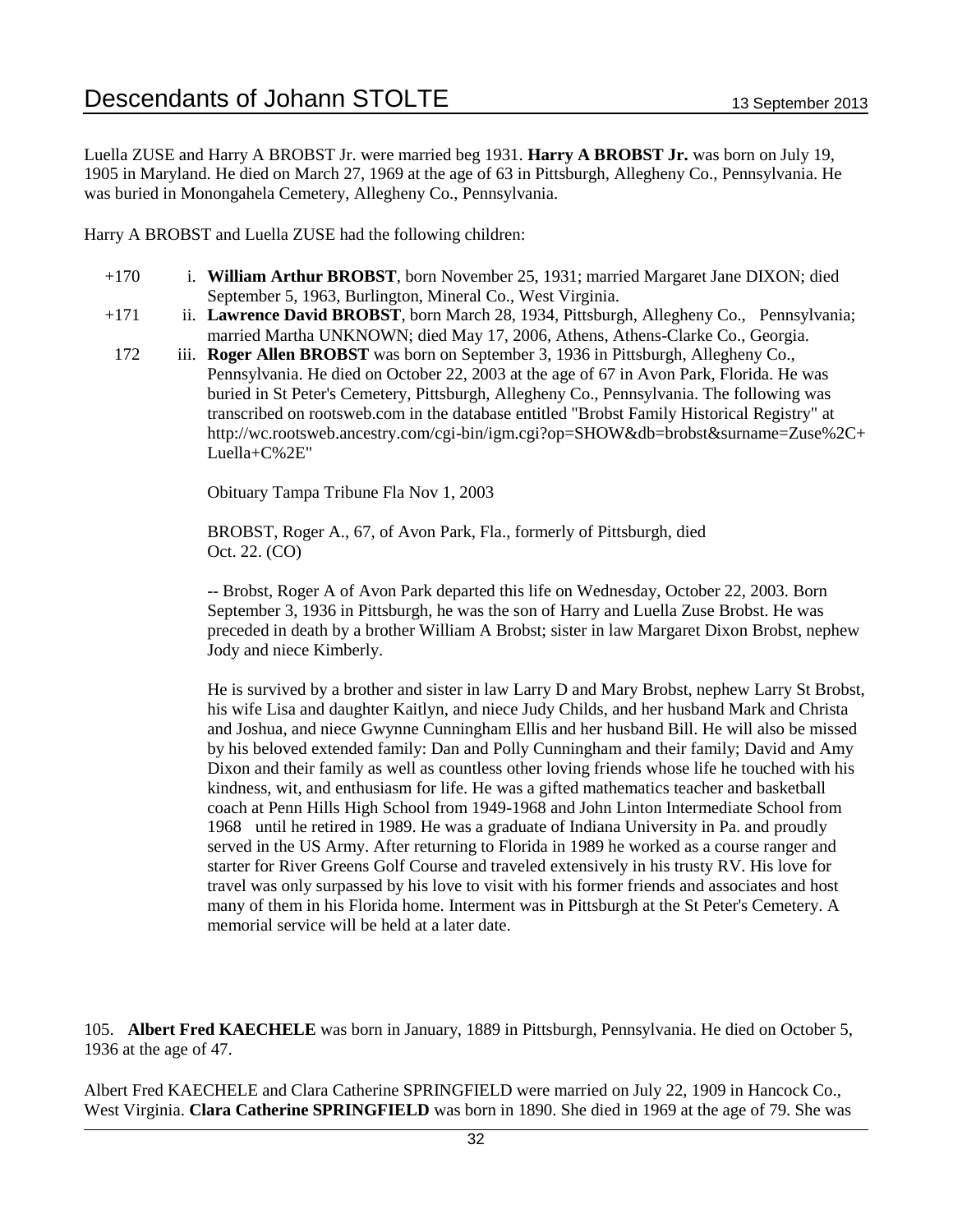buried in Chartiers Cemetery, Crafton, Allegheny Co., Pennsylvania.

Albert Fred KAECHELE and Clara Catherine SPRINGFIELD had the following children:

- +173 i. **Alma Louise KAECHELE**, born April 5, 1910; married Unknown HLAD; died April 24, 1971, Dade Co., Florida.
	- 174 ii. **William KAECHELE** was born about 1912.

106. **Alma K. KAECHELE** was born in March, 1891 in Pittsburgh, Pennsylvania.

**Unknown MCCULLY** was born (date unknown).

108. **Clara Mae STOLTE** was born on March 24, 1893 in Southside (Pittsburgh), Pennsylvania. She died on February 20, 1973 at the age of 79 in Canonsburg, Washington Co., Pennsylvania. She was buried on February 22, 1973 in Zion Cemetery, Whitehall, Pennsylvania.

Clara Mae STOLTE and Henry SCHLUTZ were married on June 18, 1918 in Zion Lutheran Church, Brentwood, Pennsylvania. **Henry SCHLUTZ**, son of George SCHLUTZ and Elizabeth HENSEY, was born in 1894 in Carrick (Pittsburgh), Pennsylvania. He died on December 2, 1983 at the age of 89. He was buried on December 5, 1983 in Zion Cemetery, Whitehall, Pennsylvania. The following obituary was published in the December 5, 1983 edition of the Washington (Pennsylvania) Observer-Reporter:

Henry Schlutz

Henry Schlutz, 89, of Canonsburg R.D.1, died unexpectedly Friday, December 2, 1983.

He was born February 14, 1894, in Brentwood.

Mr. Schlutz was a machinist for Mesta Machine Co. for 40 years, retiring in 1959. He was a member of St. Paul Lutheran Church of Canonsburg, the Wildcat Hunting Club of Pittsburgh and North Strabane Grange No. 1434.

A veteran of World War I, he served in the U.S. Army.

Surviving are two sons, Elmer G. Schlutz of Las Vegas, Nev., and John R. Schlutz of Canonsburg; on sister, Mrs. Mary Wackler of Shelocta; five grandchildren; and two great grandchildren.

His wife, Clara Stolte Schlutz, died February 20, 1973.

Also deceased are two daughters, Billie and Helen, one granddaughter, Mary Lynn, one brother, John, and two sisters, Anna and Catherine.

Henry SCHLUTZ and Clara Mae STOLTE had the following children:

175 i. **Elmer SCHLUTZ** was born on January 28, 1920. He died on March 18, 1999 at the age of 79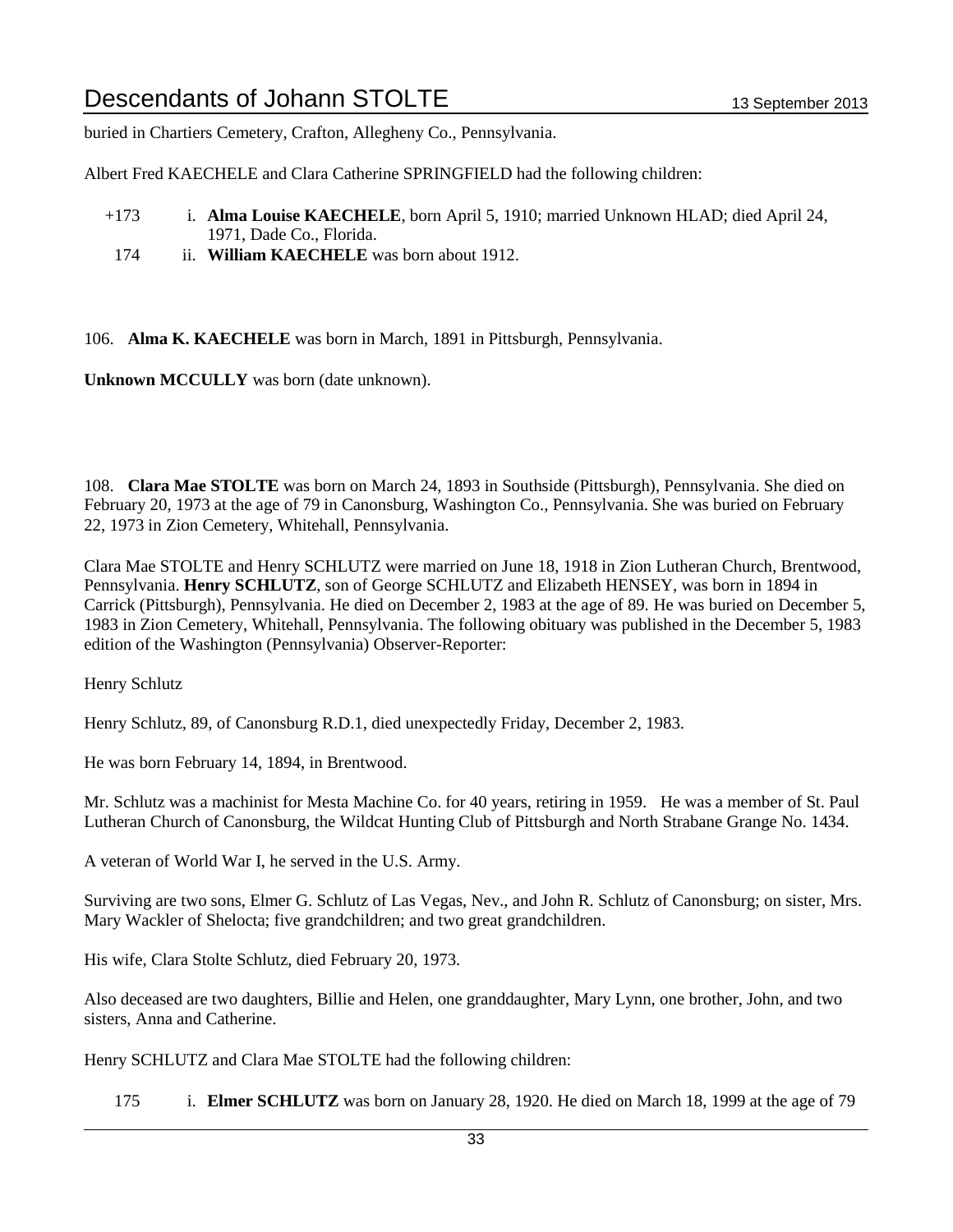in Las Vegas, Clark Co., Nevada.

- +176 ii. **John R. SCHLUTZ**, married Mary Virginia MCGOVERN, September 13, 1947.
- 177 iii. **Billie SCHLUTZ** died before 1983.
- 178 iv. **Helen Marie SCHLUTZ** was born on December 9, 1926. She died before 1983 at the age of 57.

109. **Mae (May) STOLTE** was born on April 9, 1895 in Southside (Pittsburgh), Pennsylvania. She was baptized on November 13, 1904 in Zion Lutheran Church, Brentwood, Pennsylvania. She died on December 14, 1989 at the age of 94 in St. Johns Lutheran Home, Mars, PA. Mae was buried on December 16, 1989 in Zion Cemetery, Whitehall, Pennsylvania.

Mae (May) STOLTE and Jacob L. FREED were married on October 14, 1920 in Philadelphia, PA. **Jacob L. FREED**, son of William G. FREED and Amelia LINSENBIGLER, was born on May 3, 1894. He died on February 23, 1938 at the age of 43. He was buried on February 27, 1938 in Zion Cemetery, Whitehall, Pennsylvania. Jacob was a veteran of WW I. He lived in Pittsburgh, PA and Titusville, PA.

Jacob L. FREED and Mae (May) STOLTE had the following children:

- +179 i. **Margaret M. FREED**, born December 4, 1921, Allegheny Co., PA; married John J. LYDON, September 22, 1956; died March 28, 1979.
- +180 ii. **Lloyd George FREED**, born February 21, 1924, Allegheny Co., Pennsylvania; married Phyllis DININGER, February 12, 1924; died November 19, 2010, Palm Beach, Palm Beach Co., Florida.

110. **Albert Edward STOLTE** was born on July 30, 1897 in Baldwin Twp., Allegheny Co., Pennsylvania. He was baptized on November 13, 1904 in Zion Lutheran Church, Brentwood, Pennsylvania. He died on November 2, 1957 at the age of 60 in St. Joseph Hospital, Pittsburgh, PA. Albert was buried on November 5, 1957 in Zion Cemetery, Whitehall, Pennsylvania. The following obituary appeared in the November 4, 1957 edition of the Pittsburgh Post-Gazette:

#### ALBERT STOLTE

Albert Stolte, 60, of 4246 Colonial Park Drive, Brentwood, a borough policeman the last 13 years, died Saturday in St. Joseph's Hospital. He was a member of Zion Lutheran Church, Pleasant Hills Lodge No. 759 F. & A. M., and Allegheny County Lodge No. 91 Fraternal Order of Police. Mr. Stolte is survived by his wife, Mrs. Carolyn Stolte; two sons, Albert E. and Robert J. Stolte; four brothers, Walter, Frederick, Elmer and Milton Stolte; four sisters, Mrs. Clara Schultz, Mrs. Mae Freed, Mrs. Margaret Dornburg and Mrs. Hilda Lehner, and six grandchildren. Friends are being received in the John H. Slater Sons Funeral Home, 4201 Brownsville Road, Brentwood, where services will be held at 2:30 p.m. tomorrow. Burial will be in Zion Cemetery.

**Carolyn CARLSON** was born (date unknown).

Albert Edward STOLTE and Anna SCHROEDER were married on April 14, 1917. **Anna SCHROEDER**,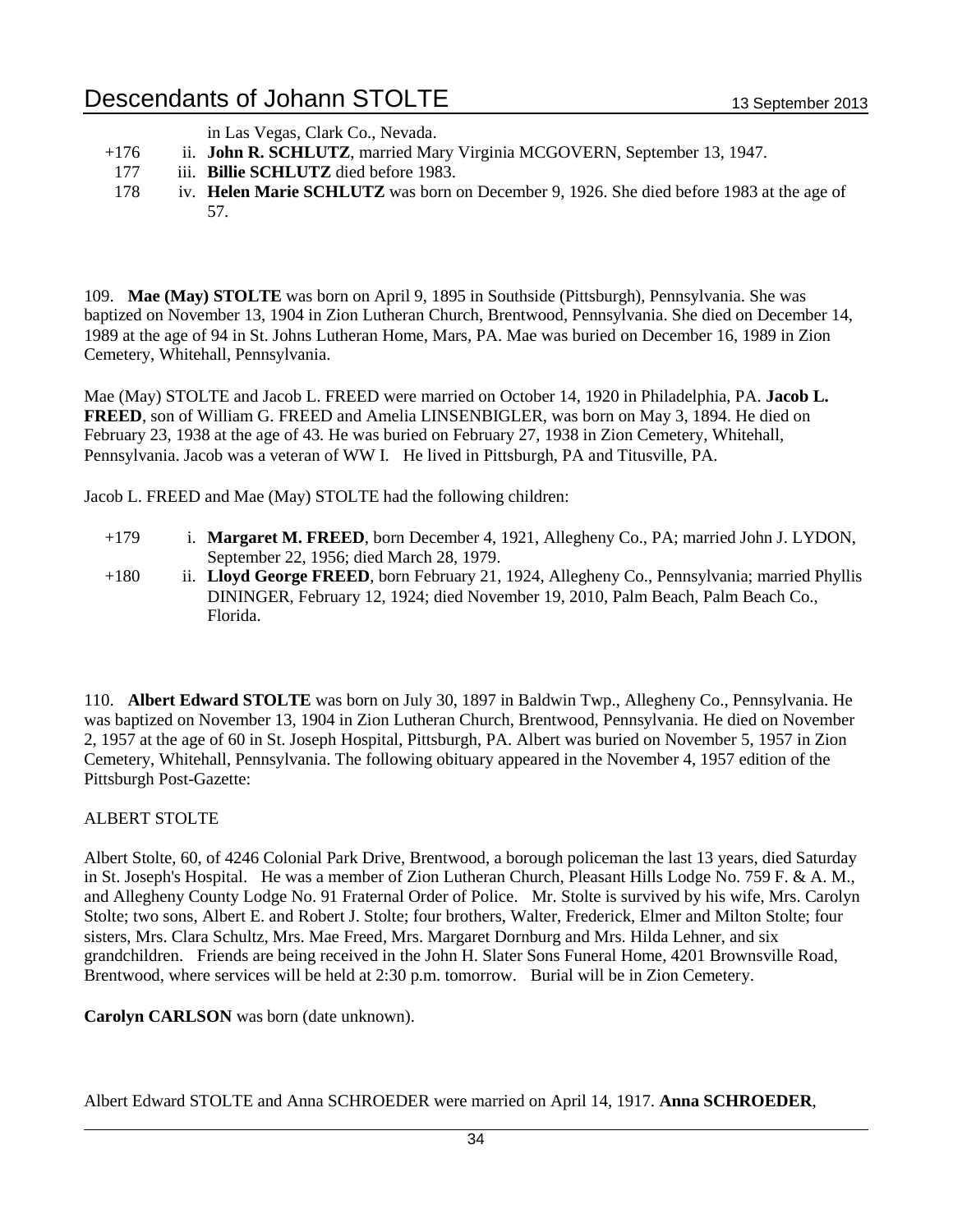daughter of Henry J. SCHROEDER and Helen BINDER, was born on April 14, 1899 in Dusseldorf, Germany. She died on February 2, 1951 at the age of 51 in Brentwood, Pennsylvania. She was buried on February 5, 1951 in Zion Cemetery, Whitehall, Pennsylvania. Anna immigrated to the US in 1908.

Albert Edward STOLTE and Anna SCHROEDER had the following children:

- +181 i. **Albert E. STOLTE**, born January 9, 1918, Southside (Pittsburgh), Pennsylvania; married Marjorie Miller BURTON, June 28, 1940; died May 23, 2010, Milesburg, Centre Co., Pennsylvania.
- +182 ii. **Robert J. STOLTE**, born November 11, 1920, Southside (Pittsburgh), Pennsylvania; married Virginia M. SCULLY, 1942.

111. **Walter STOLTE** was born on December 23, 1899 in Baldwin Twp. (now Whitehall), PA. He was baptized on November 13, 1904 in Zion Lutheran Church, Brentwood, Pennsylvania. He died on April 22, 1977 at the age of 77. Walter was buried on April 26, 1977 in Zion Cemetery, Whitehall, Pennsylvania. Walter was a machinist. He lived in Brentwood and Whitehall, PA.

Walter STOLTE and Mabel WILLIAMS were married in 1921. **Mabel WILLIAMS**, daughter of William WILLIAMS and Jenkins MABEL, was born on December 25, 1901. She died on August 20, 1927 at the age of 25 in South Side Hospital, Southside (Pittsburgh), PA. She was buried on August 23, 1927 in Highwood Cemetery (North Side), Pittsburgh, PA.

Walter STOLTE and Mabel WILLIAMS had the following children:

- +183 i. **John STOLTE**, born December 9, 1921, Carrick (Pittsburgh), Pennsylvania; married Dorothy SCHELL, June 19, 1948.
- +184 ii. **George STOLTE**, born August 20, 1923, PA; married Helen TANDLER, March 25, 1945.
- +185 iii. **Dorothy R. STOLTE**, born October 14, 1924; married Charles MEHL, August 21, 1943; died June 20, 1999, Butler, Pennsylvania.

**Wilma "Billie" COE** was born on July 19, 1901. She died on December 28, 1943 at the age of 42. She was buried on December 31, 1943.

**Elizabeth FERGUSON** was born on June 1, 1902. She died on May 18, 1988 at the age of 85 in St. Johns Lutheran Home, Mars, PA. She was buried on May 21, 1988 in Zion Cemetery, Whitehall, Pennsylvania.

112. **Margaret STOLTE** was born on February 8, 1902 in Baldwin Twp. (now Whitehall), PA. She was baptized on November 13, 1904 in Zion Lutheran Church, Brentwood, Pennsylvania.

Margaret STOLTE and William Phillip HENKEL were married on June 20, 1923 in Carrick (Pittsburgh), Pennsylvania. **William Phillip HENKEL**, son of Phillip HENKEL and Emma WEITZEL, died on June 20, 1933.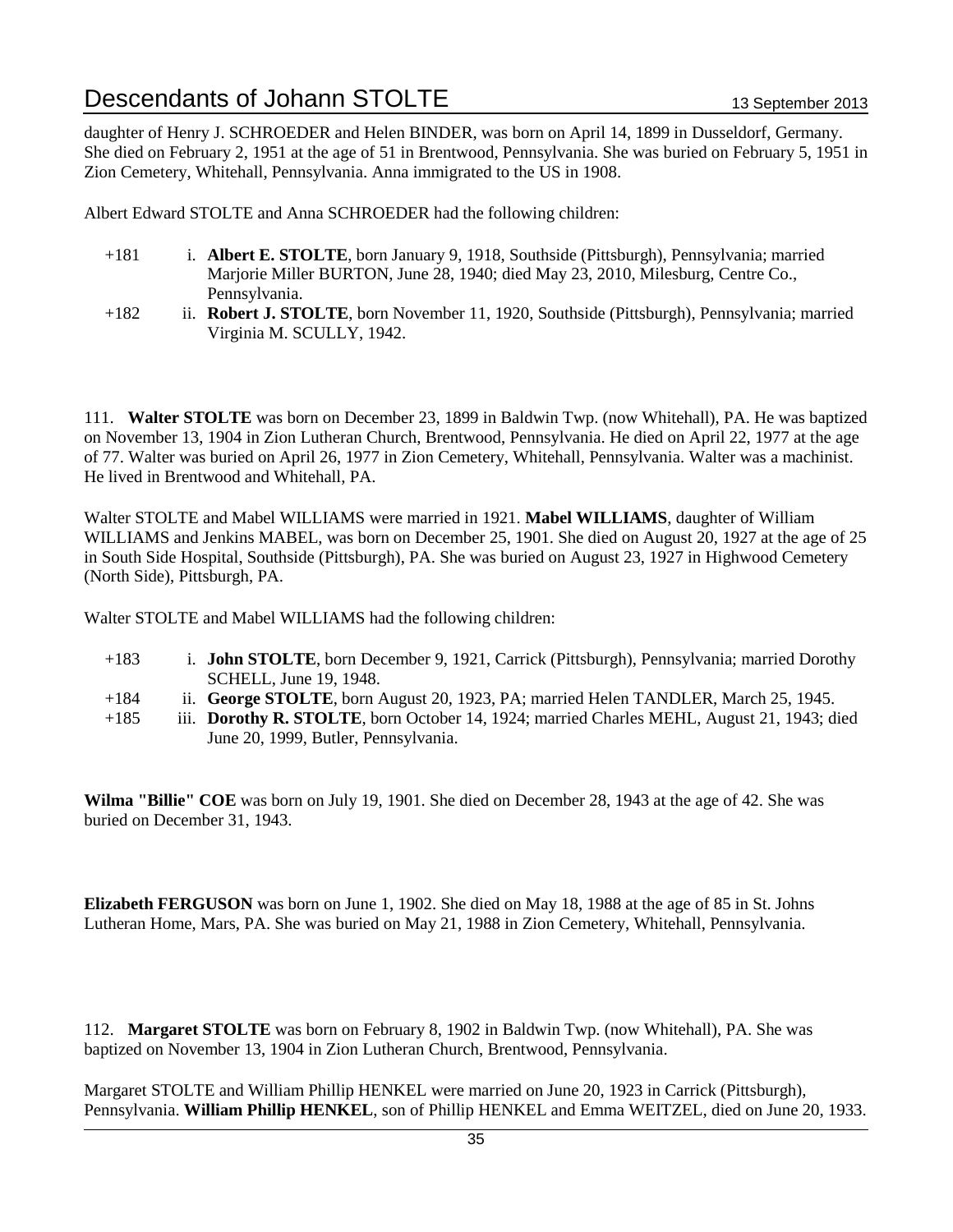He was buried on June 23, 1933 in St. Paul's Cemetery, Mt. Oliver (Pittsburgh), PA. William was a glass cutter and lived in Brentwood, PA.

William Phillip HENKEL and Margaret STOLTE had the following child:

+186 i. **William P. HENKEL**, born September 28, 1924, Brentwood, Pennsylvania; married Joanne LEONHARDT, November 6, 1949.

**Karl DORNBURG** was born (date unknown).

113. **Frederick STOLTE** was born on February 11, 1904 in Baldwin Twp., Allegheny Co., Pennsylvania. He was baptized on November 13, 1904 in Zion Lutheran Church, Brentwood, Pennsylvania. He died on March 5, 1984 at the age of 80 in Allegheny Valley Hospital, Allegheny Co., PA. Frederick was buried on March 8, 1984 in Jefferson Memorial Cemetery, Pleasant Hills, Pennsylvania. Frederick lived in Brentwood, PA and worked for Pittsbugh Plate Glass.

Frederick STOLTE and Helen E. BAUER were married on September 23, 1948 in Concordia Lutheran Church, Brentwood, Pennsylvania. **Helen E. BAUER**, daughter of Frederick BAUER and Elizabeth THOMA, was born on September 15, 1918 in Bridgeville, PA. She died on May 30, 1995 at the age of 76. She was buried on June 3, 1995 in Jefferson Memorial Cemetery, Pleasant Hills, Pennsylvania.

Frederick STOLTE and Helen E. BAUER had the following children:

- +187 i. **Wilbur Walter STOLTE**, born Pittsburgh, Pennsylvania; married Arleen RANEVIC, August 24, 1974.
- +188 ii. **Linda Jean STOLTE**, born January 27, 1951, Pittsburgh, Pennsylvania; married Eulogio C. FLORES, April 20, 1974.

114. **Elmer STOLTE** was born on March 3, 1906 in Baldwin Twp. (now Whitehall), PA. He was baptized on August 5, 1906 in Zion Lutheran Church, Brentwood, Pennsylvania. He died on August 24, 1985 at the age of 79 in St. Clair Memorial Hospital, Mt. Lebanon, PA. Elmer was buried on August 26, 1985 in Zion Cemetery, Whitehall, Pennsylvania. Elmer worked in tire and battery repair and sales and eventually as a manager. He lived in Mt. Washington (Pittsburgh), Brentwood, Dubois and Bethel Park, PA.

Elmer STOLTE and Margaret Griffiths FORD were married on November 9, 1928. **Margaret Griffiths FORD**, daughter of John William FORD and Mary Ann GRIFFITHS, was born on October 17, 1905 in Mt. Washington (Pittsburgh), PA. She died on December 27, 1981 at the age of 76 in St. Clair Memorial Hospital, Mt. Lebanon, PA. She was buried on December 30, 1981 in Zion Cemetery, Whitehall, Pennsylvania.

Elmer STOLTE and Margaret Griffiths FORD had the following child:

+189 i. **Mary Jean STOLTE**, born February 22, 1930; married Conrad Michael JAWORSKI, November 24, 1955; died September 23, 2002.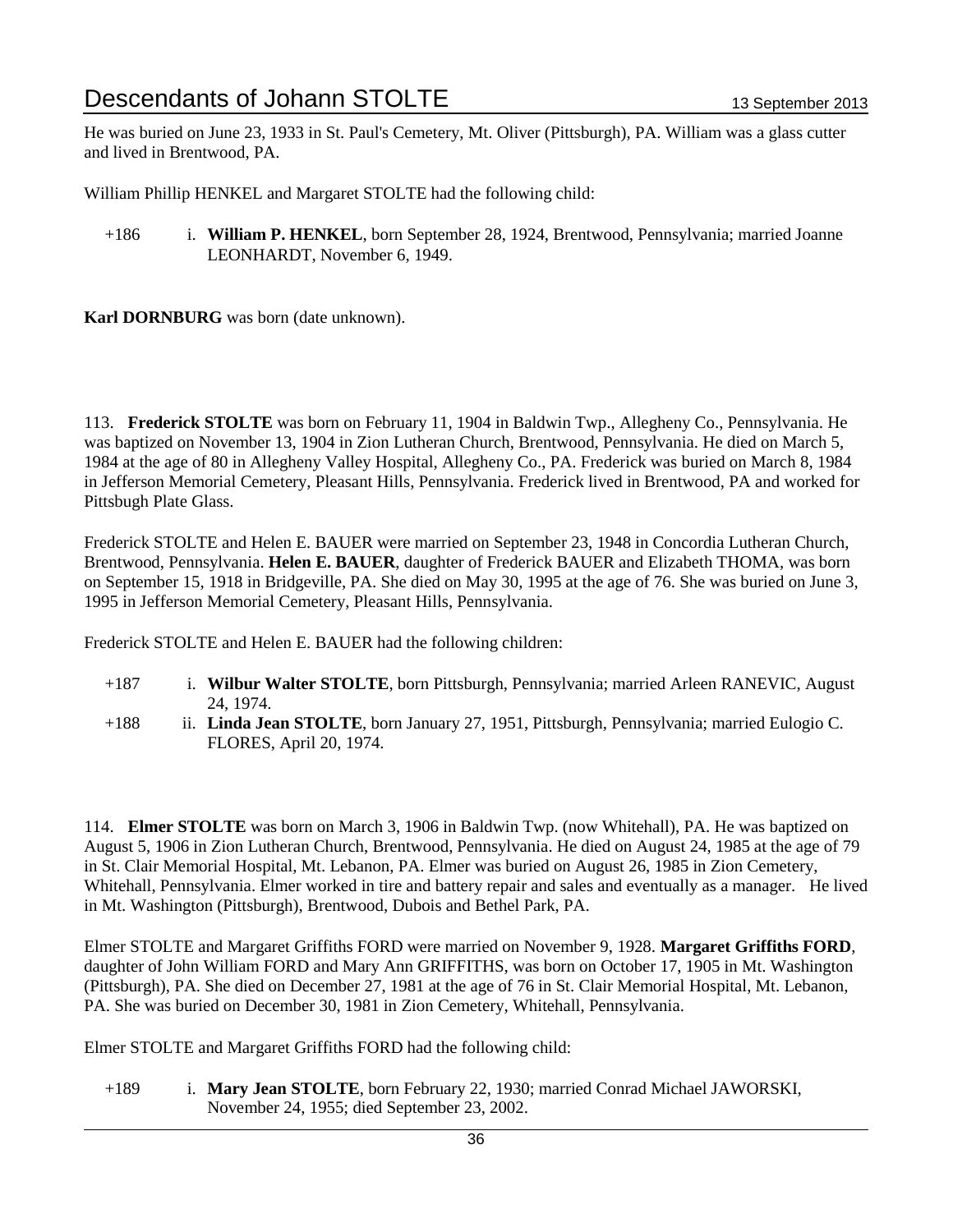115. **Milton Frederick STOLTE** was born on July 27, 1908 in Baldwin Twp. (now Whitehall), PA. He was baptized on September 13, 1908 in Zion Lutheran Church, Brentwood, Pennsylvania. He died on November 25, 1967 at the age of 59 in Canonsburg, PA. Milton was buried on November 28, 1967 in Morningside Cemetery, DuBois, PA. Milton was an autoworkerm a World War II veteran and a factory employee. He lived in Carrick and Brentwood, PA and Midland, TX.

Milton Frederick STOLTE and Mary Margaret HARVEY were married in July, 1942. **Mary Margaret HARVEY**, daughter of Charles HARVEY and Della MCCAULEY, was born on December 22, 1913 in Pittsburgh, Pennsylvania. She died on November 23, 1943 at the age of 29 in Midland, TX. She was buried on November 29, 1943 in St. George Cemetery, Carrick (Pittsburgh), PA.

**Ellen Delores MCMEEKIN** was born on April 16, 1910 in St. Benedict, PA. She died on February 12, 1964 at the age of 53 in DuBois, PA. She was buried on February 14, 1964 in Morningside Cemetery, DuBois. PA.

Milton Frederick STOLTE and Ellen Delores MCMEEKIN had the following child:

+190 i. **Janice Mae STOLTE**, born August 23, 1947, DuBois, PA; married David BUYS, November 12, 1966.

116. **Hilda Emma STOLTE** was born on October 13, 1910 in Baldwin Twp. (now Whitehall), PA. She was baptized on December 18, 1910 in Zion Lutheran Church, Brentwood, Pennsylvania. She died on March 19, 2011 at the age of 100 in Georgia. The following death notice was published at Pittsburghlive.com:

Hilda Lehner Swanee, Ga. Formerly of Peters Township

Hilda Stolte Lehner, 100, of Swanee, Ga., formerly of Peters Township, passed away Saturday, March 19, 2011. She was the beloved wife of John Lehner III, a dentist and major in the Air Force; loving mother of Jack (Darlene) Lehner, of New York, William (Gloria) Lehner, of Peters Township, and Hattie (Lyle) Smithers, of Georgia; proud grandmother of six; and survived by 11 great-grandchildren. Funeral arrangements are in Georgia, where Hilda resided with her daughter, Hattie. Her memories will forever be in our hearts. Please send condolences to 105 Farmview Place, Venetia, PA 15367.

The following memorial was published on the website of the SouthCare Cremation Society, Georgia:

Hilda S. "Grandma" Lehner, 100 of Suwanee, GA. died Saturday, March 19, 2011 at Peachtree Christian Hospice, Duluth, GA. Hilda was born in Pittsburgh, PA., who was the daughter of the late Frederick Stolte and Hedwige "Hattie" Ress who were married in 1891. Before moving to Georgia 10 years ago, Hilda attended the Fairview United Presbyterian Church, Venetia, PA. She completed high school. She was a member of the Peters Township Grange # 2025, & Peters Township Women's Club. She was also a Past President of the Van Buren, NY. Women's Club. Hilda was the beloved wife of John Lehner III, a Dentist & a Major in the Air Force, who precede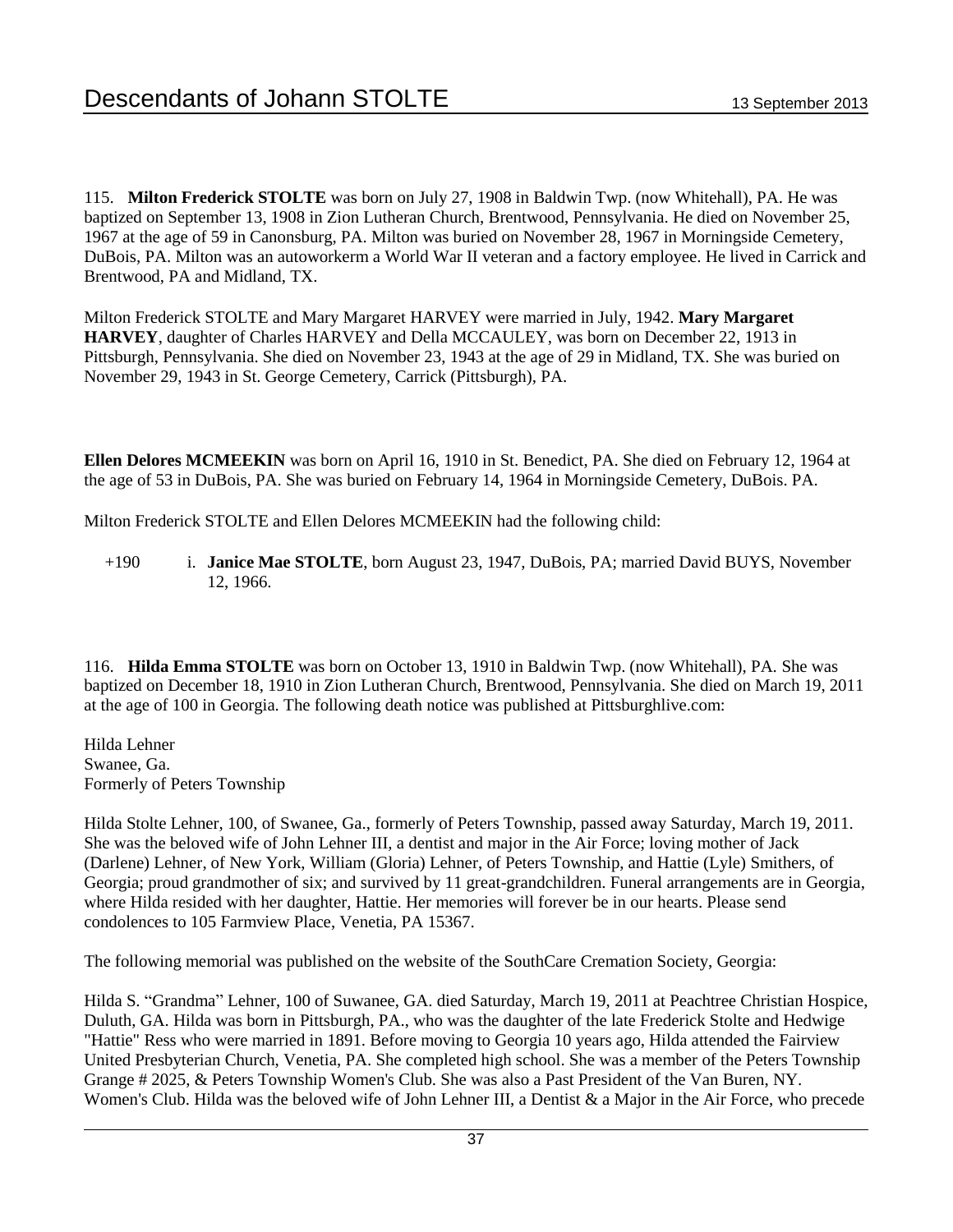her in death. Survivors include sons, John. W. Lehner & his wife Darlene of Portland, NY., William J. Lehner & his wife Gloria of Venetia, PA.; daughter Hattie C. Smithers & husband Lyle of Suwanee, GA.; 8 grandchildren; & 11 great grandchildren. Hilda enjoyed painting, playing the piano & ukulele. She was an avid collector of colored glass. A private memorial service will be held. In lieu of flowers, donations may be made to Duluth Christian Hospice, 3430 Duluth Park Lane, Duluth, GA. 30096. Arrangements by SouthCare Cremation Society and Memorial Centers in Alpharetta (678) 735-5500.

Hilda Emma STOLTE and Thornton W. VALENTINE were married on July 20, 1929 in Wellsburg, WV. They were divorced. **Thornton W. VALENTINE**, son of Thornton VALENTINE, was born in 1912 in Hazelwood (Pittsburgh), PA. He died on March 4, 1977 at the age of 65 in Penn Hills, PA. He was buried in March, 1977 in Calvary Cemetery, Pittsburgh, Pennsylvania.

Thornton W. VALENTINE and Hilda Emma STOLTE had the following child:

+191 i. **Jean Ann VALENTINE**, born March 3, 1930, Pittsburgh, Pennsylvania.

Hilda Emma STOLTE and John LEHNER were married on September 9, 1936 in Wellsburg, WV. **John LEHNER** was born on March 2, 1900 in Pittsburgh, Pennsylvania. He died on March 27, 1964 at the age of 64 in Canonsburg, PA. He was buried on March 30, 1964 in Forest Lawn Garden Cemetery, Peters Twp., PA. John was a WW II veteran and, like his father, a dentist. He lived in Brentwood and Venetia, PA.

John LEHNER and Hilda Emma STOLTE had the following children:

- +192 i. **John William "Jack" LEHNER**, born February 19, 1940, Pittsburgh, Pennsylvania.
- +193 ii. **William John LEHNER**, born November 15, 1942, Oklahoma City, Oklahoma Co., Oklahoma; married Bobbie WILSON, March 4, 1971.
- +194 iii. **Hattie Claire LEHNER**, born May 20, 1945, Pittsburgh, Pennsylvania; married Lyle Oliver SMITHERS.

117. **George Edward STOLTE** was born on May 5, 1913 in Baldwin Twp. (now Whitehall), PA. He was baptized on July 20, 1913 in Zion Lutheran Church, Brentwood, Pennsylvania. He died on July 11, 1942 at the age of 29 in Pittsburgh, Pennsylvania. George was buried on July 15, 1942 in Zion Cemetery, Whitehall, Pennsylvania. George was a bookkeeper and a resident of Brentwood, PA.

George Edward STOLTE and Mary Margaret HARVEY were married on December 22, 1934 in Bellevue, PA. **Mary Margaret HARVEY**, daughter of Charles HARVEY and Della MCCAULEY, was born on December 22, 1913 in Pittsburgh, Pennsylvania. She died on November 23, 1943 at the age of 29 in Midland, TX. She was buried on November 29, 1943 in St. George Cemetery, Carrick (Pittsburgh), PA.

George Edward STOLTE and Mary Margaret HARVEY had the following child:

+195 i. **Robert George STOLTE**, born April 24, 1937, Pittsburgh, Pennsylvania; married Norma Jean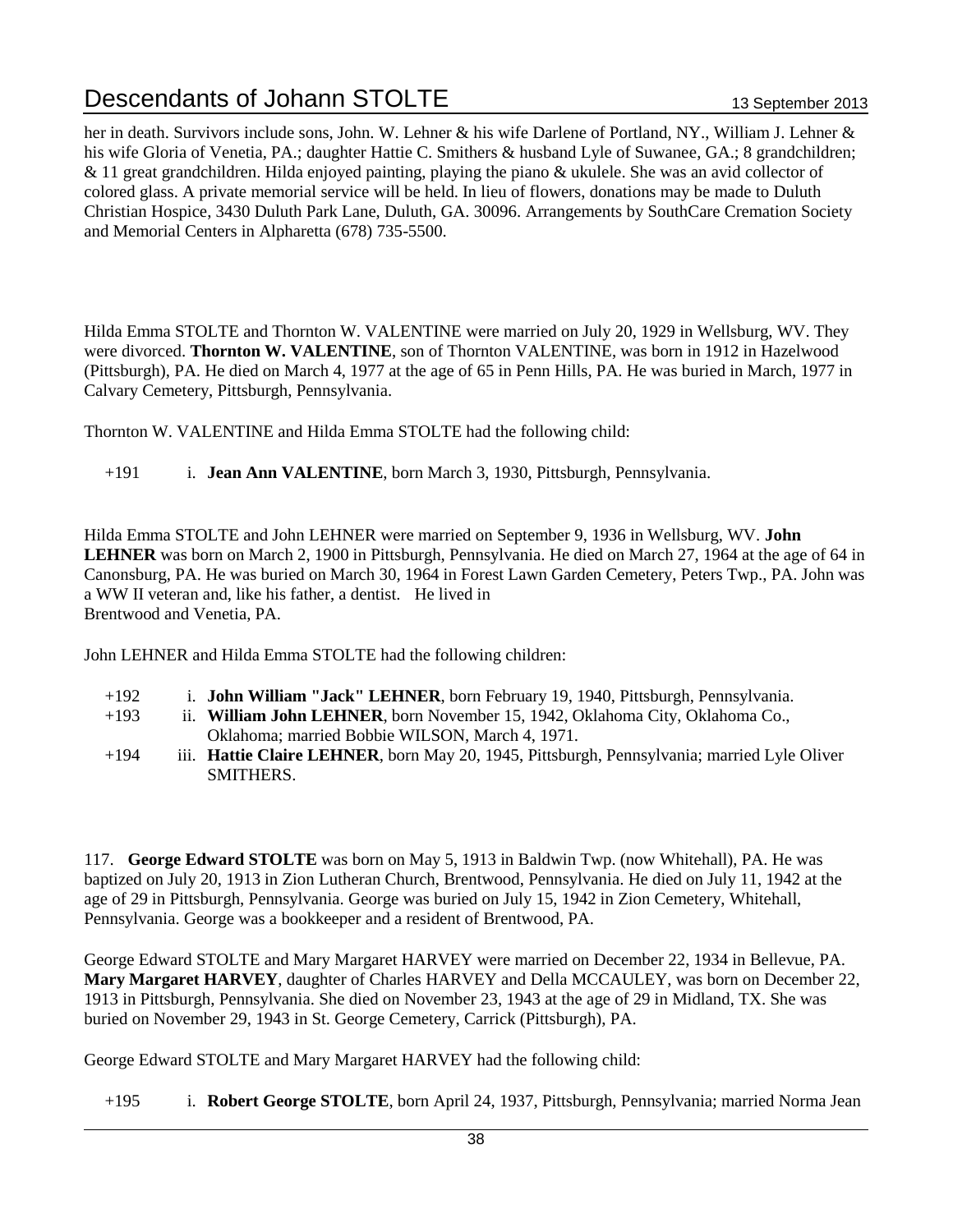SAGER, March 7, 1961, Summit Co., Ohio.

118. **Harry STOLTE** was born on January 21, 1897 in Pittsburgh, Pennsylvania. He died on April 17, 1947 at the age of 50 in Lynbrook, New York. The following obituary was published in the Long Island Star Journal on Monday, April 21, 1947:

Harry Stolte Burial Today

Harry Stolte, 50, was buried at 2 P.M. today at the Rockville Cemetery, following services at 8 P.M. yesterday.

Mr. Stolte, an Army veteran of World War I, died Thursday at St. Albans Naval Hospital, after a brief illness, leaving his wife, Elly; a stepson, Valentine Becker; a sister, Mrs. Mildred Steyer of Pittsburgh, and a brother, Charles Stolte.

He lived at 41-21 Hampton street, Elmhurst.

Harry STOLTE and Elley UNKNOWN were married. **Elley UNKNOWN** was born (date unknown).

120. **Mildred Anna STOLTE** was born in 1900 in Pittsburgh, Pennsylvania. She died in 1954 at the age of 54. According to the 1910 census, Mildred was living with her Aunt--Emma Stolte Bonner--clearly because her mother had died in 1907.

Mildred Anna STOLTE and William MANTZ were married in 1921. **William MANTZ** was born (date unknown).

William MANTZ and Mildred Anna STOLTE had the following children:

- 196 i. **William J. MANTZ** was born about 1923 in Pennsylvania.
- 197 ii. **Hazel K. MANTZ** was born about 1924 in Pennsylvania.

123. **Mary REA** was born in 1894 in Pennsylvania.

**Unknown HERRING** was born (date unknown).

127. **John J. DOWD** was born in 1906 in Pittsburgh, Pennsylvania. He died on December 29, 1939 at the age of 33.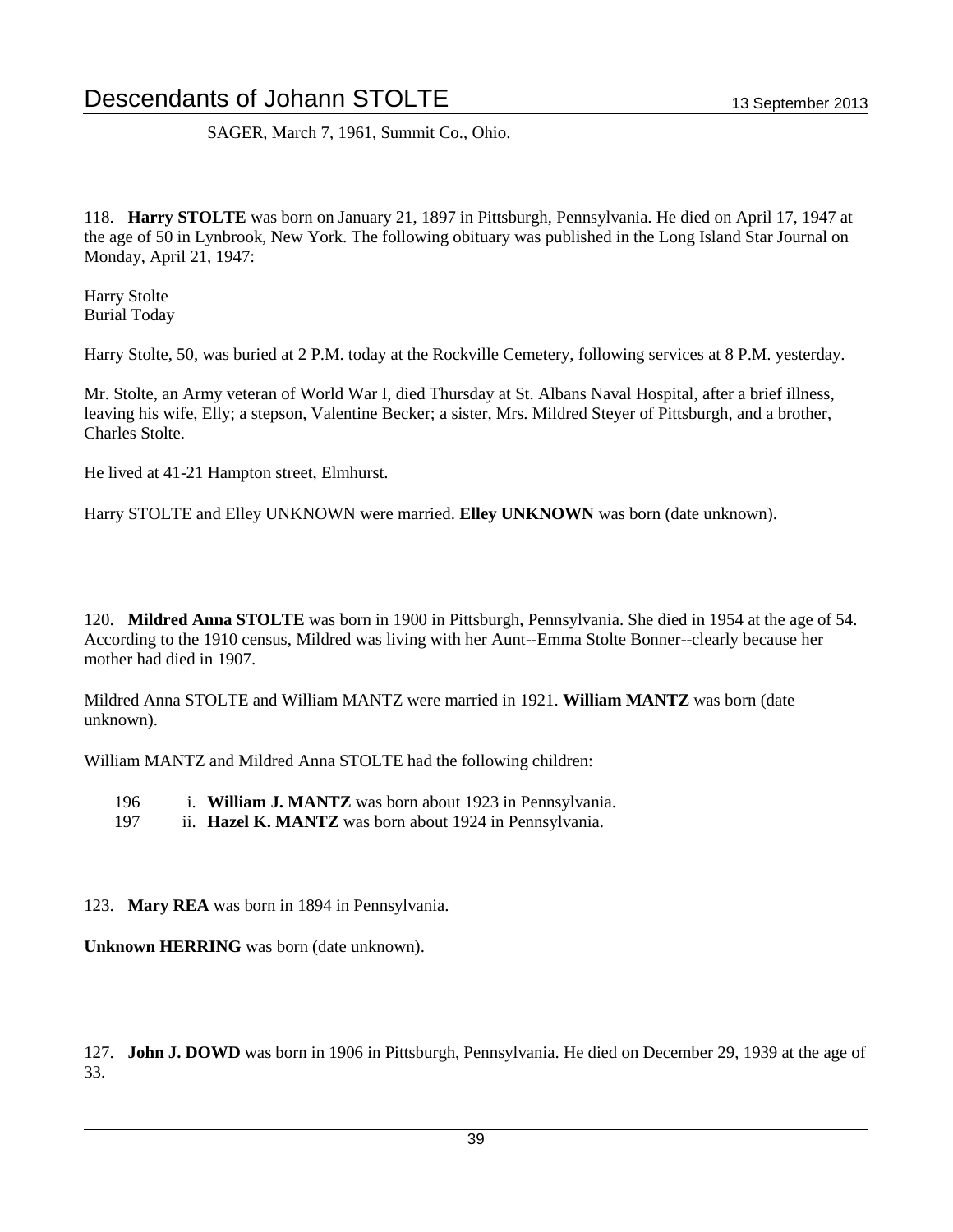**Anna KOLASH** was born (date unknown).

128. **William L. BLANSETT** was born on August 17, 1912 in Carrick (Pittsburgh), Allegheny Co., Pennsylvania. He died on October 1, 2003 at the age of 91 in McCandless, Allegheny Co., Pennsylvania. He was cremated. The following obituary was published in the October 3, 2003 edition of the Pittsburgh Post-Gazette:

### BLANSETT, WILLIAM L.

Age 91, of McCandless, on Wednesday, October 1, 2003, at Sunnyview Nursing Home. Mr. Blansett was born on August 17, 1912 in Carrick PA. He served with the US Army during WWII. He was the husband of the late Mildred (Thomas) Blansett; the father of William Blansett (Mary) of Butler and Barbara Mackinnon (Grant) of Washington DC. Survived by five grandchildren and three great-grandchildren. Friends will be received Friday 1-3 pm at H.P. BRANDT FUNERAL HOME, INC., 1032 Perry Highway, Perrysville. Funeral service will follow at 3:30 pm in Northmont United Presbyterian Church, 8169 Perry Hwy., McCandless, PA 15237 with the Rev. Dr. Dave Antonson officiating. Interment private.

William L. BLANSETT and Mildred THOMAS were married. **Mildred THOMAS** died before October, 2003. The following obituary was published in the May 3, 2003 edition of the Pittsburgh Post-Gazette:

### BLANSETT

### MILDRED T.

Age 87, of McCandless, on Thursday, May 1, 2003, at Windsor Place; born February 26, 1916 in Pittsburgh; loving wife of William Blansett; mother of William T. (Mary) of Butler and Barbara J. (Grant) Mackinnon, of Washington, D.C.; five grandchildren and three great-grandchildren. Friends will be received Sunday 6-8 p.m. at H.P. BRANDT FUNERAL HOME, INC., 1032 Perry Highway, Perrysville. Funeral Service Monday 11 a.m. Northmont United Presbyterian Church, 8169 Perry Highway, McCandless. EVERYONE MEET AT CHURCH.

William L. BLANSETT and Mildred THOMAS had the following children:

- +198 i. **William T. BLANSETT**, married Mary UNKNOWN.
- +199 ii. **Barbara Jean BLANSETT**, born about 1943; married Darrell Grant MACKINNON.

130. **John W. STOLTE** was born on March 16, 1907 in Pittsburgh, Pennsylvania. He died on October 6, 1950 at the age of 43.

**Margaret BURNS** was born (date unknown).

131. **Rose Irene STOLTE** was born on July 13, 1909 in Pittsburgh, Pennsylvania. She died on December 17, 2000 at the age of 91 in Bonita, San Diego, California.

**Paul XAVIER** was born (date unknown).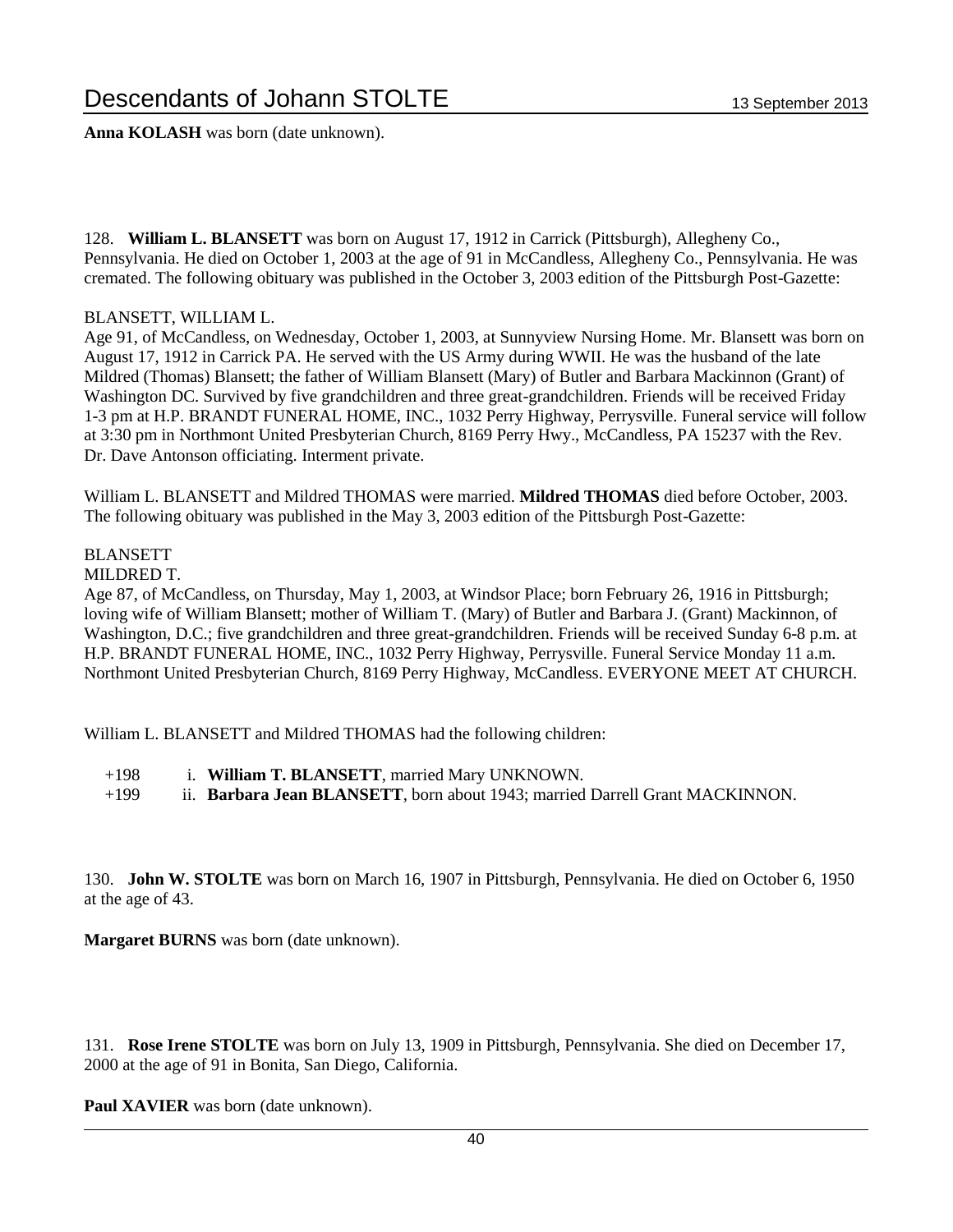### **Tenth Generation**

132. **Marianne ROHRKASTE** was born on May 21, 1913 in Pittsburgh, Allegheny Co., Pennsylvania. According to an article in December 15, 1940 edition of The Pittsburgh Press, Marianne was a professional dancer. The article describes how her 18-month old son, named Robert Lance (who goes by "Lanny"), travels by car with her around the country while she fulfills dancing engagements. The article notes that Marianne is divorced.

It is not clear from the article whether "Lance" is Lanny's surname or middle name. Given that Marianne was divorced from Robert Bruce Barnhart in 1935, it is unlikely that he is the father, suggesting that "Lance" is Lanny's surname.

Marianne ROHRKASTE and Robert Bruce BARNHART Jr. were divorced about 1935 in Allegheny Co., Pennsylvania. They were married. **Robert Bruce BARNHART Jr.** was born (date unknown).

135. **Harriet ROHRKASTE** was born on January 15, 1922 in Pittsburgh, Allegheny Co., Pennsylvania. She died on October 19, 2007 at the age of 85 in Upper St. Clair, Allegheny Co., Pennsylvania. The following obituary was published in the Pittsburgh Post-Gazette on October 21, 2007:

### WASH

### HARRIET (ROHRKASTE)

Age 85, of Upper St. Clair on Friday, October 19, 2007. Wife of the late E. Richard Wash; mother of Nancy, Norman and Thomas (Linda) Wash; sister of Nancy Kunkle; grandmother of Emily Ashford Wash; aunt of John H. Kunkle, III and Judith Lynn Kunkle. Mrs. Wash was a graduate of Mt. Lebanon High School and Miami of Ohio University. She was a member of Delta Zeta Sorority. Friends may call at LAUGHLIN MEMORIAL CHAPEL 222 Washington Rd. Mt. Lebanon MONDAY 2-4 & 6-8 p.m. Funeral services will be held on Tuesday 11:00 a.m. at the funeral home chapel. Interment Mt. Lebanon Cemetery. In lieu of flowers, memorials may be made to the Salvation Army, 424 Third Avenue, Pittsburgh, PA 15222. www.laughlinfuneralhome.com

Harriet ROHRKASTE and Edwin Richard WASH Jr. were married on October 1, 1949. **Edwin Richard WASH Jr.** was born on December 13, 1920 in Franklin, New Jersey. He died on November 9, 1979 at the age of 58 in Pittsburgh, Allegheny Co., Pennsylvania.

Edwin Richard WASH and Harriet ROHRKASTE had the following children:

- 200 i. **Nancy WASH** was born (date unknown).
- 201 ii. **Norman WASH** was born (date unknown).
- +202 iii. **Thomas WASH**, married Linda BOOSINGER.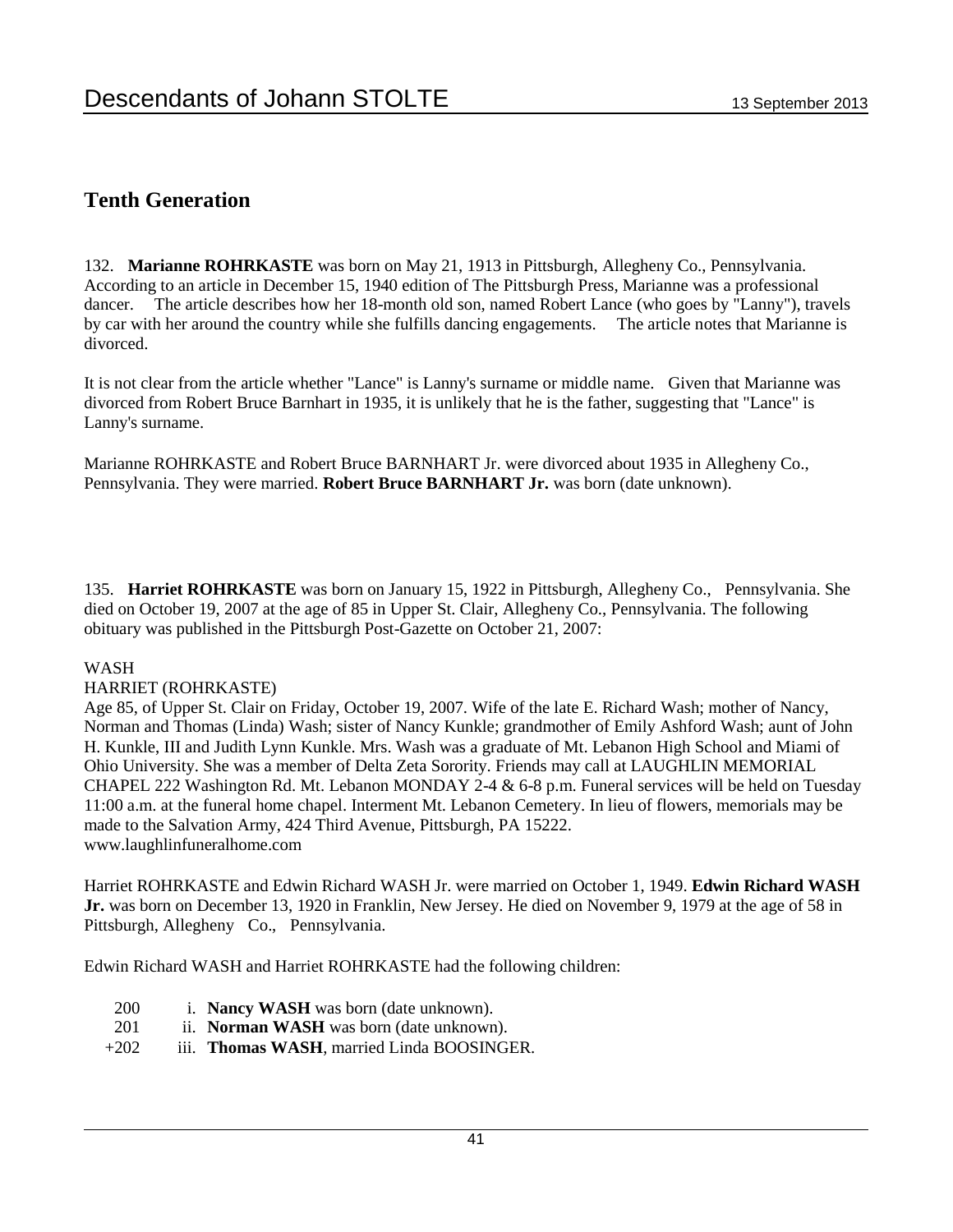136. **Nancy Louise ROHRKASTE** was born on February 16, 1927 in Pittsburgh, Allegheny Co., Pennsylvania.

Nancy Louise ROHRKASTE and John H. KUNKLE were married. **John H. KUNKLE** was born on July 7, 1927.

John H. KUNKLE and Nancy Louise ROHRKASTE had the following children:

203 i. **John H. KUNKLE III** was born (date unknown). The following biography was taken from the website of Muhlenkamp & Company (http://www.muhlenkamp.com) (2010):

> John H. Kunkle joined Muhlenkamp & Company in February 1992 as a Research Analyst. Since joining the firm, he has concentrated on finding investments of value for the company's clients and the company's no-load mutual fund. He also oversees the daily operations of the Company's management information systems. His long-standing interest in computer applications couples well with the practice of financial analysis.

Mr. Kunkle began his career at Dollar Bank as a branch manager of their second largest office located in Pittsburgh, Pennsylvania. At Dollar Bank, he counseled personal and business clients on a wide spectrum of banking products and services ranging from mortgages to business loans. While underwriting business loans, he was able to gain insight into the intricacies of the balance sheet and its various components. His dedication to client satisfaction and personal finance enabled him to respond to the financial needs of a large client base in diverse business sectors.

After five years of banking, Mr. Kunkle returned to school to obtain an advanced degree in finance and business. At the University of Pittsburgh, he studied various techniques of evaluating the intrinsic value of corporations and the practice of portfolio management.

John H. Kunkle received his Bachelor of Arts degree in economics from Denison University in 1985 and a Masters in Business Administration from the University of Pittsburgh in 1991.

204 ii. **Judith Lynn KUNKLE** was born (date unknown).

137. **Paul Edmund ZUERNER Jr.** was born on January 12, 1925 in Pennsylvania. He died on September 9, 1993 at the age of 68 in Richland, South Carolina.

Paul Edmund ZUERNER Jr. and Ellen Eloise FIAND were married on October 10, 1947 in Mt. Lebanon, Allegheny Co., Pennsylvania. **Ellen Eloise FIAND** was born on July 6, 1925 in Pittsburgh, Allegheny Co., Pennsylvania.

Paul Edmund ZUERNER Jr. and Marjorie Anne TAYLOR were married on June 2, 1951 in Mt. Lebanon, Allegheny Co., Pennsylvania. **Marjorie Anne TAYLOR** was born (date unknown).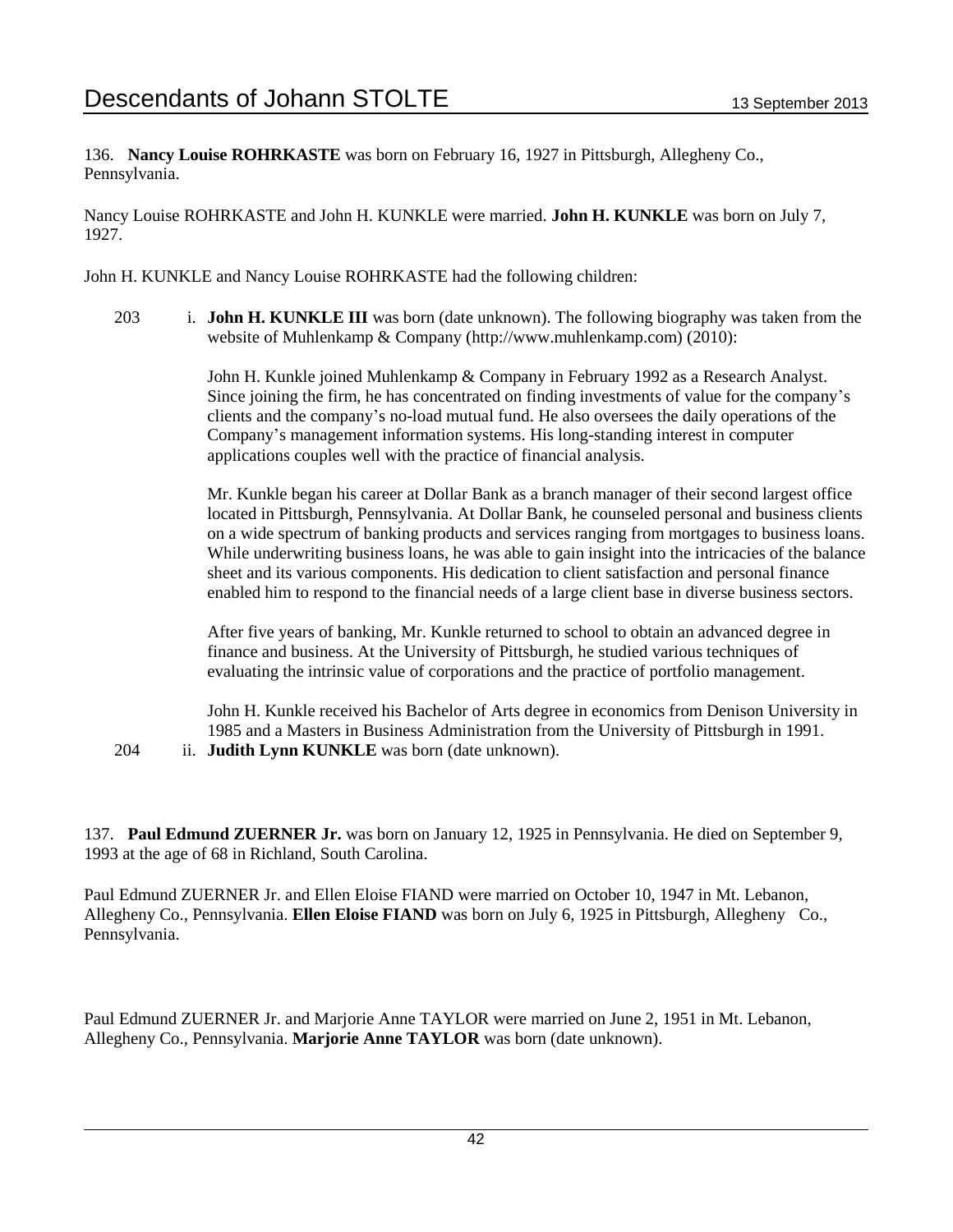138. **Norman D. ZUERNER** was born on November 29, 1927 in Pittsburgh, Allegheny Co., Pennsylvania. He died on April 22, 2012 at the age of 84 in Texas. The following obituary was published in the Houston Chronicle on April 25, 2012:

orman D. Zuerner, age 84, born November 29, 1927 in Pittsburgh, PA passed away peacefully from Parkinson's complications on April 22, 2012. A loving husband, father, grandfather and great-grandfather, he is survived by his wife, Janet, son, Ross P. Zuerner and wife Frieda; daughter, Marty Hagberg and husband James; five grandchildren, Crystal and husband Jason, Travis, Kassi, Ryan and Christopher, and two great granddaughters, Michelle and Lauren.

A memorial service will be held Friday, April 27 at 2:00 p.m. at New Life Lutheran Church, 3521 E. Orange St., Pearland, TX. In lieu of flowers, donations may be made in Norm's memory to Country Place Foundation or a [sic.]

Norman D. ZUERNER and Janet UNKNOWN were married. **Janet UNKNOWN** was born (date unknown).

Norman D. ZUERNER and Janet UNKNOWN had the following children:

- +205 i. **Ross P. ZUERNER**, born about 1956; married Frieda UNKNOWN.
- +206 ii. **Marty ZUERNER**, married James HAGBERG; married Unknown LINNSTAEDTER.

139. **Dorothea Aurelia "Dorothy" BORNSCHEUER** was born on May 2, 1914 in Pennsylvania. She died on September 20, 2006 at the age of 92 in San Marino, Los Angeles Co., California. Dorothy died in a fire at her home, caused by her negligent smoking in bed. The fire resulted in a lawsuit brought by Dorothy's home health aide (Lydia Sanchez), who was injured in the fire. Around midnight, Sanchez discovered "a big fire on top of" Kavanaugh's bed. Dorothy was sitting on the side of the bed. Sanchez tried to pull Kavenaugh from the bedroom, but Kavanaugh, who had limited mobility under normal circumstances at age 92, would not cooperate and appeared to be in shock. Sanchez called 911 and returned to the bedroom to try to save Kavanaugh, but she could not breathe or see in the thick, dark smoke. Sanchez suffered burns to her hands and feet and injuries from smoke inhalation. She spent three weeks in intensive care. A jury awarded her \$903,000 in damages. See Sanchez v. Brooke, et al., California Court of Appeal (B224835) (2012) from Los Angeles Co. Super. Ct, . No. GC041017.

Dorothea Aurelia "Dorothy" BORNSCHEUER and Charles Richard KAVANAUGH were married. **Charles Richard KAVANAUGH** was born on January 16, 1906 in Troy, Pinal Co., Arizona. He died on June 17, 1990 at the age of 84 in San Marino, Los Angeles Co., California.

### 141. **Kathryn Zora BROWN** was born in 1920.

Kathryn Zora BROWN and Thomas B. WALSON were married. **Thomas B. WALSON** was born (date unknown).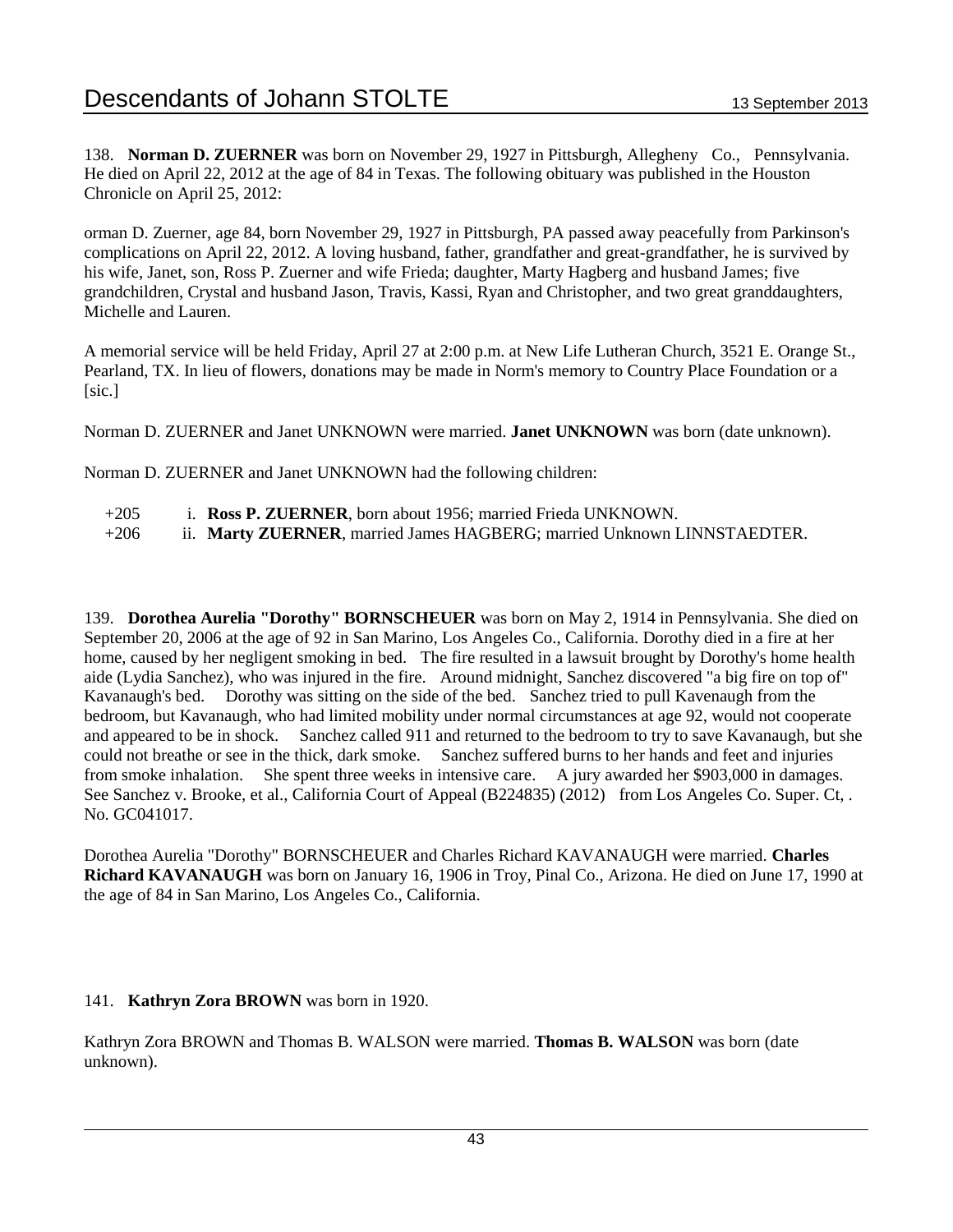142. **Janet A. BROWN** was born about 1925.

Janet A. BROWN and Robert H. MCALLISTER were married on May 12, 1947 in Allegheny Co., Pennsylvania. **Robert H. MCALLISTER** was born in 1925.

143. **Michael Karl ROHRKASTE** was born (date unknown). Michael and Deborah were both from Yarmouth, Maine, and were to be married on January 11, 1986, according to an engagement announcement in the September 17, 1985 edition of the The Milwaukee Sentinel.

According to an annoucment issued by OshKosh Corporation in March 2011:

### **Michael K. Rohrkaste Executive Vice President, Chief Administration and Human Resources Officer**

Michael Rohrkaste was appointed to this position in January 2010.

Rohrkaste has global strategic responsibility for the following functions: human resources, including talent acquisition and development, succession management, labor relations, compensation, and benefits; corporate marketing and communications; safety and workers compensation; aviation services; and team member travel. He also serves on the company's benefit plan and investment committees, and is a trustee of the Oshkosh Corporation Foundation.

Rohrkaste joined Oshkosh Corporation in 2003 as Vice President, Human Resources, with overall responsibility for human resources initiatives across the corporation and its subsidiaries. Rohrkaste has more than 25 years of extensive human resources and management experience in a variety of industries. Prior to joining Oshkosh, he spent nine years at Menasha Corporation, most recently as vice president of human resources for the corporation's largest subsidiary. Here, he had broad human resources responsibilities including chief spokesperson for labor contract negotiating. Before joining Menasha, Rohrkaste held various human resource management positions at Heller Financial (a diversified middle market commercial lender) and Unisys Corporation (a computer and services firm). He began his career at Miller Brewing Company where he held a number of human resources and field sales positions.

Rohrkaste holds a bachelor's degree in social science and a master's degree in labor and industrial relations from Michigan State University.

Michael Karl ROHRKASTE and Deborah Ann VERSHOWSKE were married on January 11, 1986 in Wisconsin. **Deborah Ann VERSHOWSKE** was born (date unknown).

145. **Robert Earl LEECHFORD** was born on January 5, 1920 in Pennsylvania. He died on March 15, 2000 at the age of 80 in Fayetteville, Cumberland Co., North Carolina. He was buried in Cumberland Memorial Gardens,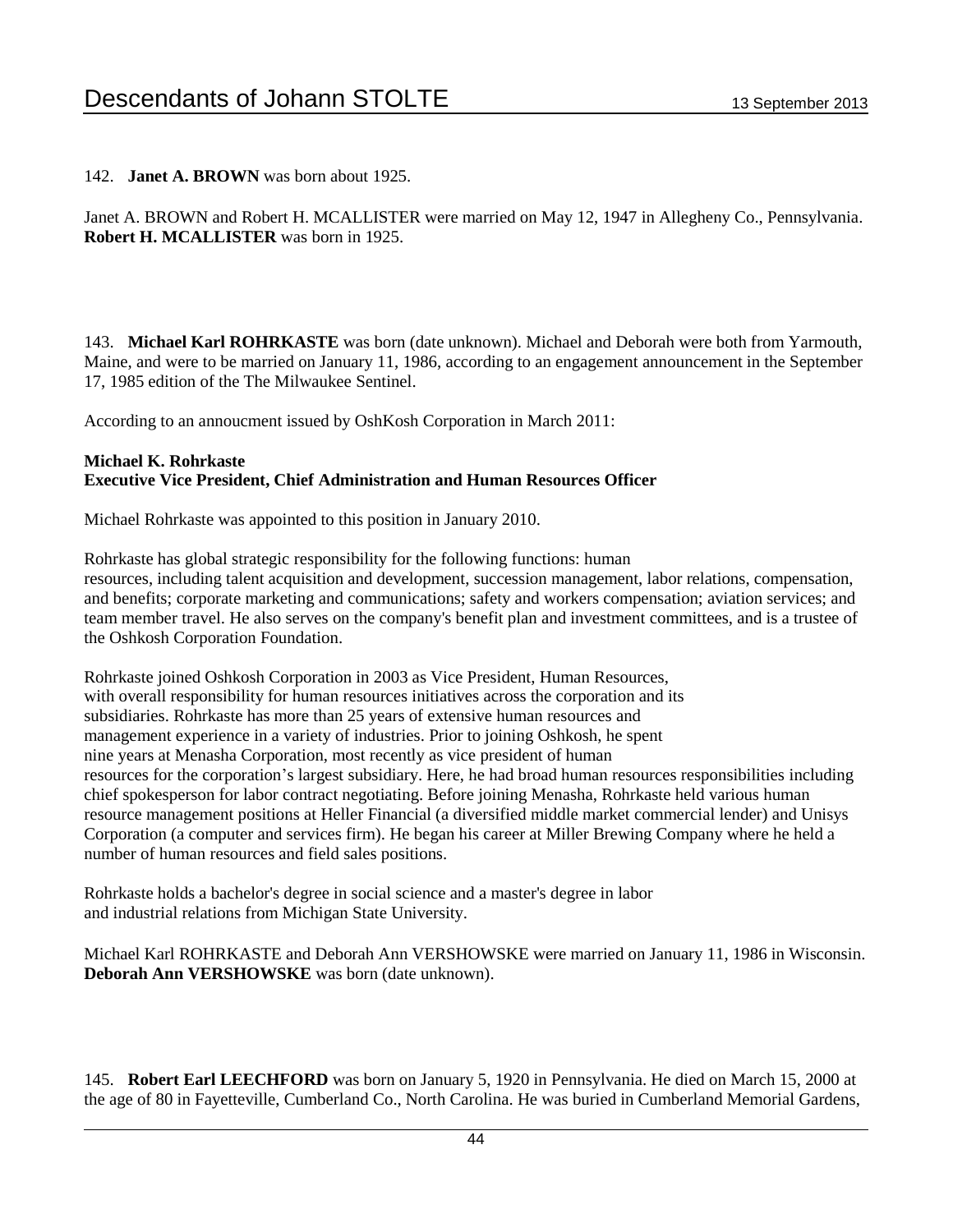Fayetteville, Cumberland Co., North Carolina. Robert's grave maker states as follows: "SGT MAJ US ARMY WORLD WAR II, KOREA, VIETNAM"

Robert Earl LEECHFORD and Ruth CONLON were married on October 4, 1941 in Allegheny Co., Pennsylvania. **Ruth CONLON** was born on January 23, 1926. She died on May 18, 1978 at the age of 52 in Fayetteville, Cumberland Co., North Carolina. She was buried in Cumberland Memorial Gardens, Fayetteville, Cumberland Co., North Carolina. Ruth's grave marker suggests that she had seven children.

147. **Olive H. LEECHFORD** was born in 1917 in Pennsylvania. She died on October 8, 1992 at the age of 75 in Napa Co., California.

Olive H. LEECHFORD and Leo PISTELLI were married. **Leo PISTELLI** was born (date unknown).

148. **Grace Virginia LEECHFORD** was born on October 13, 1921. She died in April, 1987 at the age of 65.

Grace Virginia LEECHFORD and Irwin Gerard GULLEN were married on September 19, 1949 in Allegheny Co., Pennsylvania. **Irwin Gerard GULLEN** was born on April 26, 1916 in Pittsburgh, Allegheny Co., Pennsylvania. He died on April 9, 1984 at the age of 67 in Pittsburgh, Allegheny Co., Pennsylvania. He was buried in Calvary Cemetery, Pittsburgh, Pennsylvania.

149. **Alice E. LEECHFORD** was born on November 14, 1917 in Pittsburgh, Allegheny Co., Pennsylvania. She died on July 7, 1951 at the age of 33 in Pittsburgh, Allegheny Co., Pennsylvania.

Alice E. LEECHFORD and Charles "Carl" KUBIAK were married. **Charles "Carl" KUBIAK** died on November 26, 2007 in Pittsburgh, Allegheny Co., Pennsylvania. The following obituary appeared in the Pittsburgh Post-Gazette in November 2007:

### KUBIAK

### CHARLES "CARL"

Age 94, of Bethel Park, formerly of the South Side, on Monday, November 26, 2007. Beloved husband of the late Alice (Leechford) Kubiak; dear father of Patricia (James) Goodrich, Carl (Connie), Richard (Mary Ann), George (Doll) and Robert (the late Linda) Kubiak; grandfather of 12 grandchildren and 21 great-grandchildren; brother of Dorothy Fuchs; also survived by many nieces and nephews. Family and friends welcome Thursday 9am-10:30am at the new FREYVOGEL-SLATER FUNERAL DIRECTORS, 112 Fort Couch Road (opp. Macy's South Hills Village) Bethel Park. Mass of Christian Burial at St. Anne Church at 11am. www.slaterfamilyservice.com

Charles KUBIAK and Alice E. LEECHFORD had the following children:

- +207 i. **Patricia KUBIAK**, married James GOODRICH.
- +208 ii. **Carl KUBIAK**, married Connie UNKNOWN.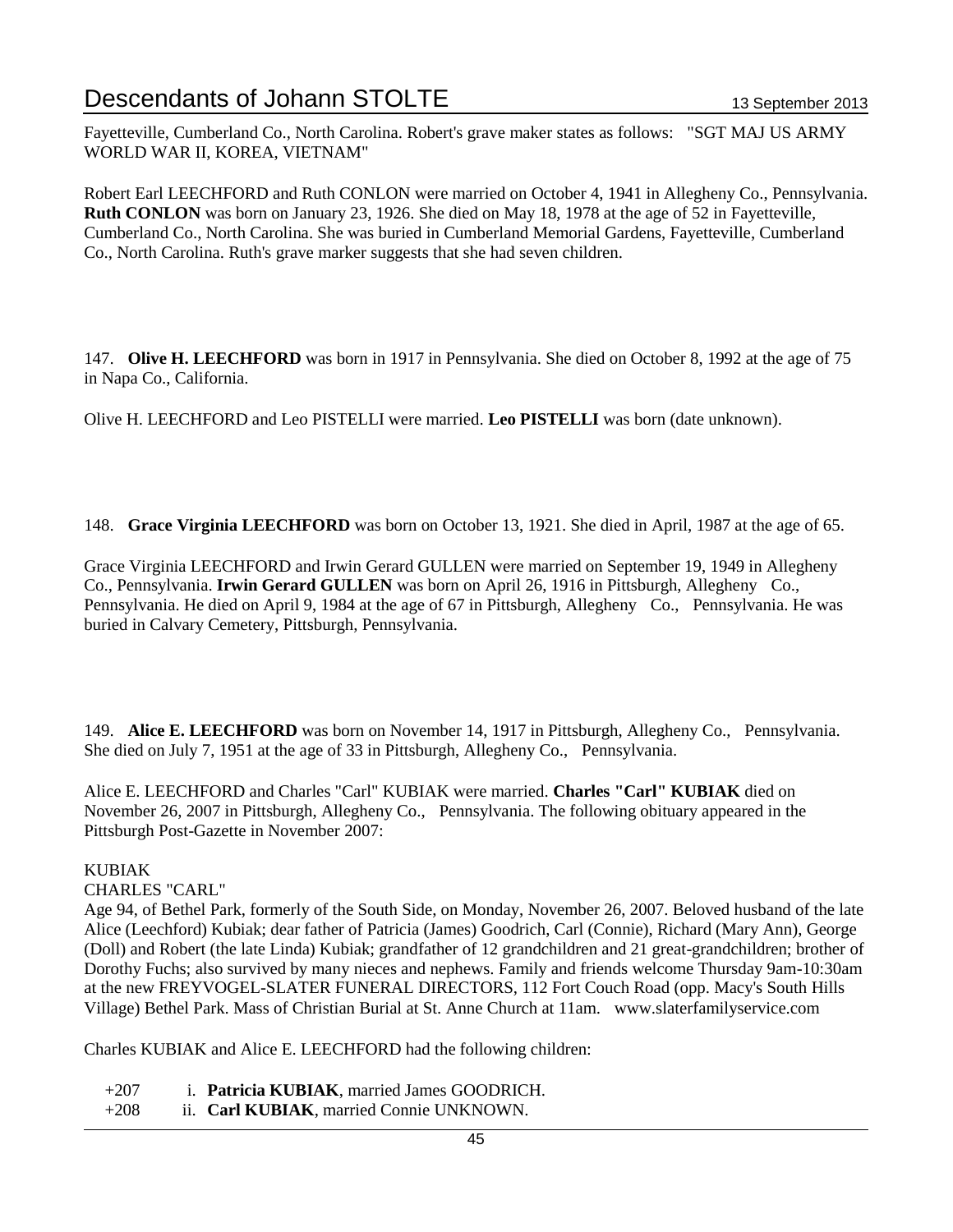| $+209$ |  | iii. Richard KUBIAK, married Mary Ann UNKNOWN. |  |  |
|--------|--|------------------------------------------------|--|--|
|--------|--|------------------------------------------------|--|--|

- +210 iv. **George KUBIAK**, married Doll UNKNOWN.
- +211 v. **Robert KUBIAK**, married Linda HAZEL.

### 150. **Louise Estella KREBS** was born (date unknown).

Louise Estella KREBS and William Garrett JEFFRIES were married. **William Garrett JEFFRIES** was born on November 20, 1922.

William Garrett JEFFRIES and Louise Estella KREBS had the following children:

- +212 i. **John Arthur JEFFRIES**, born January 5, 1945; married Rose Mary ANKEN; married Sharon Anne CLARK; married Dawn Roberta STARKE.
- +213 ii. **Robert William JEFFRIES**, born October 21, 1946; married Unknown ANEMA.
- +214 iii. **Edward Garrett JEFFRIES**, born February 1, 1954; married Karen Sue BUSS; married Kathryn Anne HEGG.
- +215 iv. **Susan Elizabeth JEFFRIES**, born September 8, 1959; married Unknown GLEASON.

### 151. **William Paul KREBS** was born (date unknown).

William Paul KREBS and Josephine Ethel MANSLEY were married. **Josephine Ethel MANSLEY** was born (date unknown).

### 152. **Dorothy Virginia KREBS** was born (date unknown).

Dorothy Virginia KREBS and Ralph Richard TIMMINS were married. **Ralph Richard TIMMINS** was born on September 9, 1918 in Pittsburgh, Allegheny Co., Pennsylvania. He died on October 7, 1972 at the age of 54 in West Mifflin, Allegheny Co., Pennsylvania.

### 153. **Russell Alfred KREBS** was born (date unknown).

Russell Alfred KREBS and June Lucille GORNIC were married. **June Lucille GORNIC** was born on June 13, 1925 in Gayly, Pennsylvania. She died on December 19, 1988 at the age of 63 in Sewickley, Allegheny Co., Pennsylvania.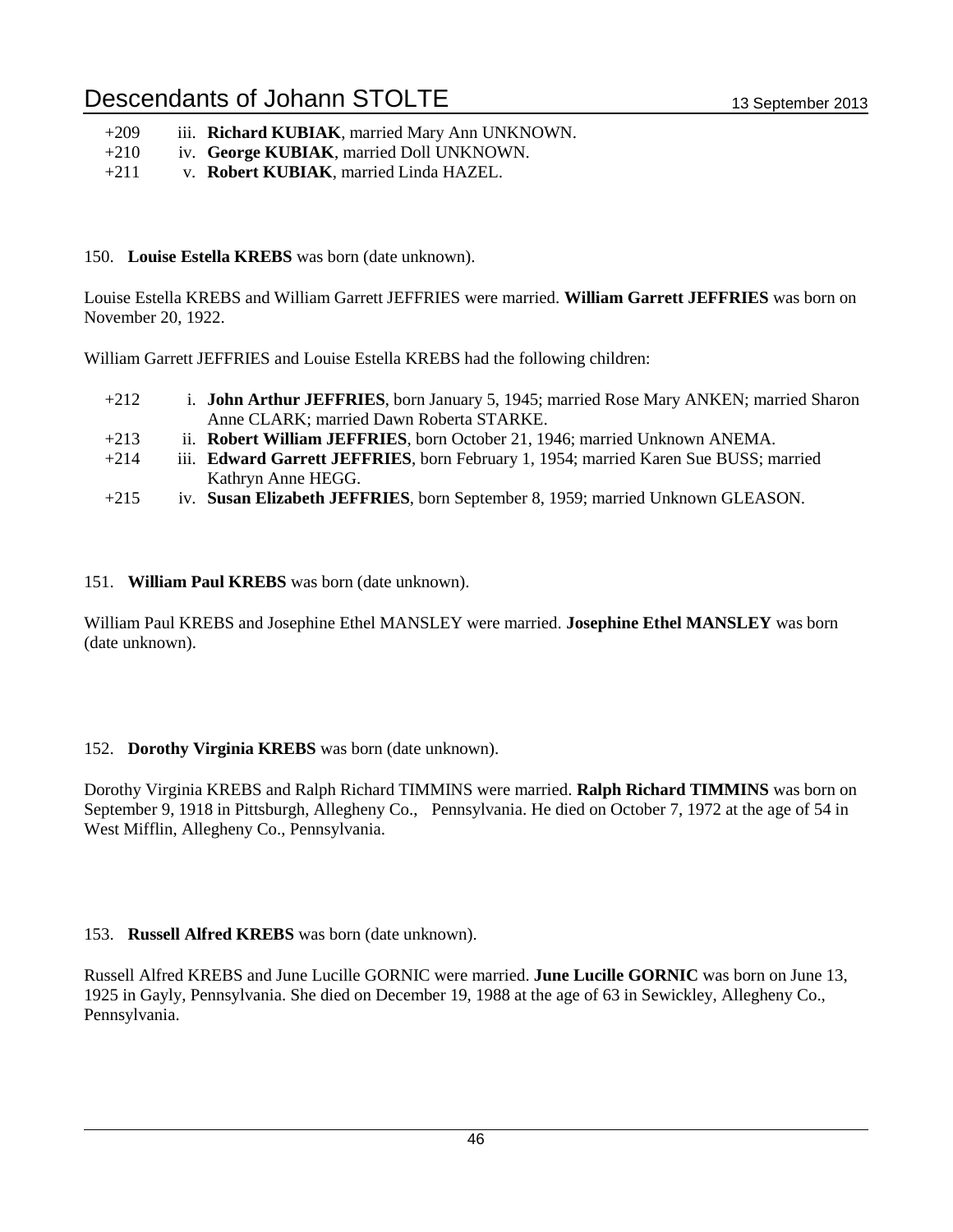154. **Donald E. KIDNER** was born (date unknown).

Donald E. KIDNER and Susan UNKNOWN were married. **Susan UNKNOWN** was born (date unknown).

Donald E. KIDNER and Susan UNKNOWN had the following children:

- 216 i. **James Martin Albert KIDNER** was born (date unknown).
- +217 ii. **Donald P. KIDNER**, married Gail UNKNOWN.

156. **Harry Walter THORN** was born on November 21, 1918 in Pennsylvania. He died on January 28, 2006 at the age of 87 in Newark, Delaware. He was buried in Jefferson Memorial Cemetery, Pleasant Hills, Pennsylvania. The following obituary was available on www.pittsburghlive.com (the online site for the Pittsburgh Tribune-Review) in 2011:

Harry W. Thorn Newark, Del. Formerly of Brentwood

Harry Walter Thorn, 87, of Churchman Village Nursing Home, Newark, Del., formerly of Brentwood, died Saturday, Jan. 28, 2006. Husband of Clara L. Thorn, of Churchman Village, formerly of Brentwood; stepfather of Martin (Jennie) Bakos, of Wilmington, Del., formerly of Brentwood. Harry attended Carnegie Mellon University and retired from Corning Glass Works in Charleroi, where he was an equipment specialist and maintenance supervisor. He also was a member of B.P.O. Elks 650 of Homestead, taught round dancing in Pittsburgh from 1972-1979, line dancing at the Community College of Allegheny County for nine years, and volunteered, teaching dances to various churches and senior citizens centers. Friends will be received from 9:30 a.m. until time of funeral service at 12:30 p.m. Wednesday in the JOHN F. SLATER FUNERAL HOME INC., 4201 Brownsville Road, Brentwood, 412-881-4100. www.johnfslater.com

Harry Walter THORN and Clara L. UNKNOWN were married. **Clara L. UNKNOWN** was born (date unknown).

158. **Kenneth Norman THORN** was born on August 22, 1920 in Pittsburgh, Allegheny Co., Pennsylvania. He died on November 28, 1984 at the age of 64. He was buried in Jefferson Memorial Cemetery, Pleasant Hills, Pennsylvania. The information on Kenneth and his wife was obtained from Ancestry.com's OneWorldTree in 2008.

Kenneth was baptised in 1920 at Trinty Church in Mt. Oliver, Pennsylvania. He was a Sales Manager. He served in the Army from 1942 to 1945, where he was a Staff Seargant in Europe.

Kenneth Norman THORN and Marjorie Marie REED were married on June 26, 1948 in Dormont, Allegheny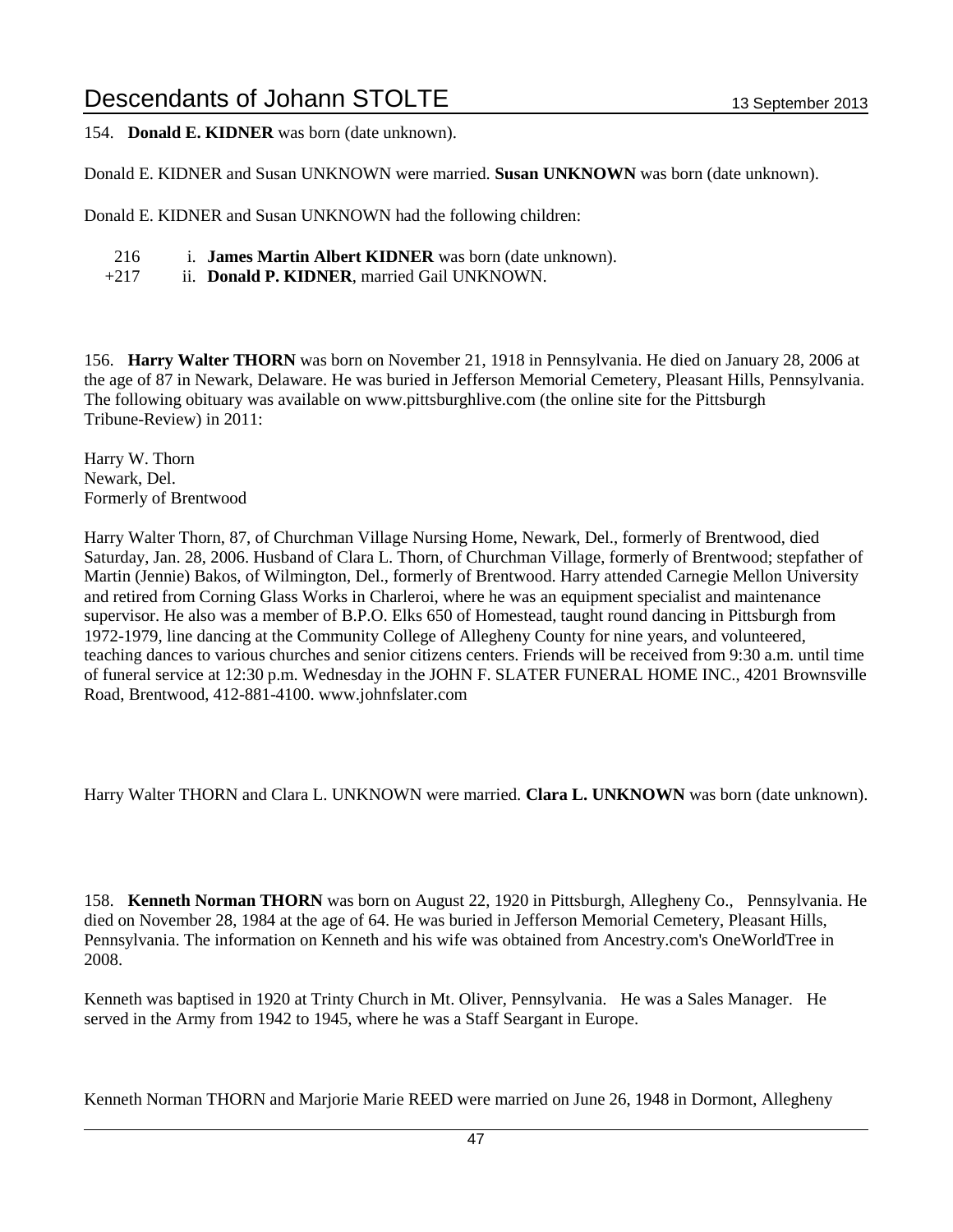Co., Pennsylvania. **Marjorie Marie REED** was born on April 27, 1919 in Orville, Ohio. She died on January 24, 1986 at the age of 66. She was buried in Jefferson Memorial Cemetery, Pleasant Hills, Pennsylvania.

160. **Emma Louise FOGARTY** was born on April 29, 1922 in Baldwin Townnship, Allegheny Co., Pennsylvania. She died on July 28, 1991 at the age of 69 in Baldwin, Pennsylvania. She was buried in Jefferson Memorial Park, Pleasant Hills, Pennsylvania. Emma Lou was called "Aunt Lou" by her nieces and nephews. She continued to live at 3234 Brentwood Ave. (Valleydale) after she married. She and her husband, Paul, assumed ownership of the house. They sold it and moved to 462 Judith Dr., Baldwin, PA.

Emma Louise FOGARTY and Paul Pranz MCKEETON were married on June 17, 1949 in Brentwood, Pennsylvania. **Paul Pranz MCKEETON** was born on January 16, 1918 in Carrick, Allegheny County, Pennsylvania. He died on November 18, 2002 at the age of 84 in Concordia Lutheran Home, Cabot, Pennsylvania. He was buried on November 20, 2002 in Jefferson Memorial Cemetery, Pleasant Hills, Pennsylvania. The following obituary was published in the Pittsburgh Post-Gazette on November 19, 2002:

### McKEETON, PAUL P. "SARGE"

Age 84, on Monday, November 18, 2002 of Baldwin Boro, husband of the late Emma Lou (Fogerty) [sic. Fogarty]; father of David M. (Patti) and Paula C.; grandfather of Amber & Ryan McKeeton and Rich, Stanley & Bethany Hemingway. Paul was a WWII veteran serving as a sergeant in the 668th Bomber [sic. Bomb Disposal] Squadron, European theater; warehouse manager for Champion Building Products. Friends received at the JOHN F. SLATER FUNERAL HOME, INC., 4201 Brownsville Road, Brentwood, Tuesday, 2-4 & 7-9pm, where Funeral Services will be held on Wednesday at 9:30am.

The following thoughts were prepared by John F. and Audrey F. Johnson, Paul's brother- and sister- in-law for use by Pastor Daniel Strussenberg in connection with the homily for Paul's funeral. They are unedited.

SOME REMEMBRANCES OF PAUL MC KEETON: Paul often talked about his days on the swimming team when he and his brother were champion swimmers. Paul was most proud of his service to his country in World War II and would recite war stories at every chance. He told these stories over and over for years after the war. He relished in his nickname "Sarge." At family gatherings he would make all his nephews stand at attention and show them how to salute. He had the most respect for the American flag and displayed the flag every day at his home on Judith Drive in Baldwin. He was a man in perpetual motion and kept moving--moving in every activity. He was an early riser and when it snowed, he would clear the neighbors' driveways with a 4 x 4 piece of plywood before going to work. His main occupation was warehouse management and he would arrive at all his "posts" before any other employee to organize his paper work. He kept meticulous records. He got along with both management and union. He never had a job close to home and traveled thirty to forty miles each way every day. He was the most generous person with his time than any person you could ever meet. After is retirement, Paul assumed the responsibility of caring for his aging mother-in-law--setting up her special living quarters and monitoring her medications and doctors' appointments. He recorded everything--even the number of times he would go up and down the steps. He gave her this care for many years until she was admitted to Concordia Home. He gave the same meticulous care to his wife, Emmy Lou, when she became ill. After his wife's death the family suspected the onset of Alzheimer's Disease because he would become disoriented and would loose his way. Finally his son had to take the car away. At this time Paul realized he wanted to get all his affairs in order, and true to his habit of keeping records, hew wrote reams of paper regarding his will and his requests for his funeral. He insisted on giving copies to everyone. Paul's secret ambition was to become a caregiver for the sick and feeble, and it was at this time that his family thought this would be an opportunity to get him admitted to assisted living at Concordia Home where he cold be taken care of and help the caregivers there.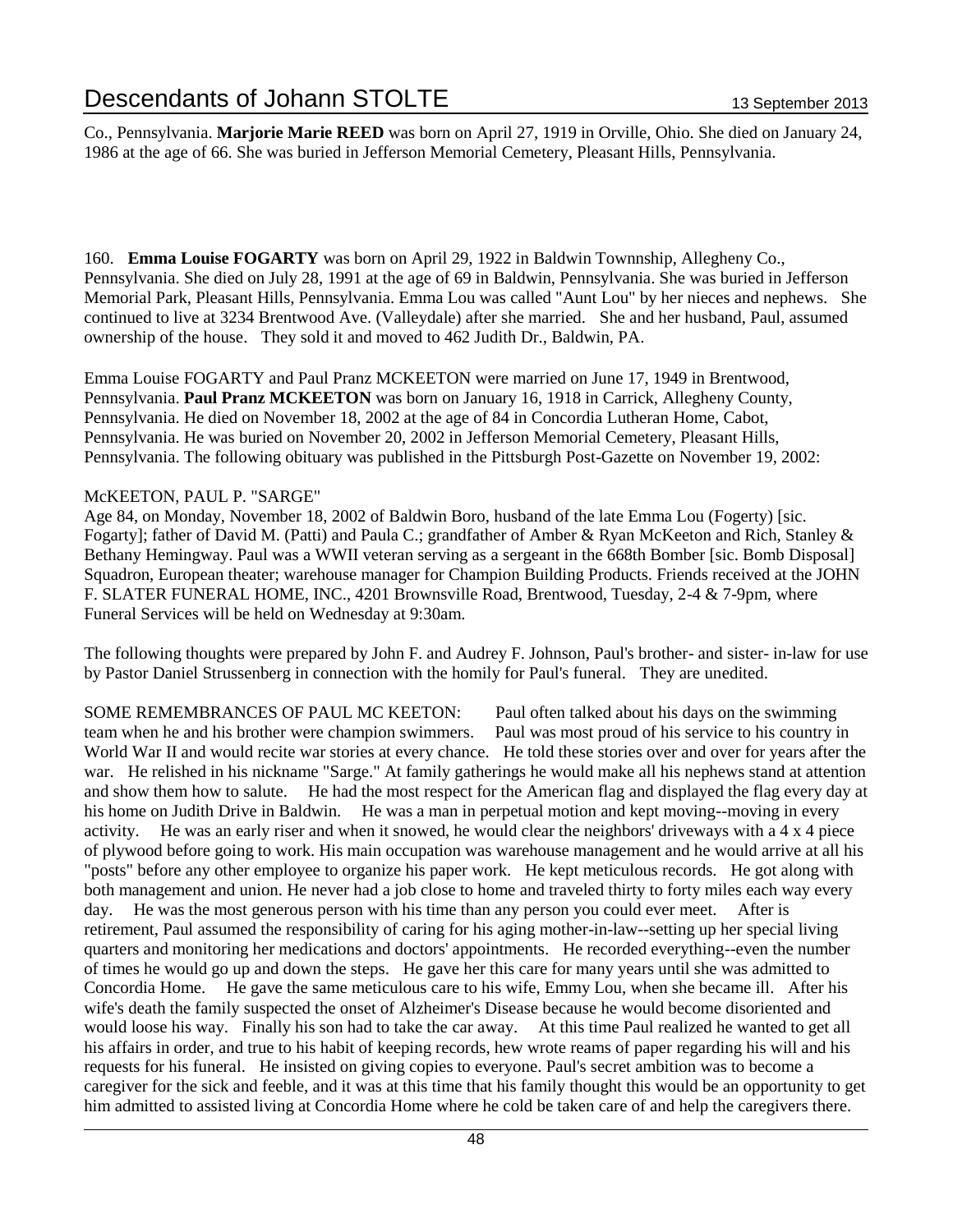This was an illusion as Paul's illness progressed. His condition deteriorated during his seven and a half years at Concordia and eventually he failed to recognize close relatives. As time passed, he slept 20 out of 24 hours, and was completely dependent on others. On one of the family's last visits when it was not known if he could hear or see, he was asked if he would like to hear the Lord's Prayer. His eyes opened while the prayer was recited. He heard--he knew. Paul and Emmy Lou (Fogarty) were married at Concordia Lutheran Church in Brentwood on June 17, 1949. Paul became a member of Concordia Brentwood by adult confirmation several years before this--this is where they met. Paul was a member of Divine Charity Lutheran Church, a Wisconsin Synod mission, before joining Good Shepherd when that small mission congregation disbanded and his wife had died. He was quite active with his wife in this mission. Paul's joy in life was service to others! We will forward any further thoughts to you after my sister and her family arrives from Virginia if they have more to add. Jack and Audrey

Paul Pranz MCKEETON and Emma Louise FOGARTY had the following children:

- +218 i. **Paula Christine MCKEETON**, born Pittsburgh, Pennsylvania; married James CHIRILLO; married William Lloyd STANLEY, September 18, 1976, Baldwin, Pennsylvania; married Fred HEMINGWAY, October 28, 1982, Brentwood, PA, JP.
- +219 ii. **David Michael MCKEETON**, born Pittsburgh, Pennsylvania; married Patti MCCAFFREY, September 27, 1980, Bethel Park, PA.

161. **Audrey Dorathea FOGARTY** was born in Brentwood, Pennsylvania. She was baptized in Concordia Lutheran Church (GBU Hall), Carrick, Pennsylvania. Audrey grew up at 3234 Brentwood Ave., Brentwood, PA, which was known to the family as "Valleydale" (named such by Sis Rollins at age 16 +/-). She attended Elroy Elementary School and she graduated first in her class from Brentwood High School in 1941.

Audrey Dorathea FOGARTY and John Franklin JOHNSON were married on June 14, 1947 in Concordia Lutheran Church, Brentwood, Allegheny County, Pennsylvania. **John Franklin JOHNSON**, son of John Franklin JOHNSON and Mary W. WOODBURN, was born on March 16, 1924 in Avalon, Pennsylvania. He died on January 28, 2011 at the age of 86 in Mt. Lebanon, Allegheny Co., Pennsylvania. John ("Jack") Franklin Johnson was born on March 16, 1924 in Avalon, Pennsylvania, the son of John Franklin and Mary (nee Woodburn) Johnson. He was called to Christ in the sacrament of Holy Baptism on January 28, 1925 in the Avalon Presbyterian Church. His father died by suicide when Jack was only three years old, and he was raised by his hard working and loving mother.

Jack's first job was at Bard's Dairy Mart, on Lincoln Avenue in Bellvue, Pennsylvania. Jack graduated from Avalon High School in June 1941, where he was President of the Hi-Y Club, a cheerleader and on the track team, placing first in the WPIAL and second in the State in cross country in 1941. After graduating from high school, Jack enrolled in Penn State University on a \$100 cross country scholarship to study hotel and restaurant management.

In September 1943, however, he was drafted into the U.S. Army, where he learned for the first time that his given name was "John". He did his basic training at Camp Lee, Virginia. He entered the Army Specialized Training Program and was assigned to Georgetown University and Randolph Macon College. The program was soon disbanded and he was assigned to the 95th Infantry Division at Indiantown Gap, Pennsylvania. On August 9, 1944, the 95th was shipped overseas, arriving in France 100 days after D-day. The Division was active in campaigns in Northern France, the Rhineland and Central Europe, becoming known as the "Iron Men of Metz." He was in the Quartermasters Corp, serving as a cook. He returned to the United States in July 1945 and was honorably discharged from the Army on December 7, 1945 at Camp Shelby, Mississippi.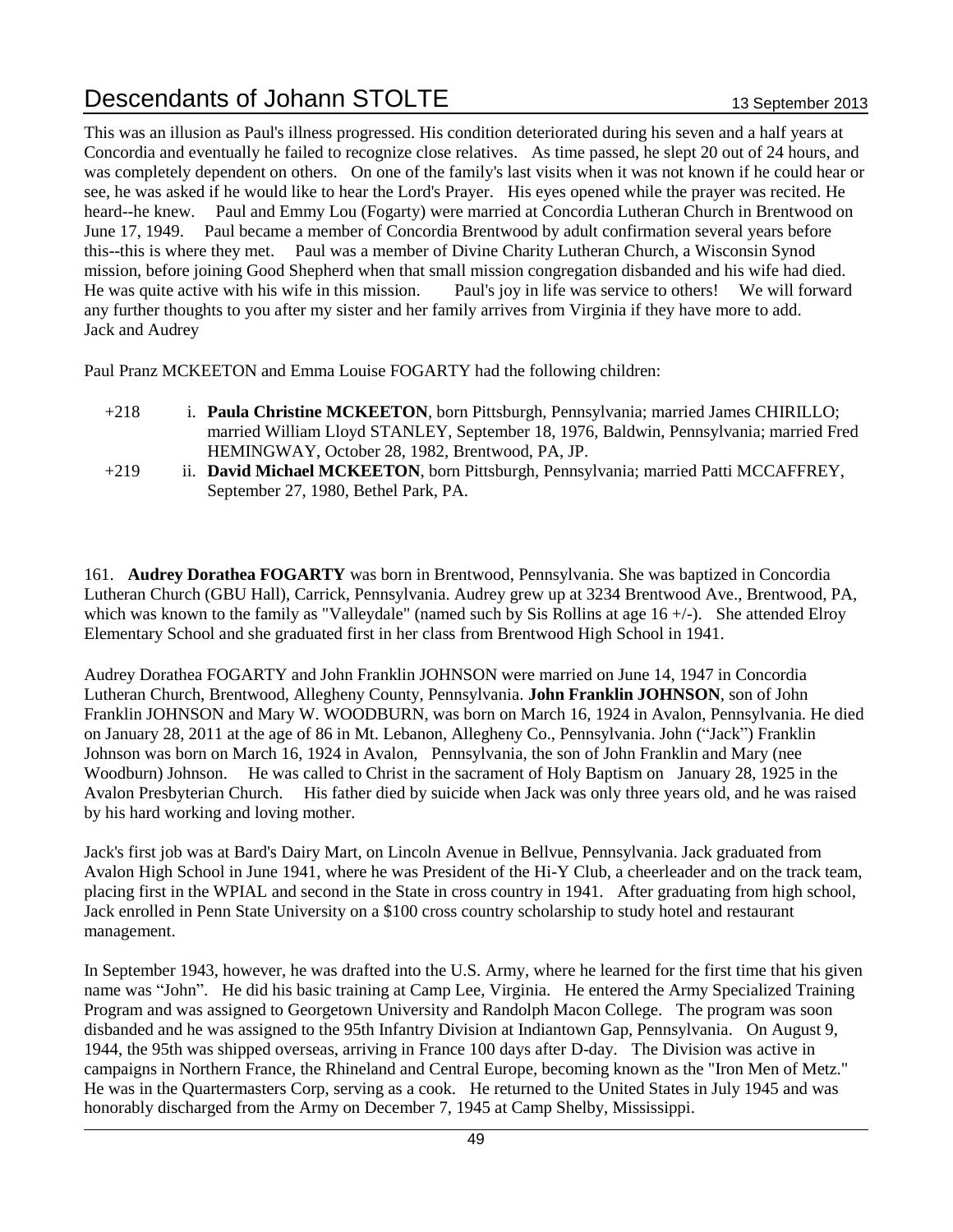In September 1946, John enrolled in the University of Denver's first class in the School of Hotel and Restaurant Management. After his first year there, he married Audrey Dorathea Fogarty from Brentwood, Pennsylvania on June 14, 1947. He graduated from the University of Denver in March 1949 with a Bachelor of Science degree. He then enrolled in the University of Chicago, from which he received a Masters degree in Business in 1950. Jack and Audrey returned to Pittsburgh in 1950, where they lived in Prospect Park, Whitehall.

He started his professional career as the Assistant Manager of South Hills Country Club. In 1952, he became the Wine Steward and Director of Sales at the William Penn Hotel in Pittsburgh. He and Audrey and their son John moved to East Bruceton Road in Pleasant Hills, Pennsylvania in 1952. Son Donald was born in 1953. John left the William Penn in 1961 when it became clear that he would be required to leave Pittsburgh in order to advance in the organization. He was Director of Convention Sales for the Pittsburgh Convention Bureau from 1961 to 1964. He and his family, which now included son Stephen and nephew Michael Thomas, moved to 308 Tangelo Drive in Gill Hall, Jefferson Borough, Pennsylvania in 1963, where he lived for the next 44 years.

From 1964 to 1992 he was Project Supervisor in the Meetings and Conferences Group for the United States Steel Corporation. He was also the Convention Manager for the International Iron and Steel Institute from about 1975 to 1994. In these jobs, he traveled all over the United States and the world. John (or J2, as he was known throughout U.S. Steel) was hard-working and known for his enthusiam, organization and creativity. At home, John was friends with all the kids in the neighborhood, including several mentally handicapped children to whom he gave considerable time and loving and patient attention.

Throughout his life, John was intellectually curious, with particular interests in the Civil War and Lutheran theology. Even at age 85, he was always active, saying "I was never bored a day in my life", and he is enthusiastic in everything he did, believing that "Attitude is more important than skills." When asked how he is doing, his standard reply was "Outstanding!" After his retirement, he ran in numerous 5-K races, winning numerous trophies in his age group. John was a semi-talented wood-worker, turning out and giving away thousands of wood crafts over the years, before retiring from this hobby in 2009.

John was a faithful Christian who, especially after his retirement, devoted much time to Good Shepherd Lutheran Church, Whitehall, Pennsylvania (where he was a member (charter) for over 40 years), serving in numerous capacities, from Sunday School lecturer to fill-in janitor.

His addresses after he married were: 1031 Marion St., Denver, CO; 1328 Sherman St., Denver, CO; 6052 Lawnwood Ave., Chicago, IL; Beven Rd, Prospect Park (Whitehall), PA (1949-52); 327 E. Bruceton Rd., Pleasant Hills, PA (1952-62); 308 Tangelo Dr., Gill Hall (Jefferson Hills), PA (1962-2010); Concordia of the South Hills, Apt. 1124, Bower Hill Road, Mt. Lebanon, PA (2010-).

The following obituary appeared in the Pittsburgh Post-Gazette and Pittsburgh Tribune Review on January 30-31, 2011:

### JOHNSON JOHN FRANKLIN "JACK"

John F. "Jack" Johnson, of Mt. Lebanon, formerly of Jefferson Borough, died peacefully at 10:20 p.m. on Friday, January 28, 2011, at the age of 86, following a brief illness, with his loving wife of 63 years, Audrey, at his side. John was born on March 16, 1924 in Avalon, Pennsylvania, the son of John Franklin and Mary Woodburn Johnson. He was the loving husband of Audrey (Fogarty) Johnson; the brother of the late Robert W. Johnson; the father of sons John, Jr. (Patti Litman), of a sailboat called the Anhinga, Stephen (Tracey), of Pittsburgh, and Michael (Carolyn) Thomas, of Lost Creek, WV. He was preceded in death by son Donald (surviving wife Ruth). John was the grandfather of John III (Alejandra), Douglas (Audrey), Benjamin (Anne), Samuel, Jacob and Adam Johnson, and Christopher Thomas. He was the great-grandfather of Sarah, Tristan, Madison and Abigail Johnson.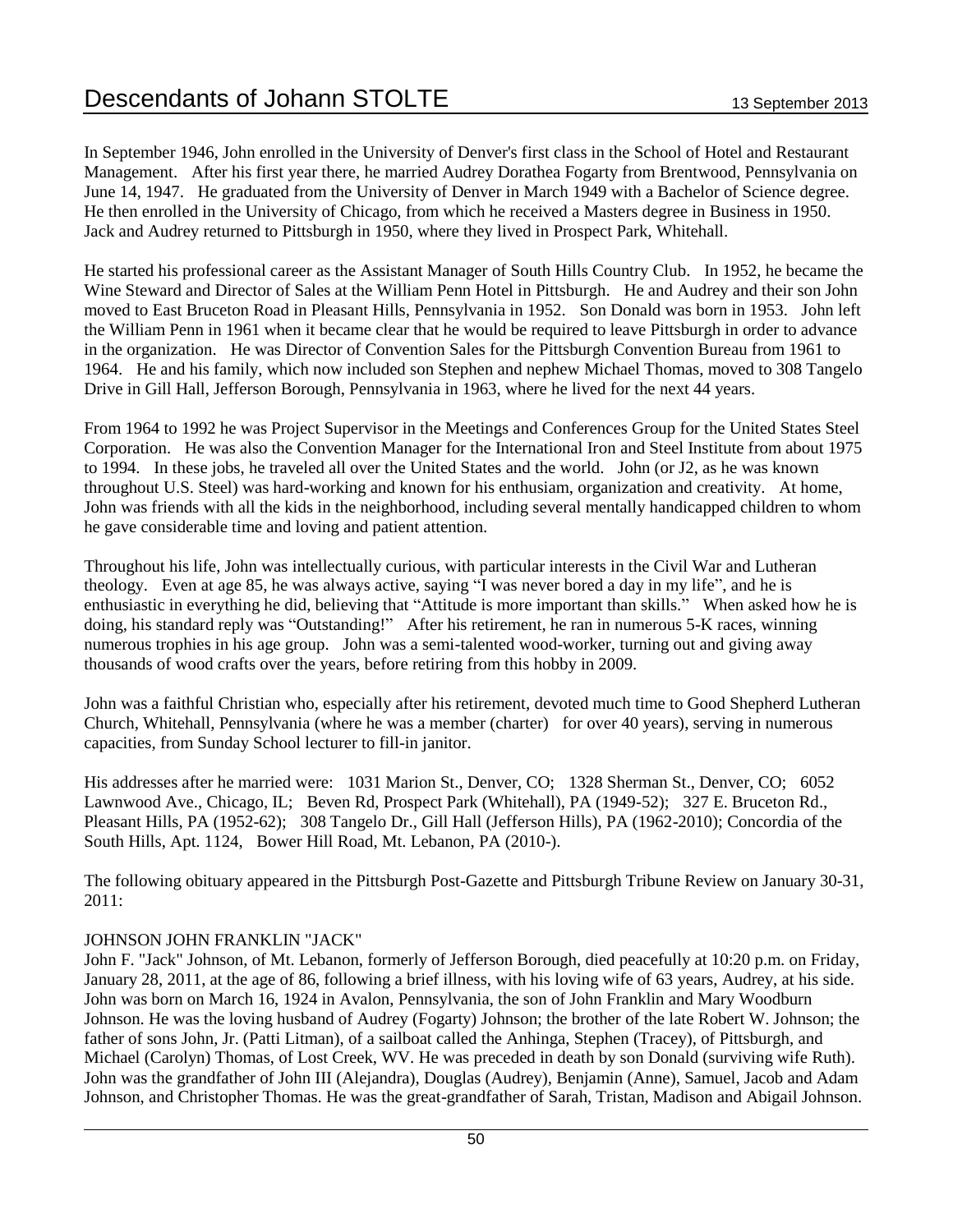John graduated from Avalon High School in 1941, served in the Quartermasters Corp of the 95th Infantry Division in WWII, graduated in 1949 from the University of Denver's first class in the School of Hotel and Restaurant Management, and graduated from the University of Chicago in 1950 with a Masters degree in Business. He worked as the Assistant Manager of South Hills Country Club (1950-52), Sales Director at the William Penn Hotel in Pittsburgh (1952-61), Director of Convention Sales for the Pittsburgh Convention Bureau (1961-64), Project Supervisor in the Meetings and Conferences Group of the United States Steel Corporation (1964-92), and Convention Manager for the International Iron and Steel Institute (1975-94). He was Chairman of the International Fugu Club. John was a faithful Christian who devoted much time to Good Shepherd Lutheran Church, Whitehall, Pennsylvania, where he was a charter member and active for over 45 years. His favorite Bible verse was: " I trust in you, LORD; I say, 'You are my God.' My times are in your hands...." Psalm 31:14-15a. Visitation will be at the JOHN F. SLATER FUNERAL HOME, INC. 412-881-4100, 4201 Brownsville Road, Brentwood, PA 15227 on Sunday and Monday from 2-4 and 7-9 p.m. A service of Christian Burial will be held on Tuesday at 11:30 a.m. at Good Shepherd Lutheran Church of South Hills, 418 Maxwell Dr., Pittsburgh, PA 15236. In lieu of flowers, the family requests that contributions be made to Good Shepherd Lutheran Church of South Hills Pre-School, 418 Maxwell Dr., Pittsburgh, PA 15236, where John loved to play the guitar for the children. If you have a memory of John that you would be willing to share with his family, please email it to his son, Stephen, at: swjohnson98@yahoo.com.

John Franklin JOHNSON and Audrey Dorathea FOGARTY had the following children:

- +220 i. **John Franklin JOHNSON Jr.**, born Pittsburgh, Pennsylvania; married Alyce Lenore VERVILLE, July 22, 1972, West Point, NY.
- +221 ii. **Donald Paul JOHNSON**, born March 20, 1953, Pittsburgh, Pennsylvania; married Ruth Ann SPROWLS, Bellwood, PA; died October 7, 1995, Jefferson Boro, Allegheny Co., Pennsylvania.
- +222 iii. **Stephen Woodburn JOHNSON**, born Pittsburgh, Allegheny Co., Pennsylvania; married Tracey Anne HINDIN, Pittsburgh, Pennsylvania.

162. **Lois Francis FOGARTY** was born on February 10, 1926 in Baldwin Townnship, Allegheny Co., Pennsylvania. She died on November 7, 1993 at the age of 67 in Odessa, TX.

Lois Francis FOGARTY and Donald James THOMAS were married on July 4, 1948. **Donald James THOMAS** was born on January 20, 1925 in Pennsylvania. He died in August, 1973 at the age of 48.

Donald James THOMAS and Lois Francis FOGARTY had the following children:

- 223 i. **Leslie Jane THOMAS** was born.
- +224 ii. **Michael James THOMAS**, married Carolyn Louise BARNETT; married Virginia WALLO?.

### 163. **Ruth Marie FOGARTY** was born in Brentwood, Pennsylvania.

Ruth Marie FOGARTY and Einair Victor "Buz" ROLLINS were married in Brentwood, Pennsylvania. **Einair Victor "Buz" ROLLINS** was born on July 26, 1929 in Brentwood, Pennsylvania. He died on April 19, 2003 at the age of 73 in Sterling, Virginia. The following obituary appeared in the Pittsburgh Post Gazette on April 20, 2003: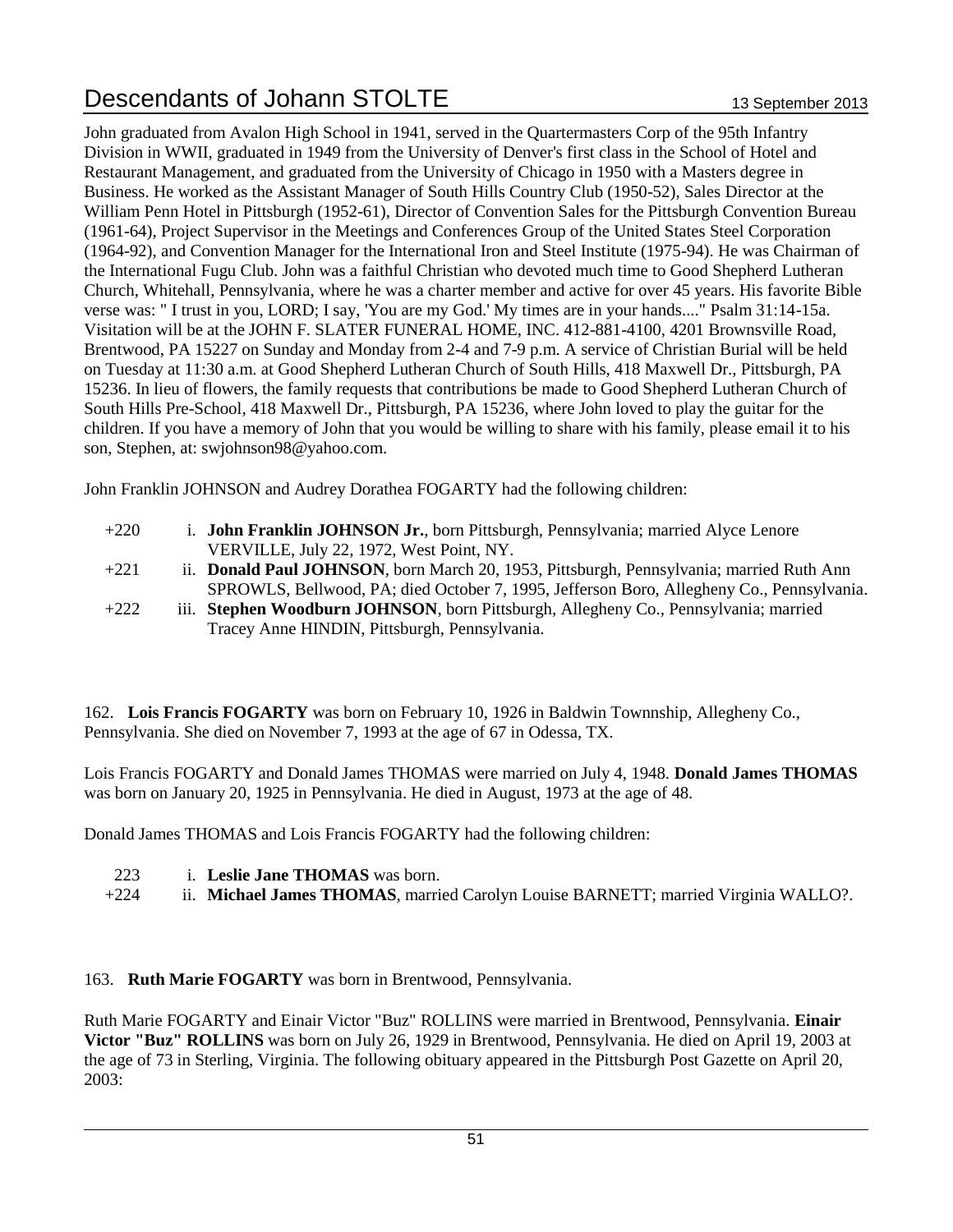ROLLINS, EINAIR V., JR. "BUZ" On Saturday, April 19, 2003, at his home in Sterling, VA; husband of Ruth (Fogarty) Rollins; father of E. Victor Rollins of Richmond, VA, Heidi Rollins Cooper of Reston, VA, Greg S. Rollins of Richmond, VA, and Stacey Beth Leggat of Leesburg, VA. He is also survived by three grandchildren. The family will receive friends from  $2-4 \& 6-8$  pm on Monday, April 21st at the ADAMS-GREEN FUNERAL HOME, 721 Elden St., Herndon, VA. A Memorial Service will be held on Tuesday, April 22, at 11 am at Christ Our Savior Lutheran Church, 46611 Jefferson Drive, Sterling, VA 20164. Interment Private. Memorials may be made in his name to the above named church, or Concordia Lutheran Home, 615 N. Pike Road, Cabot, PA 16023

Einair Victor "Buz" ROLLINS and Ruth Marie FOGARTY had the following children:

- +225 i. **Einair Victor "Vic" ROLLINS**, born Pittsburgh, Pennsylvania.
- +226 ii. **Heidi Dorathea ROLLINS**, born Pittsburgh, Pennsylvania; married Kenneth COOPER.
- +227 iii. **Greg Stewart ROLLINS**, born Pittsburgh, Pennsylvania; married Teresa TURMAN.
- +228 iv. **Stacey Beth ROLLINS**, born Pittsburgh, Pennsylvania; married Douglas Ranald LEGGAT.

164. **Elmer Russell O'KEEFE** was born on July 20, 1921.

Elmer Russell O'KEEFE and Emma Christine (Christel) SCHNEIDER were married on July 25, 1943. **Emma Christine (Christel) SCHNEIDER** was born on June 5, 1922. She died on March 27, 2005 at the age of 82 in Ft. Wayne, Indiana.. The follwing obituary was published in the Fort Wayne Newspapers on 3/29/2005:

CHRISTEL E. SCHNEIDER O'KEEFE, 82, of Fort Wayne, died Sunday, March 27, 2005, 11:15 p.m., at Parkview Hospital. Born June 5, 1922, in Essen, Germany, she was a U.S. Citizen. She was a homemaker, and a member of Emmanuel Lutheran Church, Fort Wayne. Survived by her husband, Elmer R. O'Keefe of Fort Wayne; two daughters, Amy C. O'Keefe of California and Marga L. England of South Whitley; three grandchildren; and one great-grandchild. She was preceded in death by her parents, Walter and Emma (Scheel) Schneider. Service is 11 a.m Thursday at Klaehn, Fahl & Melton Funeral Home, Wayne Street Chapel, with calling one hour prior to service. Pastor Arnold Piering officiating. Calling is also from 2 to 4 and 6 to 8 p.m. Wednesday at the funeral home. Burial at Jefferson Memorial Cemetery, Pittsburg, Pa. Memorials to The church, Lutheran Social Services or The Ronald McDonald House.

Elmer Russell O'KEEFE and Emma Christine (Christel) SCHNEIDER had the following children:

- +229 i. **Marga Louise O'KEEFE**, born October 14, 1957; married Greg Dean GRONAU, September 15, 1979.
- 230 ii. **Amy Carla O'KEEFE** was born on February 26, 1963.

165. **Marion Freda O'KEEFE** was born on August 29, 1923. She died on December 31, 2012 at the age of 89 in Houston, Harris Co., Texas. The following obituary was published in the Houston Chronicle on January 2, 2013: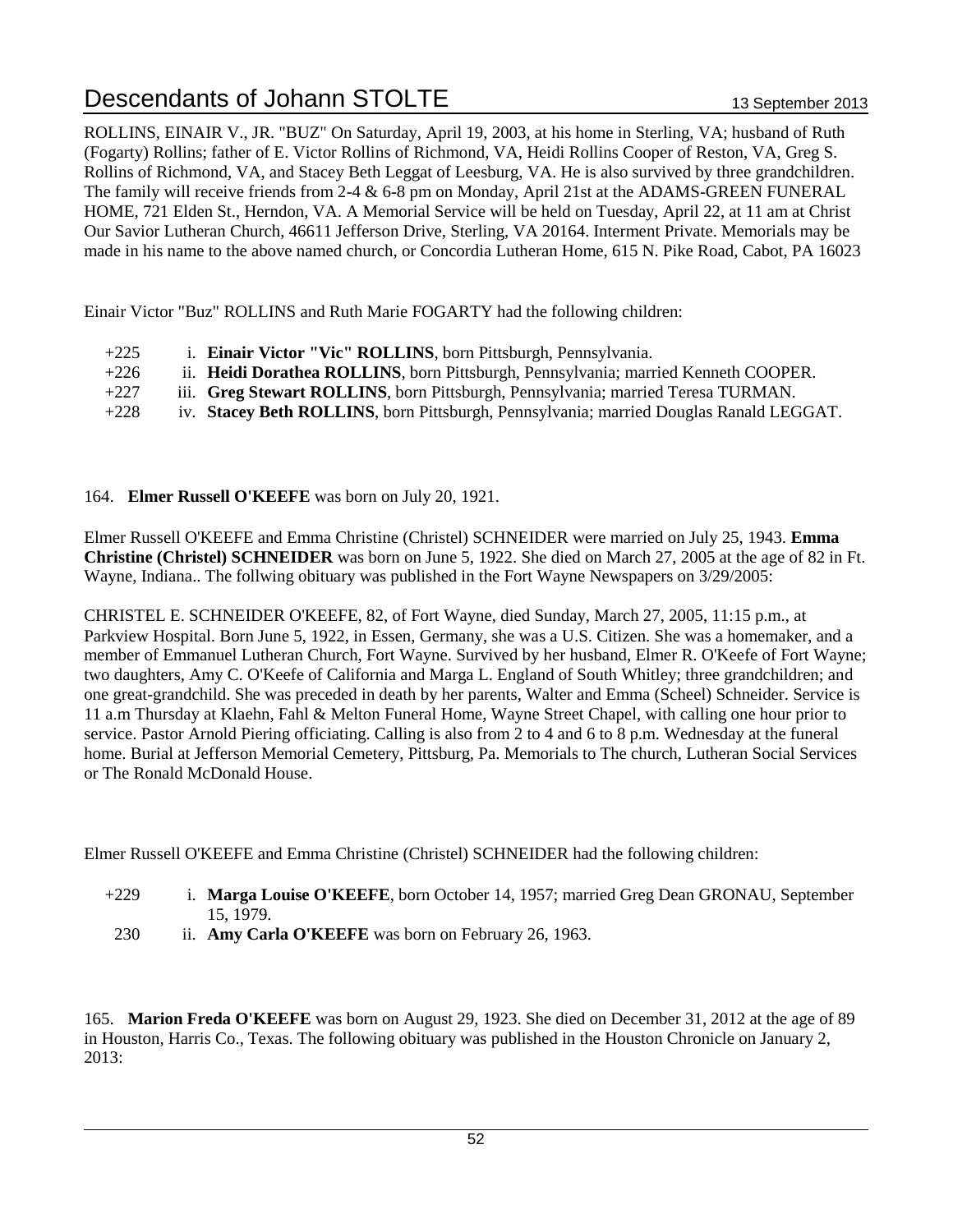Marion Sloan **Obituary** 

Marion F. Sloan, 89 was born on August 29, 1923 in Pittsburgh, Pennsylvania. She entered into eternal life on December 31, 2012 in Houston, Texas. Visitation will be Wednesday, January 2, 2013 from 5:00-7:00 p.m. at Pat H. Foley & Company, 1200 W. 34th St. Marion's life will be celebrated on Thursday, January 3, 2012 at 1:00 p.m. at Gethsemane Lutheran Church, 4040 Watonga Blvd. She will be laid to rest at Memorial Oaks Cemetery. Contributions may be made to Gethsemane Lutheran Church.

Marion Freda O'KEEFE and Chester Willard SLOAN were married on November 15, 1947 in Concordia Lutheran Church, Brentwood, Allegheny County, Pennsylvania. **Chester Willard SLOAN** was born on July 6, 1919. He died on October 23, 1994 at the age of 75 in Houston, Texas. He was buried in Memorial Oaks Cemetery, Houston, Harris Co., Texas. According to the photograph of his grave marker on FindAGrave.com, Chester was born in 1918.

Chester Willard SLOAN and Marion Freda O'KEEFE had the following children:

- +231 i. **Sandra Lee SLOAN**, born February 5, 1949; married Ron WHALE; married James Raymond MACNAMARA, September 25, 1976.
- 232 ii. **James Russell SLOAN** was born on October 31, 1951. He died on May 2, 2011 at the age of 59 in Houston, Texas. The following obituary appeared in the Houston Chronicle on May 5, 2011:

James Sloan

Sloan

James R. Sloan, 59 was born on October 31, 2011 [1951] and passed on Monday, May 2, 2011. Mr. Sloan was a graduate of Waltrip High School and attended the University of Texas for two years. He is preceded in death by his father, Chester W. Sloan and brother, David Sloan. He leaves to cherish fond memories, his mother, Marion F. Sloan; sister, Sandra Lee Sloan Whale; one niece, one nephew and other relatives and friends. A graveside service will be held Friday, May 6, 2011 at 10:00 a.m. with Pastor John Cain officiating at Memorial Oaks Cemetery, 13001 Katy Freeway, Houston, Texas 77079. In lieu of floral contributions, memorial donations may be made in honor of James R. Sloan to Gethsemane Lutheran Church, 4040 Watonga Blvd., Houston, TX 77092.

233 iii. **David Chester SLOAN** was born on May 3, 1954. He died on May 25, 1976 at the age of 22. David died on a beach in Hawaii of a drug overdose.

166. **Bernice Clara GOULD** was born on November 4, 1922. Bernice graduated from Brentwood High School in Brentwood, PA in 1940. She attended Lutheran and Baptist Churches. Bernice loves music and likes to sew. She lives (1994) at 200 White Hampton Lane, Canongate Apt. 816, Pittsburgh, PA 15236-1552.

Bernice Clara GOULD and Richard Charles LEECH were married on September 4, 1942 in Concordia Lutheran Church, Brentwood, Pennsylvania. **Richard Charles LEECH** was born on August 14, 1922 in Swissvale, Pennsylvania. He died on December 7, 2008 at the age of 86 in Mt. Lebanon, Allegheny Co., Pennsylvania. He was buried in Jefferson Memorial Cemetery, Pleasant Hills, Pennsylvania. Dick graduated from Brentwood High School in Brentwood, PA and the Carnegie Institute of Technology. He served in the U.S. Navy in World War II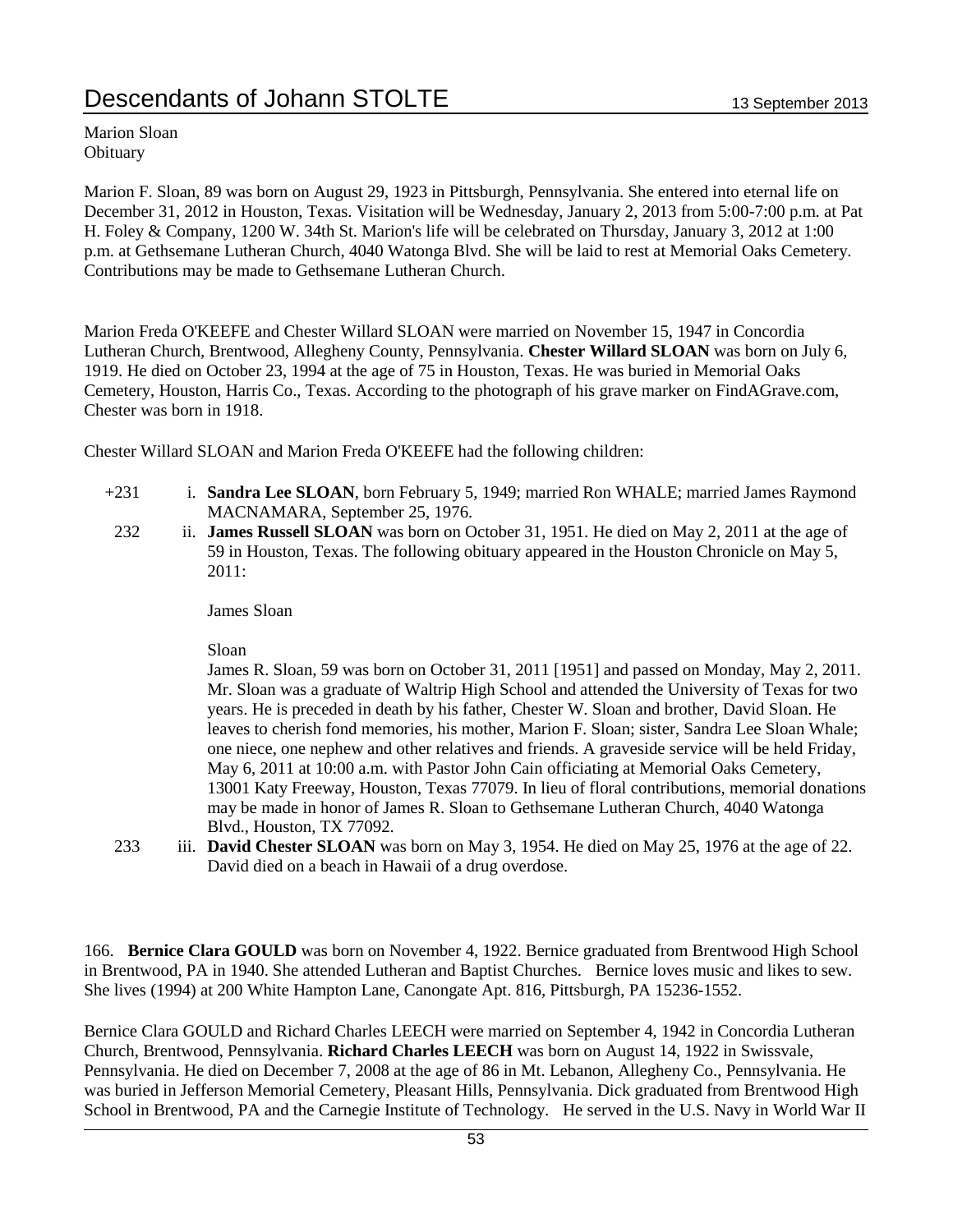and later worked as an electrical engineer.

The following obituary appeared in the September 8, 2008 edition of the PIttsburgh Post-Gazette:

### LEECH RICHARD C.

Absent from the body; present with the Lord, Age 86, formerly of Whitehall; died peacefully in Asbury Health Center on September 7, 2008. Beloved husband for 66 years of Bernice Gould Leech. Loving father of Thomas (Virginia) Leech, Kathy (Michael) Stansbery, and Raymond (Joanna) Leech. Grandfather of Michael, Paul (Courtney) and Matthew Leech, Holly and Benjamin Stansbery, Toni (Kyle) Hembree, Casey (Caleb) Shively; Jordan, Kortney, Krysta, Jeffery and Cameron Leech. Great grandfather of Noah Leech. Son of the late Charles and Esther Leech. Brother of the late Margaret Leech. Retired Electrical Engineer; served his country in the US Navy-WWII. Member of Library Baptist Church. There will be no visitation. Private Funeral Service. In lieu of flowers, the family suggests donations to the Family Hospice and Palliative Care, 50 Moffett Street, Pittsburgh, PA 15243. Arrangements JEFFERSON MEMORIAL FUNERAL HOME.

Richard Charles LEECH and Bernice Clara GOULD had the following children:

- +234 i. **Thomas Gould LEECH**, born January 20, 1948; married Virginia Lee CURL, June 20, 1970.
- +235 ii. **Kathy Ann LEECH**, born July 27, 1952; married Michael W. STANSBERY, March 22, 1986; married Stephen P. WILSON, September 1, 1973.
- +236 iii. **Raymond Paul LEECH**, born June 5, 1959; married Stacy Ann CERRA, September 20, 1980; married Joanna S. SARVER, April 29, 1994.

167. **Elaine Jean GOULD** was born on December 14, 1925. She was a Lutheran and attended Good Shepherd Lutheran Church, Whitehall, Allegheny Co., Pennsylvania, for much of her life.

Elaine Jean GOULD and Clyde Kenneth DEWALT were married on February 4, 1945 in Bethany Lutheran Church. **Clyde Kenneth DEWALT** was born on April 26, 1923. He died on July 31, 1991 at the age of 68. He was buried in Jefferson Memorial Park in Pleasant Hills, Pennsylvania.

Clyde Kenneth DEWALT and Elaine Jean GOULD had the following children:

- +237 i. **Janice Elaine DEWALT**, born December 3, 1947; married William BENNETT, January 16, 1971.
- 238 ii. **Barbara Jean DEWALT** was born on January 5, 1949. She died on January 6, 1949 at the age of 0.
- +239 iii. **Debra Jo DEWALT**, born July 17, 1951; married Arthur Richard MALENKY, November 1, 1975.

168. **Robert Thomas HENRICH** was born on May 28, 1943 in Mercy Hospital, Pittsburgh, Pennsylvania. Bob graduated from Brentwood High School in 1961. He was an honor student and lettered in basketball and track. He attended Edinboro College for one year, then went on to night school at Duquesne University and Robert Morris College, before graduating from West Virginia State. Bob worked at Harbison Walker Refractories then,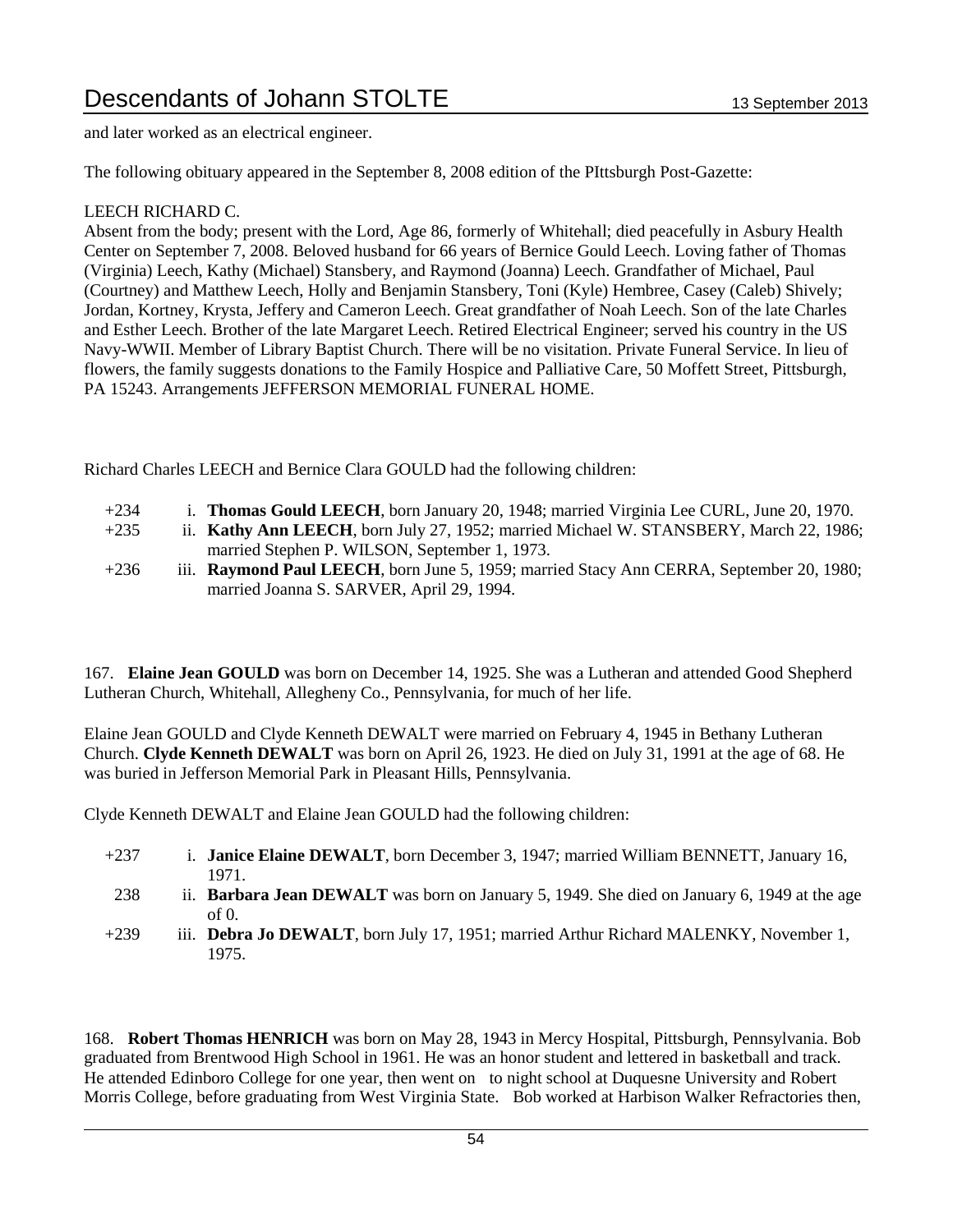in 1963, Columbia Gas of Pennsylania. He and his family moved to Charleston, West Virginia in 1973 when the company became Columbia Gas Transmission and closed its Pittsburgh office.

Robert Thomas HENRICH and Margaret Irene MAIER were married on June 5, 1965 in St. James Lutheran Church, Emsworth, Pennsylvania. **Margaret Irene MAIER**, daughter of Fred MAIER and Suzanne DRYNAN, was born on April 10, 1943 in Bellvue, Pennsylvania.

Robert Thomas HENRICH and Margaret Irene MAIER had the following children:

- +240 i. **Timothy Scott HENRICH**, born May 26, 1968, Bellvue, Pennsylvania; married Kristina Leigh WINTER, October 4, 2003, St. Andrew Methodist Church, St. Albans, West Virginia.
- +241 ii. **Mark David HENRICH**, born November 9, 1970, Bellvue, Pennsylvania; married Susan Rene PRITT, September, 1996; married Stefanie Jo Taylor JENNINGS, October 23, 2004, Goldtown Community Church, Goldtown, West Virginia.
- +242 iii. **Andrew Bryan HENRICH**, born August 19, 1973, South Charleston, West Virginia; married Robyn Lee WILLIAMS, May 13, 2000, Grace Lutheran Church, St. Albans, West Virginia.
- 243 iv. **Melissa Beth HENRICH** was born on October 21, 1975 in South Charleston, West Virginia.

169. **Ronald Norman RITCHEY** was born on May 29, 1930. Ronald lived on Lois Drive in Baldwin, PA for many years.

The following obituary appeared in the September 4, 2008 edition of the Pittsburgh Post-Gazette:

### RITCHEY, RONALD N.

Age 78, after a lengthy illness on Tuesday, September 2, 2008 of Baldwin Boro. Beloved husband of 47 years to Janice (Blohm) Ritchey; loving father of Susan (Richard) Steiner, Scott (Beth) Ritchey and the late James (Robin) Ritchey; proud grandfather of Eric, Jeffrey, Meghan, Michael, Erin, Sean, Miranda, Hayden, Jacob and Lydia. Longtime active member of Concordia Lutheran Church. Friends will be received at the JOHN F. SLATER FUNERAL HOME, INC., 412-881-4100, 4201 Brownsville Road, Brentwood 15227, Thursday 7-9 p.m. and Friday 2-4 and 7-9 p.m. Funeral Services will be held at the Concordia Lutheran Church, 3109 Brownsville Road, Saturday at 11:00 a.m. Please send condolences to WWW.JOHNFSLATER.COM

Ronald Norman RITCHEY and Janice W. BLOHM were married on June 17, 1961 in Concordia Lutheran Church, Brentwood, Allegheny County, Pennsylvania. **Janice W. BLOHM** was born on November 13, 1938.

Ronald Norman RITCHEY and Janice W. BLOHM had the following children:

- +244 i. **Susan Lynn RITCHEY**, born May 8, 1962; married Richard Carl STEINER, November 2, 1985.
- 245 ii. **Scott Ronald RITCHEY** was born on April 22, 1964.
- +246 iii. **James Robert RITCHEY**, born September 15, 1969; married Robin UNKNOWN; died April 10, 2007, Maryland.

170. **William Arthur BROBST** was born on November 25, 1931. He died on September 5, 1963 at the age of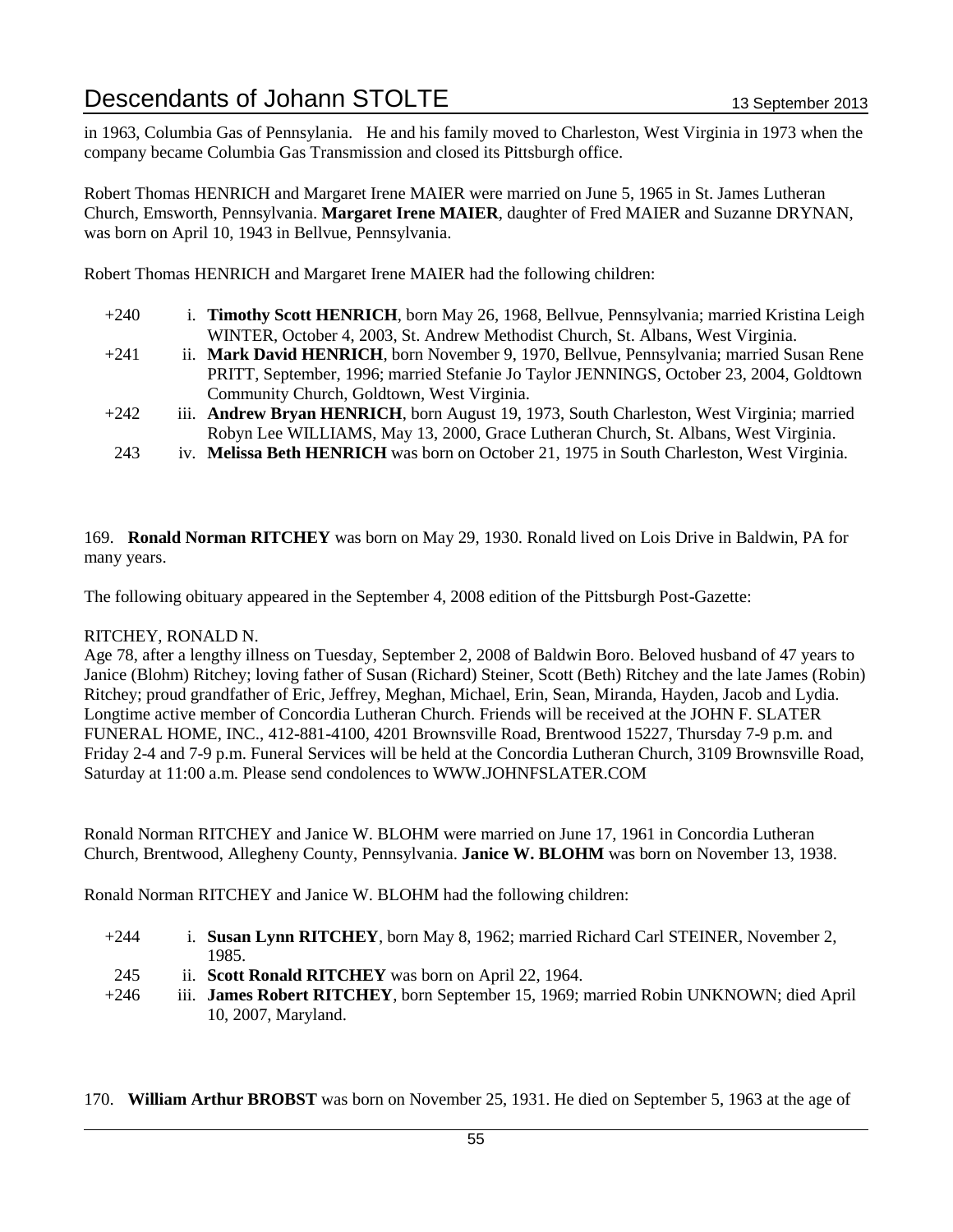31 in Burlington, Mineral Co., West Virginia. He was buried in St Peter's Lutheran Cemetery, Pittsburgh, Allegheny Co., Pennsylvania. William and his family was killed in a plane crash September 5. 1963.

The following was transcribed on rootsweb.com in the database entitled "Brobst Family Historical Registry" at http://wc.rootsweb.ancestry.com/cgi-bin/igm.cgi?op=SHOW&db=brobst&surname=Zuse%2C+Luella+C%2E"

The Pittsburgh Press, Friday, September 6, 1963

Four Plane Deaths in W. VA. Probed Wilkins Twp. Family Killed in Rainstorm Tri-State Service Keyser, W. VA., Sept 6

Investigators today tried to piece together an explanation for a light plane crash that killed a surburban Pittsburgh engineer, his wife, and two of their three children. A driving rainstorm was believed responsible for the flying tragedy near here in a heavily wooded section of eastern West Virginia.

The victims were William Brobst, 31, of 129 Gilmore Dr. in the Eastmont area of Wilkins Twp.; his wife, Margaret, 30; Jody Arthur, 3, and Kimberly Anne, 2. A third child, Gwynne Ellen, 3 months, had stayed behind with her paternal grandparents, Mr. and Mrs. Harry Brobst, of 2218 LaCrosse St., Swissvale.

The family was en route to Florida on a combination business and pleasure trip. Mr. Brobst, a pilot for about five years, was an electrical engineer for Siltronics, Inc. The family took off from Monroeville Airport about 9 a.m. yesterday in a single engine Cessna owned by the WTAE Flying Club. The plane crashed in a heavy rain and fog about noon but the wreckage was not spotted until almost five hours later by D. F. Baker, operator of a private airport at Burlington, W. VA. It took still another hour for rescue crews to reach the crash scene about 30 miles south of Cumberlan MD., and still more time to establish identification of the four victims in the demolished aircraft.

Mr. Baker theorized that the plane had dived straight to the earth. A team of investigators from the Martinsburg office of the Federal Aviation Agency was sent to the scene to determine what caused the accident. The search for the Brobst's plane was begun by West Virginia State Police and private state pilots after the residents of Burlington reported hearing the crash. About 75 persons joined in the air and ground hunt for the craft. Although the Cessna was equipped with a radio there was no record that Mr. Brobst signaled he was in difficulty. Mr. Baker said it was possible that the pilot tried to pull up quickly in the face of a hillside, that the plane then stalled and plunged to the ground.

The family's destination had been Melbourne, Fla. Before leaving Pittsburgh the victims visited Mrs. Brobst parents, Mr. and Mrs. Marshall Dixon, of 726 Penny Dr., Penn

Hills. "We didn't want them to go...we just didn't want them to go" Mrs. Dixon said after hearing of the crash. Mr. Brobst was described as a "wonderful pilot" by David Dixon, his brother-in-law. He often took his family on flying jaunts. He and his family moved into their home in Wilkins Twp. a year ago when they returned to the area from New Jersey, where Mr. Brobst was previously employed. Jody Arthur's fourth birthday would have been Sept. 20. Mr. Brobst was a graduate of Swissvale High School and

Carnegie Institute of Technology and his wife was graduated from Westinghouse High School and Shadyside Hospital School of Nursing. In addition to his parents, he is survived by two brothers, Lawrence David of Canonsburg, and Roger Allen at home. His wife is also survived by a sister Mrs. Pauline Cunningham of Hartford, Conn.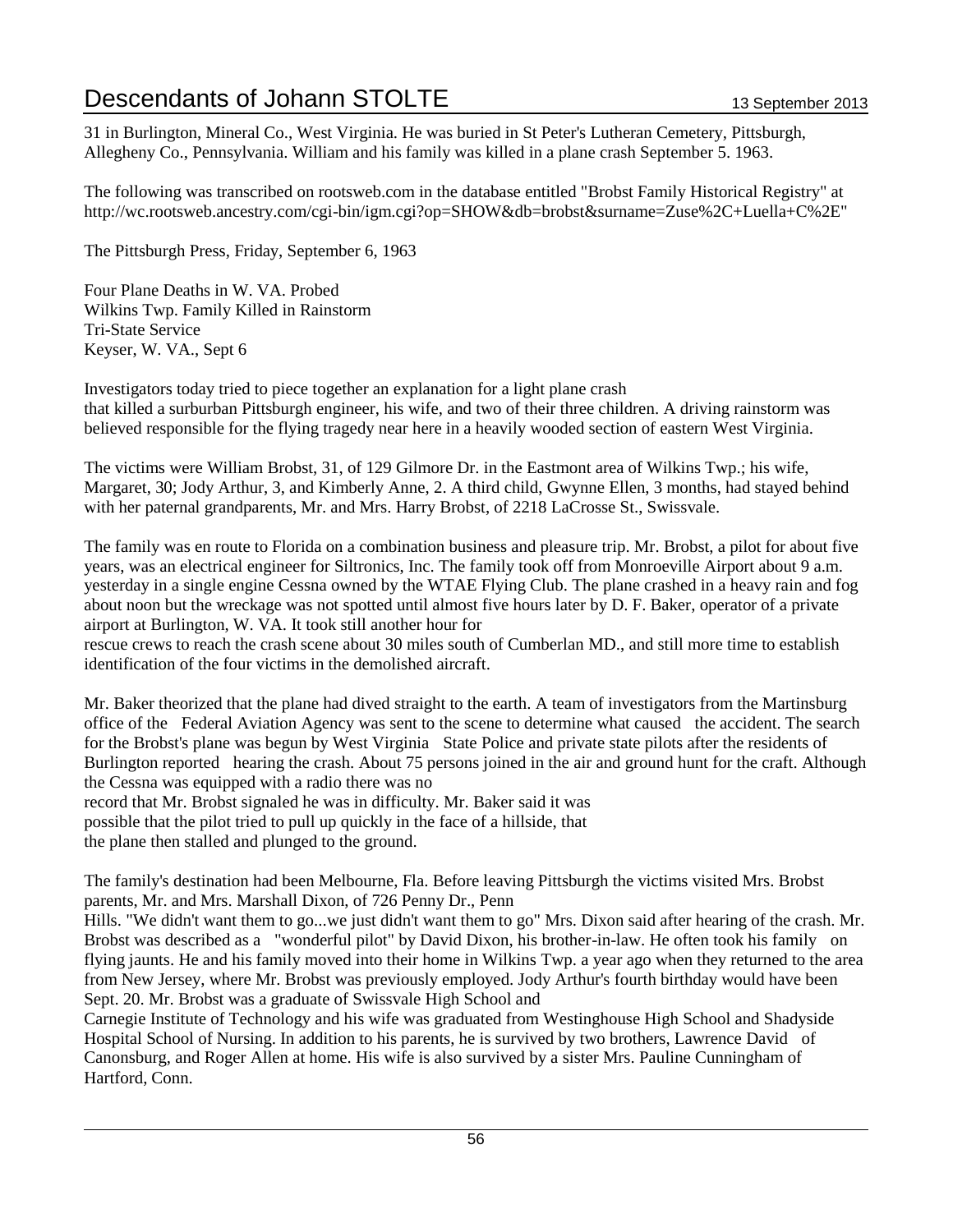Friends will be received tomorrow from noon to 10 p.m. at the Jack C. Beahm Funeral Home, 7211 Thomas Blvd, Point Breeze.Services and burial on Sunday will be private.

West Virginia Division of Culture and History Name: William Arthur Brobst Sex: Male Death Date: 5 Sep 1963 Death Place: Burlington, Mineral, West Virginia Age at Death: 31y Birth Date: 25 Nov 1931 Marital Status: M Occupation: Electical Eng. impact of plane crash

William Arthur BROBST and Margaret Jane DIXON were married. **Margaret Jane DIXON** was born on April 17, 1933. She died on September 5, 1963 at the age of 30 in Burlington, Mineral Co., West Virginia.

William Arthur BROBST and Margaret Jane DIXON had the following children:

- +247 i. **Gwynne Ellen BROBST**, married William ELLIS.
- 248 ii. **Jody Arthur BROBST** was born on September 20, 1959 in Pittsburgh, Allegheny Co., Pennsylvania. She died on September 5, 1963 at the age of 3 in Burlington, Mineral Co., West Virginia. She was buried in St. Peter's Lutheran Cemetery, Pittsburgh, Allegheny Co., Pennsylvania.
- 249 iii. **Kimberly Anne BROBST** was born on December 9, 1961 in Pittsburgh, Allegheny Co., Pennsylvania. She died on September 5, 1963 at the age of 1 in Burlington, Mineral Co., West Virginia. She was buried in St. Peter's Lutheran Cemetery, Pittsburgh, Allegheny Co., Pennsylvania.

171. **Lawrence David BROBST** was born on March 28, 1934 in Pittsburgh, Allegheny Co., Pennsylvania. He died on May 17, 2006 at the age of 72 in Athens, Athens-Clarke Co., Georgia. The following was transcribed on rootsweb.com in the database entitled "Brobst Family Historical Registry" at http://wc.rootsweb.ancestry.com/cgi-bin/igm.cgi?op=SHOW&db=brobst&surname=Zuse%2C+Luella+C%2E"

Athens - Lawrence D. Brobst, 72, died Wednesday, May 17, 2006 at St. Mary's Hospital, Athens, Athens-Clarke, Georgia, USA . Born in Pittsburgh, Allegheny, Pennsylvania, USA, he was the son of the late Harry and Louella Brobst. Lawrence

and his wife, Marty, recently moved form Savannah to Athens in November. Lawrence was the CEO for Roper Corporation, Savannah, GA and was also self-employed prior to retiring.

He was a regular attendee of St. James United Methodist Church, Athens, where he was a member of Bible Basics Sunday School Class. Always giving selflessly of his time, Lawrence volunteered as a football coach, YMCA basketball coach and at other various sports. Lawrence loved the Lord and had a kind, sweet nature and generous spirit. He was a loving husband, father and grandfather and his family always came first.

Survivors include his wife of 48 years, Martha "Marty" Brobst, children and their spouses; Judy and Mark Childs of Athens, Larry S. and Lisa Brobst of Wilmington, New Hanover, North Carolina, USA and three grandchildren;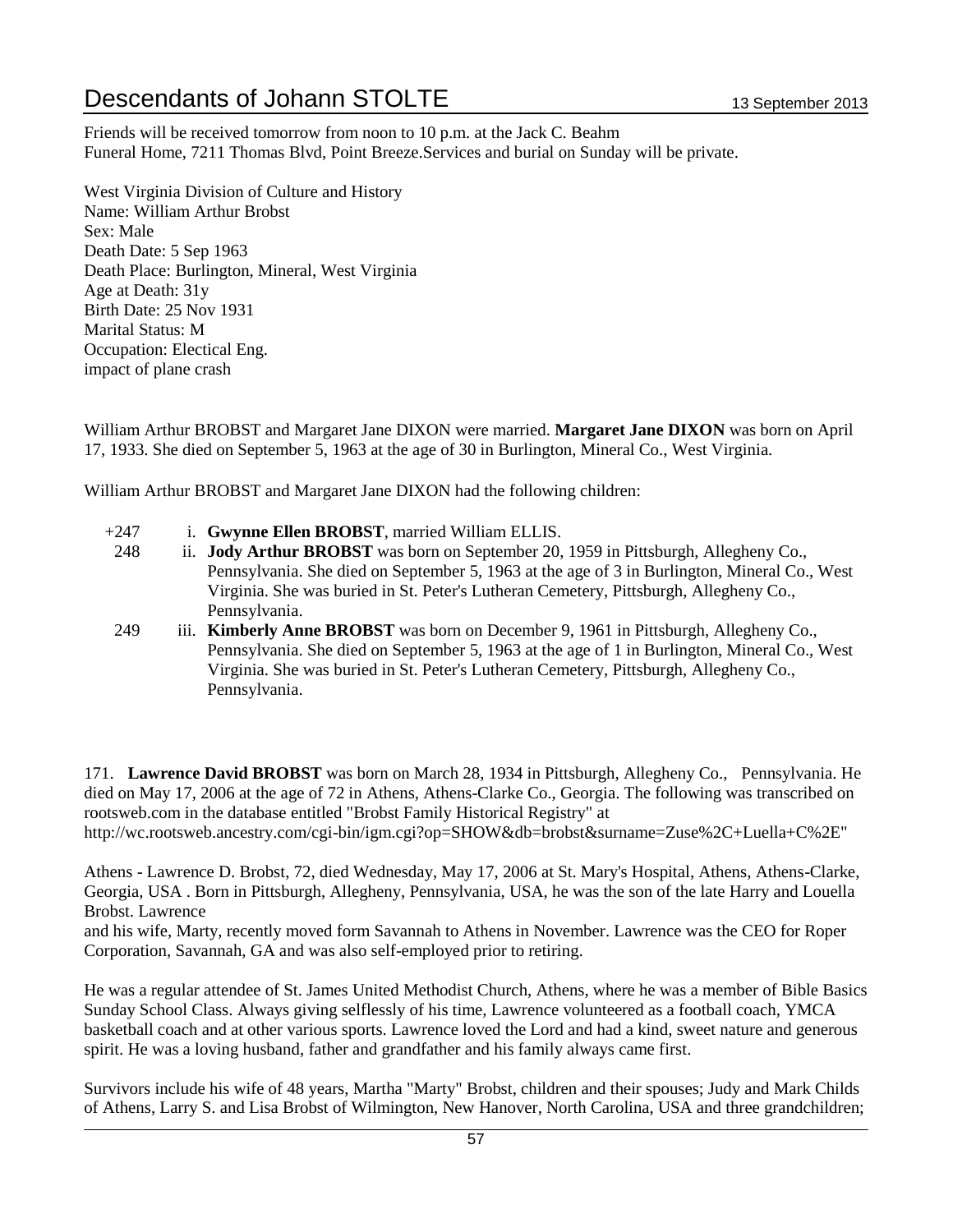Christa Childs, Josh Childs and Kaitlyn Brobst.

A memorial service will be held 4PM, Friday, May 19, 2006 at Lord & Stephens West Chapel with David Staton officiating. Visitation will be held one hour prior to the services. Men of the Bible Basics Sunday School Class will serve as honorary pallbearers. The family has requested that memorials be made to the United Methodist Children's Home of the North Georgia Conference, 500 S. Columbia Dr., Decatur, GA 30030. Lord & Stephens, WEST is in charge of arrangements.

Published in the Athens GA Banner-Herald on 5/18/2006.

Lawrence David BROBST and Martha "Marty" UNKNOWN were married. **Martha "Marty" UNKNOWN** was born (date unknown).

Lawrence David BROBST and Martha UNKNOWN had the following children:

- +250 i. **Lawrence S. BROBST**, married Lisa UNIKNOWN.
- +251 ii. **Judy BROBST**, married Mark CHILDS.

173. **Alma Louise KAECHELE** was born on April 5, 1910. She died on April 24, 1971 at the age of 61 in Dade Co., Florida. She was buried in Chartiers Cemetery, Crafton, Allegheny Co., Pennsylvania.

Alma Louise KAECHELE and Unknown HLAD were married. **Unknown HLAD** was born (date unknown).

176. **John R. SCHLUTZ** was born (date unknown).

John R. SCHLUTZ and Mary Virginia MCGOVERN were married on September 13, 1947. **Mary Virginia MCGOVERN** was born on May 18, 1923 in Brentwood, Alllegheny Co., Pennsylvania. She died on May 29, 2005 at the age of 82 in Canonsburg, Washington Co., Pennsylvania. The following obituary appeared on the website of Beinhauer Family Services, LLP (http://beinhauerfuneralhome.frontrunnerpro.com) (2010):

Mary Virginia "Ginny" Schlutz,

Mary Virginia (Ginny) Schlutz, 82, of Canonsburg, died Sunday, May 29, 2005, in The Greenery, Canonsburg. She was born May 18, 1923, in Brentwood, a daughter of George A. and Margaret Marie Finnerty McGovern. Mrs. Schlutz was a member of St. Patrick Church, Canonsburg. She also was a member of Pittsburgh Antique Bottle Collectors Club. Her husband of 57 years, John R. Schlutz, whom she married September 13, 1947, survives. Also surviving are two daughters, Marjorie A. Szeligo and husband Vincent of Upper St. Clair and Connie Rhodes of Canonsburg; two sisters, Marjorie Werner of McMurray and Dolores Miller of Baldwin; and several loving nieces and nephews. Deceased are a daughter Mary Lynn Walter; and a brother, Joseph McGovern. Friends will be received from 7 to 9 p.m. Tuesday and 2 to 4 and 7 to 9 p.m. Wednesday in Bogan Funeral Homes Inc., 164 West Pike Street, Canonsburg. A Mass of Christian Burial will be celebrated at 10 a.m. Thursday, June 2, in St. Patrick Church. Interment will follow in Queen of Heaven Cemetery, Peters Township. Please add Tributes at www.woodrufffamilyservices.com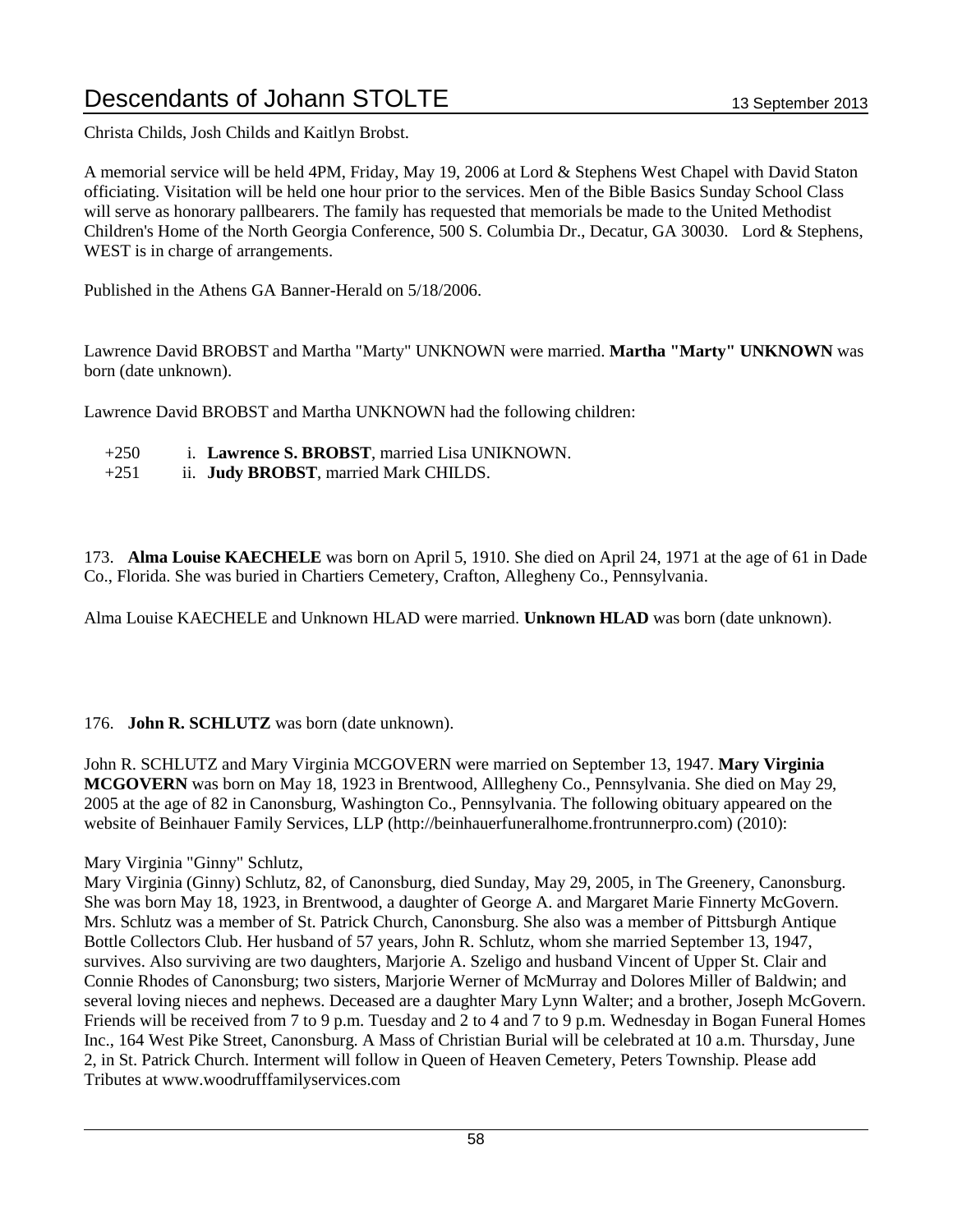John R. SCHLUTZ and Mary Virginia MCGOVERN had the following children:

- +252 i. **Marjorie A. SCHLUTZ**, married Vincent P. SZELIGO.
- +253 ii. **Connie SCHLUTZ**, married Unknown RHODES.
- +254 iii. **Mary Lynn SCHLUTZ**, married Unknown WALTER; died before 2005.

179. **Margaret M. FREED** was born on December 4, 1921 in Allegheny Co., PA. She died on March 28, 1979 at the age of 57.

Margaret M. FREED and John J. LYDON were married on September 22, 1956. **John J. LYDON** was born (date unknown).

180. **Lloyd George FREED** was born on February 21, 1924 in Allegheny Co., Pennsylvania. He died on November 19, 2010 at the age of 86 in Palm Beach, Palm Beach Co., Florida. The following death notice was published in the November 21, 2010 edition of the Pittsburgh Post-Gazette:

### FREED

LLOYD GEORGE SR.

Of Palm beach, FL, formerly Upper St. Clair, passed away suddenly with his family by his side, peacefully on Friday, November 19, 2010. Husband of Phyllis (Dininger) Freed; survived by his two sons, Thomas Freed and Lloyd Freed Jr.; two grandchildren Brian Freed and Kelly Melfi. Friends welcome Tuesday, 7-9 p.m. at WILLIAM SLATER II FUNERAL SERVICE, 1650 Greentree Rd., Scott Twp., where funeral service will be held Wednesday at 10 a.m. Lloyd was a Navy Pilot, served in WWII, was a member of the Royal Order of Jesters, Shriners International, 50 year member of Franklin Saint John Trinity Lodge, and the Scottish Rite. Masonic Service Tue., 7:30 p.m. Lloyd was also the founder of 3 Rivers Ice cream Inc., started in 1975. A member of the Duquesne Club, Jupiter Hills Golf Club, South Hill Country Club, and Butler Country Club. Lloyd was a proud church member of Christ United Methodist and Jupiter First Church. Donations may be made to Jupiter First Church, 1475 Indian Creek Pkwy. Jupiter, FL 33458.

Lloyd George FREED and Phyllis DININGER were married on February 12, 1924. **Phyllis DININGER** was born on February 12, 1944.

Lloyd George FREED and Phyllis DININGER had the following children:

- 255 i. **Lloyd George FREED Jr.** was born (date unknown).
- 256 ii. **Thomas FREED** was born (date unknown).

181. **Albert E. STOLTE** was born on January 9, 1918 in Southside (Pittsburgh), Pennsylvania. He died on May 23, 2010 at the age of 92 in Milesburg, Centre Co., Pennsylvania.

Albert E. STOLTE and Marjorie Miller BURTON were married on June 28, 1940. **Marjorie Miller BURTON** was born on June 28, 1940.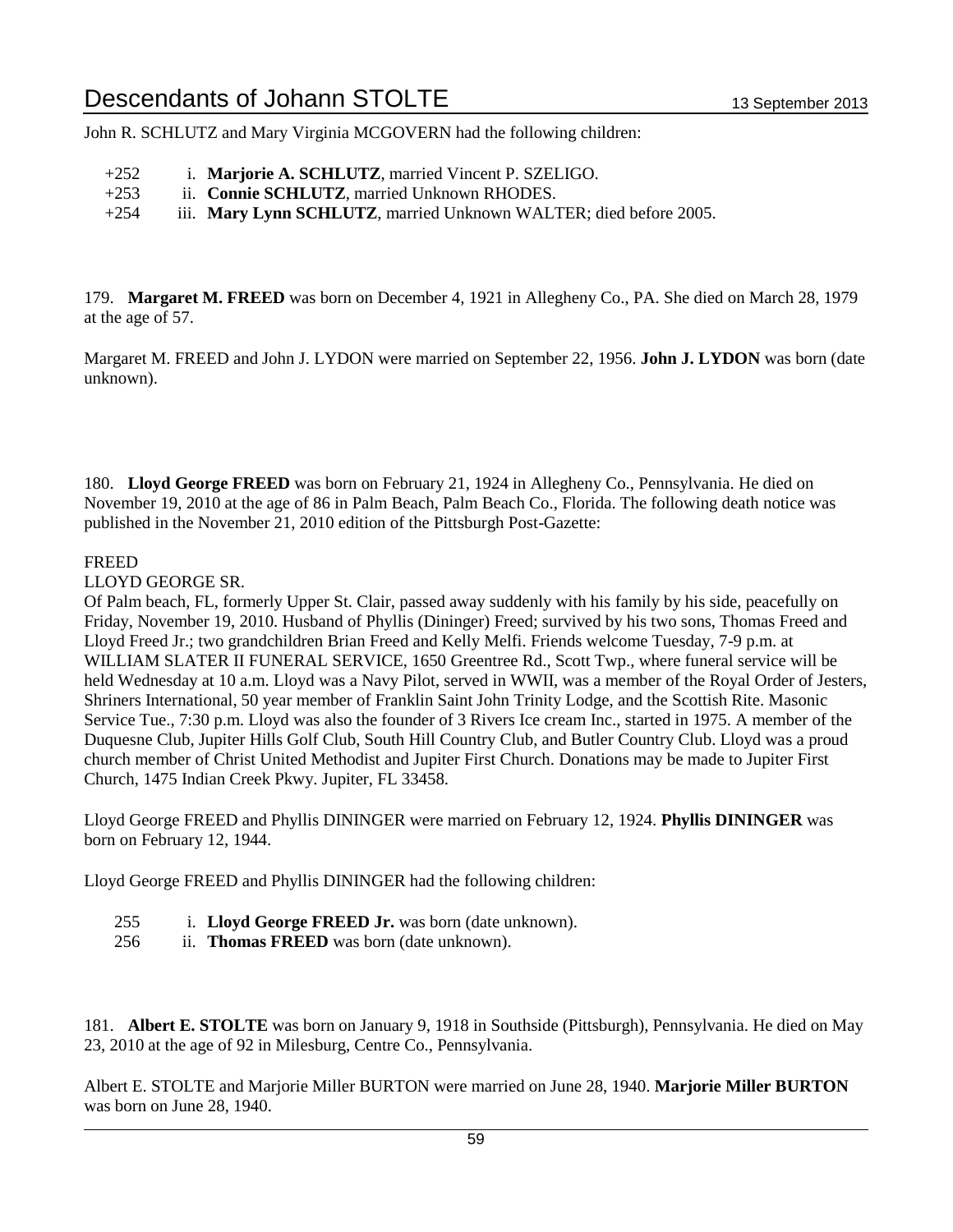Albert E. STOLTE and Marjorie Miller BURTON had the following child:

+257 i. **Albert E. STOLTE**, born about 1942; married Patrica BURNS.

182. **Robert J. STOLTE** was born on November 11, 1920 in Southside (Pittsburgh), Pennsylvania.

Robert J. STOLTE and Virginia M. SCULLY were married in 1942. **Virginia M. SCULLY** was born (date unknown).

Robert J. STOLTE and Virginia M. SCULLY had the following child:

258 i. **Anita STOLTE** was born about 1950.

183. **John STOLTE** was born on December 9, 1921 in Carrick (Pittsburgh), Pennsylvania.

John STOLTE and Dorothy SCHELL were married on June 19, 1948. **Dorothy SCHELL** was born (date unknown).

184. **George STOLTE** was born on August 20, 1923 in PA.

George STOLTE and Helen TANDLER were married on March 25, 1945. **Helen TANDLER** was born (date unknown).

185. **Dorothy R. STOLTE** was born on October 14, 1924. She died on June 20, 1999 at the age of 74 in Butler, Pennsylvania.

Dorothy R. STOLTE and Charles MEHL were married on August 21, 1943. **Charles MEHL** was born (date unknown).

186. **William P. HENKEL** was born on September 28, 1924 in Brentwood, Pennsylvania.

William P. HENKEL and Joanne LEONHARDT were married on November 6, 1949. **Joanne LEONHARDT** was born (date unknown).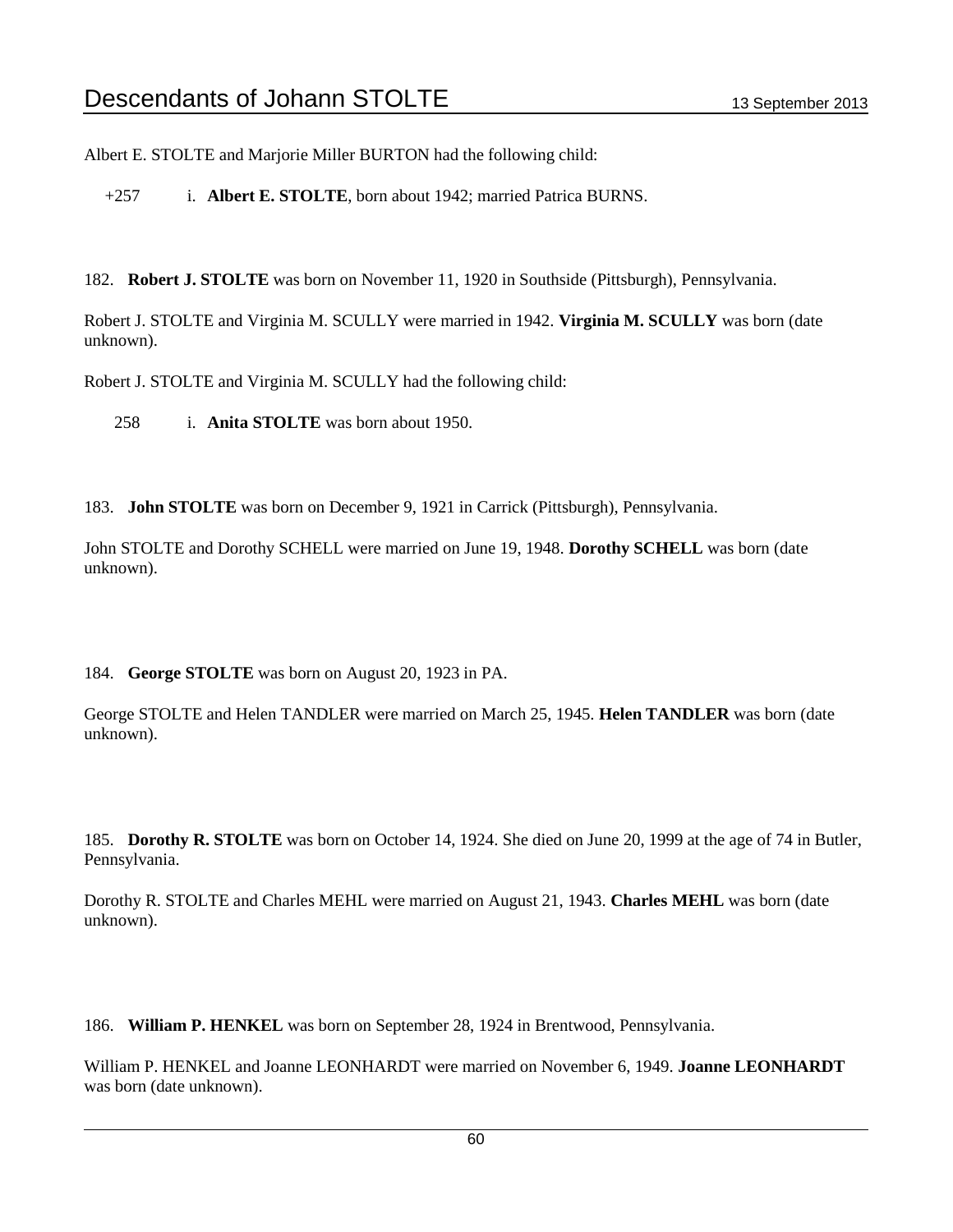### 187. **Wilbur Walter STOLTE** was born in Pittsburgh, Pennsylvania.

Wilbur Walter STOLTE and Arleen RANEVIC were married on August 24, 1974. **Arleen RANEVIC** was born about 1952.

Wilbur Walter STOLTE and Arleen RANEVIC had the following children:

259 i. **Megan L. "Milla" STOLTE** was born about 1982. The following information was taken from Milla's linkedin profile in 2011:

Employment History

+Tribal DDB, Director of Strategy, February 2009 – Present (2 years 10 months) + Freelance Strategist & Planner, March 2008 – January 2009 (11 months) + Modernista!, Planner, February 2004 – March 2008 (4 years 2 months) + Sailor Jerry & Gyro Worldwide, Design & Strategy, 2003 – 2004 (1 year)

In July 2010, Milla became the Director of Strategy and Planning at Goodness Mfg. 260 ii. **Justin W. STOLTE** was born about 1980. The following was taken from Justin's linkedin profile in 2011:

> Employment History: +ParenteBeard LLC, Audit and Accounting Senior Manager, January 2011 – Present (11 months) +ParenteBeard LLC, Audit and Accounting Manager, August 2006 – January 2011 (4 years 6 months) +Yampolsky, Mandeloff, Silver, Ryan,Accountant, June 2002 – August 2006 (4 years 3 months) +Clemens Markets, Accounting Analyst, June 1998 – June 2002 (4 years 1 month) Education:

+Ursinus College, BA, Economics and Business Admin w/ concentration in Accounting/Finance and minor in German, 1998 – 2002 + North Penn High School, 1996 – 1998

188. **Linda Jean STOLTE** was born on January 27, 1951 in Pittsburgh, Pennsylvania.

Linda Jean STOLTE and Eulogio C. "Tino" FLORES were married on April 20, 1974. **Eulogio C. "Tino" FLORES** was born about 1946. He died on May 18, 2005 at the age of 59 in Pittsburgh, Allegheny Co., Pennsylvania. The following obituary was published in the LAREDO MORNING TIMES on June 3, 2005

Eulogio C. (Tino) Flores, 59, went to be with our Lord on May 18, 2005 in Pittsburgh, PA. He was born in Laredo, Tx. He graduated from Martin High School in 1965. He served two tours in Vietnam with the U.S. Army and received a Purple Heart and Bronze Star. He was preceded in death by mother, Margarita V. Flores; and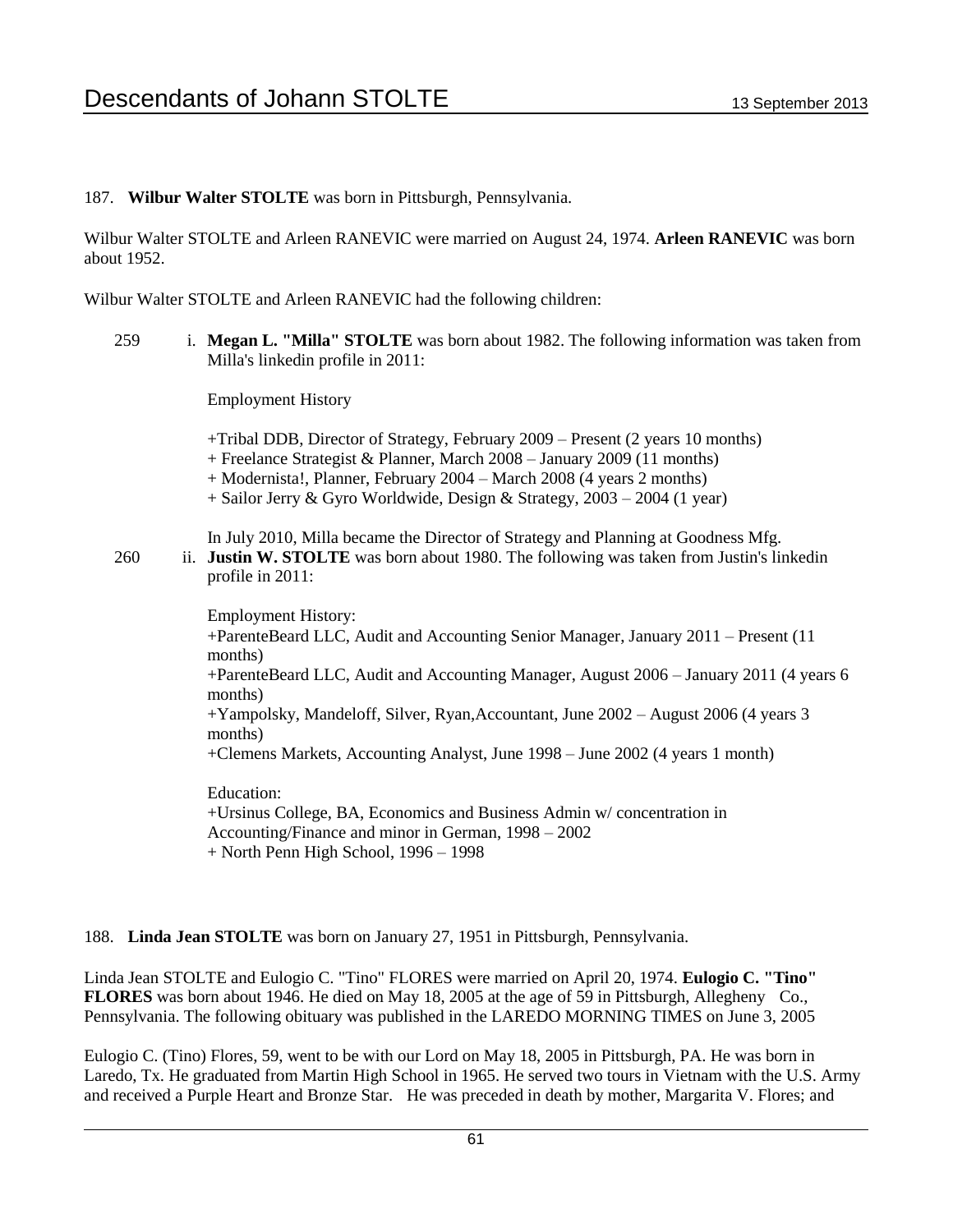parents-in-law, Frederick and Helen Stolte. He is survived by his beloved wife of 31 years, Linda (Stolte) Flores; sons, Brian, Eric and David; brother, Francisco (Monchis) Flores Jr.; sister, Sara (Jorge) Gonzalez; brother-in-law, Wilbur Stolte; nephews, Jorge (Yolanda) Gonzalez, Jose (Juanita) Gonzalez; nieces, Claudia (Jose) Yepez, Margie (Joe) Gonzalez; cousins; and best friends Drew, David and Mike. Prayer services with full military honors were held at Cieslak - Tatko Funeral Home and church service at Concordia Lutheran Church in Pittsburgh, PA. Cremation followed. Special thanks to Pastor Scott Stiegemeyer and Mourtacas Family for all your love and support.

Eulogio C. FLORES and Linda Jean STOLTE had the following children:

- 261 i. **Brian FLORES** was born (date unknown).
- 262 ii. **Eric FLORES** was born (date unknown).
- 263 iii. **David FLORES** was born (date unknown).

189. **Mary Jean STOLTE** was born on February 22, 1930. She died on September 23, 2002 at the age of 72. The following obituary was published in the Pittsburgh Post-Gazette on September 26, 2002:

### JAWORSKI MARY JEAN (STOLTE)

Peacefully on September 23, 2002, age 72, of Bethel Park. Dearly beloved wife of Conrad M. Jaworski. Loving mother of Carol Jaworski of Hopkins, SC, Janice Maszle (Mark) of McMurray, and Marilyn Miller (Michael) of McMurray. Cherished grandmother of Maxwell and Chase Maszle and Steven & Justin Miller. Daughter of the late Elmer and Margaret Stolte of Brentwood. Graduate of Brentwood High School, Allegheny General Hospital School of Nursing (RN) and California University of Pennsylvania (BS). Head Nurse at Allegheny General Hospital. School Nurse for Bethel Park and Mt. Lebanon School Districts. Volunteer with the girl Scouts of Southwestern Pennsylvania as Girl Scout Leader in Bethel Park. Lifetime member of Bethel Presbyterial Church. In lieu of flowers, the family suggests memorial contributions be made to Bethel Presbyterian Church or the Girl Scouts of Southwestern Pennsylvania. Friends received at the Friends received at the JOHN F. SLATER FUNERAL HOME, INC., 4201 Brownsville Road, Brentwood, Wed. 2-4 & 7-9 pm where funeral services will be held on Thurs. at 10 am.

Mary Jean STOLTE and Conrad Michael JAWORSKI were married on November 24, 1955. **Conrad Michael JAWORSKI** was born on January 1, 1928. He died on October 8, 2002 at the age of 74. The following obituary appeared in the October 11, 2002 edition of the Pittsburgh Post-Gazette:

Conrad Michael Jaworski--Longtime civil engineer at Republic Steel

By Jim McKay, Post-Gazette Staff Writer

Conrad Michael Jaworski, a civil engineer who became assistant to the president of Republic Steel before his retirement, died this week of complications from cancer.

Mr. Jaworski, 74, of Bethel Park, died Tuesday, 15 days after the death of his wife, Mary Jean Jaworski, who also had cancer, family members said. They had been married for 47 years.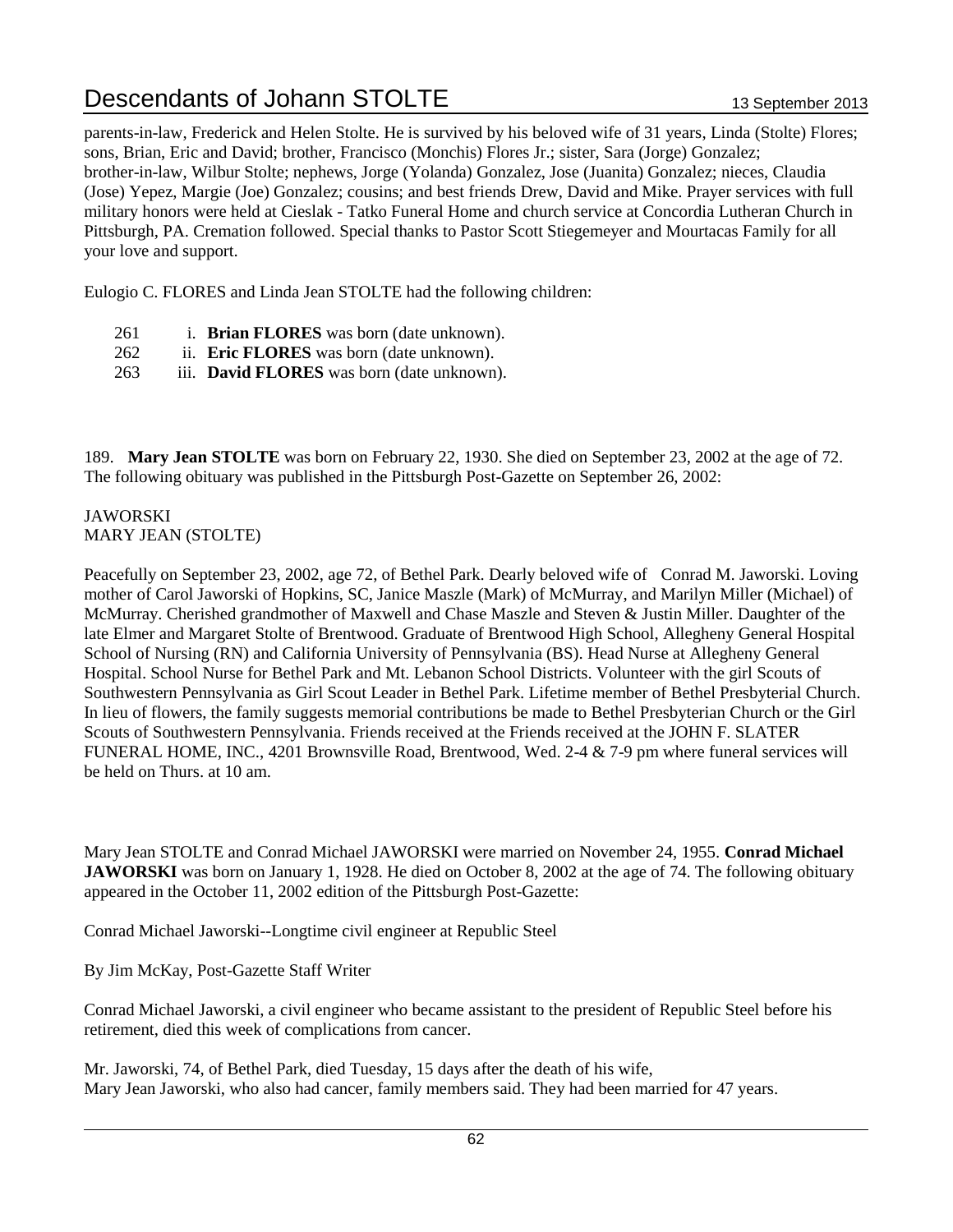His grandparents emigrated from Poland and the family lived on Polish Hill when Mr. Jaworski was young. His father, also named Conrad, operated Jaworski's Meat Market, a neighborhood grocery store.

Mr. Jaworski worked in his father's Polish Hill store while a student at both Central Catholic High School and the University of Pittsburgh School of Engineering, where he earned a bachelor's degree in civil engineering.

After a brief time as a state highway engineer, Mr. Jaworski joined the U.S. Army during the Korean War. He served in the Army as an engineer at the Aberdeen Proving Grounds in Maryland.

In 1953, after his discharge from the service, Mr. Jaworski began his 34-year career at Republic Steel, where he held a variety of positions including sales engineer, district sales manager and assistant to the president.

He met his wife, a graduate of the Allegheny General Hospital school of nursing, in 1955 at a dance. A stay-at-home mom for many years, Mrs. Jaworski was a school nurse in the Bethel Park and Mt. Lebanon school districts during the 1980s.

Mr. Jaworski retired after Republic merged in 1984 with LTV Corp.'s Jones & Laughlin Steel, to become LTV Steel Corp. LTV liquidated under bankruptcy court protection this year.

After retirement, Mr. Jaworski did not let his engineering skills erode. A daughter, Carol Jaworski, of Hopkins, S.C., said her father built decks on the homes of his three daughters and helped them with renovations. "They were exquisite, the most structurally sound decks that could be built," she said. "He was a tremendous worker, very meticulous, very much a perfectionist. He could fix anything."

His daughter described him as a gregarious man with many friends. She said he enjoyed Pittsburgh's professional sports teams and followed with interest his grandchildren's sports activities.

"He was a true Pittsburgher," she said. "He knew back roads and short cuts that the postman probably didn't even know."

Mr. Jaworski picked up computer skills in retirement and during a family trip to Poland in 1995 found he could still converse in Polish, which was spoken at home during his youth and for part of the day when he attended the Immaculate Heart of Mary elementary school.

He was a lifetime member of St. Valentine Church, where he served as an usher and was a founding member of the Men's Club.

Besides his daughter Carol Jaworski, Mr. Jaworski is survived by daughters Janice Maszle and Marilyn Miller, both also of McMurray, and four grandchildren.

The John F. Slater Funeral Home, 4201 Brownsville Road, Brentwood, handled arrangements. A funeral prayer will be held at 9:15 a.m. today followed by a Mass in St. Gabriel of the Sorrowful Virgin Church at 10 a.m.

Conrad Michael JAWORSKI and Mary Jean STOLTE had the following children:

- +264 i. **Janice JAWORSKI**, married Mark MASZLE.
- 265 ii. **Carol JAWORSKI** was born (date unknown).
- +266 iii. **Marilyn JAWORSKI**, married Michael MILLER.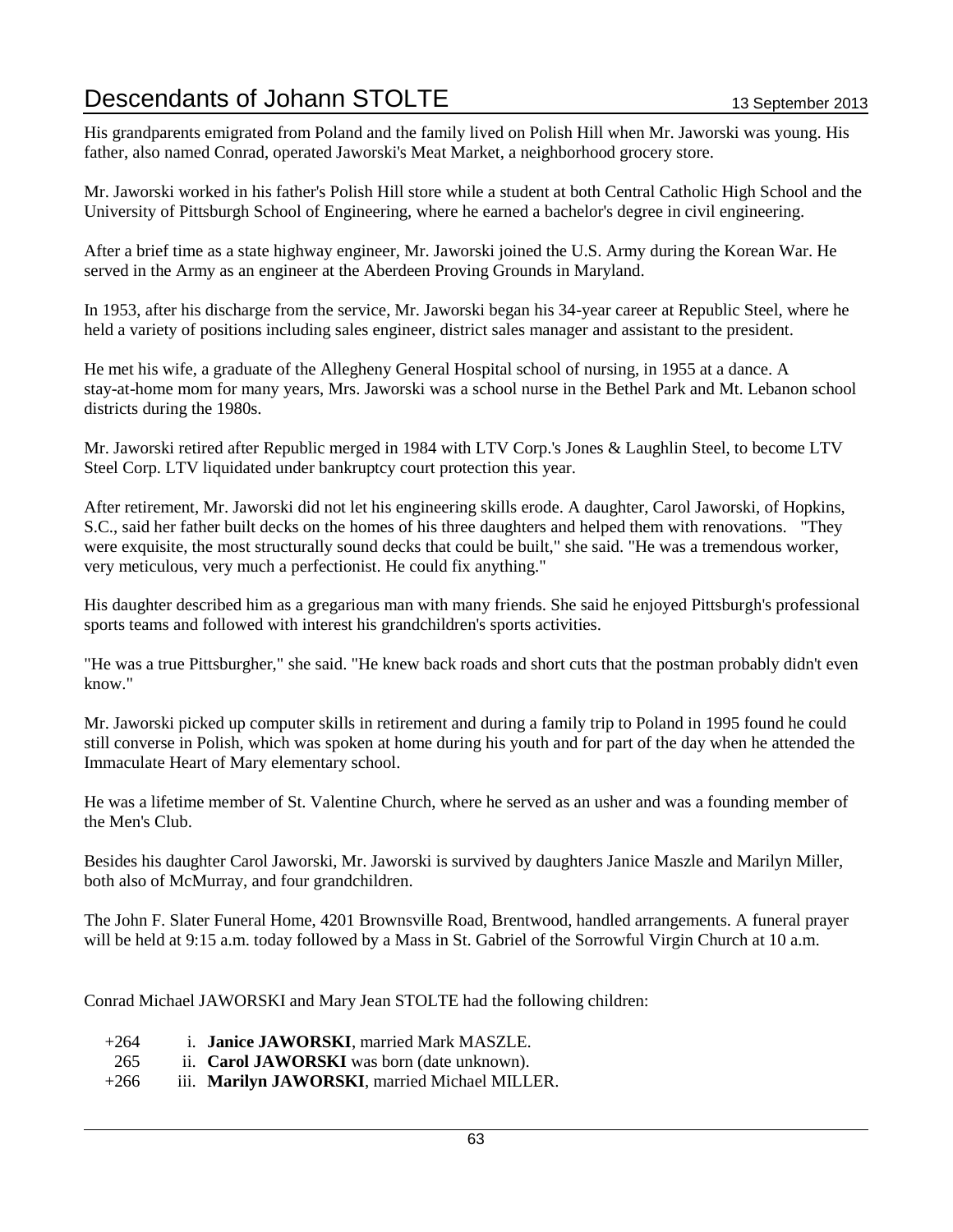190. **Janice Mae STOLTE** was born on August 23, 1947 in DuBois, PA.

Janice Mae STOLTE and David BUYS were married on November 12, 1966. **David BUYS** was born (date unknown).

191. **Jean Ann VALENTINE** was born on March 3, 1930 in Pittsburgh, Pennsylvania.

**Robert W. IRELAND** was born (date unknown).

Robert W. IRELAND and Jean Ann VALENTINE had the following child:

+267 i. **Colleen IRELAND**, married Oliver BERNSTEIN.

192. **John William "Jack" LEHNER** was born on February 19, 1940 in Pittsburgh, Pennsylvania.

**Mary Ann LUBA** was born (date unknown).

193. **William John LEHNER** was born on November 15, 1942 in Oklahoma City, Oklahoma Co., Oklahoma.

William John LEHNER and Bobbie WILSON were married on March 4, 1971. They were divorced. **Bobbie WILSON** died on March 9, 2011 in Pittsburgh, Allegheny Co., Pennsylvania. The following death notice was published in Pittsburgh Post-Gazette from March 12 to March 13, 2011:

### LEHNER BOBBIE

Of Pittsburgh, on Wednesday, March 9, 2011. Beloved mother of Bryan Lehner of New York, NY and Brad (Carla) Lehner of Chicago, IL; loving grandmother of Elena and Julia; sister of Janet Wilson. Funeral arrangements by BEINHAUERS, 724-941-3211. Friends welcome at 2828 Washington Road, McMurray, 15317, Monday 2-4 and 6-8 p.m. A Blessing Service will be held at the Funeral Home Tuesday 11 a.m. Interment in Queen of Heaven Cemetery.

William John LEHNER and Bobbie WILSON had the following children:

- 268 i. **Bryan LEHNER** was born (date unknown).
- +269 ii. **Bradley LEHNER**, married Carla A. CHIARENZA.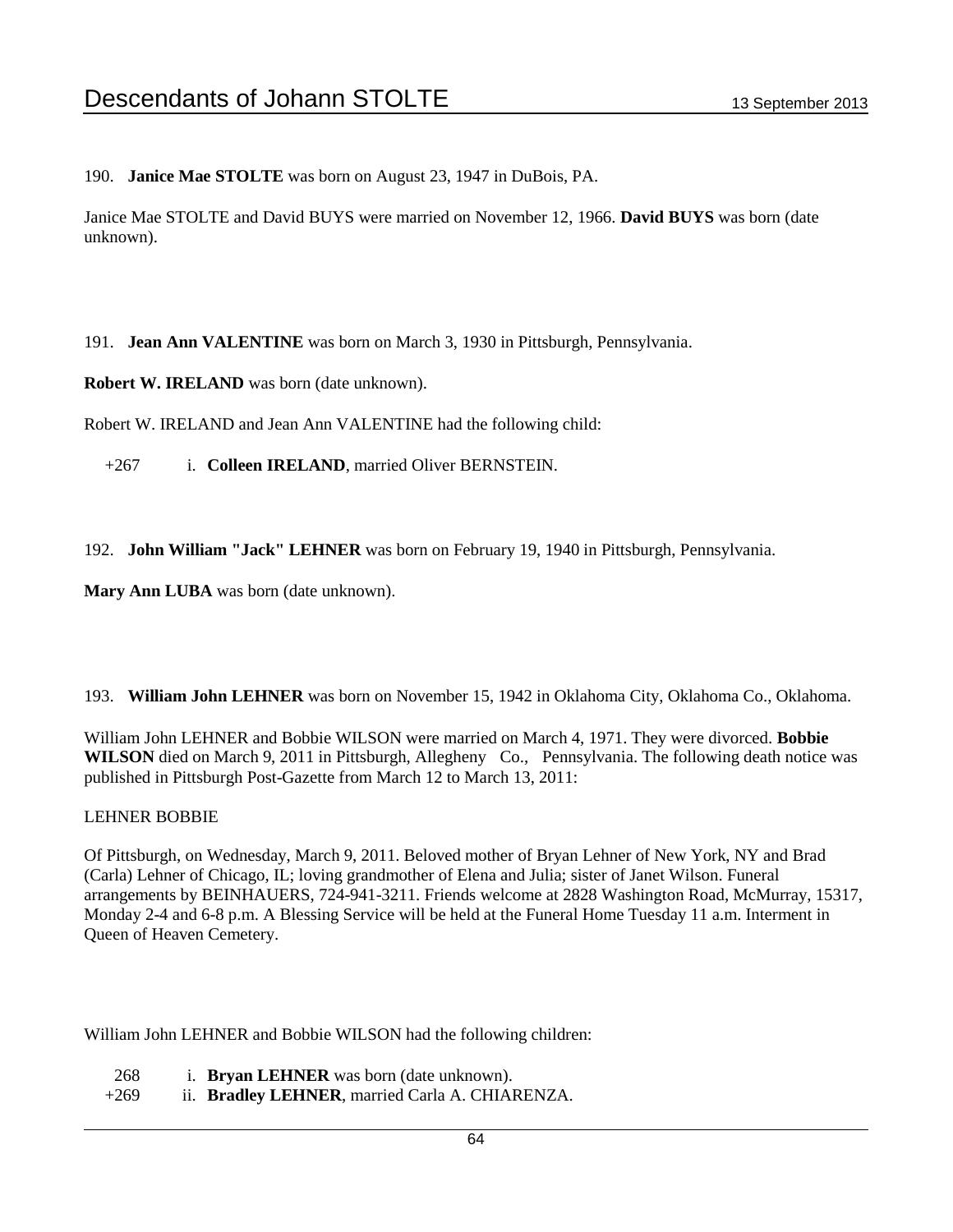194. **Hattie Claire LEHNER** was born on May 20, 1945 in Pittsburgh, Pennsylvania.

Hattie Claire LEHNER and Lyle Oliver SMITHERS were married. **Lyle Oliver SMITHERS** was born (date unknown). Lyle is a principle of Windward Transportation Inc, in Alphretta, Georgia (2011).

**James CERENZIA** was born (date unknown).

195. **Robert George STOLTE** was born on April 24, 1937 in Pittsburgh, Pennsylvania. According to Robert's marriage license application in Akron, Summit Co., Ohio, dated March 6, 1961, Robert and his wife Norma Jean were previously married to each and then divorced on September 5, 1959. Their March 7, 1961 marriage was a remarriage.

Robert George STOLTE and Norma Jean SAGER were married on March 7, 1961 in Summit Co., Ohio. **Norma Jean SAGER** was born on January 17, 1937.

Robert George STOLTE and Norma Jean SAGER had the following children:

- +270 i. **Jean M. STOLTE**, married Roger A. HOUK, December 27, 1976, Ohio; married Stanley D. REED, June 23, 1990.
- +271 ii. **Donald Eugene STOLTE**, born July 26, 1959; married Lori BERBARI, August 31, 1979, Ohio.
- 198. **William T. BLANSETT** was born (date unknown).

William T. BLANSETT and Mary UNKNOWN were married. **Mary UNKNOWN** was born (date unknown).

### 199. **Barbara Jean BLANSETT** was born about 1943.

Barbara Jean BLANSETT and Darrell Grant MACKINNON were married. **Darrell Grant MACKINNON** was born about 1942.

Darrell Grant MACKINNON and Barbara Jean BLANSETT had the following children:

- 272 i. **Matthew Raymond MACKINNON** was born about 1972.
- 273 ii. **Daniel Thomas MACKINNON** was born about 1975.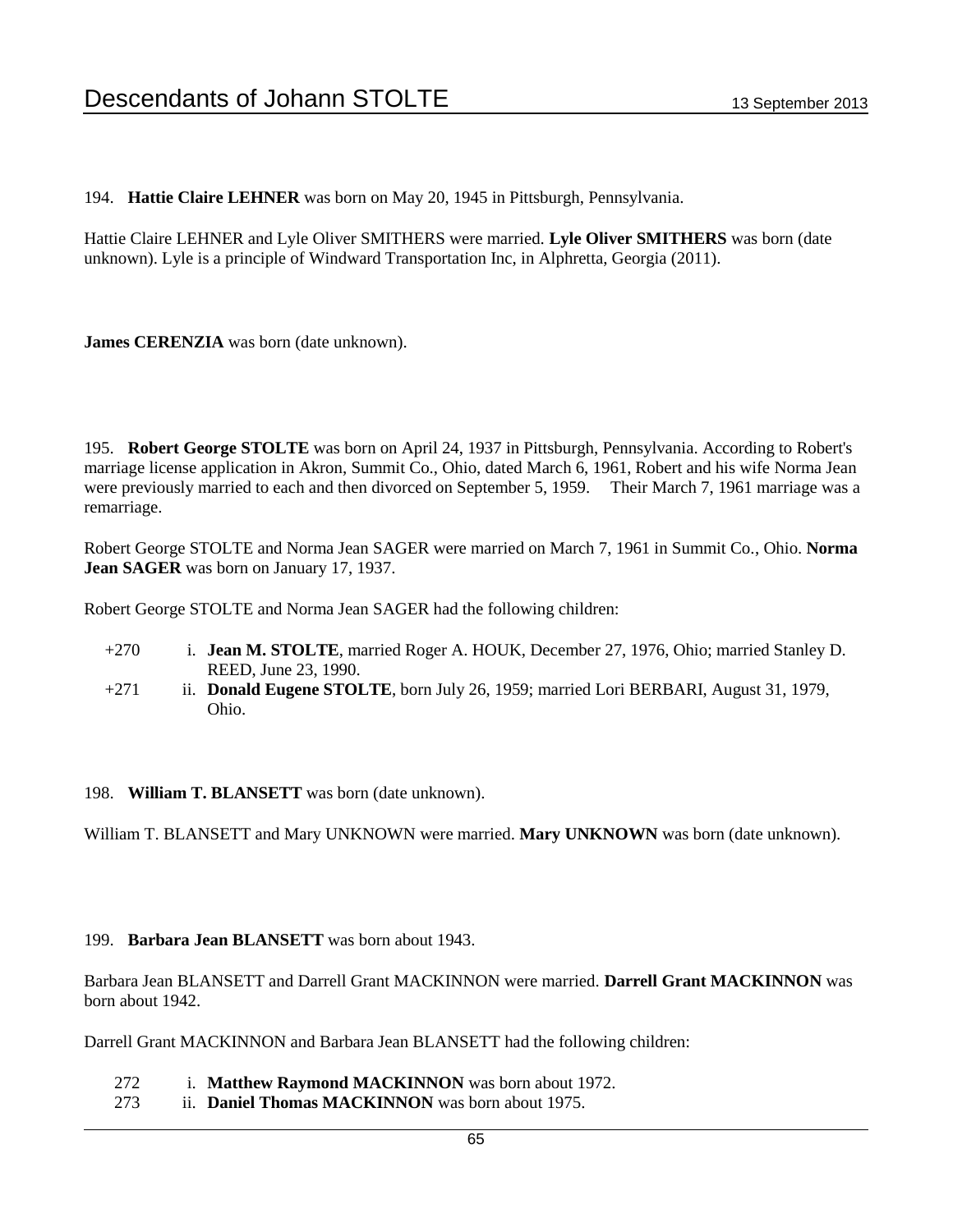### **Eleventh Generation**

202. **Thomas WASH** was born (date unknown).

Thomas WASH and Linda BOOSINGER were married. **Linda BOOSINGER** was born (date unknown). According to her linkedin.com profile (2012), Linda is a Business Analyst at Giant Eagle in Pittsburgh. She has a degree from Clarion University of Pennsylvania.

Thomas WASH and Linda BOOSINGER had the following child:

274 i. **Emily Ashford WASH** was born (date unknown).

205. **Ross P. ZUERNER** was born about 1956.

Ross P. ZUERNER and Frieda UNKNOWN were married. **Frieda UNKNOWN** was born (date unknown).

206. **Marty ZUERNER** was born (date unknown).

Marty ZUERNER and James HAGBERG were married. **James HAGBERG** was born (date unknown).

Marty ZUERNER and Unknown LINNSTAEDTER were married. **Unknown LINNSTAEDTER** was born (date unknown).

207. **Patricia KUBIAK** was born (date unknown).

Patricia KUBIAK and James GOODRICH were married. **James GOODRICH** was born (date unknown).

208. **Carl KUBIAK** was born (date unknown).

Carl KUBIAK and Connie UNKNOWN were married. **Connie UNKNOWN** was born (date unknown).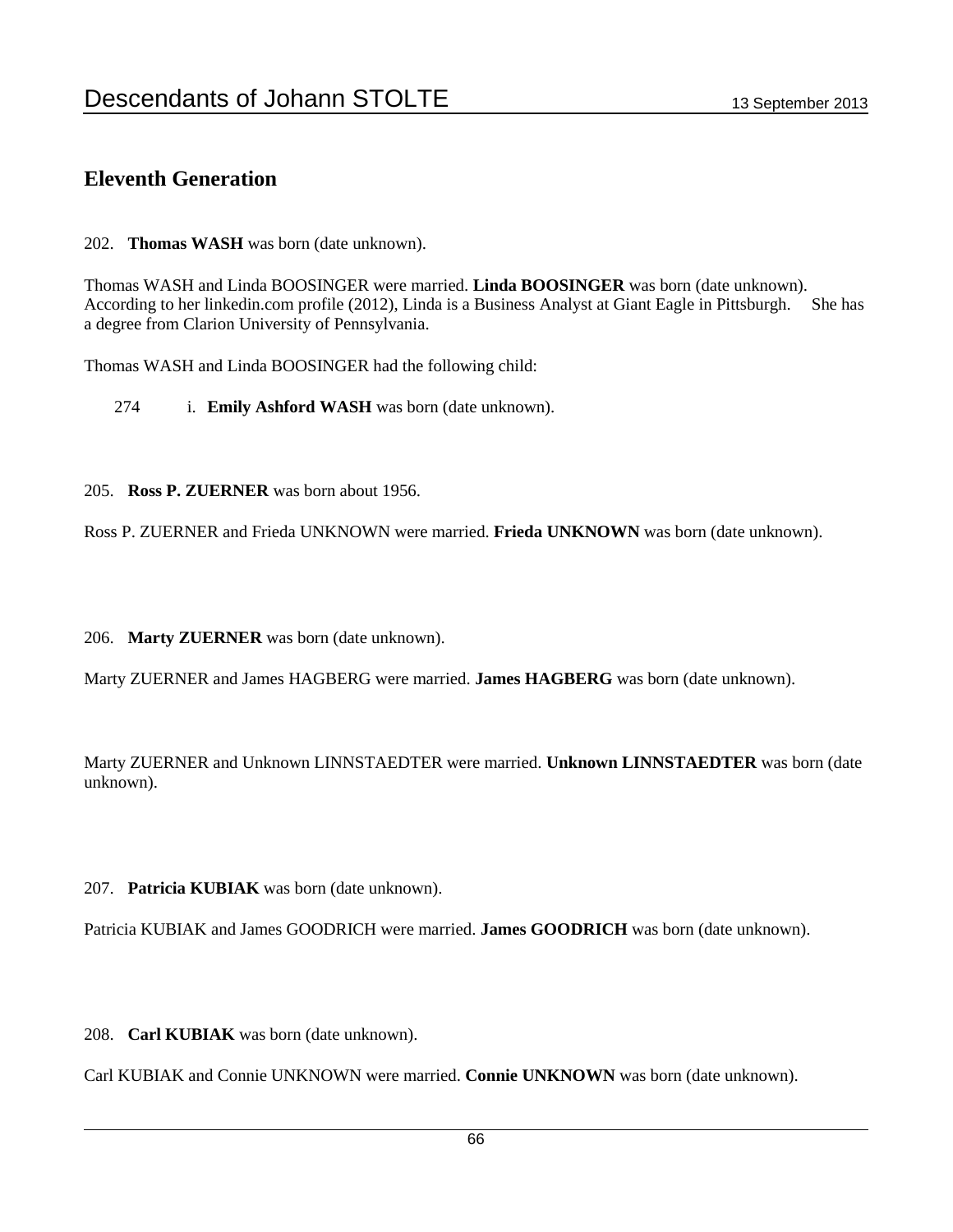209. **Richard KUBIAK** was born (date unknown).

Richard KUBIAK and Mary Ann UNKNOWN were married. **Mary Ann UNKNOWN** was born (date unknown).

210. **George KUBIAK** was born (date unknown).

George KUBIAK and Doll UNKNOWN were married. **Doll UNKNOWN** was born (date unknown).

### 211. **Robert KUBIAK** was born (date unknown).

Robert KUBIAK and Linda HAZEL were married. **Linda HAZEL** died on July 31, 2006. The following obituary appeared in the Pittsburgh Post-Gazette in August 2006:

### KUBIAK

### LINDA M.

Age 57, of Bethel Park, on Monday, July 31, 2006; beloved wife of Robert C. Kubiak; loving mother of Traci (Frank) Thomas and Deana (Keith) Siegrist; loving Nani of Alayna, Allison, Annabel and Ian Thomas, Jenna and Justin Siegrist; loving daughter of Mary and the late John F. Hazel; daughter-in-law of Carl and the late Alice Kubiak; loving sister of Norma Shook, Diana Michelucci and John F. Hazel Jr.; loving aunt of Bobby, Dawn, John and Michael. Linda will be sadly missed by all who knew her. Family and friends are welcome Thursday 2-9pm FREYVOGEL-SLATER FUNERAL DIRECTORS, 112 Fort Couch Road (opp. Macy's South Hills Village) Bethel Park. Funeral Mass in St. Anne Church Friday 10am. Interment Queen of Heaven Cemetery. Send condolences at post-gazette.com/gb

Robert KUBIAK and Linda HAZEL had the following children:

- +275 i. **Traci KUBIAK**, married Frank THOMAS.
- +276 ii. **Deana KUBIAK**, married Keith SIEGRIST.

### 212. **John Arthur JEFFRIES** was born on January 5, 1945.

John Arthur JEFFRIES and Rose Mary ANKEN were married. **Rose Mary ANKEN** was born in 1920 in Cumberland, New Jersey.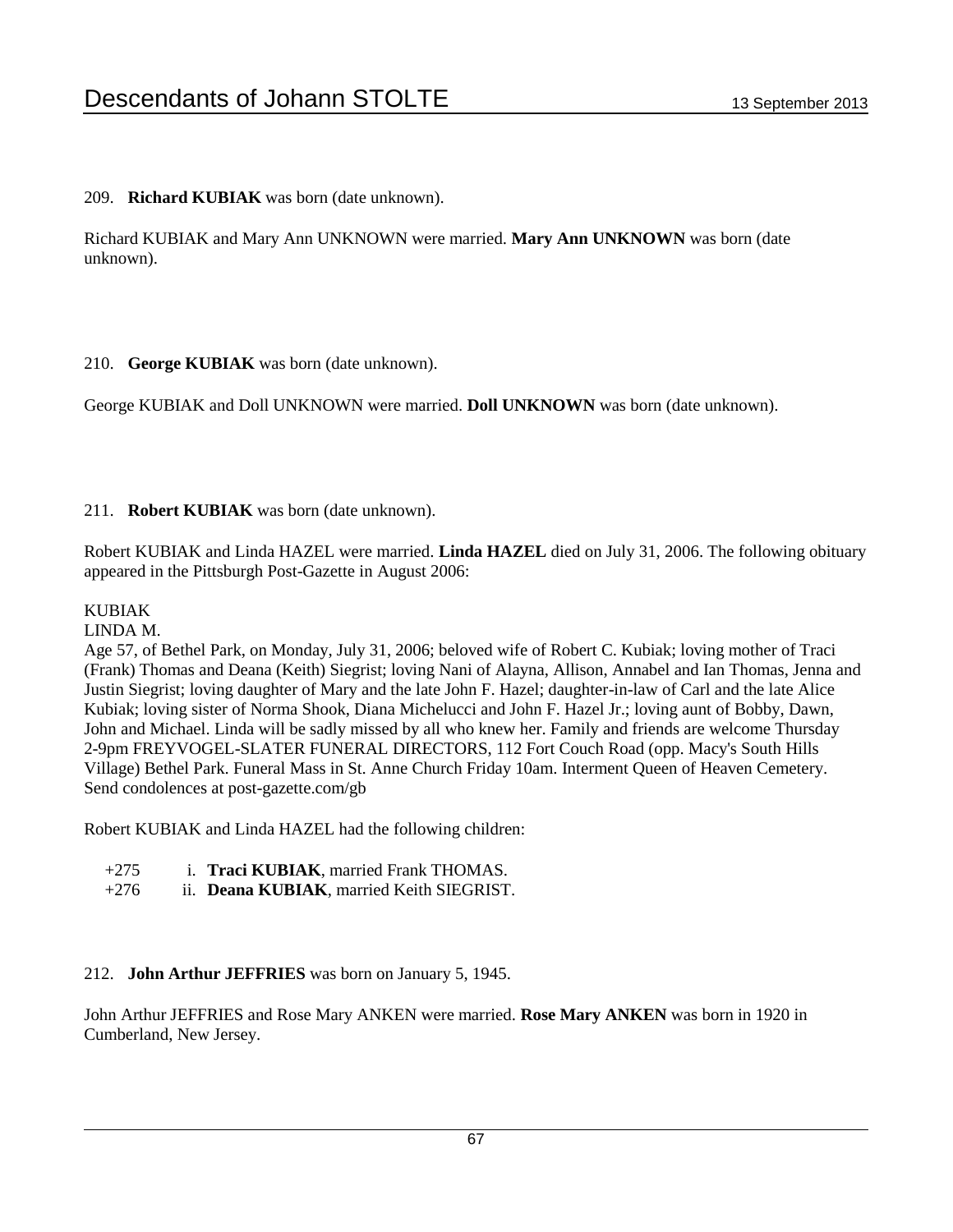John Arthur JEFFRIES and Sharon Anne CLARK were married. **Sharon Anne CLARK** was born (date unknown).

John Arthur JEFFRIES and Dawn Roberta STARKE were married. **Dawn Roberta STARKE** was born (date unknown).

### 213. **Robert William JEFFRIES** was born on October 21, 1946.

Robert William JEFFRIES and Unknown ANEMA were married. **Unknown ANEMA** was born (date unknown).

### 214. **Edward Garrett JEFFRIES** was born on February 1, 1954.

Edward Garrett JEFFRIES and Karen Sue BUSS were married. **Karen Sue BUSS** was born (date unknown).

Edward Garrett JEFFRIES and Kathryn Anne HEGG were married. **Kathryn Anne HEGG** was born (date unknown).

### 215. **Susan Elizabeth JEFFRIES** was born on September 8, 1959.

Susan Elizabeth JEFFRIES and Unknown GLEASON were married. **Unknown GLEASON** was born (date unknown).

217. **Donald P. KIDNER** was born (date unknown). Don operates (in 2011) Don Kidner Concrete in Escondido, California.

Donald P. KIDNER and Gail UNKNOWN were married. **Gail UNKNOWN** was born (date unknown).

Donald P. KIDNER and Gail UNKNOWN had the following child:

277 i. **Brian KIDNER** was born (date unknown).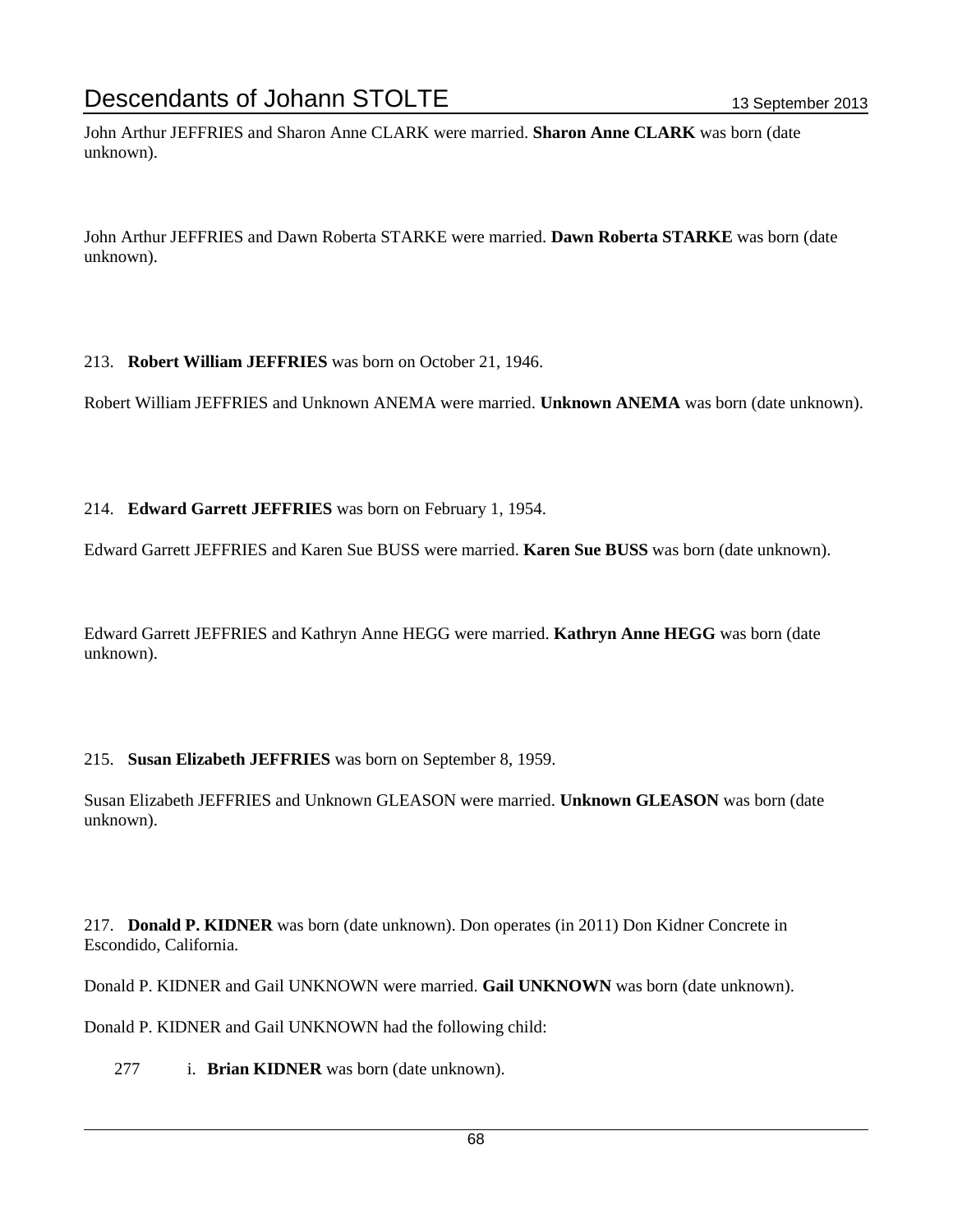218. **Paula Christine MCKEETON** was born in Pittsburgh, Pennsylvania.

Paula Christine MCKEETON and James CHIRILLO were married. **James CHIRILLO** died on March 15, 2005 in Pittsburgh, Allegheny Co., Pennsylvania. The following obituary appeared in the March 17, 2005 edition of the Pittsburgh Post-Gazette:

CHIRILLO, JAMES A. SR. On Tuesday, March 15, 2005, of Dormont; beloved husband of Paula; father of Joseph and James Jr. Friends received BRUSCO-NAPIER FUNERAL HOME, LTD. Broadway & Shiras Aves. Beechview, 1-3 p.m. FRIDAY ONLY. Service Friday at 1 p.m.

Paula Christine MCKEETON and William Lloyd STANLEY were married on September 18, 1976 in Baldwin, Pennsylvania. They were divorced. **William Lloyd STANLEY** was born (date unknown).

William Lloyd STANLEY and Paula Christine MCKEETON had the following child:

278 i. **Richard Paul STANLEY** was born in Pittsburgh, Pennsylvania.

Paula Christine MCKEETON and Fred HEMINGWAY were married on October 28, 1982 in Brentwood, PA, JP. They were divorced. **Fred HEMINGWAY** was born on November 25, 1945.

Fred HEMINGWAY and Paula Christine MCKEETON had the following child:

+279 i. **Bethany Ruth HEMINGWAY**, born Pittsburgh, Pennsylvania; married Ian KLOBUCHAR, July 7, 2012, Pennsylvania.

219. **David Michael MCKEETON** was born in Pittsburgh, Pennsylvania.

David Michael MCKEETON and Patti MCCAFFREY were married on September 27, 1980 in Bethel Park, PA. Patti MCCAFFREY was born on April 15, 1958.

David Michael MCKEETON and Patti MCCAFFREY had the following children:

- 280 i. **Amber Christine MCKEETON** was born.
- 281 ii. **Ryan David MCKEETON** was born in Pittsburgh, Pennsylvania.

220. **John Franklin JOHNSON Jr.** was born in Pittsburgh, Pennsylvania. John attended Thomas Jefferson High School in Jefferson Borough, Pennsylvania, graduating in 1968. There, he played football under coach Bap Manzini.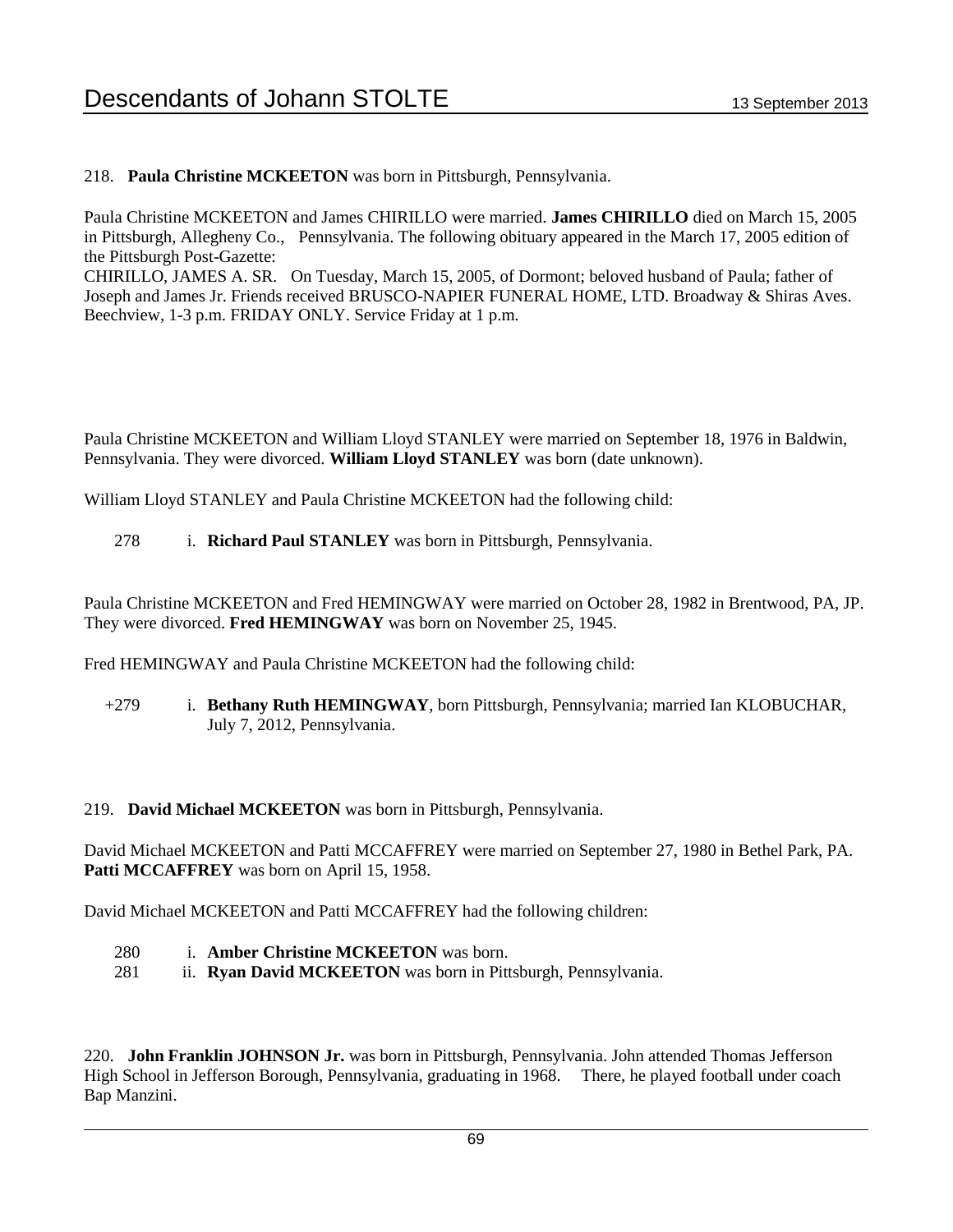John received an appointment from Congressman James G. Fulton (R.-Pa.) to the U.S. Military Academy at West Point, NY. He graduated in 1972 and was commissioned as a Second Lieutenant in the U.S. Army on June 7, 1972. His first assignment was to Fort Bragg, North Carolina, where he was a platoon leader, operations officer, electonic warfare officer and team leader in the 82nd Airborne Division. His primary military occupational specialty was military intelligence. From 1977 to 1979, he attended the U.S. Air Force Institute of Technology in Dayton, Ohio and received a Masters of Science Degree in Systems Engineering He spent the next three years at Ft. Devens, Massachussetts before moving to Turkey for 10 months in 1983 and then to Heidelberg, Germany, where he spent two and one-half years to 1987. He then lived in Washington, DC for three and one-half years, from June 1987 to August of 1990. In his last year there, he served as a Congressional Fellow in the office of a Congressman. He then moved to Ft. Devens, Massachussetts where he became a Battalion Commander until July 1993. After a one-year assignment to the National Security Administration in Maryland, John was assigned to the Pentagon where he was the Deputy Director of Unified Command Support. John retired from the military as a Colonel.

During his military career, he received the follwing medals and awards: Joint Meritorious Unit Award, Joint Service Commendation Medal, Defense Meritorious Service Medal, Army Commendation Medal, the Legion of Merit, National Defense Service Medal, Armed Forces Expetionary Medal, Army Service Ribbon, Overseas Service Ribbon, Army Superior Unit Award and an Expert Infantryman Badge

Of note, the Legion of Merit is awarded to a member of the Armed Forces of the United States who has distinguished himself by exceptionally meritorious conduct in the performance of outstanding services and achievements. The performance must have been such as to merit recognition for service rendered in a clearly exceptional manner. Performance of duties normal to the grade, branch, specialty, or assignment, and experience of an individual is not an adequate basis for this award.

After his retirement from the military, John worked for Boeing and now (in 2008) for a defense mapping company in Washington, D.C.

John Franklin JOHNSON Jr. and Alyce Lenore VERVILLE were married on July 22, 1972 in West Point, NY. They were divorced. **Alyce Lenore VERVILLE**, daughter of Joseph Leonard VERVILLE and Janie Drucilla SCOTT, was born in Suffern, NY, Good Samaritan Hospital.

John Franklin JOHNSON and Alyce Lenore VERVILLE had the following children:

- +282 i. **John Franklin JOHNSON III**, born Fort Bragg, NC; married Irene Alejandra PALOMINO RIVADENEYRA.
- +283 ii. **Douglas Verville JOHNSON**, born Dayton, Ohio; married Audrey Marie LATHRAM; married Melissa DARNELL.

221. **Donald Paul JOHNSON** was born on March 20, 1953 in Pittsburgh, Pennsylvania. He died on October 7, 1995 at the age of 42 in Jefferson Boro, Allegheny Co., Pennsylvania. He was buried on October 11, 1995 in Jefferson Memorial Cemetery, Pleasant Hills, Pennsylvania.

Donald Paul JOHNSON and Ruth Ann SPROWLS were married in Bellwood, PA. **Ruth Ann SPROWLS**, daughter of Louis Alum SPROWLS and Sara Margaret BURNS, was born in Butler, Pennsylvania.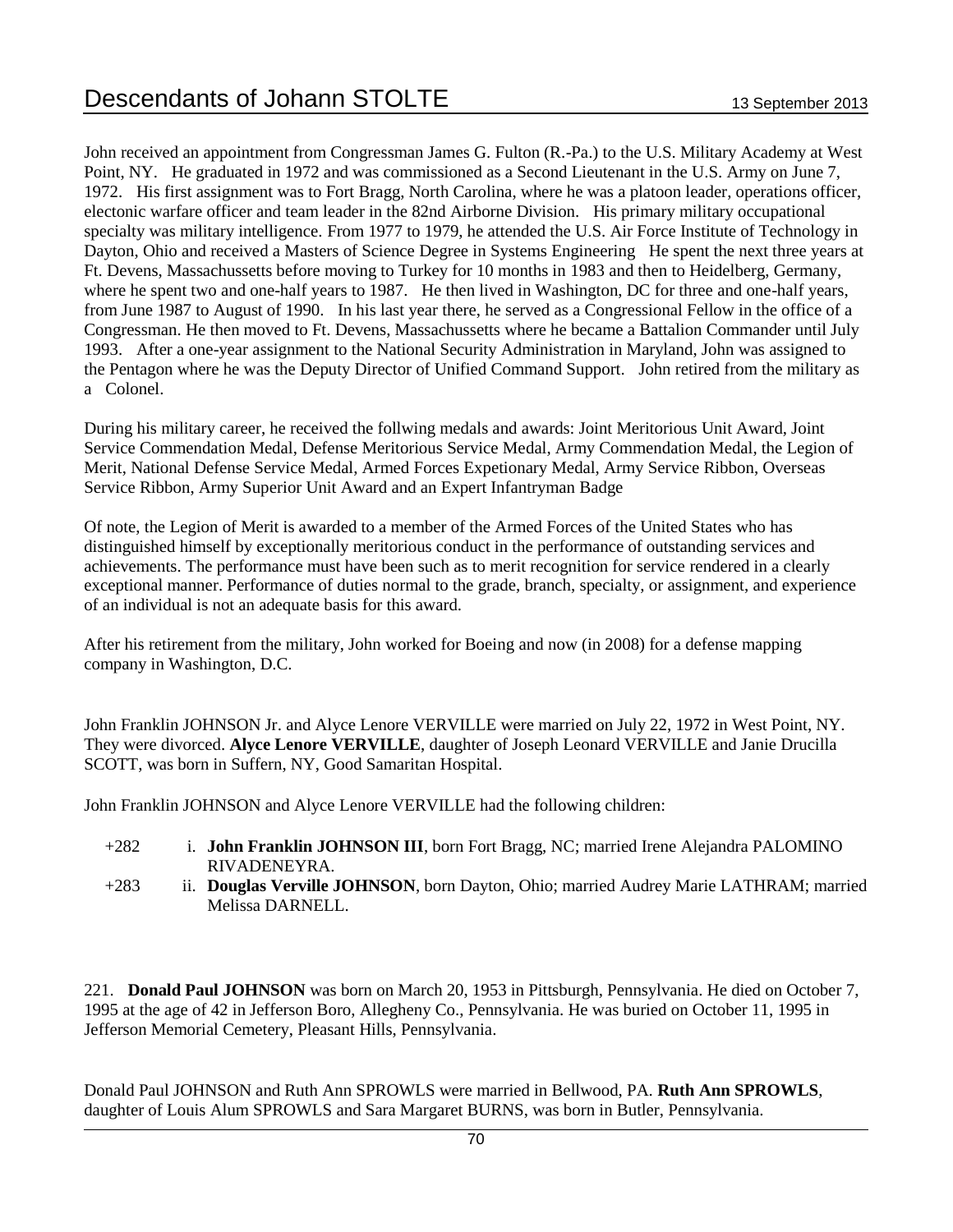Donald Paul JOHNSON and Ruth Ann SPROWLS had the following children:

+284 i. **Benjamin Woodburn JOHNSON**, born Rochester, Michigan; married Anne MAMULA.

285 ii. **Jacob Franklin JOHNSON** was born in Rochester, Michigan.

222. **Stephen Woodburn JOHNSON** was born in Pittsburgh, Allegheny Co., Pennsylvania. He was baptized in Concordia Lutheran Church, Brentwood, Pennsylvania.

Stephen Woodburn JOHNSON and Tracey Anne HINDIN were married in Pittsburgh, Pennsylvania. **Tracey Anne HINDIN**, daughter of Harvey Jerome HINDIN and Anna Mae SCHNAUBELT, was born in St. Francis Hospital, Pittsburgh, Pennsylvania. She was baptized in St. Bartholomew Church, Pittsburgh, Pennsylvania. *By Adam:* My momy is a nice person. she takes care of me when I'm sick. She always looks after me.

Stephen Woodburn JOHNSON and Tracey Anne HINDIN had the following children:

- 286 i. **Samuel Peter JOHNSON** was born in Magee Women's Hospital, Pittsburgh, Pennsylvania. He was baptized in First Trinity Lutheran Church, Pittsburgh, Pennsylvania. Sam graduated from Central Catholic High School, in Pittsburgh, Pennsylvania in 2003 and from New York University in 2007 with a degree in Music Composition.
- 287 ii. **Adam Donald JOHNSON** was born at Mercy Hospital in Pittsburgh, Pennsylvania. He was baptized in First Trinity Lutheran Church, Pittsburgh, Pennsylvania.

### 224. **Michael James THOMAS** was born.

Michael James THOMAS and Carolyn Louise "Carrie" BARNETT were married. **Carolyn Louise "Carrie" BARNETT** was born.

Michael James THOMAS and Carolyn Louise BARNETT had the following child:

288 i. **Christopher Michael THOMAS** was born.

Michael James THOMAS and Virginia WALLO? were married. **Virginia WALLO?** was born on September 5, 1951.

225. **Einair Victor "Vic" ROLLINS** was born in Pittsburgh, Pennsylvania.

**Linda LEUCH** was born on February 12, 1954.

Einair Victor ROLLINS and Linda LEUCH had the following children: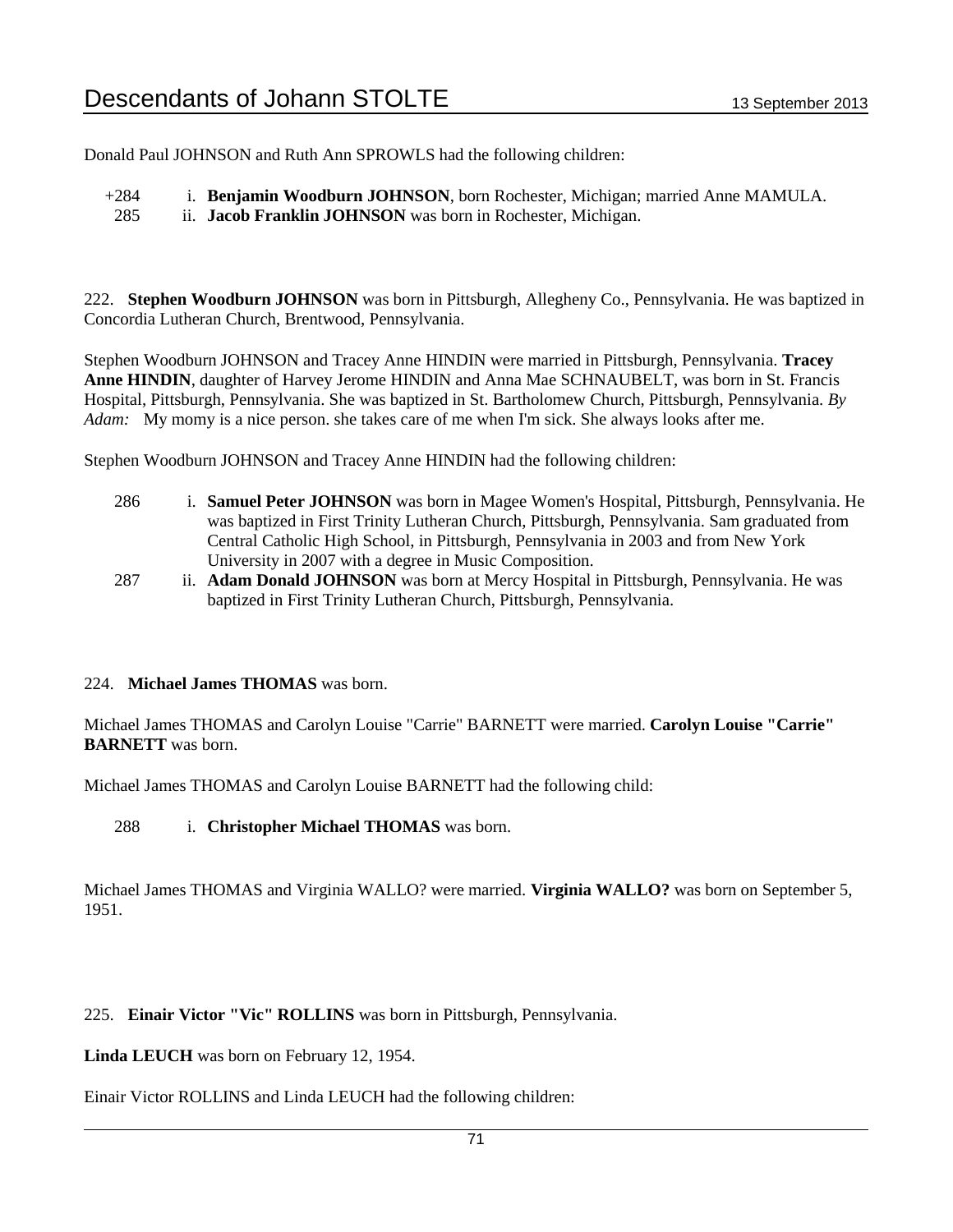- +289 i. **Hillary Elizabeth ROLLINS**, married Rand WALDRON, American Church in Paris, Paris France.
- 290 ii. **Amy Marie ROLLINS** was born.

226. **Heidi Dorathea ROLLINS** was born in Pittsburgh, Pennsylvania.

Heidi Dorathea ROLLINS and Kenneth COOPER were married. **Kenneth COOPER** was born.

Kenneth COOPER and Heidi Dorathea ROLLINS had the following child:

- 291 i. **Andrew Nesbit COOPER** was born.
- 227. **Greg Stewart ROLLINS** was born in Pittsburgh, Pennsylvania.

Greg Stewart ROLLINS and Teresa TURMAN were married. **Teresa TURMAN** was born.

228. **Stacey Beth ROLLINS** was born in Pittsburgh, Pennsylvania.

Stacey Beth ROLLINS and Douglas Ranald LEGGAT were married. **Douglas Ranald LEGGAT** was born.

### 229. **Marga Louise O'KEEFE** was born on October 14, 1957.

Marga Louise O'KEEFE and Greg Dean GRONAU were married on September 15, 1979. **Greg Dean GRONAU** was born on July 16, 1956.

Greg Dean GRONAU and Marga Louise O'KEEFE had the following children:

- +292 i. **Brandon Dean GRONAU**, born June 18, 1980; married Kelly KUMMER.
- +293 ii. **Jennifer Kathleen GRONAU**, born May 23, 1984; married Unknown BELL.
- 294 iii. **Samuel Russell GRONAU** was born on June 7, 1987.

### 231. **Sandra Lee SLOAN** was born on February 5, 1949.

Sandra Lee SLOAN and Ron WHALE were married. **Ron WHALE** was born (date unknown).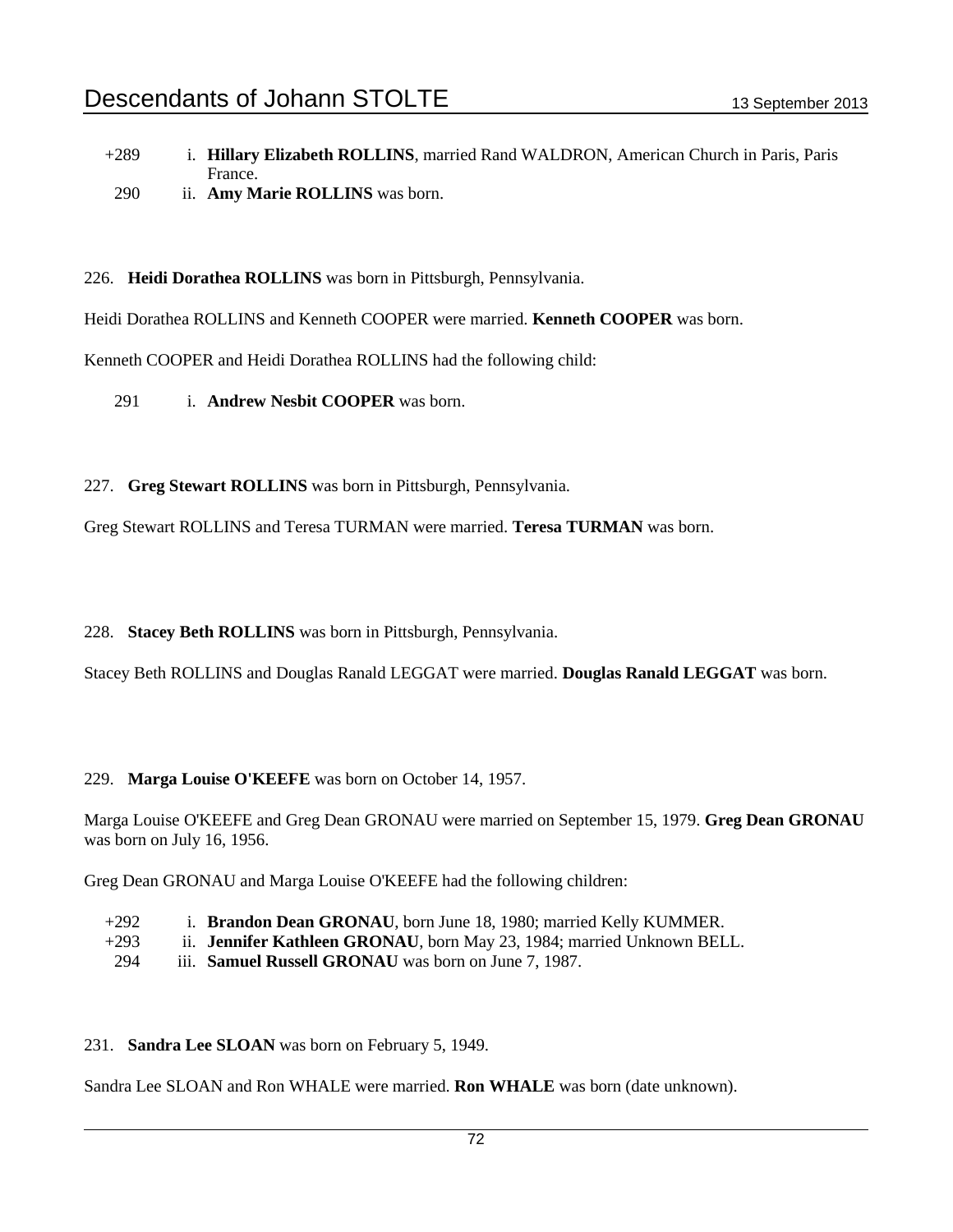Sandra Lee SLOAN and James Raymond MACNAMARA were married on September 25, 1976. They were divorced. **James Raymond MACNAMARA** was born on April 26, 1950.

James Raymond MACNAMARA and Sandra Lee SLOAN had the following children:

- 295 i. **Melissa MACNAMARA** was born on December 26, 1979.
- 296 ii. **Matthew Troy MACNAMARA** was born on April 11, 1988.

234. **Thomas Gould LEECH** was born on January 20, 1948. Lived (1994) at 41 Woodbridge Dr., Carnegie, PA 15106

Thomas Gould LEECH and Virginia Lee CURL were married on June 20, 1970. **Virginia Lee CURL** was born on July 3, 1946.

Thomas Gould LEECH and Virginia Lee CURL had the following children:

- 297 i. **Michael Andrew LEECH** was born on May 12, 1973.
- +298 ii. **Paul Christopher LEECH**, born March 23, 1974; married Courtney UNKNOWN.
- 299 iii. **Matthew Jon LEECH** was born on August 18, 1986.

#### 235. **Kathy Ann LEECH** was born on July 27, 1952.

Kathy Ann LEECH and Michael W. STANSBERY were married on March 22, 1986. **Michael W. STANSBERY** was born on May 8, 1953. Lived (1994) at 4746 Wildflower Dr., North, Canton, OH 44720.

Michael W. STANSBERY and Kathy Ann LEECH had the following children:

- 300 i. **Holly Elizabeth STANSBERY** was born on July 26, 1990.
- 301 ii. **Benjamin Richard STANSBERY** was born on June 30, 1992.

Kathy Ann LEECH and Stephen P. WILSON were married on September 1, 1973. They were divorced. **Stephen P. WILSON** was born (date unknown).

236. **Raymond Paul LEECH** was born on June 5, 1959. Lived (1994) at 557 Willow Dr., Greensburg, PA 15601

Raymond Paul LEECH and Stacy Ann CERRA were married on September 20, 1980. They were divorced. **Stacy Ann CERRA** was born on June 16, 1960.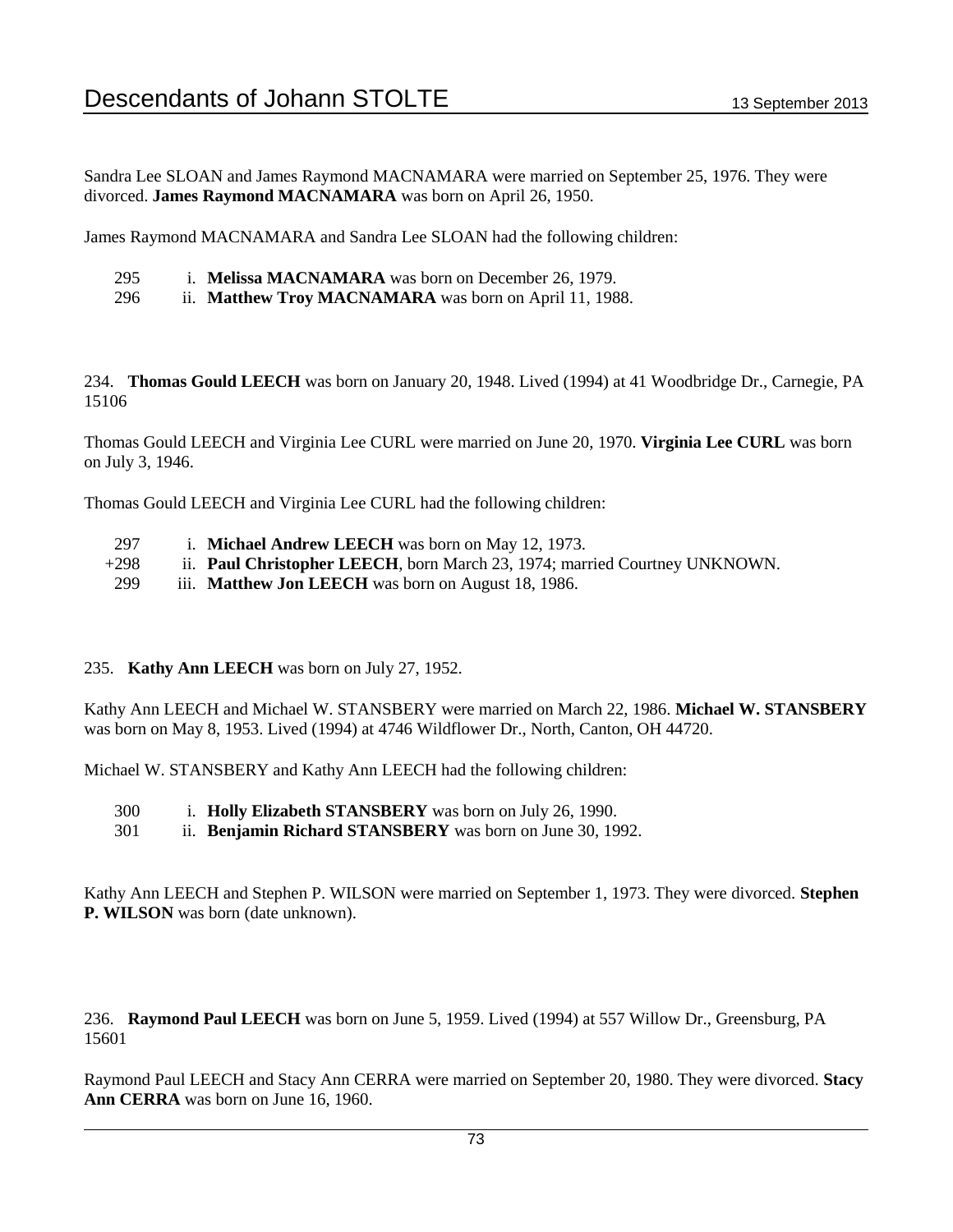Raymond Paul LEECH and Stacy Ann CERRA had the following children:

+302 i. **Toni Marie LEECH**, born June 13, 1982; married Kyle HEMBREE.

+303 ii. **Casey Renee LEECH**, born February 8, 1985; married Caleb SHIVELY.

Raymond Paul LEECH and Joanna S. SARVER were married on April 29, 1994. **Joanna S. SARVER** was born on May 3, 1963.

Raymond Paul LEECH and Joanna S. SARVER had the following children:

- 304 i. **Jordan LEECH** was born (date unknown).
- 305 ii. **Krysta LEECH** was born (date unknown).
- 306 iii. **Kortney LEECH** was born (date unknown).
- 307 iv. **Jeffery LEECH** was born (date unknown).
- 308 v. **Cameron LEECH** was born (date unknown).

237. **Janice Elaine DEWALT** was born on December 3, 1947.

Janice Elaine DEWALT and William BENNETT were married on January 16, 1971. They were divorced. **William BENNETT** was born on September 5, 1945.

**James ALICH** was born (date unknown).

239. **Debra Jo DEWALT** was born on July 17, 1951.

Debra Jo DEWALT and Arthur Richard MALENKY were married on November 1, 1975. **Arthur Richard MALENKY** was born on January 15, 1951.

Arthur Richard MALENKY and Debra Jo DEWALT had the following children:

+309 i. **Amy Leigh MALENKY**, born September 17, 1979; married Rob HEIL, April 24, 2000. 310 ii. **Alison Lynne MALENKY** was born on September 8, 1982.

240. **Timothy Scott HENRICH** was born on May 26, 1968 in Bellvue, Pennsylvania. Tim graduate from St. Albans HIgh School in St. Albans, West Virginia and West Virginia State.

Timothy Scott HENRICH and Kristina Leigh WINTER were married on October 4, 2003 in St. Andrew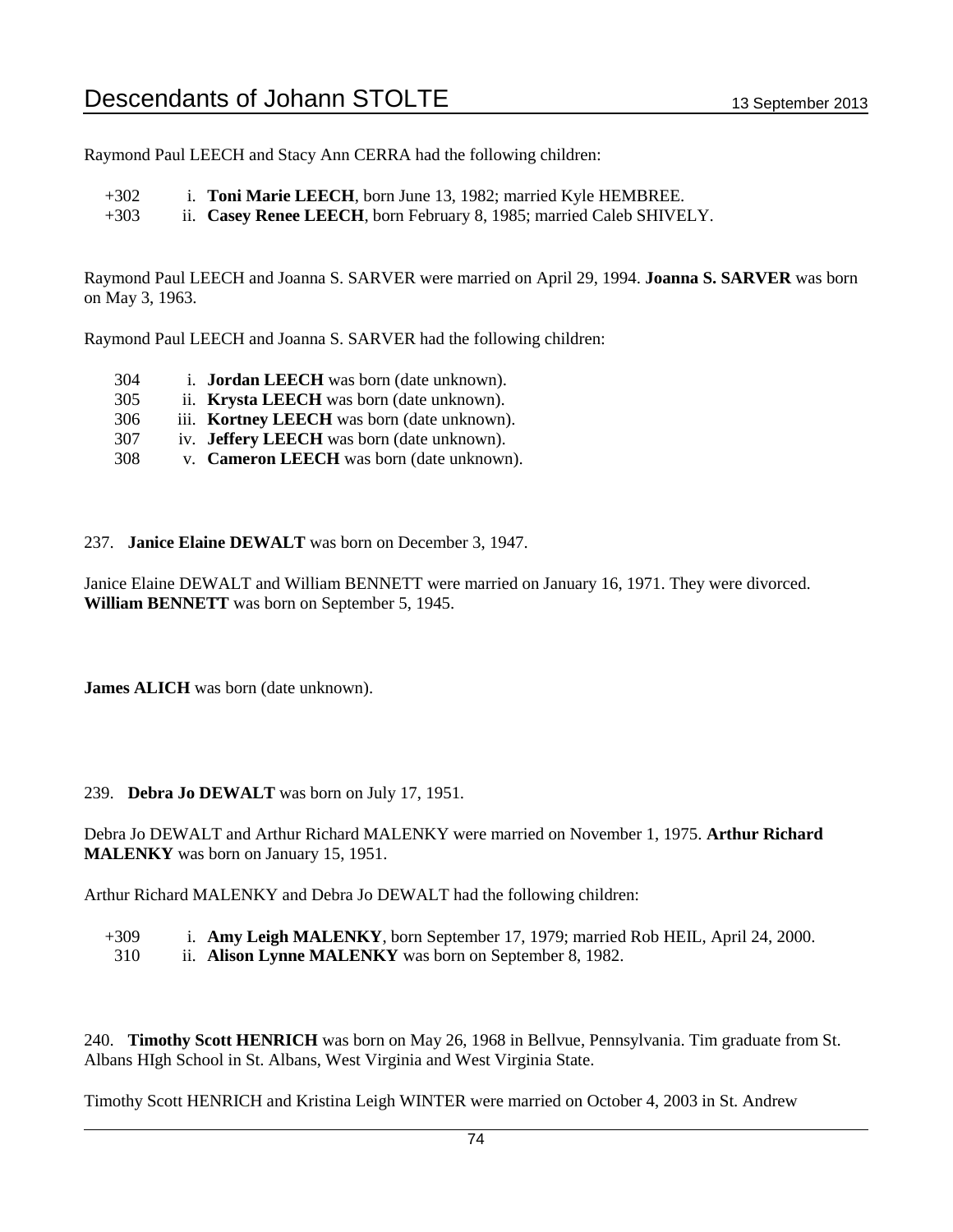Methodist Church, St. Albans, West Virginia. **Kristina Leigh WINTER** was born (date unknown).

241. **Mark David HENRICH** was born on November 9, 1970 in Bellvue, Pennsylvania. Mark Graduated from St. Albans High School in St. Albans, West Virginia and from West Virginia School of Physical Therapy in 1994.

Mark David HENRICH and Susan Rene PRITT were married in September, 1996. They were divorced. **Susan Rene PRITT** was born (date unknown).

Mark David HENRICH and Susan Rene PRITT had the following child:

311 i. **Austin Blake HENRICH** was born on October 17, 1997.

Mark David HENRICH and Stefanie Jo Taylor JENNINGS were married on October 23, 2004 in Goldtown Community Church, Goldtown, West Virginia. **Stefanie Jo Taylor JENNINGS** was born (date unknown).

242. **Andrew Bryan HENRICH** was born on August 19, 1973 in South Charleston, West Virginia. Andrew graduated from St. Albans High School in 1991 and from the University of Kentucky School of Mechanical Engineering in 1996.

Andrew Bryan HENRICH and Robyn Lee WILLIAMS were married on May 13, 2000 in Grace Lutheran Church, St. Albans, West Virginia. **Robyn Lee WILLIAMS** was born (date unknown).

Andrew Bryan HENRICH and Robyn Lee WILLIAMS had the following child:

312 i. **Gabriella Jasmine del Carmen HENRICH** was born on July 12, 2005 in Guatemala. She was adopted on January 5, 2006.

#### 244. **Susan Lynn RITCHEY** was born on May 8, 1962.

Susan Lynn RITCHEY and Richard Carl STEINER were married on November 2, 1985. **Richard Carl STEINER** was born on January 22, 1962.

Richard Carl STEINER and Susan Lynn RITCHEY had the following children:

- 313 i. **Jeffrey Scott STEINER** was born (date unknown).
- 314 ii. **Eric Richard STEINER** was born on August 22, 1988.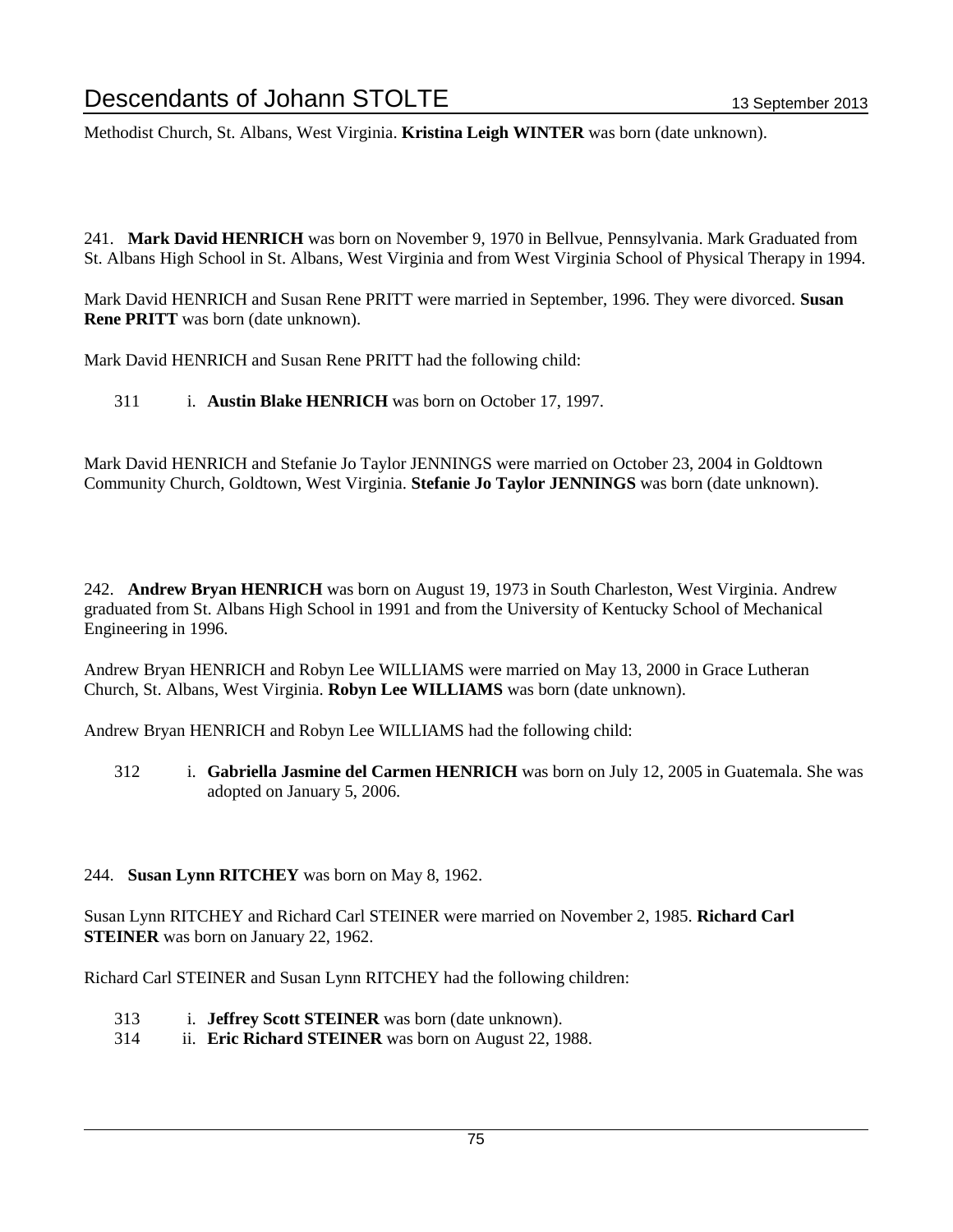246. **James Robert RITCHEY** was born on September 15, 1969. He died on April 10, 2007 at the age of 37 in Maryland. The following obituary appeared in the April 15, 2007 edition of the Pittsburgh Post-Gazette:

# RITCHEY, JAMES ROBERT

Age 37, of Conowingo, MD, formerly of Pittsburgh, PA passed away suddenly at home on Tuesday, April 10, 2007. Jim was born on September 15, 1969 in Pittsburgh, PA. He was a 1987 graduate of Baldwin High School and a graduate of the Community College of Allegheny County with an Associates degree in Nursing. He was a Registered Nurse, Director of Nursing, Wound Care Specialist at Golden Adventures, formerly Beverly Enterprises in Westminster, MD. He is survived by his wife, Robin Ritchey; 4 children, Miranda Omcikus, Hayden J. Ritchey, Jacob R. Ritchey and Lydia R. Ritchey, all of Conowingo, MD; a brother, Scott Ritchey of Pickerington, OH; a sister, Susan Steiner of Pittsburgh, PA; and his parents, Ronald and Janice Ritchey of Pittsburgh, PA. He is also survived by his beloved and best friend, his Rottweiler dog, "Bubba". Friends and family may call 2:00 – 9:00 p.m. on Monday, April 16, 2007 at JOHN F. SLATER FUNERAL HOME, 4201 Brownsville Road, Pittsburgh, PA. Service will be held at 10:00 a.m. on Tuesday, April 17, 2007 at Concordia Lutheran Church, 3109 Brownsville Road, Brentwood, PA. Burial will be in Jefferson Memorial Park. Contributions may be made to Upper Bay Counseling & Support Services c/o R. T. FOARD FUNERAL HOME, P.A., PO Box 248, Rising Sun, MD 21911. To send condolences visit www.rtfoard.com Send condolences at post-gazette.com/gb

James Robert RITCHEY and Robin UNKNOWN were married. **Robin UNKNOWN** was born (date unknown).

James Robert RITCHEY and Robin UNKNOWN had the following children:

- 315 i. **Hayden J. RITCHEY** was born (date unknown).
- 316 ii. **Jacob R. RITCHEY** was born (date unknown).
- 317 iii. **Lydia R. RITCHEY** was born (date unknown).
- 318 iv. **Miranda OMCIKUS** was born on November 11. She was adopted.

247. **Gwynne Ellen BROBST** was born (date unknown). Gwynne was born in Pittsburgh, where her brother and siser were also born. She was only three months old when her parents and two siblings died in a plane crash in West Virginia on September 5 1963. She had been left behind with her grandparents, Harry and Luella Brobst in Pittsburgh. After the crash, her aunt Pauline (sister of her mother Margaret Dixon) and her husband Dan Cunningham took over the raising of Gwynne, who during her childhood apparently went by the name Cunningham. Later, she married Bill Ellis, using her name Gwynne Brobst Cunningham. Their whereabouts are unknown.

Gwynne Ellen BROBST and William ELLIS were married. **William ELLIS** was born (date unknown).

250. **Lawrence S. BROBST** was born (date unknown). According to his profile on linkedin.com (2011), Larry was Chief Financial Officer

Live Oak Banking Company / Live Oak Bancshares, Inc. from 2007 – 2010 (3 years) in Wilmington, North Carolina; Chief Financial Officer for Port City Capital Bank from 2001 – 2007 (6 years) in Wilmington, North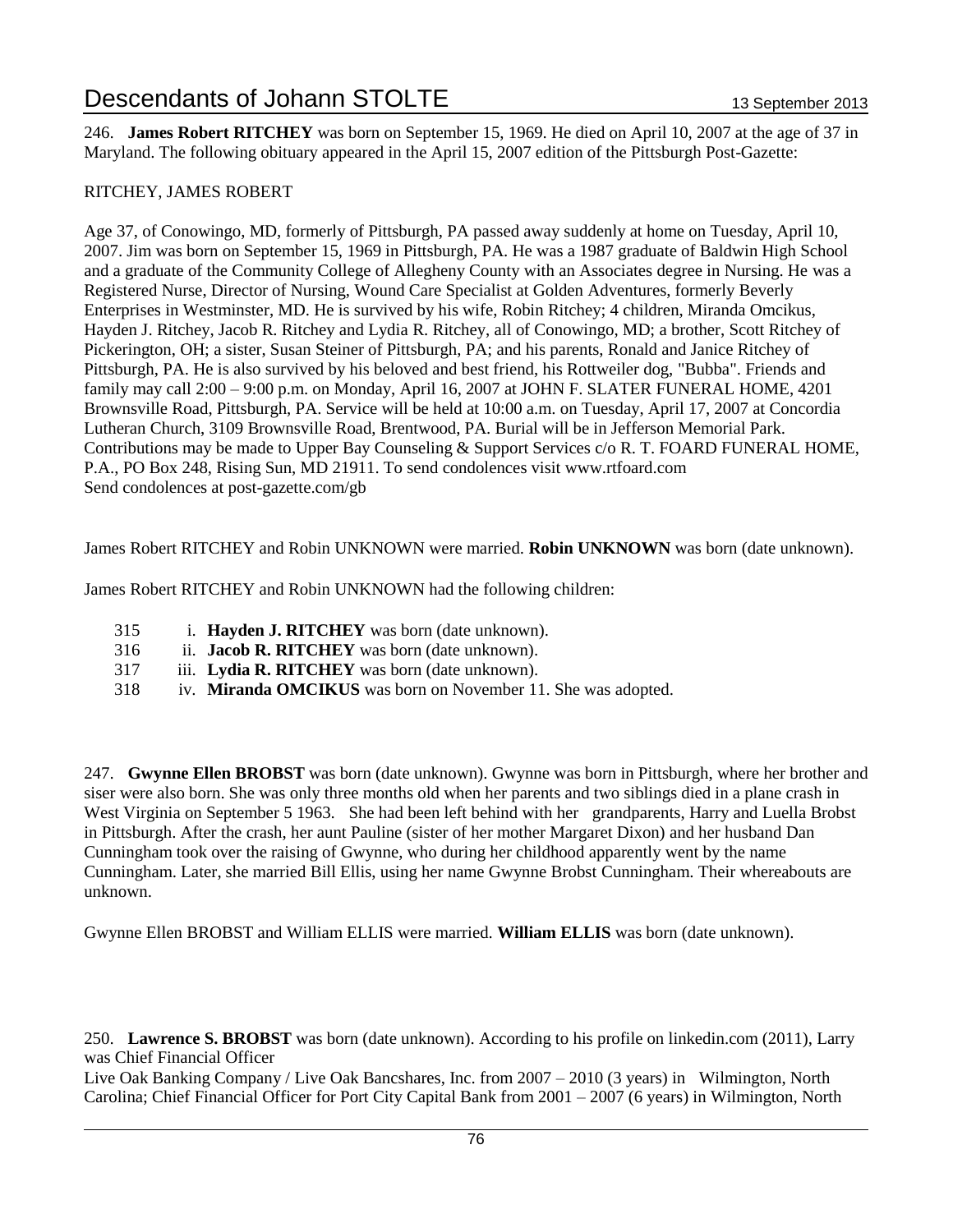Carolina; Area Commercial Banking Manager / Senior Vice President of First Citizens Bank 1993 – 2001 (8 years) in Wilmington, North Carolina; Vice President / Business Services Officer BB&T 1989 – 1993 (4 years) in Fayetteville, North Carolina Area; Credit Administrator First Union National Bank 1986 – 1989 (3 years) Savannah, Georgia. He attended, the University of Georgia - Terry College of Business, MBA, Corporate Finance / Risk Management & Insurance 1986 and East Carolina University - College of Business BSBA - Finance 1984.

Lawrence S. BROBST and Lisa UNIKNOWN were married. **Lisa UNIKNOWN** was born (date unknown).

Lawrence S. BROBST and Lisa UNIKNOWN had the following child:

- 319 i. **Kaitlyn BROBST** was born (date unknown).
- 251. **Judy BROBST** was born (date unknown).

Judy BROBST and Mark CHILDS were married. **Mark CHILDS** was born (date unknown).

Mark CHILDS and Judy BROBST had the following children:

- 320 i. **Christa CHILDS** was born (date unknown).
- 321 ii. **Josh CHILDS** was born (date unknown).
- 252. **Marjorie A. SCHLUTZ** was born (date unknown).

Marjorie A. SCHLUTZ and Vincent P. SZELIGO were married. **Vincent P. SZELIGO** was born (date unknown). Vincent is an attorney at Wick Streiff Meyer O'Boyle & Szeligo PC in Pittsburgh (2010). His biography on the firm's website reads as follows: VINCENT P. SZELIGO, born Pittsburgh, Pennsylvania, August 26, 1953; admitted to bar, 1978, Pennsylvania. Education: Pennsylvania State University (B.A., 1975); University of Pittsburgh (J.D., 1978). Member: Allegheny County and Pennsylvania Bar Associations. Practice Areas: ERISA; Commercial Litigation; Transportation Law.

253. **Connie SCHLUTZ** was born (date unknown).

Connie SCHLUTZ and Unknown RHODES were married. **Unknown RHODES** was born (date unknown).

254. **Mary Lynn SCHLUTZ** died before 2005.

Mary Lynn SCHLUTZ and Unknown WALTER were married. **Unknown WALTER** was born (date unknown).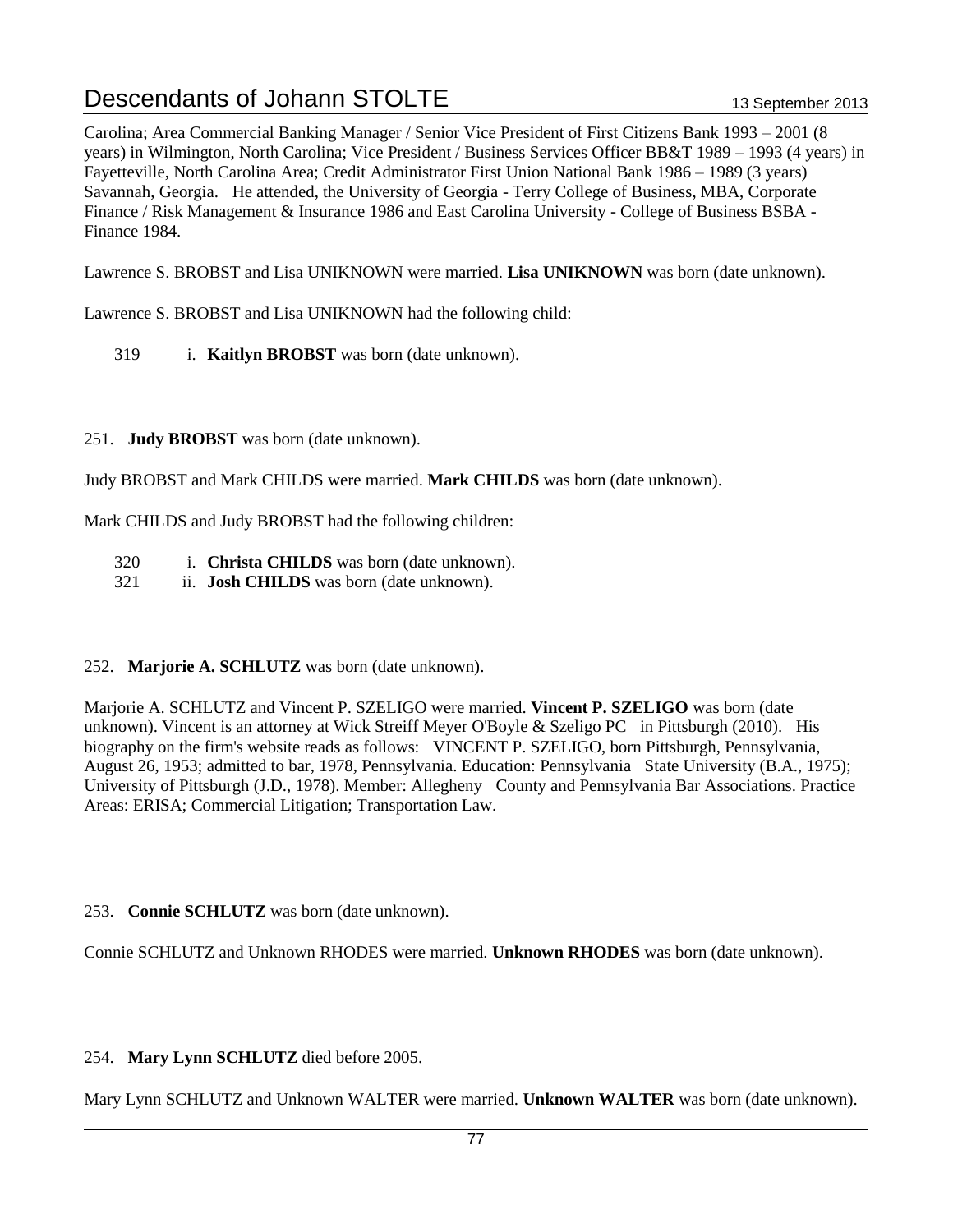257. **Albert E. STOLTE** was born about 1942. That Albert and his family are descendants of Albert E. (b. 1918) is speculation and needs to be confirmed.

Albert was a financial officer in the Controller's Office at Pennsylvania State University.

Albert E. STOLTE and Patrica BURNS were married. **Patrica BURNS** was born about 1944.

Albert E. STOLTE and Patrica BURNS had the following children:

- +322 i. **Elizabeth STOLTE**, married Schaunne MCGINTY.
- +323 ii. **Christopher David STOLTE**, born April 4, 1980, State College, Pennsylvania; married Carol Marie CORSO, November 20, 2010; died March 19, 2013, Centre County , Pennsylvania.
- 264. **Janice JAWORSKI** was born (date unknown).

Janice JAWORSKI and Mark MASZLE were married. **Mark MASZLE** was born (date unknown).

Mark MASZLE and Janice JAWORSKI had the following children:

- 324 i. **Maxwell Ford MASZLE** was born on December 5, 1991.
- 325 ii. **Chase Conrad MASZLE** was born on March 19, 1995.
- 266. **Marilyn JAWORSKI** was born (date unknown).

Marilyn JAWORSKI and Michael MILLER were married. **Michael MILLER** was born (date unknown).

Michael MILLER and Marilyn JAWORSKI had the following children:

- 326 i. **Steven MILLER** was born (date unknown).
- 327 ii. **Justin MILLER** was born (date unknown).

267. **Colleen IRELAND** was born (date unknown). That Colleen is the daughter of Jean Ann Valentine Ireland is speculative and needs to be confirmed.

Colleen IRELAND and Oliver BERNSTEIN were married. **Oliver BERNSTEIN** was born (date unknown).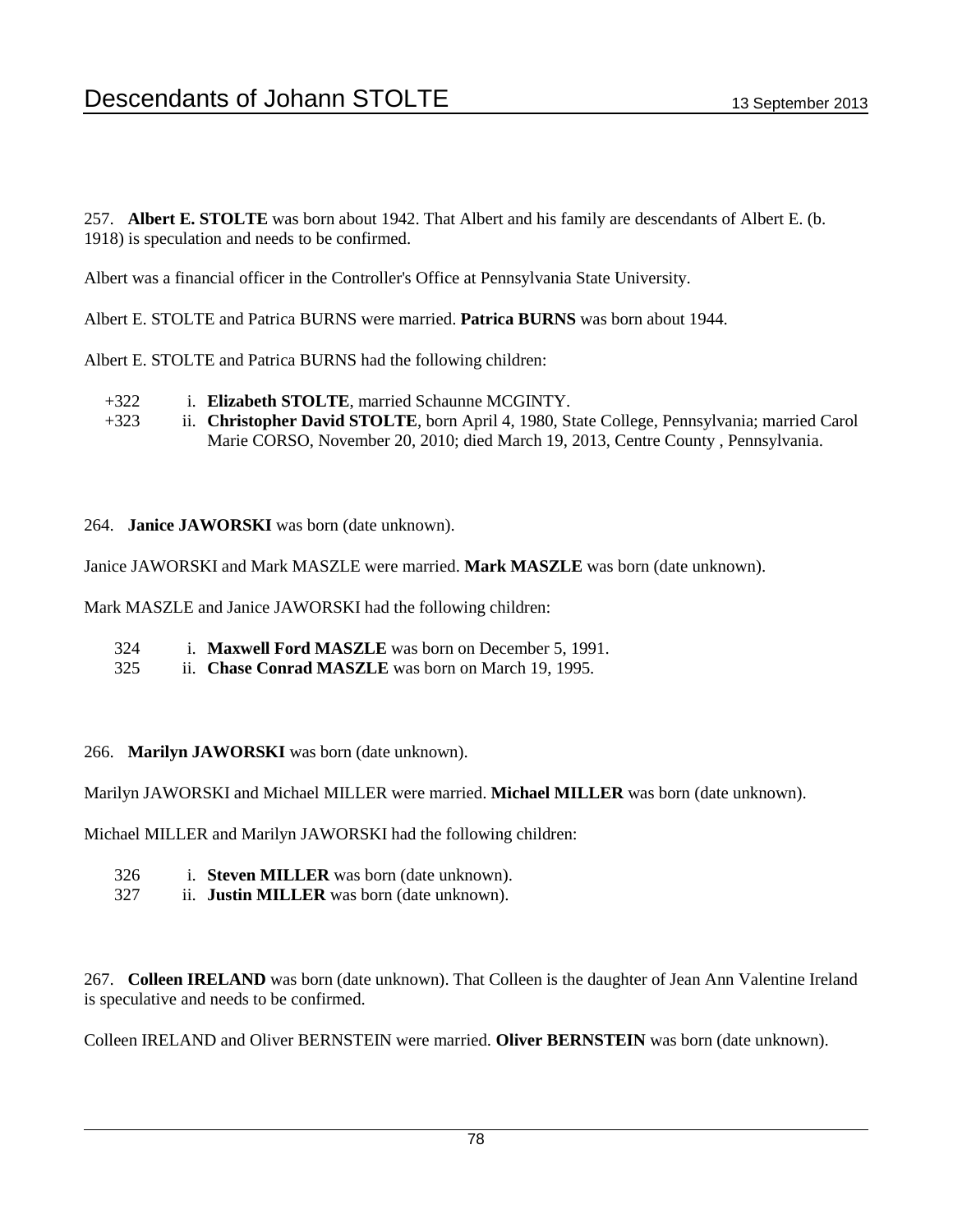269. **Bradley LEHNER** was born (date unknown). According to Bradley's linkedin profile in 2011, Brad received a Bachelor of Science in Economics, Economics from University of Pittsburgh in 1997. He is currenly (2011) the Manager, Web Development at Ideal Industries in the Greater Chicago Area. Previously, he was Lead Technical Consultant at Agency.com and Chief Technical Officer at Das Studio Internet Solutions, Corp.

Bradley LEHNER and Carla A. CHIARENZA were married. **Carla A. CHIARENZA** was born (date unknown).

Bradley LEHNER and Carla A. CHIARENZA had the following children:

- 328 i. **Elena LEHNER** was born (date unknown).
- 329 ii. **Julia LEHNER** was born (date unknown).
- 270. **Jean M. STOLTE** was born (date unknown).

Jean M. STOLTE and Roger A. HOUK were married on December 27, 1976 in Ohio. They were divorced on December 29, 1977 in Ohio. **Roger A. HOUK** was born.

Jean M. STOLTE and Stanley D. REED were married on June 23, 1990. **Stanley D. REED** was born (date unknown).

# 271. **Donald Eugene STOLTE** was born on July 26, 1959.

Donald Eugene STOLTE and Lori BERBARI were married on August 31, 1979 in Ohio. **Lori BERBARI** was born about 1959.

Donald Eugene STOLTE and Lori BERBARI had the following children:

- 330 i. **Matthew STOLTE** was born (date unknown).
- 331 ii. **Donald STOLTE** was born (date unknown).
- 332 iii. **Daniel STOLTE** was born (date unknown).

# **Twelfth Generation**

275. **Traci KUBIAK** was born (date unknown).

Traci KUBIAK and Frank THOMAS were married. **Frank THOMAS** was born (date unknown).

Frank THOMAS and Traci KUBIAK had the following children: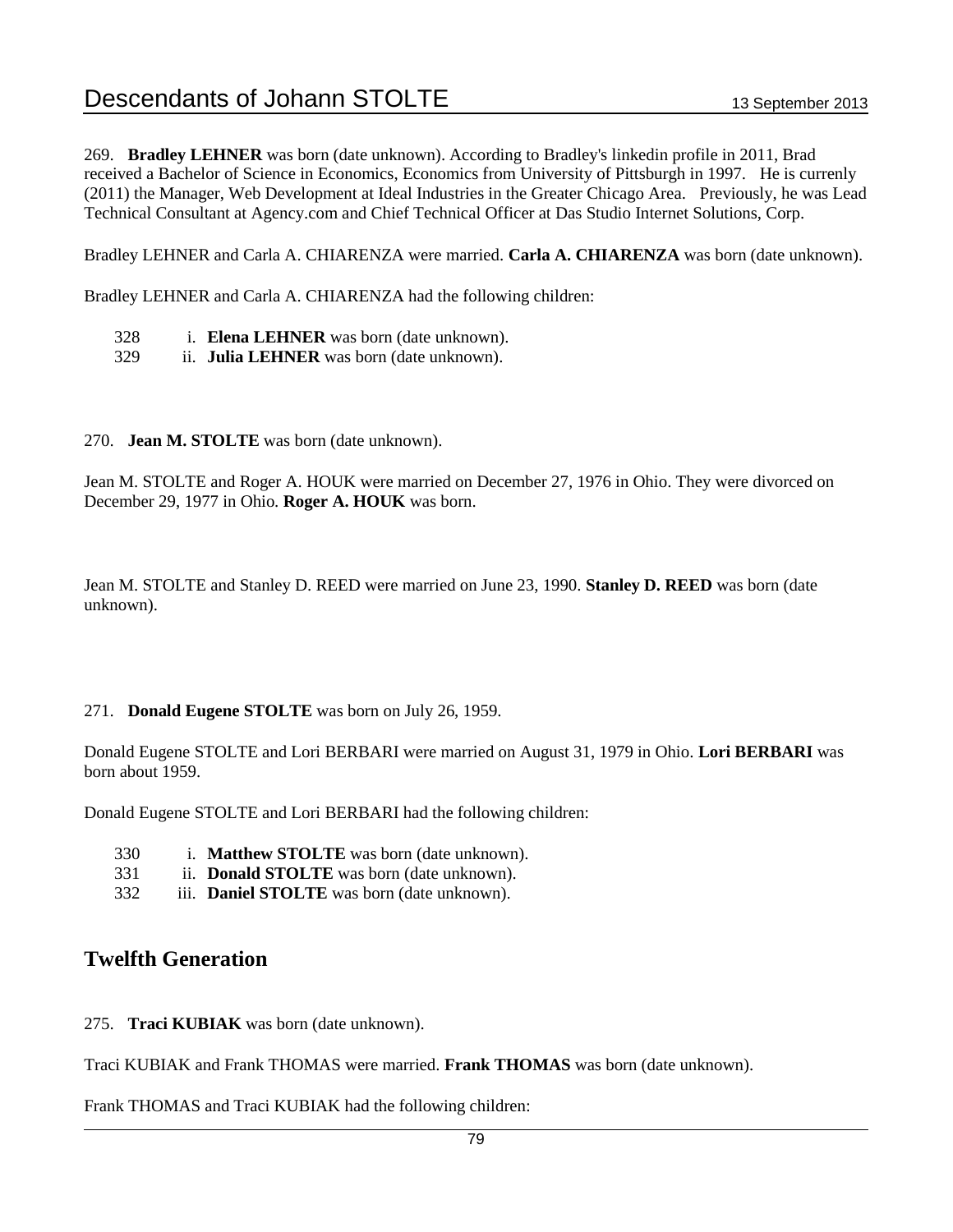- 333 i. **Alayna THOMAS** was born (date unknown).
- 334 ii. **Allison THOMAS** was born (date unknown).
- 335 iii. **Annabel THOMAS** was born (date unknown).
- 336 iv. **Ian THOMAS** was born (date unknown).

### 276. **Deana KUBIAK** was born (date unknown).

Deana KUBIAK and Keith SIEGRIST were married. **Keith SIEGRIST** was born (date unknown).

Keith SIEGRIST and Deana KUBIAK had the following children:

- 337 i. **Jenna SIEGRIST** was born (date unknown).
- 338 ii. **Justin SIEGRIST** was born (date unknown).

### 279. **Bethany Ruth HEMINGWAY** was born in Pittsburgh, Pennsylvania.

Bethany Ruth HEMINGWAY and Ian KLOBUCHAR were married on July 7, 2012 in Pennsylvania. **Ian KLOBUCHAR** was born (date unknown).

Ian KLOBUCHAR and Bethany Ruth HEMINGWAY had the following child:

339 i. **Zora KLOBUCHAR** was born on April 10, 2013 in Pittsburgh, Allegheny Co., Pennsylvania.

# 282. **John Franklin JOHNSON III** was born in Fort Bragg, NC.

John Franklin JOHNSON III and Irene Alejandra PALOMINO RIVADENEYRA were married. **Irene Alejandra PALOMINO RIVADENEYRA** was born.

John Franklin JOHNSON and Irene Alejandra PALOMINO RIVADENEYRA had the following children:

- 340 i. **Sarah Audrey JOHNSON** was born in Quito, Ecuador.
- 341 ii. **Evan Simon JOHNSON** was born in Quito, Ecuador.

#### 283. **Douglas Verville JOHNSON** was born in Dayton, Ohio.

Douglas Verville JOHNSON and Audrey Marie LATHRAM were married. **Audrey Marie LATHRAM** was born (date unknown).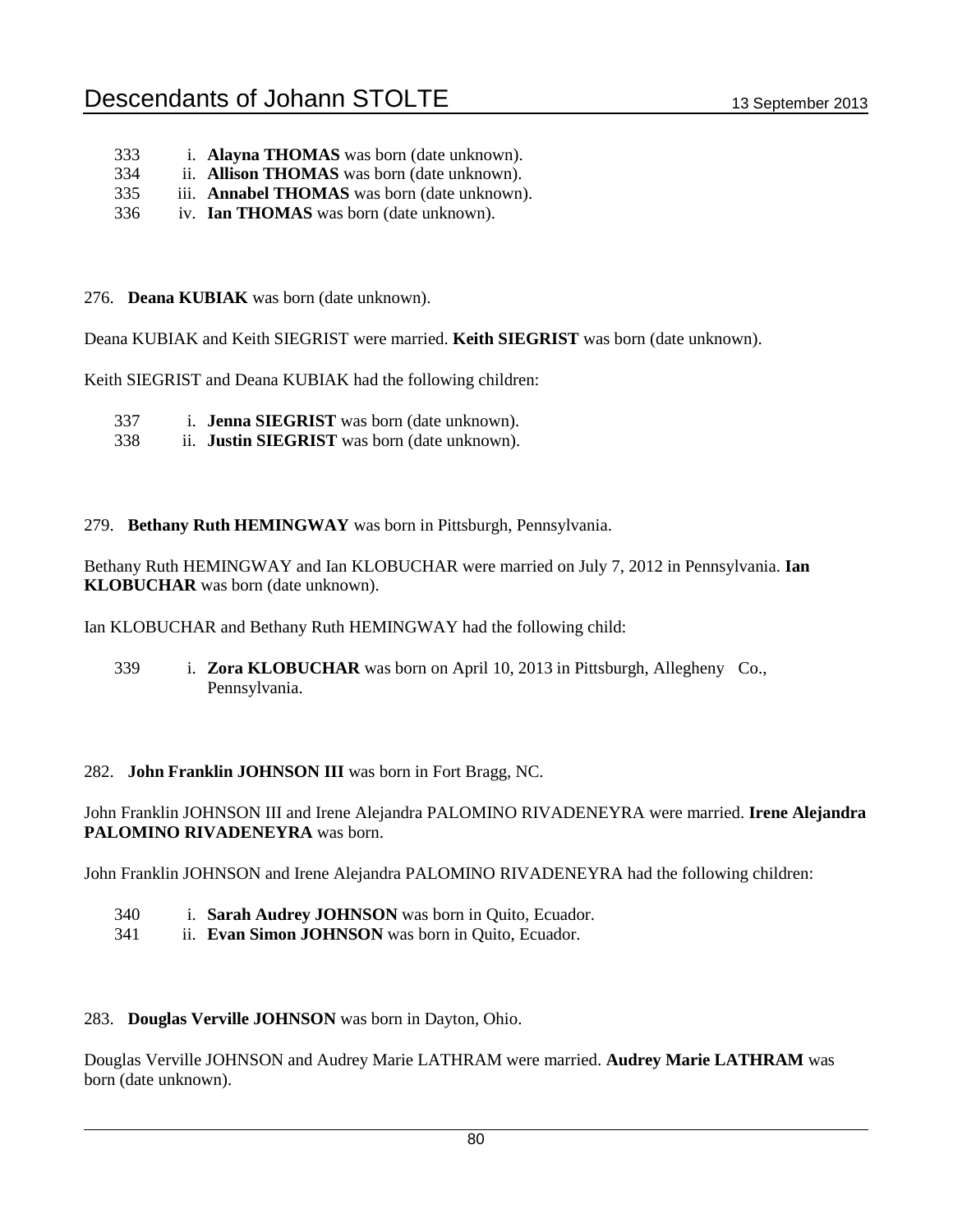Douglas Verville JOHNSON and Audrey Marie LATHRAM had the following children:

342 i. **Abigal JOHNSON** was born (date unknown).

343 ii. **Madison Nicole JOHNSON** was born in Fredericksburg, Virginia.

Douglas Verville JOHNSON and Melissa DARNELL were married. They were divorced. **Melissa DARNELL** was born (date unknown).

Douglas Verville JOHNSON and Melissa DARNELL had the following child:

344 i. **Tristan Anthony JOHNSON** was born in Annapolis, Maryland.

284. **Benjamin Woodburn JOHNSON** was born in Rochester, Michigan. He was baptized in Good Shepherd Lutheran Church, Whitehall, Pennsylvania.

Benjamin Woodburn JOHNSON and Anne MAMULA were married. **Anne MAMULA** was born.

#### 289. **Hillary Elizabeth ROLLINS** was born.

Hillary Elizabeth ROLLINS and Rand WALDRON were married in American Church in Paris, Paris France. **Rand WALDRON** was born (date unknown).

# 292. **Brandon Dean GRONAU** was born on June 18, 1980.

Brandon Dean GRONAU and Kelly KUMMER were married. **Kelly KUMMER** was born (date unknown).

# 293. **Jennifer Kathleen GRONAU** was born on May 23, 1984.

Jennifer Kathleen GRONAU and Unknown BELL were married. **Unknown BELL** was born (date unknown).

# 298. **Paul Christopher LEECH** was born on March 23, 1974.

Paul Christopher LEECH and Courtney UNKNOWN were married. **Courtney UNKNOWN** was born (date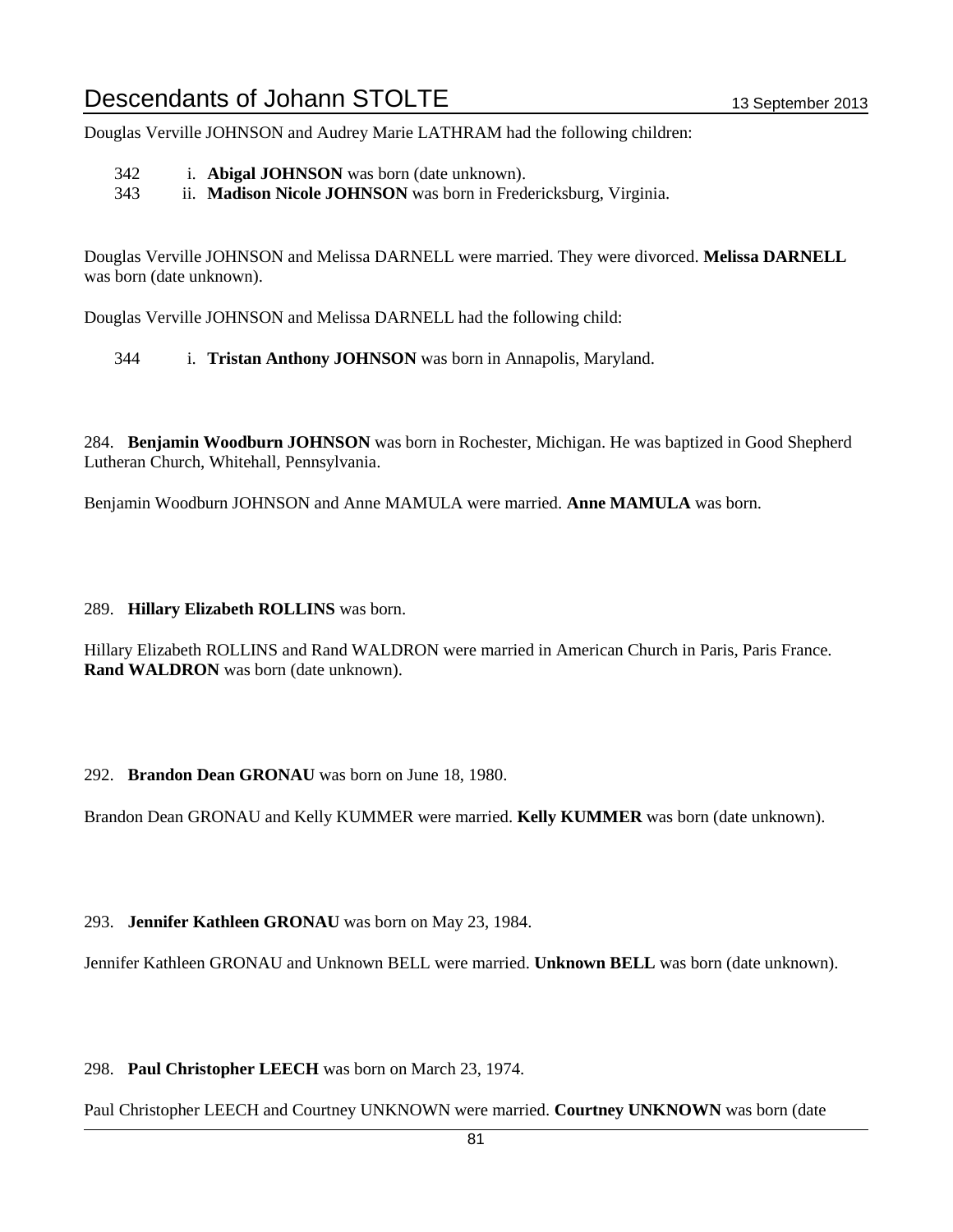unknown).

302. **Toni Marie LEECH** was born on June 13, 1982. The following information was taken from Toni's mySpace profile in 2009:

2004 to 2005-Duquesne University; Pittsburgh, PA; Graduated: 2005; Degree: Bachelor's Degree; Major: Polysci and Psych; Minor: History

2000 to 2003-Community College Allegheny South;West Mifflin, PA

1996 to 2000-Thomas Jefferson HS; Jefferson Hills, PA;Graduated: 2000

In 2009, Toni works for Cornerstone Television in Wall, Pennsylvania, where her father-in-law is the CEO.

Toni Marie LEECH and Kyle HEMBREE were married. **Kyle HEMBREE** was born (date unknown).

#### 303. **Casey Renee LEECH** was born on February 8, 1985.

Casey Renee LEECH and Caleb SHIVELY were married. **Caleb SHIVELY** was born (date unknown). The following biography appeared on http://www.fanaticrecords.com/about.php?indexkey=12 on September 8, 2008:

I started getting into music in middle school, when I wanted to buy vinyl records, so I got a whole bunch of Clash and Black Flag albums, which might be worth money if they weren't in such crappy condition.

In high school, instead of having friends I listened to music and watched sketch comedy. I went to Point Park University in downtown Pittsburgh (most people haven't heard of it either). I started off as an Entertainment Management Major, but got way too involved with the radio station, so I graduated with a Radio Broadcast major. I worked at the school's radio station, WPPJ, all my years at college, two years as music director. I live where Williamsburg kisses Bushwick with my wife, where we are lucky enough to have a washer/dryer in our apartment.

Hobbies include: skee ball techniques and discussion, creating slang terms (a "golden oreo" means a hamper), stealing jokes from Zach Galifianakis, and saving money to go to the World Series when the Pittsburgh Pirates make it next year. Favorite artists: Barr, The Halo Benders, Bobby Birdman, Wolf TColonel, The Talking Heads, Quasi and my ideal lead singer for Van Halen would be Norah Jones.

#### 309. **Amy Leigh MALENKY** was born on September 17, 1979.